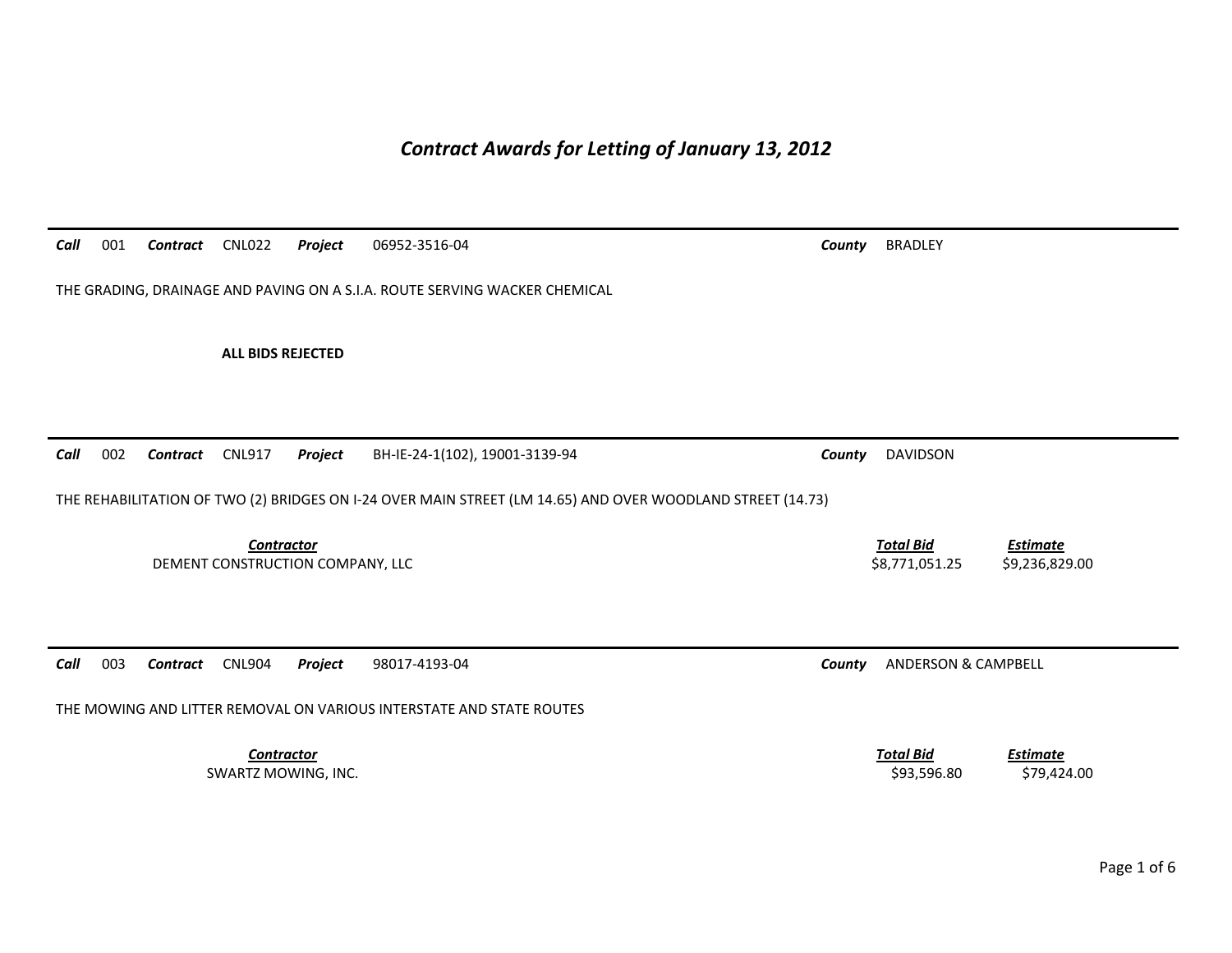*Call*004 *Contract* CNL905 *Project* 98048-4203-04 *County* CARROLL,DECATUR, ETC.

THE MOWING AND LITTER REMOVAL ON VARIOUS STATE ROUTES

**Contractor** Total Bid

*Call*005 *Contract* CNL906 *Project* 98300-4118-04 *County* CHEATHAM,MONTGOMERY, ETC.

THE MOWING AND LITTER REMOVAL ON VARIOUS INTERSTATE ROUTES

*Contractor Total Bid*

*Call*006 *Contract* CNL907 *Project* 98027-4268-04 *County* CLAY,FENTRESS, ETC.

THE MOWING AND LITTER REMOVAL ON VARIOUS STATE ROUTES

 *Estimate* J. R. CONSTRUCTION, INC. \$528,864.00 \$568,940.00

VANDERBILT LANDSCAPING LLC **Example 2016 12:00** \$133,310.00 \$133,310.00

*Estimate*

 *Estimate* ORR CONTRACTING, INC. 6. 2012.808.00 \$189,922.50

**Contractor** Total Bid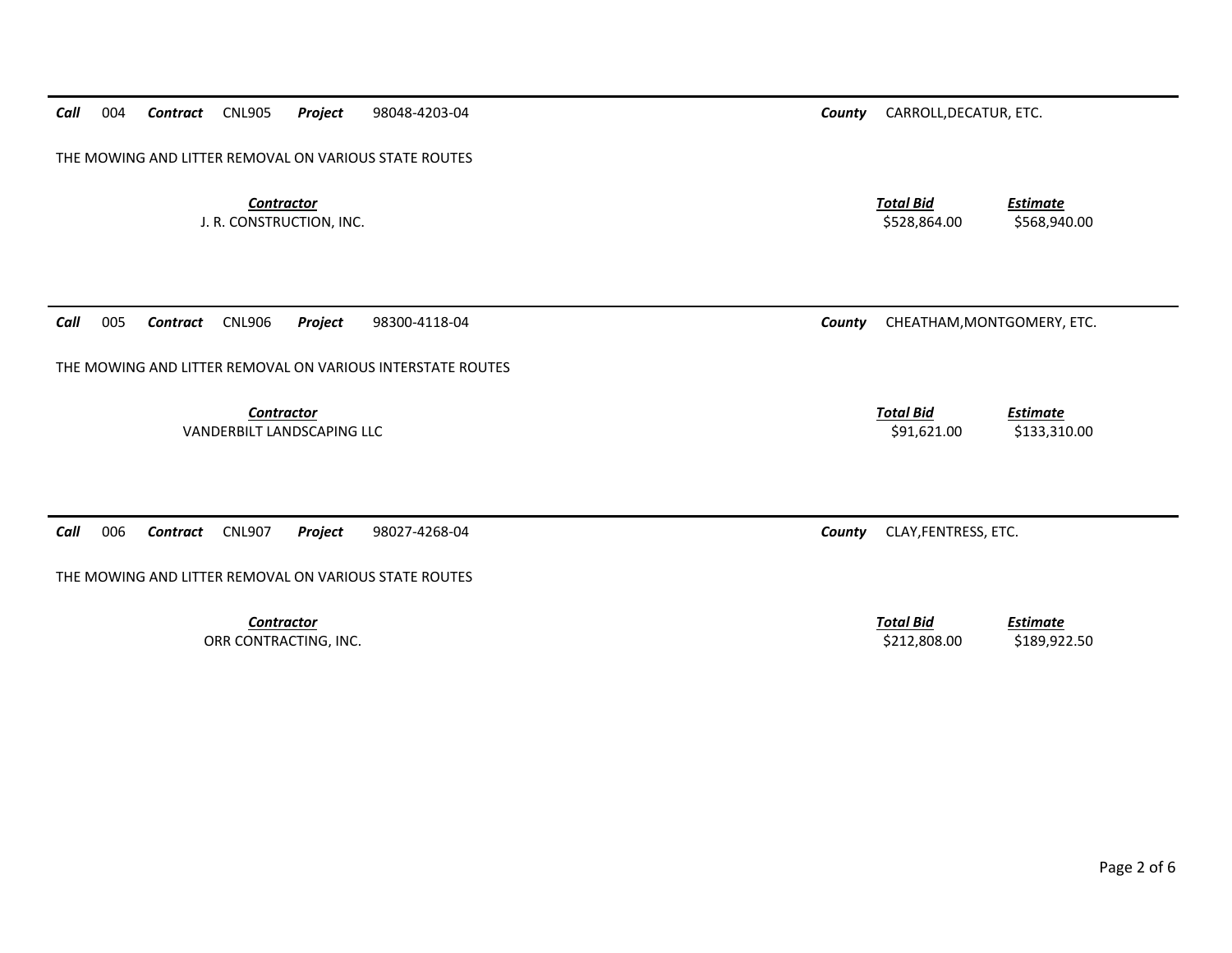*Call*007 *Contract* CNL908 *Project* 98027-4170-04 *County* COFFEE,GRUNDY, ETC.

THE MOWING AND LITTER REMOVAL ON VARIOUS INTERSTATE ROUTES

*Contractor Total Bid*ORR CONTRACTING, INC. \$204,607.00 \$175,722.00

*Call*008 *Contract* CNL909 *Project* 19947-4290-04 *County* DAVIDSON

THE MOWING ON VARIOUS STATE ROUTES

**Contractor** Total Bid C.C.S. CONTRACTING, LLC \$86,600.00 \$86,600.00

*Call*009 *Contract* CNL910 *Project* 98300-4120-04 *County* DAVIDSON & WILLIAMSON

THE MOWING AND LITTER REMOVAL ON VARIOUS INTERSTATE AND STATE ROUTES

**ALL BIDS REJECTED** 

*Estimate*

*Estimate*

Page 3 of 6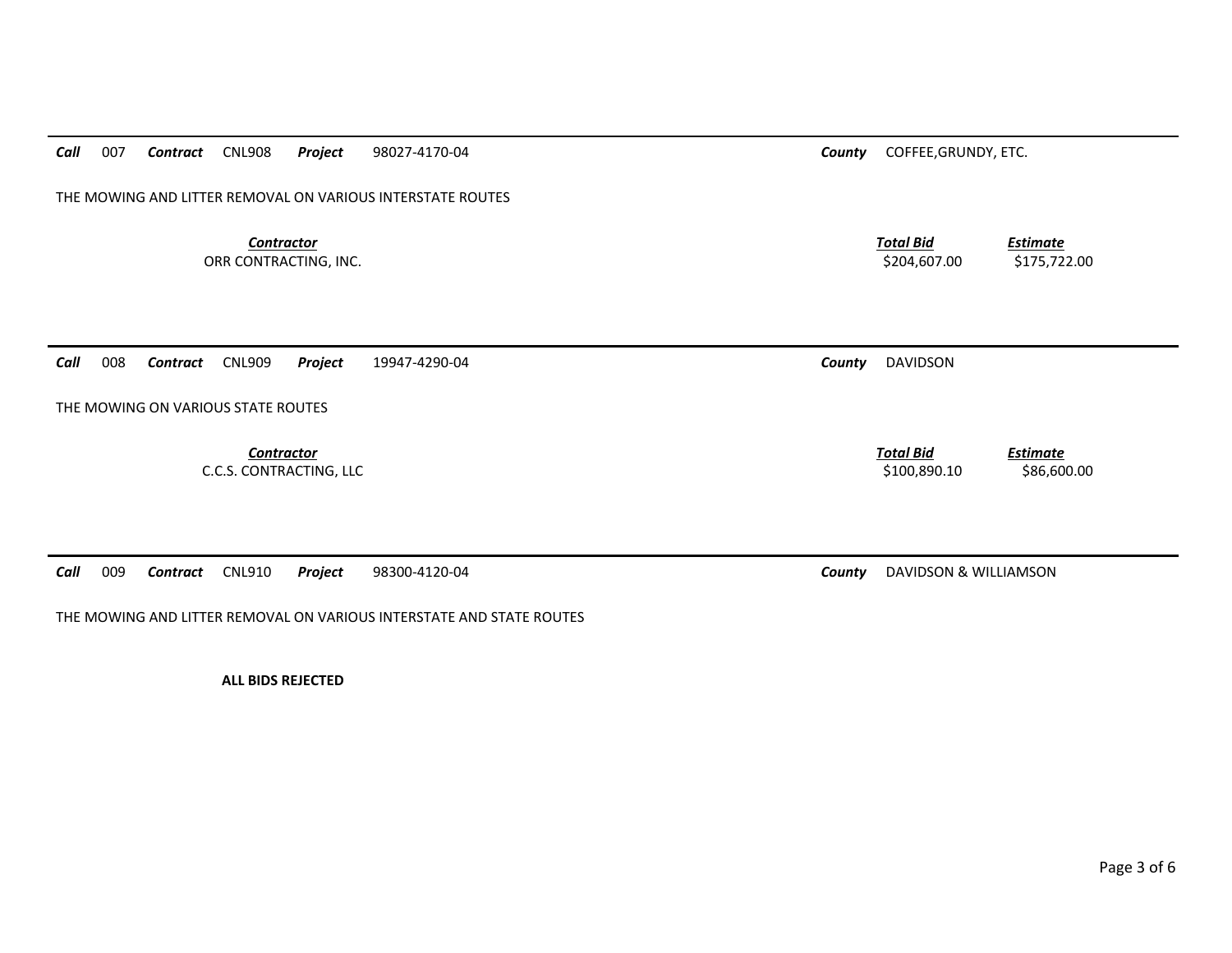| Call<br>010<br><b>CNL911</b><br>Project<br>98300-4122-04<br>Contract | County | GILES, MARSHALL, ETC.                                               |  |
|----------------------------------------------------------------------|--------|---------------------------------------------------------------------|--|
|                                                                      |        |                                                                     |  |
| THE MOWING AND LITTER REMOVAL ON VARIOUS INTERSTATE AND STATE ROUTES |        |                                                                     |  |
|                                                                      |        |                                                                     |  |
| <b>Contractor</b><br>VANDERBILT LANDSCAPING LLC                      |        | <b>Total Bid</b><br><b>Estimate</b><br>\$132,927.00<br>\$111,712.00 |  |
|                                                                      |        |                                                                     |  |
|                                                                      |        |                                                                     |  |
|                                                                      |        |                                                                     |  |
| 011<br>Call<br><b>CNL912</b><br>Contract<br>Project<br>98017-4299-04 | County | <b>GRAINGER &amp; HAMBLEN</b>                                       |  |
|                                                                      |        |                                                                     |  |
| THE MOWING ON VARIOUS STATE ROUTES                                   |        |                                                                     |  |
|                                                                      |        |                                                                     |  |
| <b>Contractor</b>                                                    |        | <b>Total Bid</b><br><b>Estimate</b>                                 |  |
| ORR CONTRACTING, INC.                                                |        | \$81,267.33<br>\$72,180.00                                          |  |
|                                                                      |        |                                                                     |  |
|                                                                      |        |                                                                     |  |
|                                                                      |        |                                                                     |  |
| 012<br><b>CNL913</b><br>Call<br>Contract<br>Project<br>98027-4173-04 | County | <b>HAMILTON &amp; MEIGS</b>                                         |  |
|                                                                      |        |                                                                     |  |
| THE MOWING ON VARIOUS INTERSTATE AND STATE ROUTES                    |        |                                                                     |  |
| <b>Contractor</b>                                                    |        | <b>Total Bid</b><br><b>Estimate</b>                                 |  |
| <b>BUMBALOUGH'S CONSTRUCTION</b>                                     |        | \$323,884.00<br>\$310,280.00                                        |  |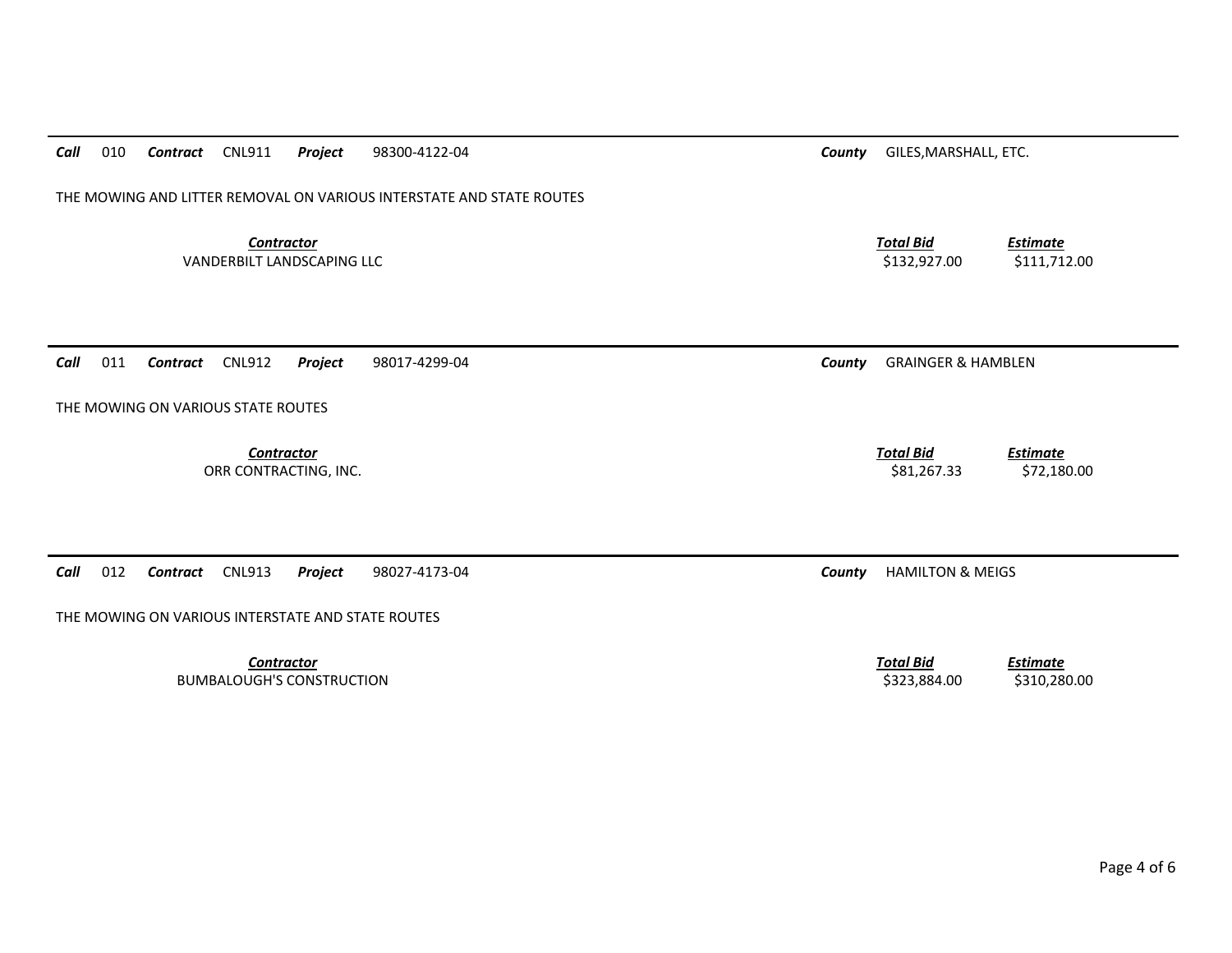|  | Call |  | 013 <b>Contract</b> CNL914 |  | Project | 98018-4202-04 |
|--|------|--|----------------------------|--|---------|---------------|
|--|------|--|----------------------------|--|---------|---------------|

THE MOWING ON VARIOUS STATE ROUTES

**Contractor** Total Bid ORR CONTRACTING, INC. \$100,498.00

*County* **HANCOCK & HAWKINS** 

*Estimate*

*Call*014 *Contract* CNL915 *Project* 98300-4223-04 *County* HOUSTON,MONTGOMERY, ETC.

THE MOWING ON VARIOUS STATE ROUTES

*Contractor Total Bid*VANDERBILT LANDSCAPING LLC \$182,651.00 \$203,248.00

*Call*015 *Contract* CNL916 *Project* 98300-4230-04 *County* SUMNER & WILSON

THE MOWING AND LITTER REMOVAL ON VARIOUS STATE ROUTES

**Contractor** Total Bid KENTUCKY PROPERTY PRESERVATION, LLC DBA ASSET PROTECTION **\$241,345.00** \$314,250.00 \$314,250.00

*Estimate*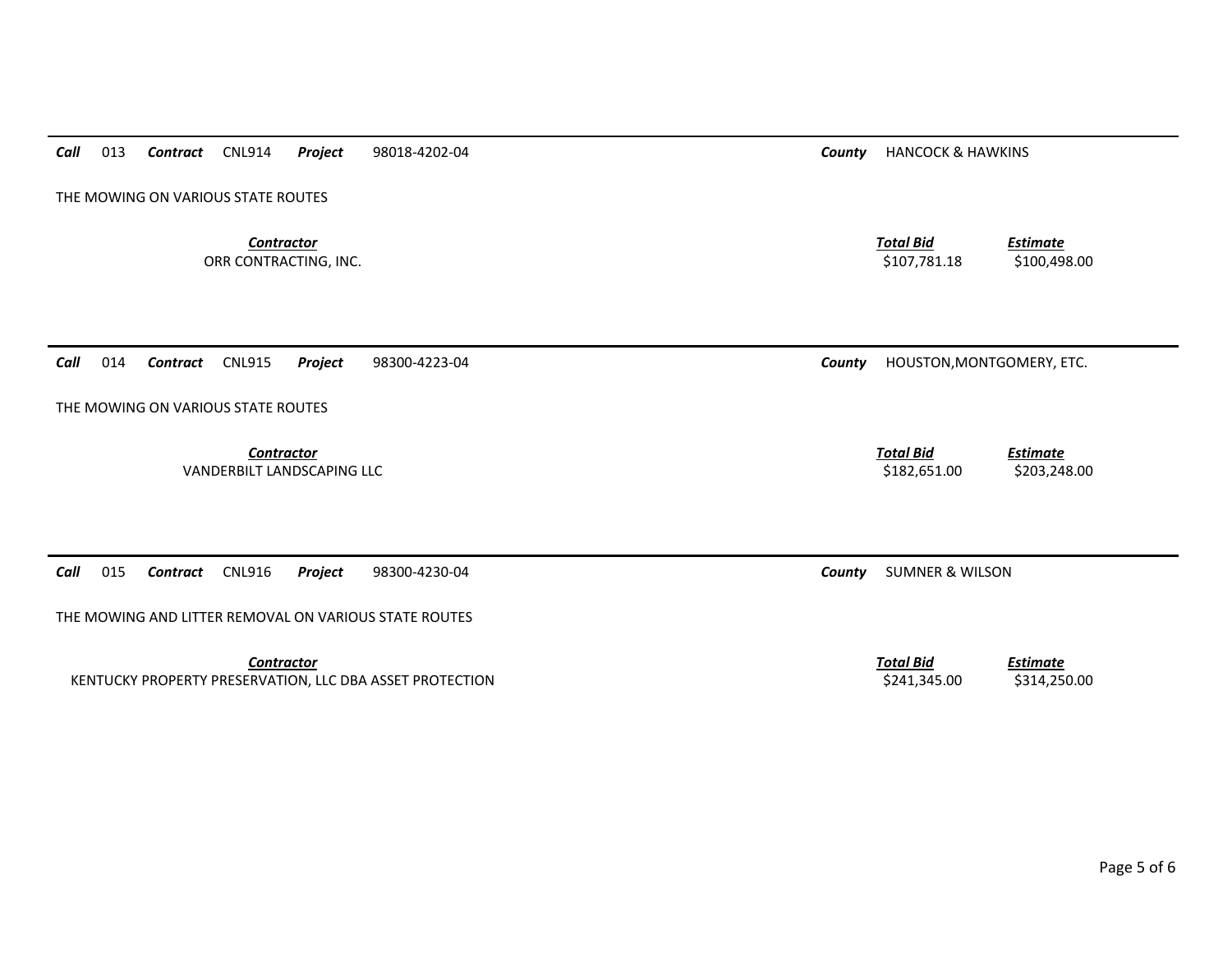|                  | Total Awarded                   | Total Estimate |
|------------------|---------------------------------|----------------|
| Letting Totals - | \$11,073,293.66 \$11,582,915.50 |                |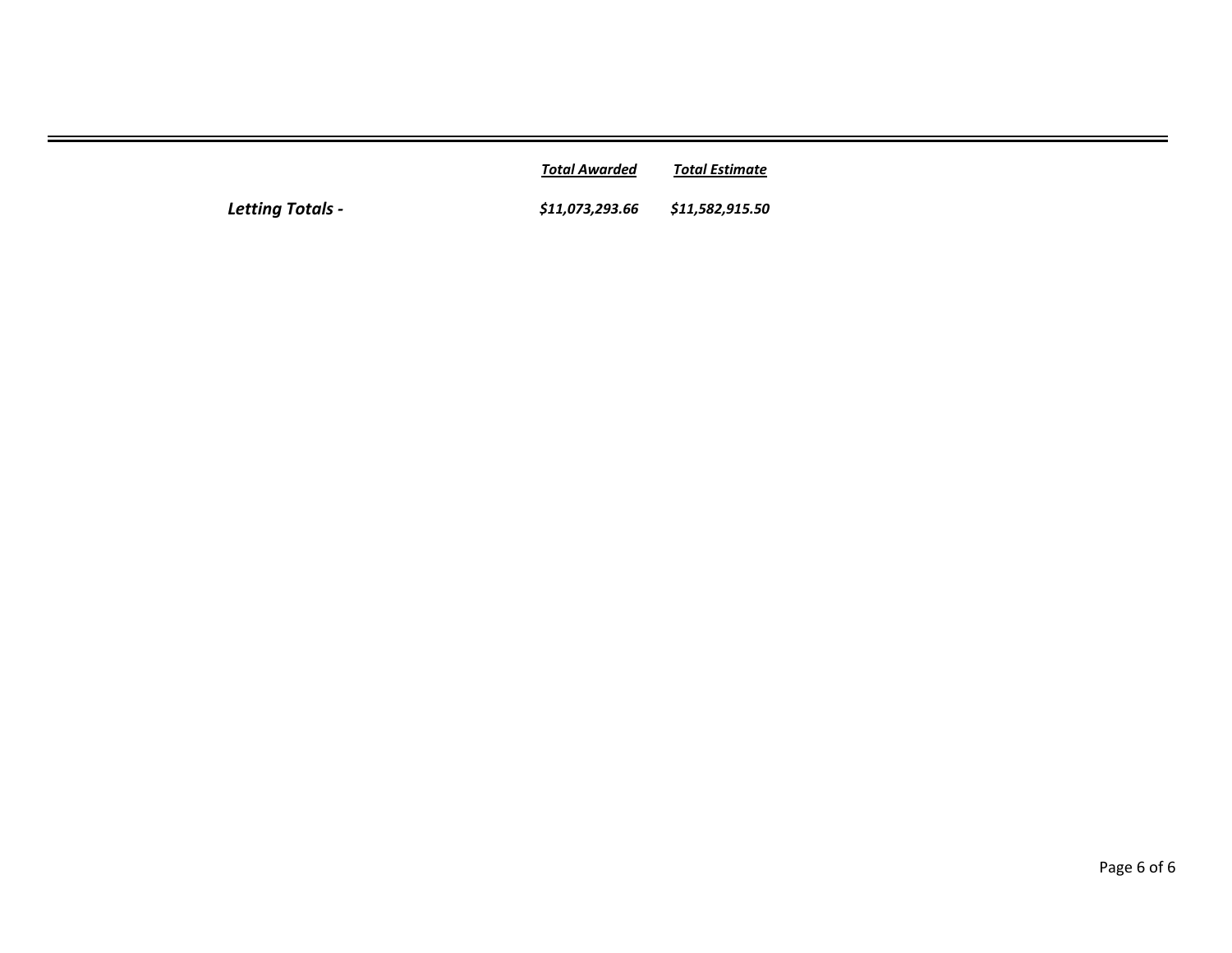## *Contract Awards for Letting of February 10, 2012*

| Call<br>001<br><b>CNL900</b><br>Project<br>IM-40-1(333), 79903-3109-44<br>Contract | SHELBY<br>County                                                          |
|------------------------------------------------------------------------------------|---------------------------------------------------------------------------|
| THE SEISMIC RETROFIT OF THE BRIDGE ON 1-40 OVER THE MISSISSIPPI RIVER (L.M. 0.00)  |                                                                           |
| <b>Contractor</b><br>DEMENT CONSTRUCTION COMPANY, LLC                              | <b>Total Bid</b><br><b>Estimate</b><br>\$53,599,063.59<br>\$50,970,765.33 |
| 002<br>Call<br><b>CNL922</b><br>Project<br>06952-3516-04<br>Contract               | <b>BRADLEY</b><br>County                                                  |
| CONSTRUCTION OF A SIA ROUTE SERVING WACKER CHEMICAL                                |                                                                           |
| <b>Contractor</b><br>WRIGHT BROTHERS CONSTRUCTION COMPANY, INC.                    | <b>Total Bid</b><br><b>Estimate</b><br>\$5,238,969.22<br>\$5,180,821.95   |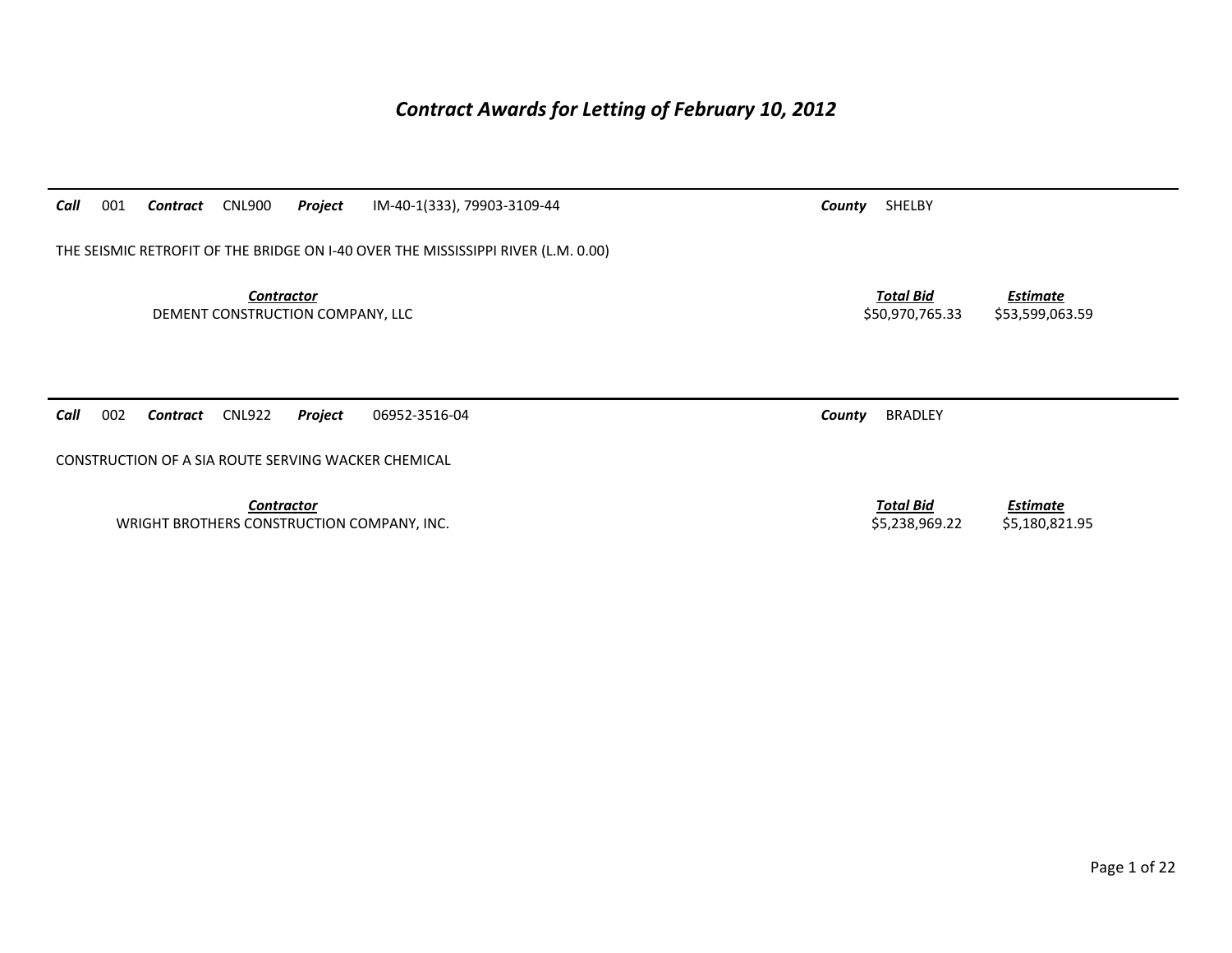| THE REHABILITATION OF BRIDGES ON SR 12 OVER SYCAMORE CREEK (LM 11.49) AND DRY FORK CREEK (LM 16.41), AND REPAIR OF BRIDGE ON SR 12 OVER MARKS CREEK (LM<br>7.72) |                                                                         |                                   |  |  |  |
|------------------------------------------------------------------------------------------------------------------------------------------------------------------|-------------------------------------------------------------------------|-----------------------------------|--|--|--|
| <b>Contractor</b><br>BELL & ASSOCIATES CONSTRUCTION, L.P.                                                                                                        | <b>Total Bid</b><br><b>Estimate</b><br>\$1,498,344.63<br>\$1,931,609.53 |                                   |  |  |  |
| 004<br><b>CNL919</b><br>IME-65-1(71), 28001-8180-44<br>Project<br>Call<br>Contract                                                                               | <b>GILES</b><br>County                                                  |                                   |  |  |  |
| THE RESURFACING USING OPEN-GRADED FRICTION COURSE (OGFC) FROM THE ALABAMA STATE LINE TO US 64 (SR 15) 14.08)                                                     |                                                                         |                                   |  |  |  |
| <b>Contractor</b><br>ROGERS GROUP, INC.                                                                                                                          | <b>Total Bid</b><br>\$8,078,510.79                                      | <b>Estimate</b><br>\$7,638,258.95 |  |  |  |
|                                                                                                                                                                  |                                                                         |                                   |  |  |  |
| BRZE-3300(44), 33076-3212-94<br>005<br><b>CNL918</b><br>Project<br>Call<br>Contract                                                                              | <b>HAMILTON</b><br>County                                               |                                   |  |  |  |
| THE CONSTRUCTION OF A CONCRETE BOX BEAM BRIDGE ON DAUGHERTY FERRY ROAD OVER SALE CREEK (LM 0.79)                                                                 |                                                                         |                                   |  |  |  |
| <b>Contractor</b><br>PALMERTREE CONSTRUCTION COMPANY, LLC                                                                                                        | <b>Total Bid</b><br>\$858,978.74                                        | <b>Estimate</b><br>\$712,813.61   |  |  |  |

*Contract* CNL920 *Project* BH‐STP‐12(40), 11005‐3223‐94, 11005‐4224‐04 *County* CHEATHAM

*Call*

003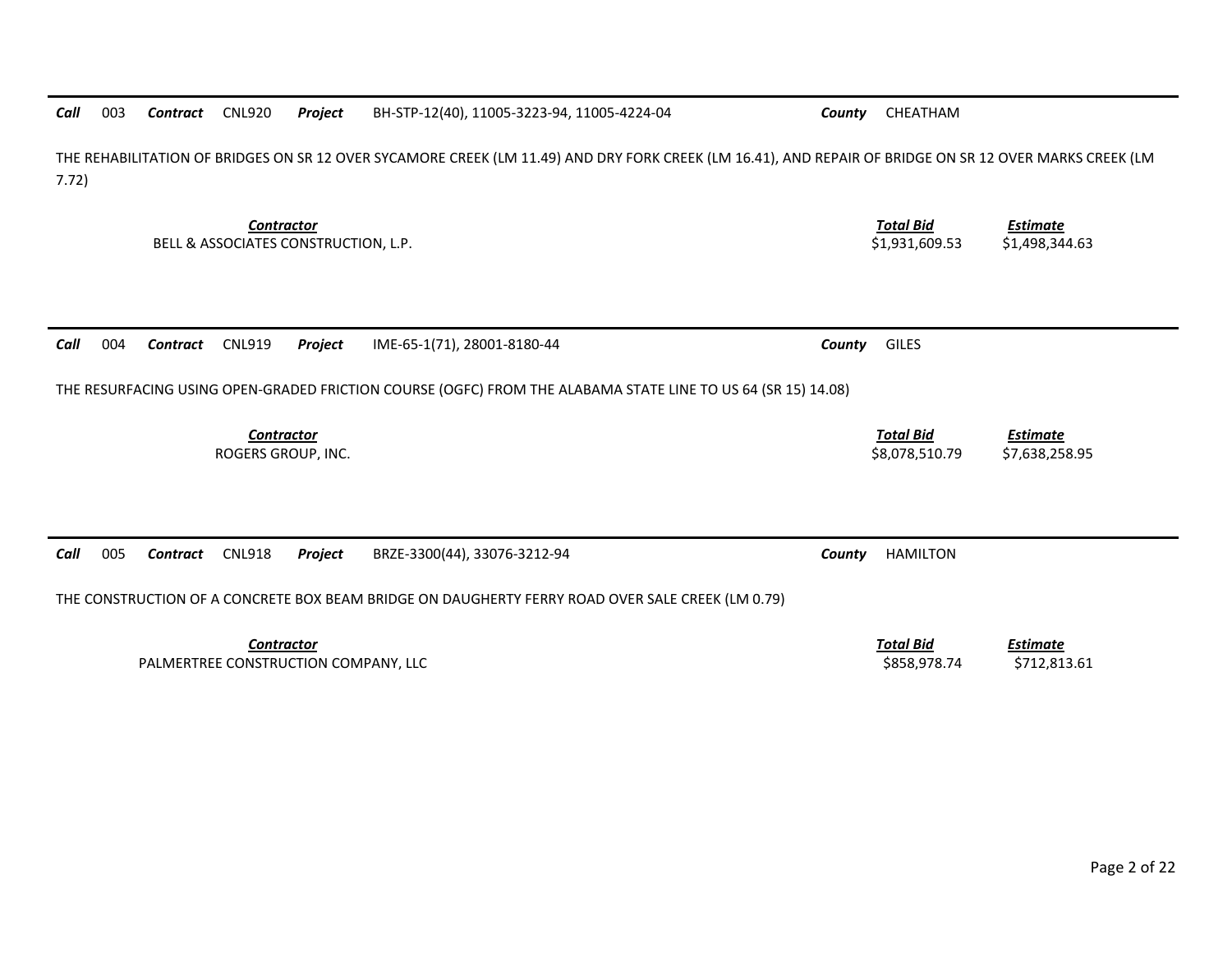*Call* 006*Contract* CNL902 *Project* IME‐24‐3(87), 33002‐8168‐44 *County* HAMILTON

THE RESURFACING USING OPEN‐GRADED FRICTION COURSE (OGFC) FROM THE GEORGIA STATE LINE TO THE BRIDGE OVER CHATTANOOGA CREEK

*Contractor Total Bid*TALLEY CONSTRUCTION COMPANY, INC. \$4,073,044.51 \$4,102,128.15

*Call* 007*Contract* CNL921 *Project* IME‐240‐1(291), 79006‐8191‐44, IME‐55‐1(127), 79005‐8162‐44 *County* SHELBY

THE RESURFACING ON I‐55 FROM I‐240 TO NORTH OF HORN LAKE ROAD, AND ON I‐240 FROM THE RAMP TO I‐55 TO EAST OF US 51 (SR 3)

*Contractor*

*Call*008

PAVEMENT MARKINGS ON VARIOUS INTERSTATE AND STATE ROUTES

**WITHDRAWN**

*Estimate*

 *Total Bid Estimate* APAC‐TENNESSEE, INC. \$3,576,983.95 \$3,165,318.50

*Contract* CNL082 *Project County* ANDERSON,BLOUNT, ETC.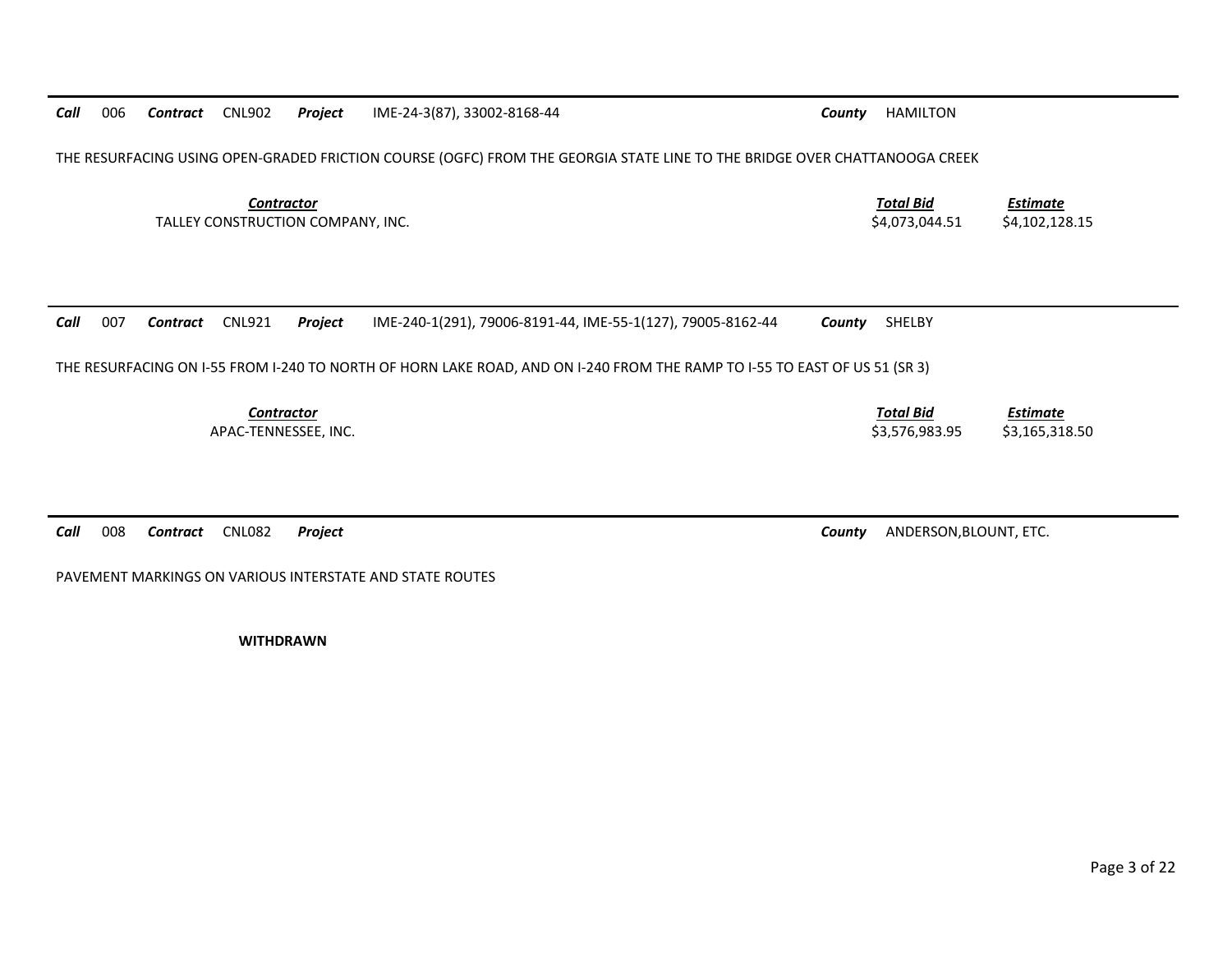| Call                                                | 009 | Contract | <b>CNL083</b>     | Project                 | 98300-4135-04                                                                                | County                           | BEDFORD, CHEATHAM, ETC.          |                                 |
|-----------------------------------------------------|-----|----------|-------------------|-------------------------|----------------------------------------------------------------------------------------------|----------------------------------|----------------------------------|---------------------------------|
|                                                     |     |          |                   |                         | PAVEMENT MARKINGS ON VARIOUS INTERSTATE AND STATE ROUTES                                     |                                  |                                  |                                 |
|                                                     |     |          | <b>WITHDRAWN</b>  |                         |                                                                                              |                                  |                                  |                                 |
|                                                     |     |          |                   |                         |                                                                                              |                                  |                                  |                                 |
| Call                                                | 010 | Contract | <b>CNL074</b>     | Project                 | HSIP-191(11), 03015-3208-94, 03015-4208-04                                                   | County                           | <b>BENTON</b>                    |                                 |
|                                                     |     |          |                   |                         | THE RESURFACING (THIN MIX OVERLAY) ON SR 191 FROM CHARLIE CREEK BRIDGE TO EVA-FLATWOODS ROAD |                                  |                                  |                                 |
| <b>Contractor</b><br>DELTA CONTRACTING COMPANY, LLC |     |          |                   |                         |                                                                                              | <b>Total Bid</b><br>\$940,350.90 | <b>Estimate</b><br>\$871,608.85  |                                 |
| Call                                                | 011 | Contract | <b>CNL077</b>     | Project                 | 03002-4223-04                                                                                | County                           | <b>BENTON</b>                    |                                 |
|                                                     |     |          |                   |                         | THE REPAIR OF THE BRIDGE ON US 70 (SR 1) OVER HUNTING CREEK (LM 0.43)                        |                                  |                                  |                                 |
|                                                     |     |          | <b>Contractor</b> | THOMSON & THOMSON, INC. |                                                                                              |                                  | <b>Total Bid</b><br>\$771,151.80 | <b>Estimate</b><br>\$790,104.00 |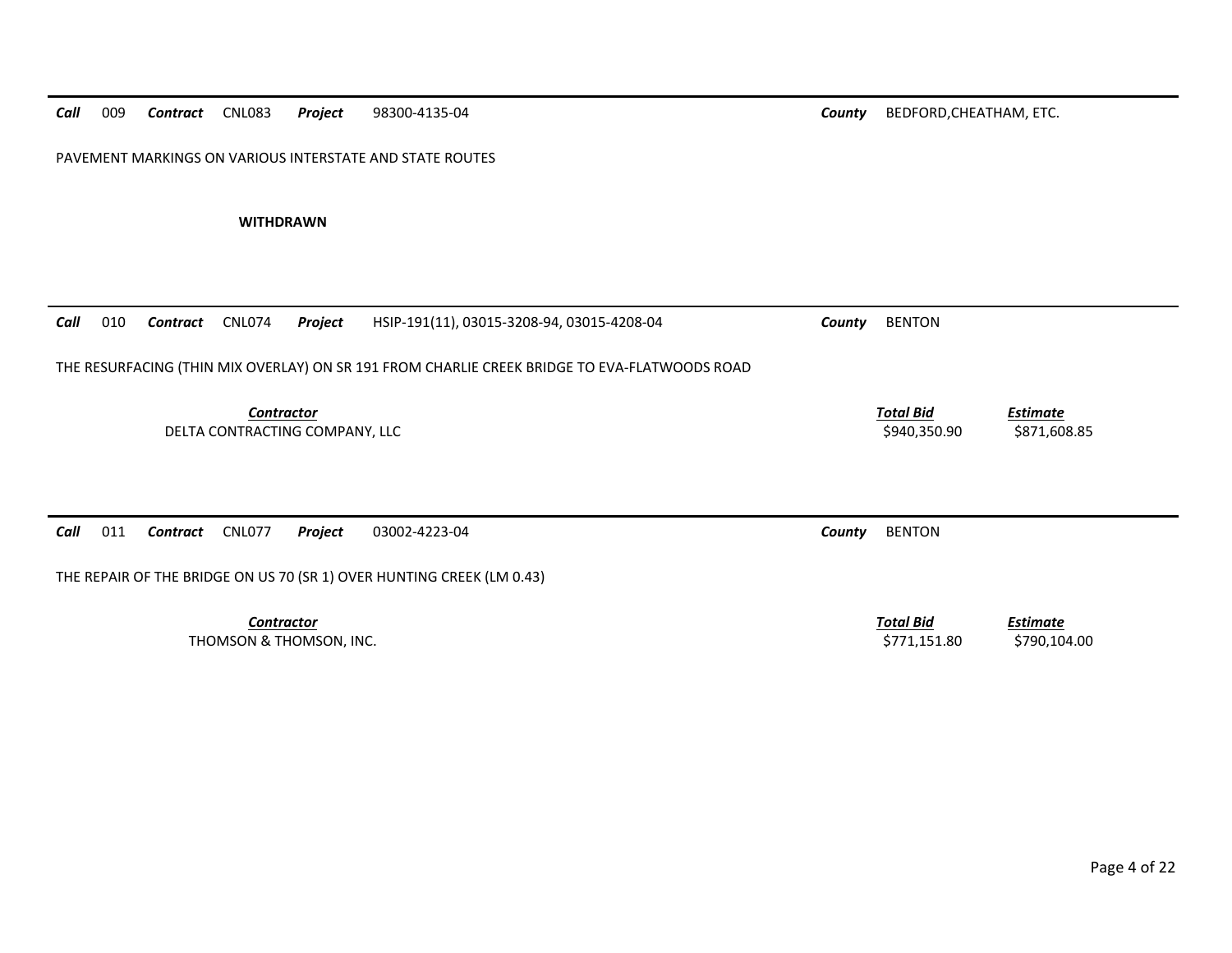*Call*012 **Contract** CNL085 *Contract* CNL085 *Project* 98048‐4113‐04, 98048‐4112‐04 *County* BENTON,CARROLL, ETC.

PAVEMENT MARKINGS ON VARIOUS INTERSTATE AND STATE ROUTES

**WITHDRAWN**

*Call* 013*Contract* CNL084 *Project* 98027‐4178‐04, 98027‐4177‐04 *County* BLEDSOE,BRADLEY, ETC.

PAVEMENT MARKINGS ON VARIOUS INTERSTATE AND STATE ROUTES

**WITHDRAWN**

*Call* 014 *Contract* CNL018 *Project* HSIP‐313(4), 06019‐3207‐94, 70015‐3206‐94, HSIP‐60(20), 06009‐ 3221‐94, HSIP‐74(9), 06010‐3225‐94, 06010‐4225‐04, 06019‐4207‐ 04, 06009‐4221‐04, 70015‐4206‐04 *County* BRADLEY & POLK

THE MICROSURFACING ON SR 313, SR 60 AND SR 74 IN BRADLEY AND POLK COUNTIES

*Contractor*HUDSON CONSTRUCTION COMPANY \$1,127,468.55 \$1,208,474.00

 *Total BidEstimate*

Page 5 of 22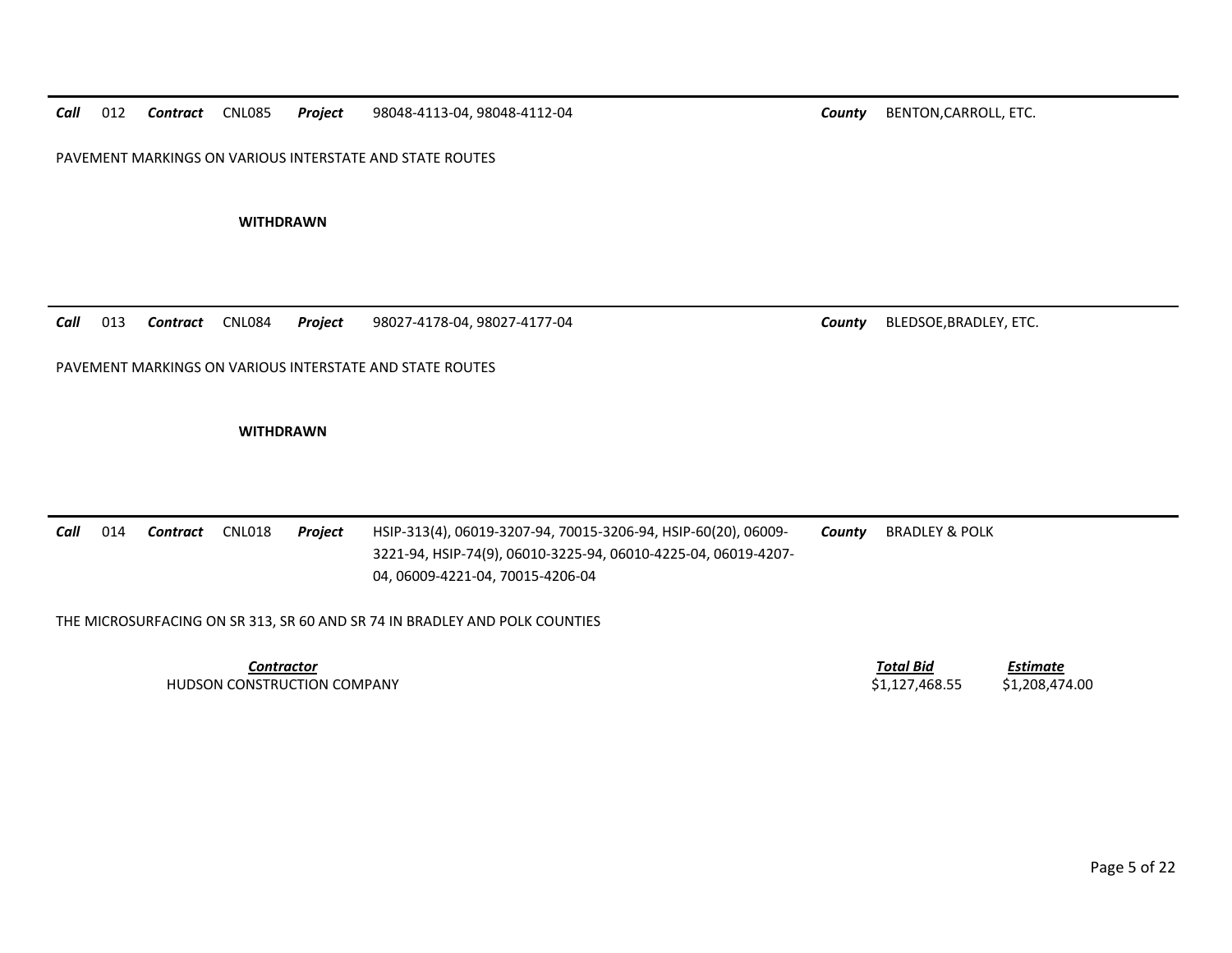| Call                                                | 015                                                                                                                                                | Contract | <b>CNL030</b>                                                | Project | HRRR-145(3), 08950-3202-94, HSIP-64(13), 08048-3219-94, STP-SIP- County<br>380(6), 89075-3505-94 |        | <b>CANNON &amp; WARREN</b>          |                                    |  |
|-----------------------------------------------------|----------------------------------------------------------------------------------------------------------------------------------------------------|----------|--------------------------------------------------------------|---------|--------------------------------------------------------------------------------------------------|--------|-------------------------------------|------------------------------------|--|
|                                                     | THE MISCELLANEOUS SAFETY IMPROVEMENTS ON SR 64, SR 145 AND SR 380 IN CANNON AND WARREN COUNTIES                                                    |          |                                                              |         |                                                                                                  |        |                                     |                                    |  |
|                                                     |                                                                                                                                                    |          | <b>Contractor</b><br>TINSLEY ASPHALT, LLC                    |         |                                                                                                  |        | <b>Total Bid</b><br>\$175,328.25    | <b>Estimate</b><br>\$183,706.50    |  |
| Call                                                | 016                                                                                                                                                | Contract | <b>CNL031</b>                                                | Project | 09003-3224-04                                                                                    | County | CARROLL                             |                                    |  |
|                                                     |                                                                                                                                                    |          |                                                              |         | THE IMPROVEMENT OF THE INTERSECTION ON US 70 (SR 1) AT BAKER ROAD AND VOSS ROAD (LM 15.67)       |        |                                     |                                    |  |
| <b>Contractor</b><br>DELTA CONTRACTING COMPANY, LLC |                                                                                                                                                    |          |                                                              |         |                                                                                                  |        | <b>Total Bid</b><br>\$749,826.57    | <b>Estimate</b><br>\$761,367.75    |  |
| Call                                                | 017                                                                                                                                                | Contract | <b>CNL034</b>                                                | Project | STP-362 (9), 10016-3216-14, STP-362(8), 10016-3215-14                                            | County | CARTER                              |                                    |  |
|                                                     | THE CONSTRUCTION OF SR 362 FROM SR 361 (GAP CREEK ROAD) EXTENDING TO US 321 (SR 67, ELK AVENUE), INCLUDING CONSTRUCTION OF STREAM MITIGATION SITES |          |                                                              |         |                                                                                                  |        |                                     |                                    |  |
|                                                     |                                                                                                                                                    |          | <b>Contractor</b><br><b>CHARLES BLALOCK &amp; SONS, INC.</b> |         |                                                                                                  |        | <b>Total Bid</b><br>\$36,989,522.25 | <b>Estimate</b><br>\$37,886,394.46 |  |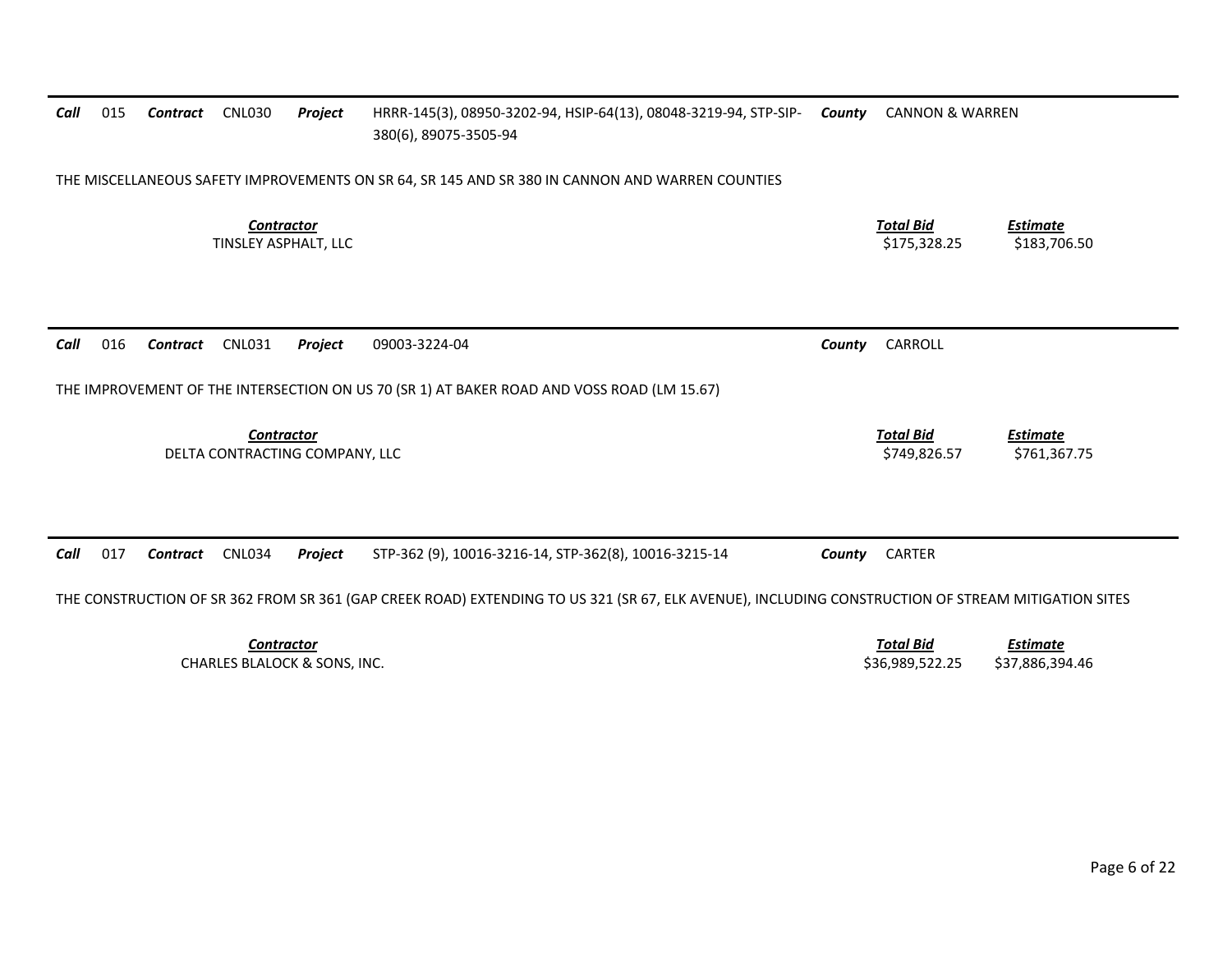| Call | 018                                                                                                   | Contract        | <b>CNL005</b>                                    | Project | HSIP-151(4), 14007-3204-94, 44009-3214-94, HSIP-51(6), 14001-<br>3204-94, 44009-4214-04, 14007-4204-04, 14001-4204-04 | County | <b>CLAY &amp; JACKSON</b>          |                                   |
|------|-------------------------------------------------------------------------------------------------------|-----------------|--------------------------------------------------|---------|-----------------------------------------------------------------------------------------------------------------------|--------|------------------------------------|-----------------------------------|
|      |                                                                                                       |                 |                                                  |         | THE MICROSURFACING ON SR 151 AND SR 51 IN CLAY AND JACKSON COUNTIES                                                   |        |                                    |                                   |
|      |                                                                                                       |                 | <b>Contractor</b><br>VANCE BROTHERS, INC.        |         |                                                                                                                       |        | <b>Total Bid</b><br>\$313,622.09   | <b>Estimate</b><br>\$354,940.55   |
| Call | 019                                                                                                   | <b>Contract</b> | <b>CNL037</b>                                    | Project | STP-M-9114(3), 15950-3238-54                                                                                          | County | <b>COCKE</b>                       |                                   |
|      | THE INSTALLATION OF SIGNALS AND MISCELLANEOUS SAFETY IMPROVEMENTS AT VARIOUS INTERSECTIONS IN NEWPORT |                 |                                                  |         |                                                                                                                       |        |                                    |                                   |
|      |                                                                                                       |                 | <b>ALL BIDS REJECTED</b>                         |         |                                                                                                                       |        |                                    |                                   |
| Call | 020                                                                                                   | <b>Contract</b> | <b>CNL068</b>                                    | Project | 15005-4161-04                                                                                                         | County | <b>COCKE</b>                       |                                   |
|      |                                                                                                       |                 |                                                  |         | THE REPAIR OF THE BRIDGE ON US 321 (SR 32) OVER I-40 (LM 23.53)                                                       |        |                                    |                                   |
|      |                                                                                                       |                 | <b>Contractor</b><br>SOUTHERN CONSTRUCTORS, INC. |         |                                                                                                                       |        | <b>Total Bid</b><br>\$1,438,055.00 | <b>Estimate</b><br>\$1,313,106.00 |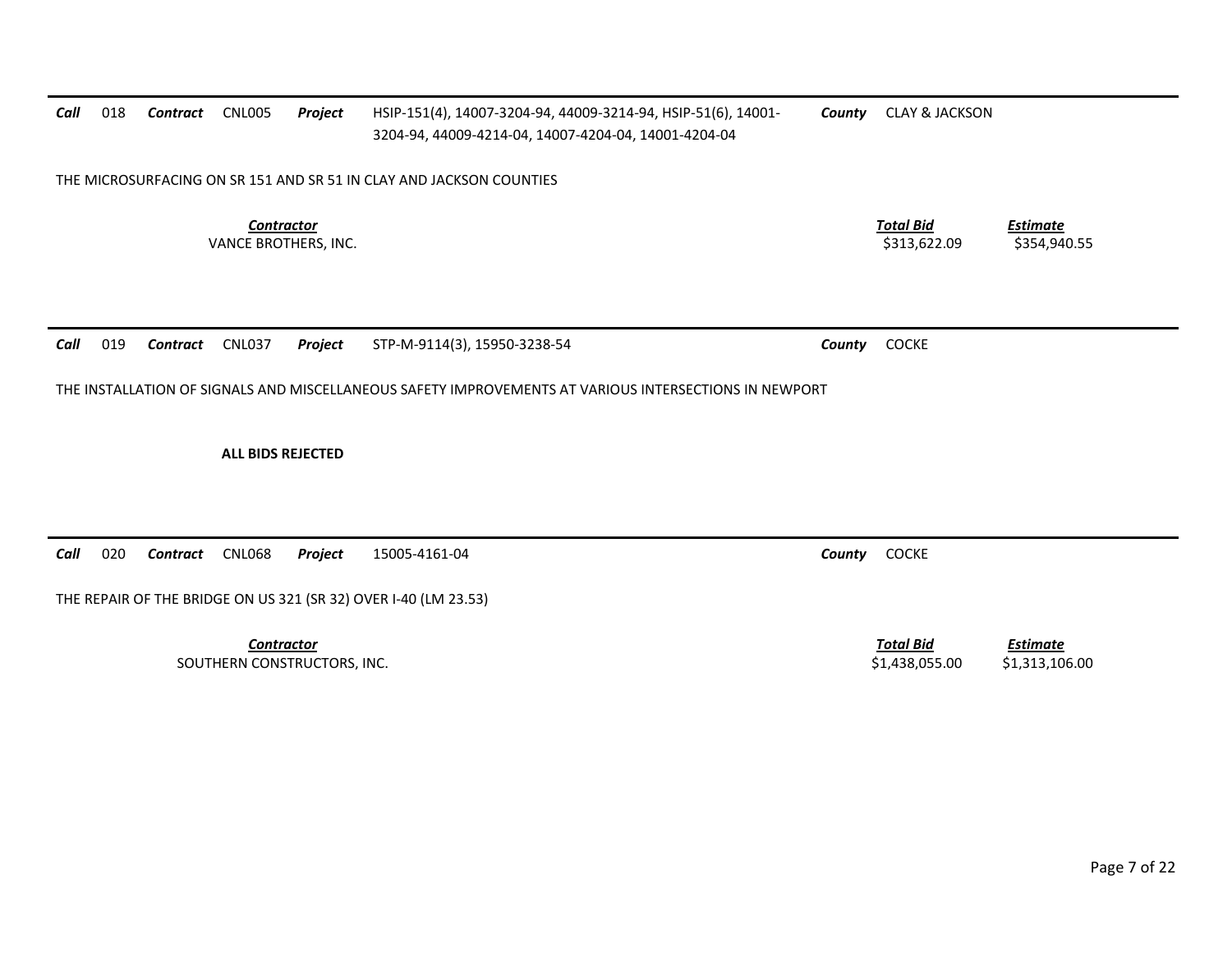| Call                                               | 021                                                                                  | Contract | <b>CNL020</b>                           | Project                        | STP/HSIP-68(33), 18009-8228-14, 18009-3228-94                                       | County | CUMBERLAND                         |                                   |  |
|----------------------------------------------------|--------------------------------------------------------------------------------------|----------|-----------------------------------------|--------------------------------|-------------------------------------------------------------------------------------|--------|------------------------------------|-----------------------------------|--|
|                                                    |                                                                                      |          |                                         |                                | THE RESURFACING ON SR 68 FROM EAST OF COX VALLEY ROAD EXTENDING TO ALLOWAY ROAD     |        |                                    |                                   |  |
|                                                    |                                                                                      |          | <b>Contractor</b><br>ROGERS GROUP, INC. |                                |                                                                                     |        | <b>Total Bid</b><br>\$667,126.20   | <b>Estimate</b><br>\$650,094.50   |  |
| Call                                               | 022                                                                                  | Contract | <b>CNL063</b>                           | Project                        | 19041-4272-04                                                                       | County | <b>DAVIDSON</b>                    |                                   |  |
|                                                    | THE REPAIR OF THE BRIDGE ON US 70 (SR 24, LEBANON ROAD) OVER BROWNS CREEK (LM 14.74) |          |                                         |                                |                                                                                     |        |                                    |                                   |  |
| Contractor<br>BELL & ASSOCIATES CONSTRUCTION, L.P. |                                                                                      |          |                                         |                                |                                                                                     |        | <b>Total Bid</b><br>\$1,308,000.00 | <b>Estimate</b><br>\$1,106,409.15 |  |
| Call                                               | 023                                                                                  | Contract | <b>CNL048</b>                           | Project                        | HSIP-NHE-69(79), 20003-4223-04, 20003-3223-94                                       | County | <b>DECATUR</b>                     |                                   |  |
|                                                    |                                                                                      |          |                                         |                                | THE RESURFACING (THIN MIX OVERLAY) ON SR 69 FROM THREE WAY ROAD EXTENDING TO SR 202 |        |                                    |                                   |  |
|                                                    |                                                                                      |          | <b>Contractor</b>                       | DELTA CONTRACTING COMPANY, LLC |                                                                                     |        | <b>Total Bid</b><br>\$1,159,087.19 | <b>Estimate</b><br>\$1,127,035.05 |  |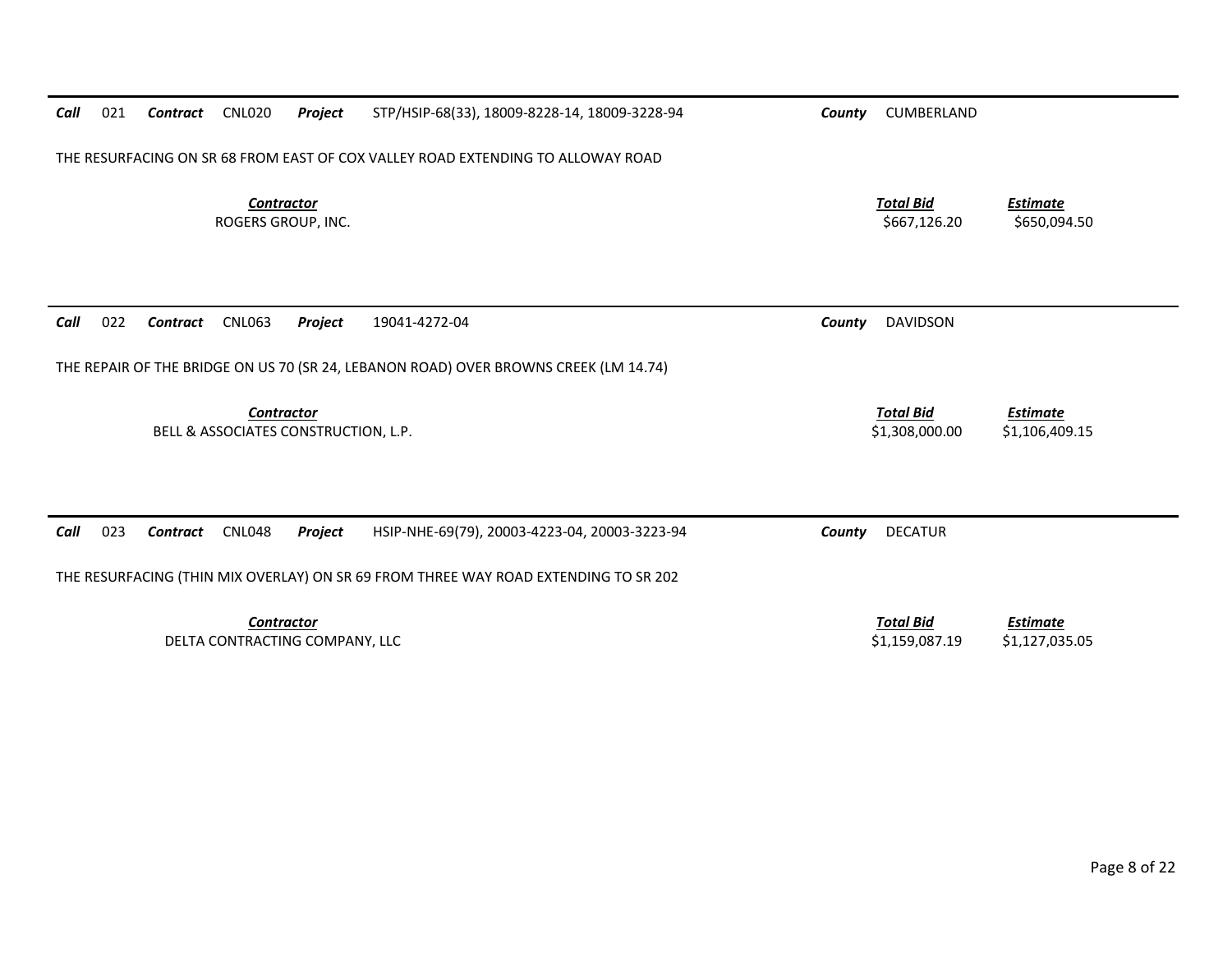## *Call* 024 *Contract* CNL019 *Project* STP/HSIP‐26(46), 21001‐3272‐94, 21001‐8272‐14, STP/HSIP‐84(11), 67004‐3214‐94, 67004‐8214‐14 *County* DEKALB & OVERTON THE MICROSURFACING ON US 70 (SR 26) AND SR 84 IN DEKALB AND OVERTON COUNTIES **ALL BIDS REJECTED***Call* 025 *Contract* CNL064 *Project* BH‐IE‐40‐3(154), 22001‐3186‐94, 22001‐4185‐04 *County* DICKSON THE REHABILITATION AND REPAIR OF THE BRIDGES ON I‐40 OVER TURNBULL AND NAILS CREEK *Contractor Total Bid Estimate* BELL & ASSOCIATES CONSTRUCTION, L.P. \$2,028,521.27 \$2,188,296.15 *Call* 026 *Contract* CNL050 *Project* HSIP‐211(12), 23211‐3225‐94, 23211‐4225‐04 *County* DYER THE RESURFACING (THIN MIX OVERLAY) ON SR 211 FROM DAVID ROAD EXTENDING TO BIFFLE ROAD *Contractor Total Bid Estimate* FORD CONSTRUCTIONN COMPANY \$642,280.25 \$649,047.35 \$642,280.25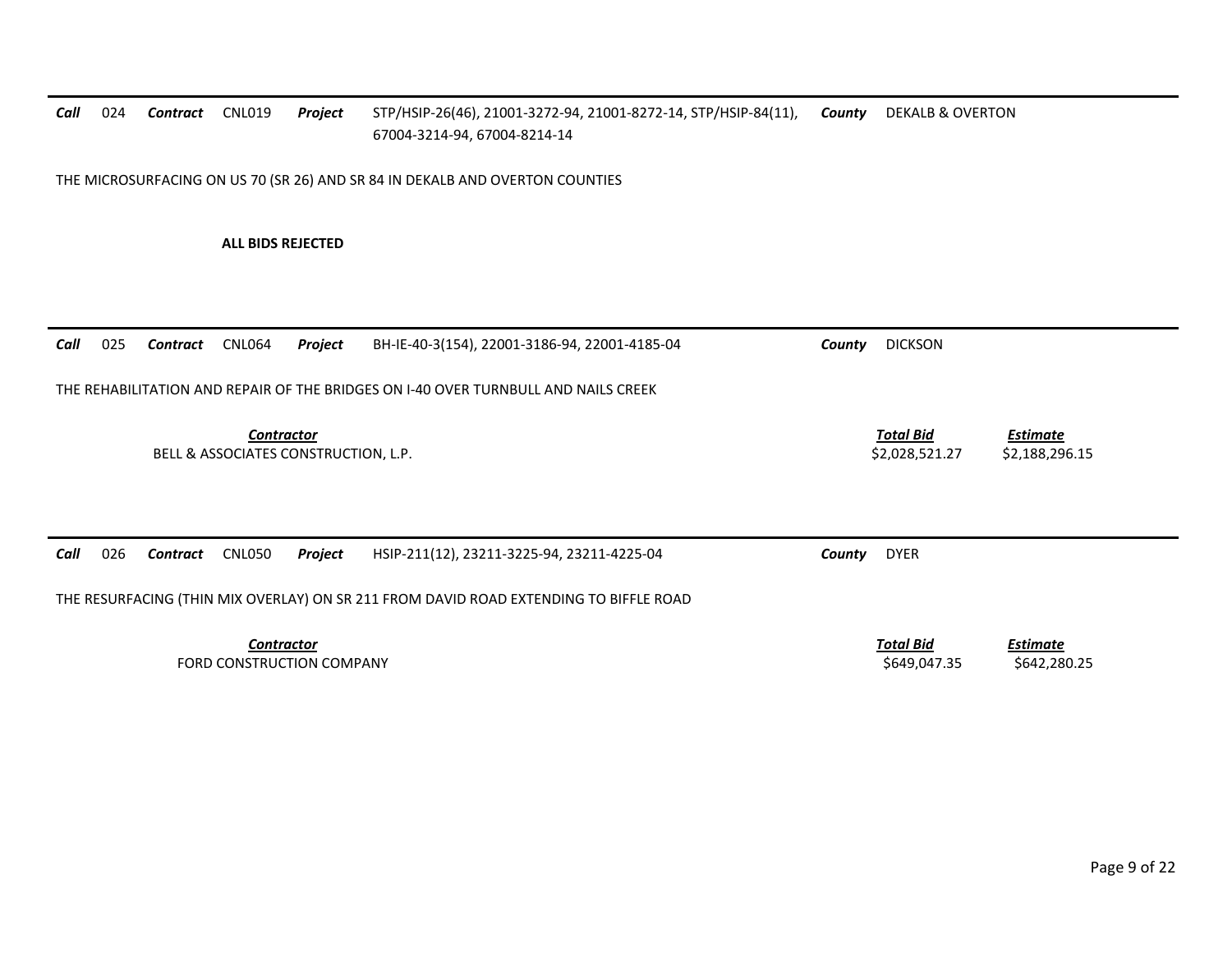| Call | 027                                                                                                                                         | Contract | <b>CNL049</b>                                    | Project                             | HSIP-NHE-15(170), 24004-3222-94, 24004-4222-04                              | County | FAYETTE                            |                                   |  |
|------|---------------------------------------------------------------------------------------------------------------------------------------------|----------|--------------------------------------------------|-------------------------------------|-----------------------------------------------------------------------------|--------|------------------------------------|-----------------------------------|--|
|      | THE RESURFACING (THIN MIX OVERLAY) ON US 64 (SR 15) FROM EAST OF DOGWOOD LANE EXTENDING TO THE HARDEMAN COUNTY LINE                         |          |                                                  |                                     |                                                                             |        |                                    |                                   |  |
|      |                                                                                                                                             |          | <b>Contractor</b>                                | STANDARD CONSTRUCTION COMPANY, INC. |                                                                             |        | <b>Total Bid</b><br>\$3,025,237.95 | <b>Estimate</b><br>\$3,129,080.10 |  |
| Call | 028                                                                                                                                         | Contract | <b>CNL027</b>                                    | Project                             | STP-M-9210(7), 26954-8525-94                                                | County | <b>FRANKLIN</b>                    |                                   |  |
|      |                                                                                                                                             |          |                                                  |                                     | THE RESURFACING ON VAROUS CITY STREETS IN WINCHESTER                        |        |                                    |                                   |  |
|      |                                                                                                                                             |          | <b>Contractor</b><br><b>TINSLEY ASPHALT, LLC</b> |                                     |                                                                             |        | <b>Total Bid</b><br>\$251.904.44   | <b>Estimate</b><br>\$305,676.90   |  |
| Call | 029                                                                                                                                         | Contract | CNL004                                           | Project                             | 16023-4211-04, HSIP-127(19), 26013-3215-94, 16023-3211-94,<br>26013-4215-04 | County | <b>FRANKLIN &amp; COFFEE</b>       |                                   |  |
|      | THE RESURFACING (EITHER MICROSURFACE OR THIN MIX OVERLAY) ON SR 127 FROM FARM LANE ROAD IN FRANKLIN COUNTY TO US 41 (SR 2) IN COFFEE COUNTY |          |                                                  |                                     |                                                                             |        |                                    |                                   |  |

**ALL BIDS REJECTED**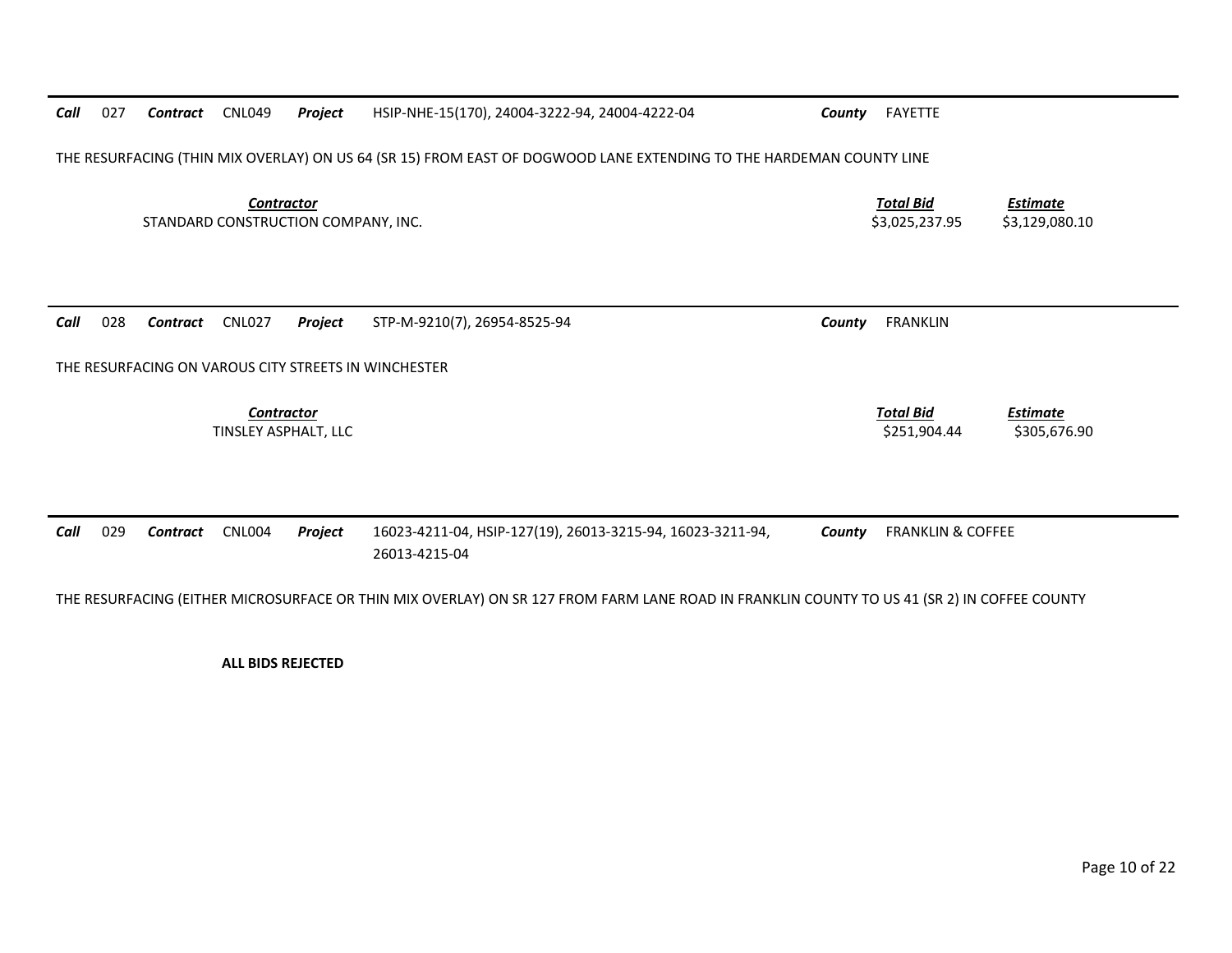THE WIDENING OF SR 104 FROM WEST OF SR 188 EXTENDING TO MILLIGAN LANE AND GUMWOODS ROAD

**WITHDRAWN**

*Call* 031*Contract* CNL076 *Project* 27035‐4210‐04 *County* GIBSON

THE REPAIR OF THE BRIDGE ON SR 152 OVER BRANCH (LM 15.22)

*Contractor Total Bid*THOMSON & THOMSON, INC. \$227,921.05 \$237,685.00

| <b>County GIBSON</b> |  |
|----------------------|--|

*Estimate*

*Call* 032 *Contract* CNL070 *Project* STP/HSIP‐1(287), 29001‐3229‐94, 29001‐8229‐14, STP/HSIP‐NHE‐ 1(286), 29002‐3242‐94, 29002‐8242‐14 *County* GRAINGER

THE RESURFACING ON US 11W (SR 1) FROM WEST OF WEST HILLS ROAD TO WATER STREET, AND ON SR 1 FROM BRIAR FORK CREEK BRIDGE TO THE HAWKINS COUNTY LINE

| Contractor          | <b>Total Bid</b> | <b>Estimate</b> |
|---------------------|------------------|-----------------|
| APAC-ATLANTIC. INC. | \$2.701.294.55   | \$2.622.945.40  |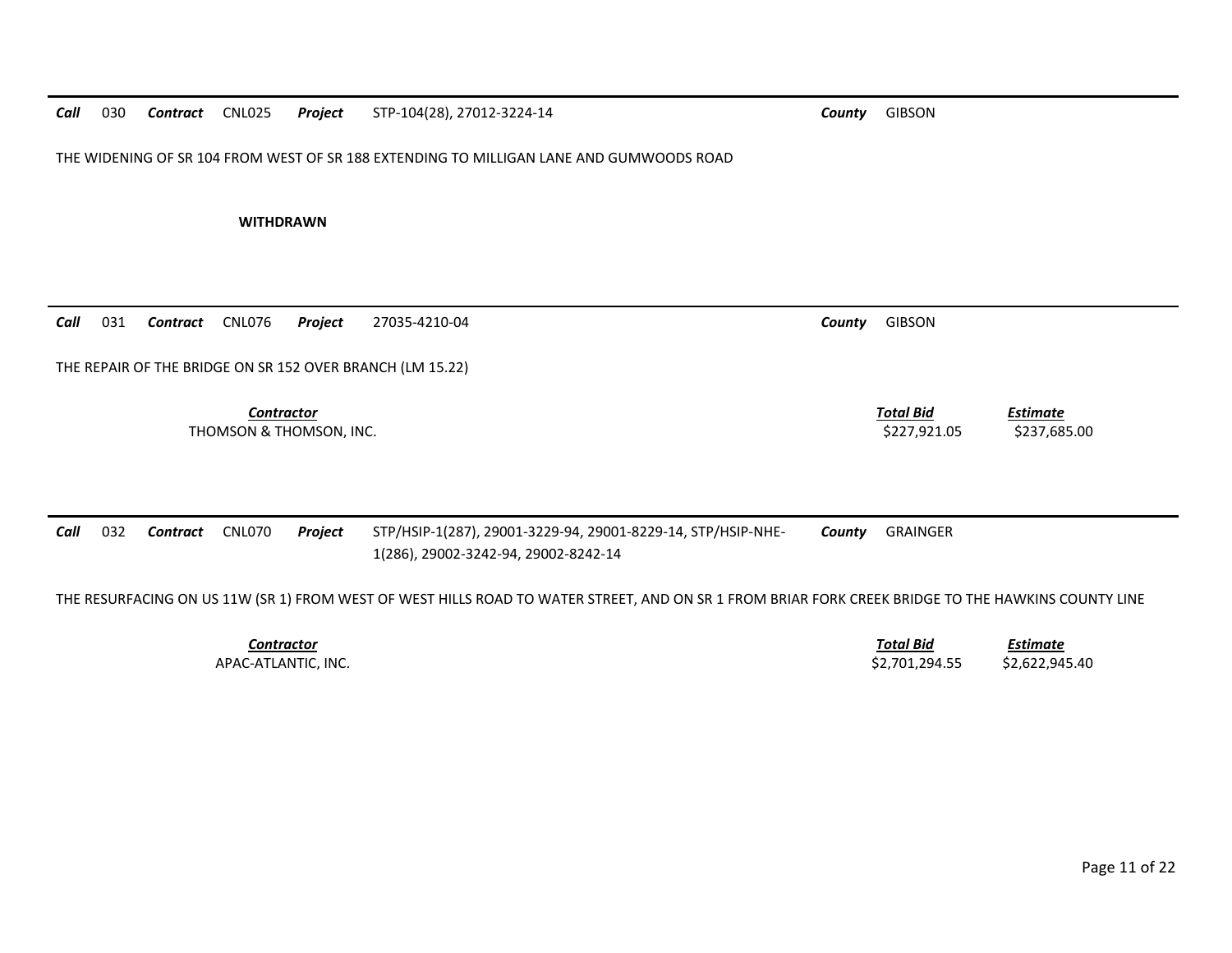| Call | 033 | Contract                                           | <b>CNL036</b>                                            | <b>Project</b> | HRRR-1289(10), 47094-3405-94, HRRR-2407(10), 47947-3437-94,<br>HRRR-375(7), 29030-3225-94, STP-SIP-32(75), 29004-3239-94                   | County | <b>GRAINGER &amp; KNOX</b>       |                                 |
|------|-----|----------------------------------------------------|----------------------------------------------------------|----------------|--------------------------------------------------------------------------------------------------------------------------------------------|--------|----------------------------------|---------------------------------|
|      |     |                                                    |                                                          |                | THE MISCELLANEOUS SAFETY IMPROVEMENTS AT THE INTERSECTION OF US 25E (SR 32) AND SR 131, AND ON VARIOUS ROADS IN GRAINGER AND KNOX COUNTIES |        |                                  |                                 |
|      |     |                                                    | <b>Contractor</b><br>REYNOLDS FENCE AND GUARDRAIL, INC.  |                |                                                                                                                                            |        | <b>Total Bid</b><br>\$344,295.55 | <b>Estimate</b><br>\$401,309.00 |
| Call | 034 | Contract                                           | <b>CNL079</b>                                            | Project        | 30008-8214-14, STP/HSIP-70(17), 30008-3214-94                                                                                              | County | GREENE                           |                                 |
|      |     |                                                    |                                                          |                | THE RESURFACING ON SR 70 FROM THE NORTH CAROLINA STATE LINE TO SOUTH OF CECIL DAVIS ROAD                                                   |        |                                  |                                 |
|      |     |                                                    | <b>Contractor</b><br>SUMMERS-TAYLOR, INC.                |                |                                                                                                                                            |        | <b>Total Bid</b><br>\$763,363.05 | <b>Estimate</b><br>\$709,289.75 |
| Call | 035 | Contract                                           | CNL044                                                   | Project        | STP-M-9401(8), 35950-3532-94                                                                                                               | County | HARDEMAN                         |                                 |
|      |     | THE RESURFACING ON VARIOUS CITY STREETS IN BOLIVAR |                                                          |                |                                                                                                                                            |        |                                  |                                 |
|      |     |                                                    | <b>Contractor</b><br>STANDARD CONSTRUCTION COMPANY, INC. |                |                                                                                                                                            |        | <b>Total Bid</b><br>\$340,460.60 | Estimate<br>\$331,836.00        |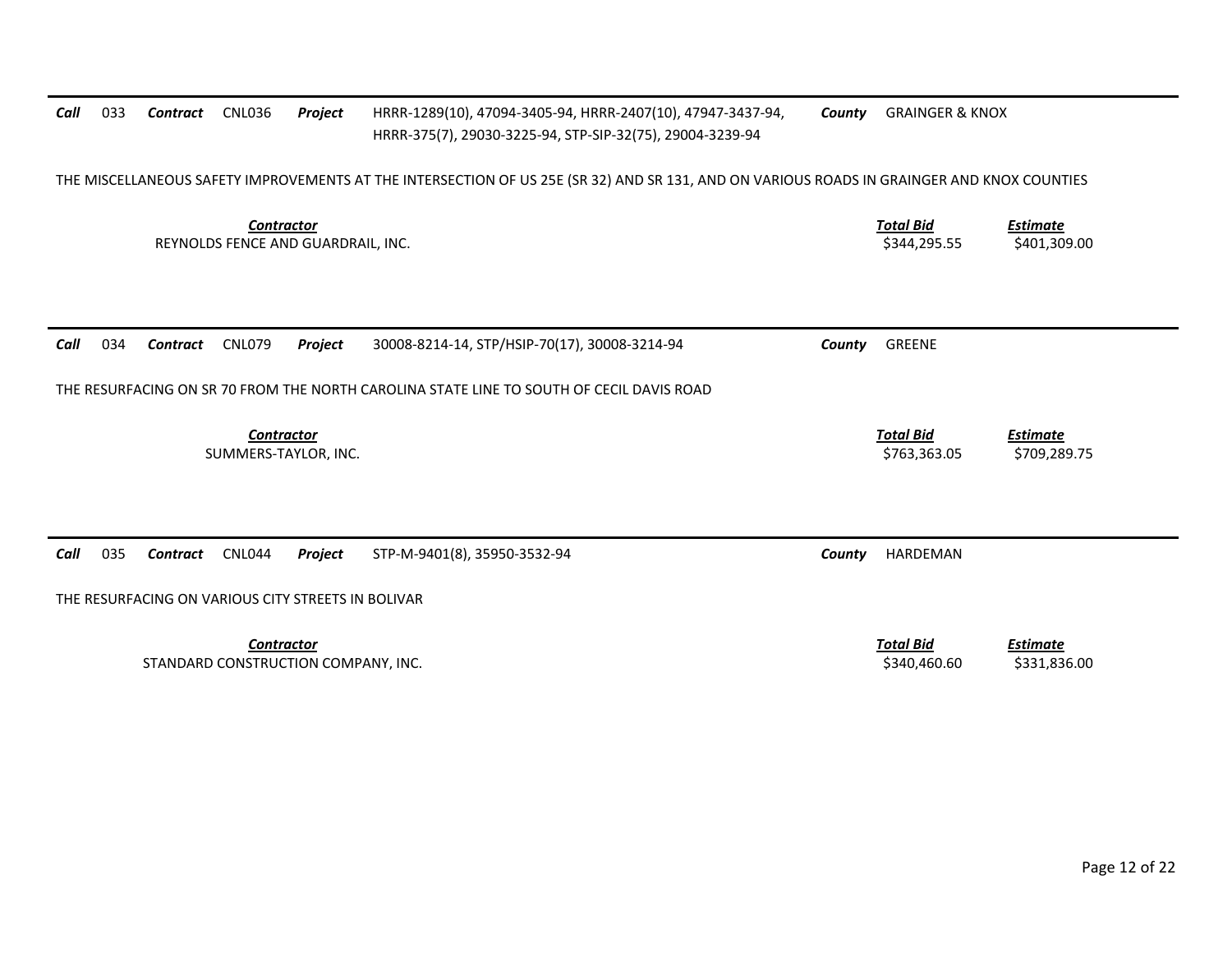| 036<br>Call | Contract | <b>CNL053</b>                                        | Project | HSIP-147(3), 42004-3221-94, 42004-4221-04                                                                                     | County | <b>HOUSTON</b>                     |                                   |
|-------------|----------|------------------------------------------------------|---------|-------------------------------------------------------------------------------------------------------------------------------|--------|------------------------------------|-----------------------------------|
|             |          |                                                      |         | THE RESURFACING (THIN MIX OVERLAY) ON SR 147 FROM EAST OF HILL ORCHARD CEMETERY LANE EXTENDING TO SR 49                       |        |                                    |                                   |
|             |          | <b>Contractor</b><br>EUBANK ASPHALT PAVING & SEALING |         |                                                                                                                               |        | <b>Total Bid</b><br>\$437,115.25   | <b>Estimate</b><br>\$498,580.50   |
| 037<br>Call | Contract | <b>CNL038</b>                                        | Project | IM-40-8(146), 45001-3160-44, IM-81-1(115), 45003-3129-44                                                                      | County | <b>JEFFERSON</b>                   |                                   |
|             |          |                                                      |         | THE GRADING, DRAINAGE, AND PAVING ON I-40 AT THE INTERCHANGE TO I-81, AND ON I-81 SOUTHBOUND AT THE REST AREA (MILE MARKER 2) |        |                                    |                                   |
|             |          | <b>Contractor</b><br>G. W. WYATT CONTRACTING, LLC    |         |                                                                                                                               |        | <b>Total Bid</b><br>\$1,984,459.27 | <b>Estimate</b><br>\$1,647,016.00 |
|             |          |                                                      |         |                                                                                                                               |        |                                    |                                   |
| 038<br>Call | Contract | <b>CNL067</b>                                        | Project | 46002-4221-04                                                                                                                 | County | <b>JOHNSON</b>                     |                                   |

THE REPAIR OF THE BRIDGE ON SR 34 OVER ROAN CREEK (LM 21.40)

**NO BIDS RECEIVED**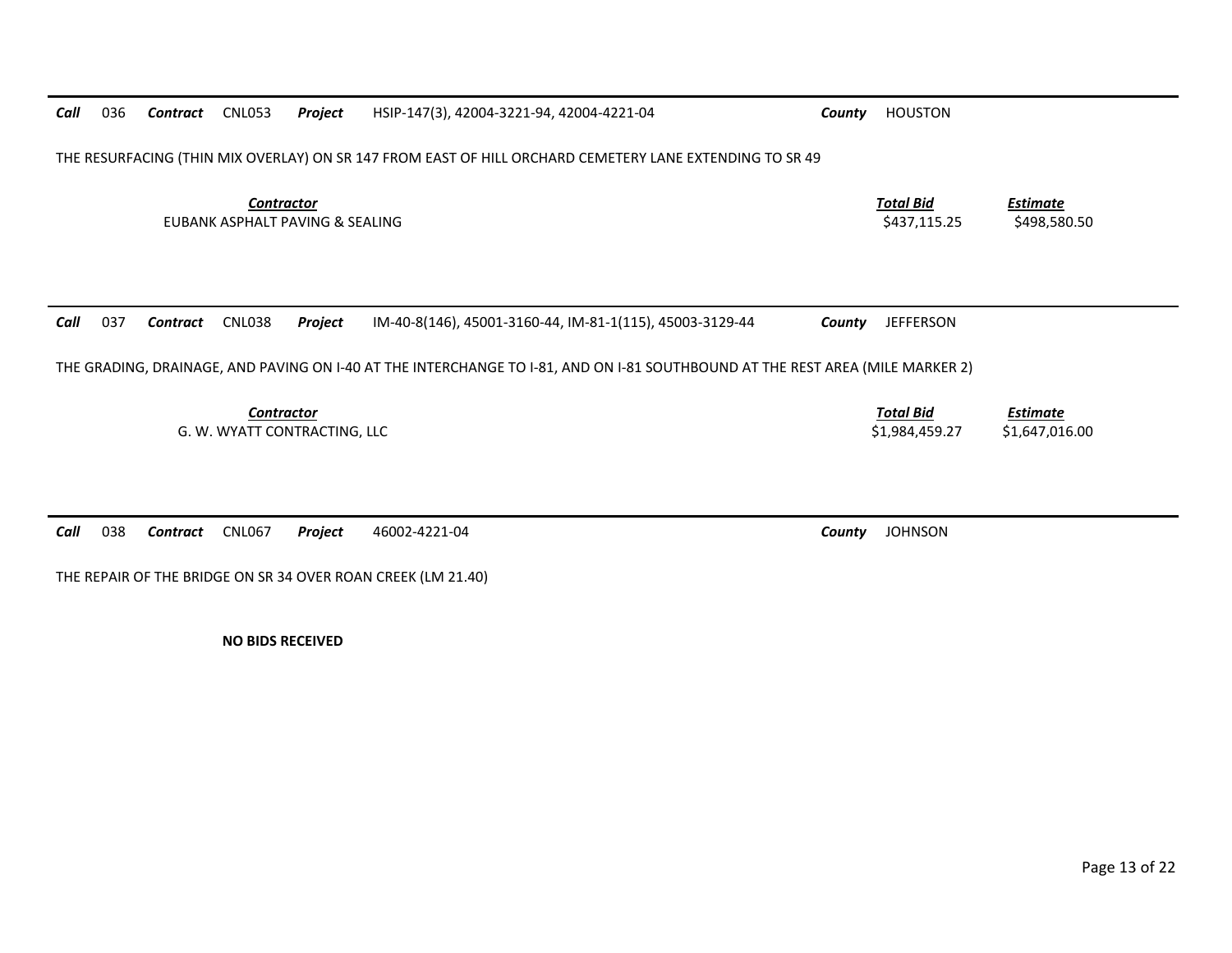| 039<br>Call | Contract        | <b>CNL032</b>                              | Project | HSIP-I-140(13), 47140-3102-94                                                                                                            | County | <b>KNOX</b>                         |                                    |
|-------------|-----------------|--------------------------------------------|---------|------------------------------------------------------------------------------------------------------------------------------------------|--------|-------------------------------------|------------------------------------|
|             |                 |                                            |         | THE GRADING, DRAINAGE AND PAVING ON THE I-140 WESTBOUND ON/OFF RAMPS AT SR 332 (NORTHSHORE DRIVE)                                        |        |                                     |                                    |
|             |                 | <b>Contractor</b><br>POTTER SOUTH EAST LLC |         |                                                                                                                                          |        | <b>Total Bid</b><br>\$797,194.39    | <b>Estimate</b><br>\$684,304.55    |
| 040<br>Call | <b>Contract</b> | <b>CNL001</b>                              | Project | 47039-3239-04<br>THE GRADING, DRAINAGE, AND PAVING ON SR 131 FROM EAST OF US 25W (SR 9, CLINTON HIGHWAY) EXTENDING TO SOUTH OF GILL ROAD | County | KNOX                                |                                    |
|             |                 |                                            |         |                                                                                                                                          |        |                                     |                                    |
|             |                 | <b>Contractor</b><br>POTTER SOUTH EAST LLC |         |                                                                                                                                          |        | <b>Total Bid</b><br>\$15,660,653.11 | <b>Estimate</b><br>\$18,161,903.70 |

**ALL BIDS REJECTED**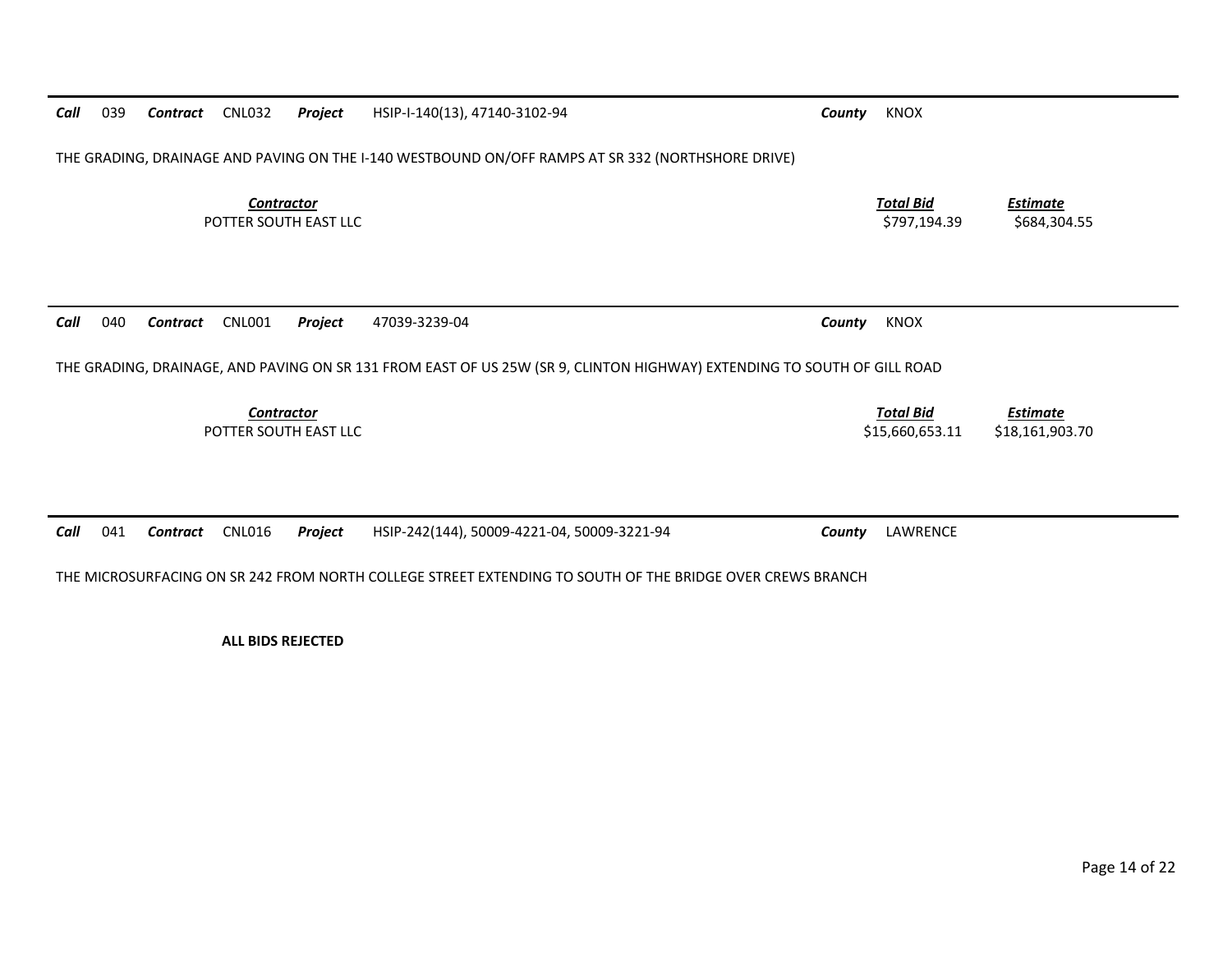| Call | 042 | Contract | <b>CNL060</b>                            | <b>Project</b> | HSIP-373(8), 60009-3210-94, 60009-4210-04                                                                            | County | <b>MAURY</b>                        |                                    |
|------|-----|----------|------------------------------------------|----------------|----------------------------------------------------------------------------------------------------------------------|--------|-------------------------------------|------------------------------------|
|      |     |          |                                          |                | THE RESURFACING (EITHER MICROSURFACE OR THIN MIX OVERLAY) ON SR 373 FROM SR 50 EXTENDING TO THE MARSHALL COUNTY LINE |        |                                     |                                    |
|      |     |          | <b>Contractor</b><br>LINCOLN PAVING, LLC |                |                                                                                                                      |        | <b>Total Bid</b><br>\$518,087.27    | <b>Estimate</b><br>\$593,669.14    |
|      |     |          |                                          |                |                                                                                                                      |        |                                     |                                    |
| Call | 043 | Contract | <b>CNL081</b>                            | Project        | STP-30(56), 54007-3219-14                                                                                            | County | <b>MCMINN</b>                       |                                    |
|      |     |          |                                          |                | THE NEW CONSTRUCTION ON SR 30 BEGINNING AT COUNTY ROAD 609 AND EXTENDING TO THE 4-LANE SECTION IN ETOWAH             |        |                                     |                                    |
|      |     |          |                                          |                |                                                                                                                      |        |                                     |                                    |
|      |     |          | Contractor<br>HIGHWAYS, INC.             |                |                                                                                                                      |        | <b>Total Bid</b><br>\$17,016,435.57 | <b>Estimate</b><br>\$18,830,743.98 |
|      |     |          |                                          |                |                                                                                                                      |        |                                     |                                    |
| Call | 044 | Contract | <b>CNL029</b>                            | Project        | HRRR-1225(7), 54055-3423-94, HRRR-163(5), 54023-3207-94,<br>HRRR-313(3), 06019-3206-94                               | County | <b>MCMINN &amp; BRADLEY</b>         |                                    |
|      |     |          |                                          |                | THE MISCELLANEOUS SAFETY IMPROVEMENTS ON VARIOUS ROUTES IN MCMINN AND BRADLEY COUNTIES                               |        |                                     |                                    |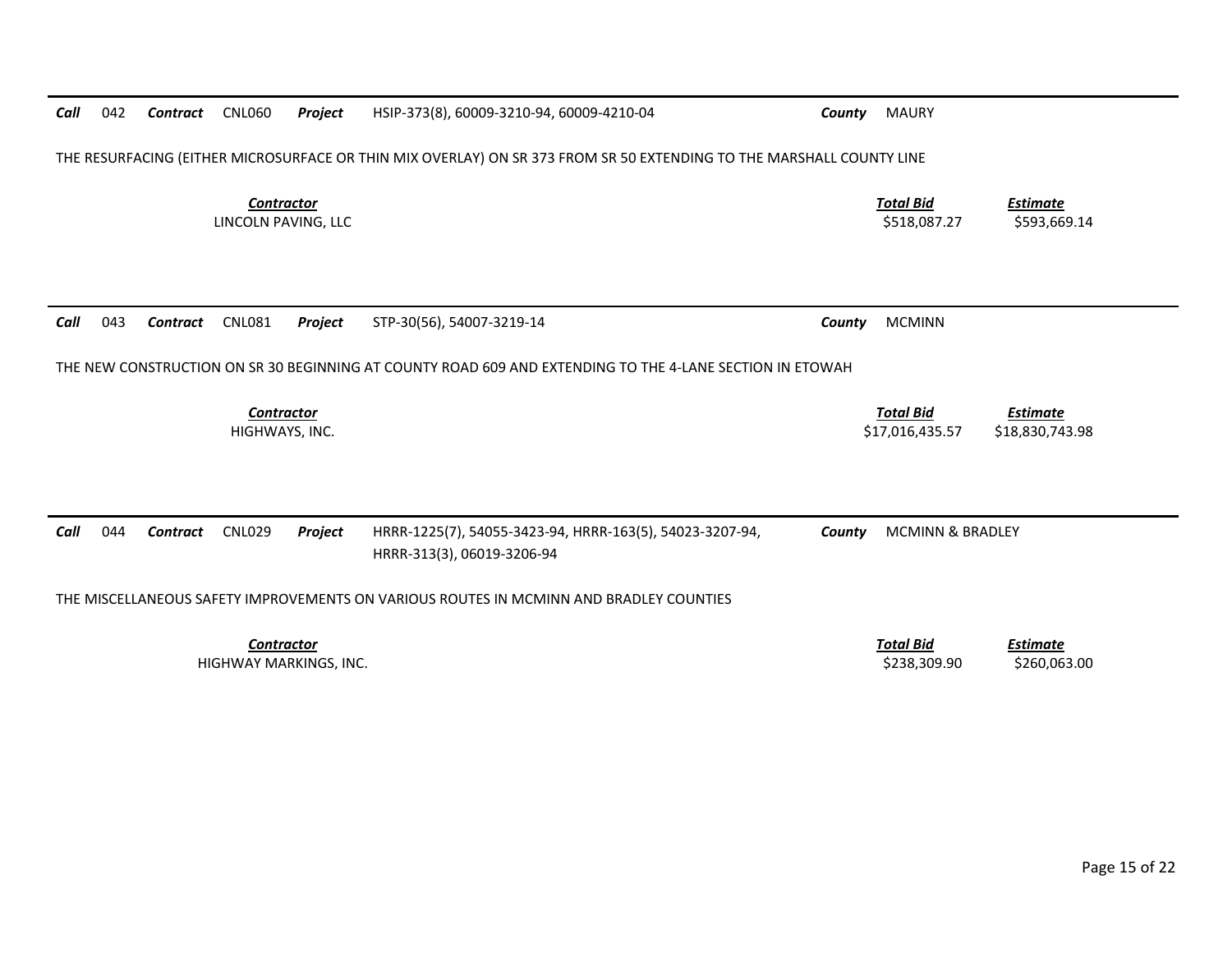| Call | 045 | Contract | <b>CNL043</b>                           | Project                             | STP/HSIP-NHE-5(90), 55002-8231-14, 55002-3231-94                                                        | County | <b>MCNAIRY</b>                     |                                   |
|------|-----|----------|-----------------------------------------|-------------------------------------|---------------------------------------------------------------------------------------------------------|--------|------------------------------------|-----------------------------------|
|      |     |          |                                         |                                     | THE RESURFACING ON US 45 (SR 5) FROM SOUTH OF ALLEN MCCOY ROAD EXTENDING TO US 64 (SR 15)               |        |                                    |                                   |
|      |     |          | <b>Contractor</b>                       | STANDARD CONSTRUCTION COMPANY, INC. |                                                                                                         |        | <b>Total Bid</b><br>\$2,985,478.30 | <b>Estimate</b><br>\$2,990,950.25 |
| Call | 046 | Contract | <b>CNL071</b>                           | Project                             | STP/HSIP-62(38), 65005-8232-14, 65005-3232-94                                                           | County | <b>MORGAN</b>                      |                                   |
|      |     |          |                                         |                                     | THE RESURFACING ON SR 62 FROM SR 116 EXTENDING TO THE ROANE COUNTY LINE                                 |        |                                    |                                   |
|      |     |          | <b>Contractor</b><br>ROGERS GROUP. INC. |                                     |                                                                                                         |        | <b>Total Bid</b><br>\$1,358,276.95 | <b>Estimate</b><br>\$1,371,107.90 |
| Call | 047 | Contract | <b>CNL045</b>                           | Project                             | STP/HSIP-NHE-3(123), 66004-3226-94, 66004-8226-14, STP/HSIP-<br>NHE-5(92), 66007-3228-94, 66007-8228-14 | County | OBION                              |                                   |

THE RESURFACING (THIN MIX OVERLAY) ON US 51(SR 3) AND US 45W (SR 5)

**WITHDRAWN**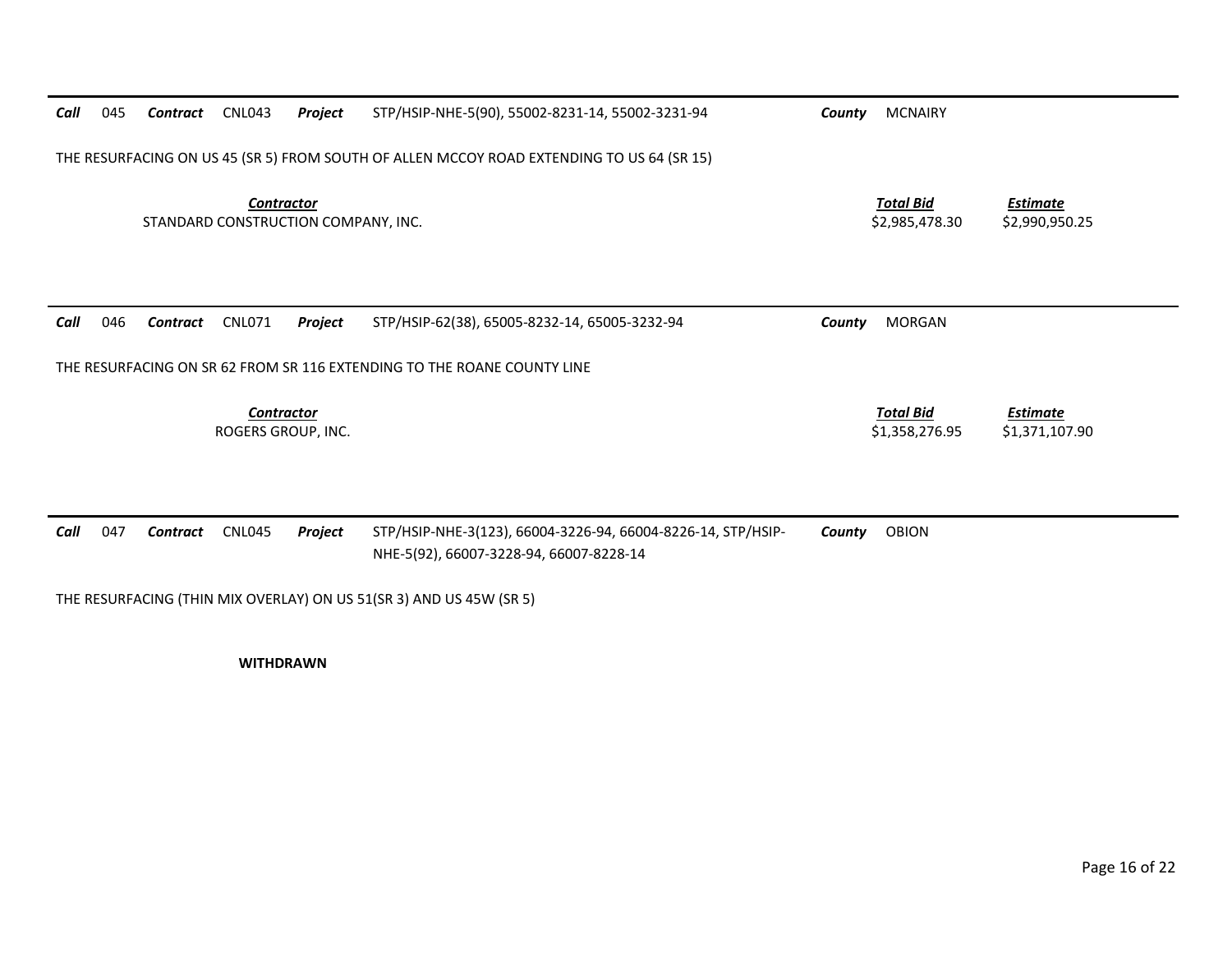*Call* 048*Contract* CNL003 *Project* STP/HSIP‐NHE‐111(81), 67001‐8286‐14, 67001‐3286‐94 *County* PUTNAM & OVERTON

THE RESURFACING ON SR 111 FROM SPRING CREEK ROAD IN PUTNAM COUNTY EXTENDING TO SR 293 IN OVERTON COUNTY

*Contractor*

*Call* 049*Contract* CNL078 *Project* 72005‐4219‐04 *County* RHEA & MEIGS

THE REPAIR OF THE BRIDGE ON SR 30 OVER THE TENNESSEE RIVER (LM 17.26)

**WITHDRAWN**

*Call* 050*Contract* CNL054 *Project* HSIP‐257(5), 74019‐3207‐94, 74019‐4207‐04 *County* ROBERTSON & SUMNER

THE RESURFACING (THIN MIX OVERLAY) ON SR 257 FROM US 41 (SR 11) IN ROBERTSON COUNTY EXTENDING TO US 31W (SR 41) IN SUMNER COUNTY

*Contractor*

 *Estimate* ROGERS GROUP, INC. \$487,206.40 \$518,290.80

*Total Bid*

 *Total Bid Estimate* HIGHWAYS, INC. \$867,032.90 \$867,549.80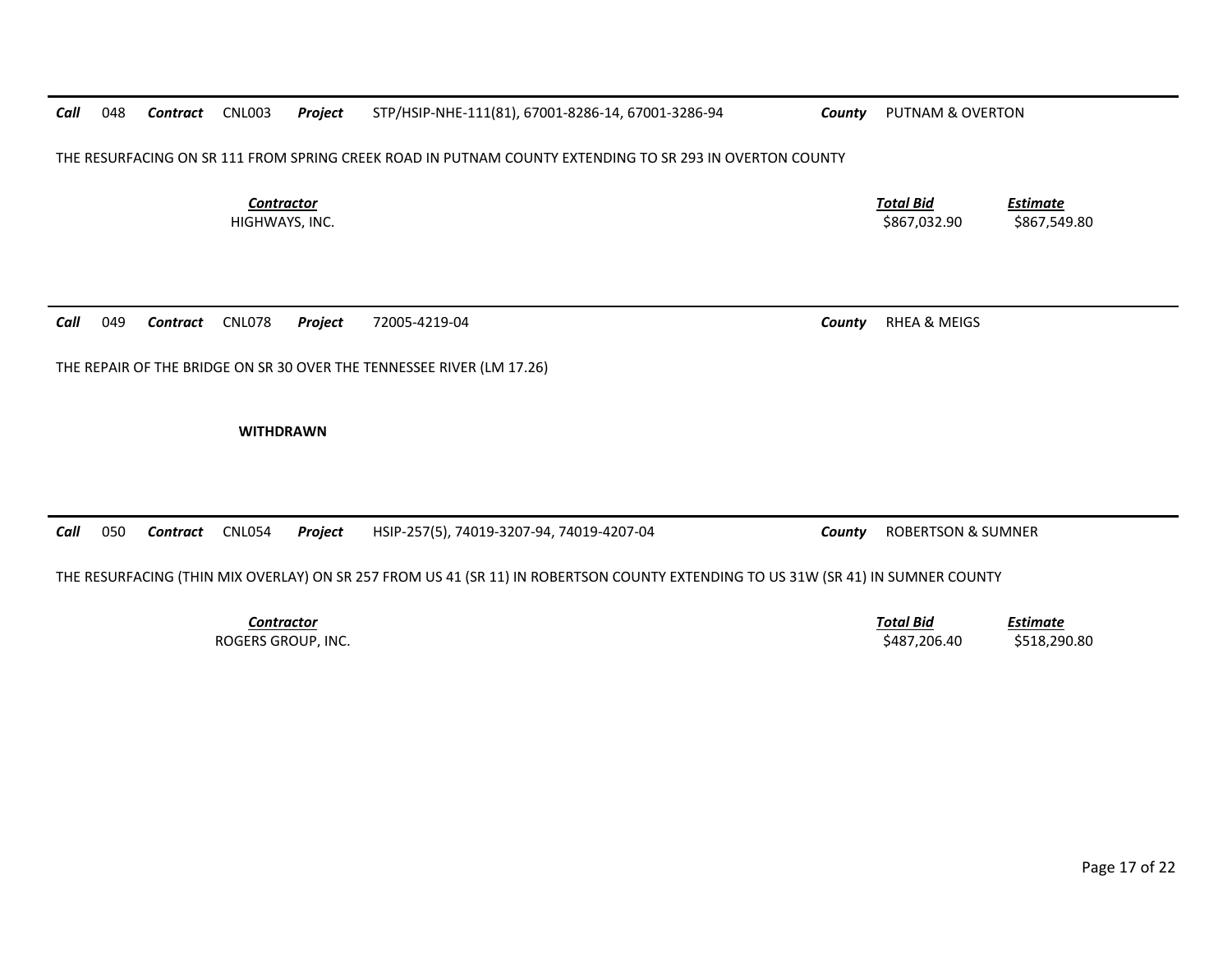| 051<br>Call | Contract | <b>CNL055</b><br>Project                         | STP/HSIP-1(289), 75002-8284-14, 75002-3284-94                                                                                         | County | RUTHERFORD                          |                                   |
|-------------|----------|--------------------------------------------------|---------------------------------------------------------------------------------------------------------------------------------------|--------|-------------------------------------|-----------------------------------|
|             |          |                                                  | THE RESURFACING ON SR 1 FROM NORTH OF SR 268 (THOMPSON LANE) EXTENDING TO US 41 (SR 2)                                                |        |                                     |                                   |
|             |          | <b>Contractor</b><br>LOJAC ENTERPRISES, INC.     |                                                                                                                                       |        | <b>Total Bid</b><br>\$1,185,156.25  | <b>Estimate</b><br>\$1,181,755.25 |
| 052<br>Call | Contract | <b>CNL041</b><br>Project                         | NHE-66(45), 78072-3250-14<br>THE WIDENING OF SR 66 BEGINNING AT SR 338W (BOYD'S CREEK HIGHWAY) EXTENDING TO SR 139 (DOUGLAS DAM ROAD) | County | <b>SEVIER</b>                       |                                   |
|             |          | Contractor<br>SIMPSON CONSTRUCTION COMPANY, INC. |                                                                                                                                       |        | <b>Total Bid</b><br>\$32,517,493.62 | Estimate<br>\$31,942,593.80       |
| 053<br>Call | Contract | <b>CNL046</b><br>Project                         | HSIP-2807(6), 79947-3501-94                                                                                                           | County | SHELBY                              |                                   |

THE MISCELLANEOUS SAFETY IMPROVEMENTS ON SOUTH PARKWAY EAST AT THE INTERSECTION OF COLLEGE STREET IN MEMPHIS

**NO BIDS RECEIVED**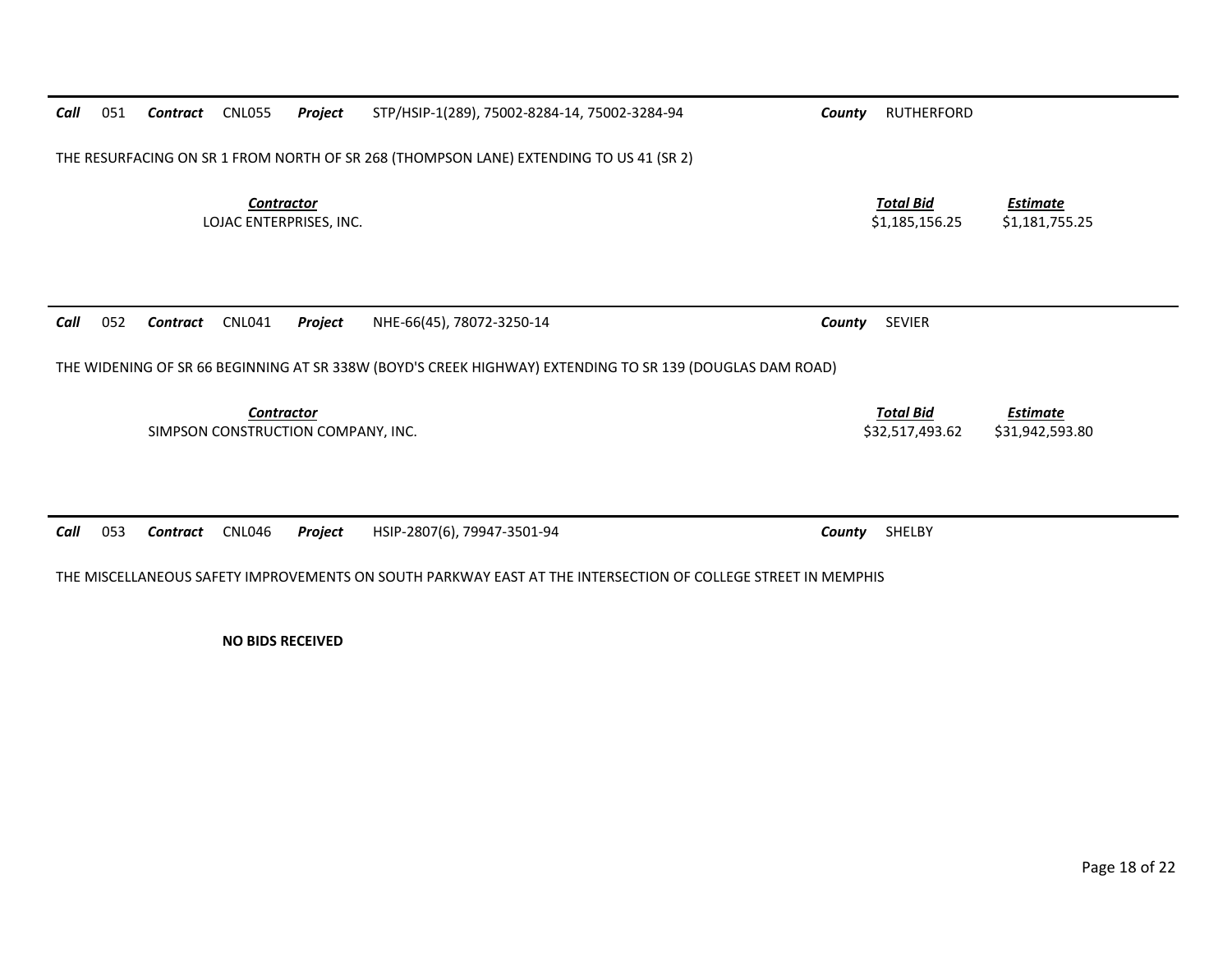| Call | 054 | Contract | <b>CNL087</b>                                    | Project | PFH-999(3), 81945-3478-84                                                                                             | County | STEWART                            |                                   |
|------|-----|----------|--------------------------------------------------|---------|-----------------------------------------------------------------------------------------------------------------------|--------|------------------------------------|-----------------------------------|
|      |     |          |                                                  |         | THE RETRACING OF PAINTED PAVMENT MARKINGS ON VARIOUS ROUTES IN LAND BETWEEN THE LAKES NATIONAL RECREATION AREA        |        |                                    |                                   |
|      |     |          | <b>Contractor</b><br>C & D SAFETY COMPANY, LLC   |         |                                                                                                                       |        | <b>Total Bid</b><br>\$43,300.00    | <b>Estimate</b><br>\$56,500.00    |
| Call | 055 | Contract | <b>CNL013</b>                                    | Project | PLHD/PFH-206-1(1), 81945-3476-94                                                                                      | County | <b>STEWART</b>                     |                                   |
|      |     |          |                                                  |         | THE FULL DEPTH RECLAMATION AND PAVING WITH BITUMINOUS SEAL COAT IN LAND BETWEEN THE LAKES NATIONAL RECREATION AREA    |        |                                    |                                   |
|      |     |          | <b>Contractor</b><br>HMA CONTRACTORS, LLC        |         |                                                                                                                       |        | <b>Total Bid</b><br>\$1,439,707.95 | <b>Estimate</b><br>\$1,716,203.70 |
|      |     |          |                                                  |         |                                                                                                                       |        |                                    |                                   |
| Call | 056 | Contract | <b>CNL042</b>                                    | Project | BH-NHE-1(282), 82002-3279-94, BH-STP-37(15), 82007-3224-94,<br>BH-STP-394(15), 82099-3218-94                          | County | SULLIVAN                           |                                   |
|      |     |          |                                                  |         | THE REHABILITATION OF THREE (3) BRIDGES ON SR 394 OVER REEDY CREEK, SR 37 OVER INDIAN CREEK, AND SR 1 OVER BACK CREEK |        |                                    |                                   |
|      |     |          | <b>Contractor</b><br>SOUTHERN CONSTRUCTORS, INC. |         |                                                                                                                       |        | <b>Total Bid</b><br>\$184,945.00   | <b>Estimate</b><br>\$167,455.50   |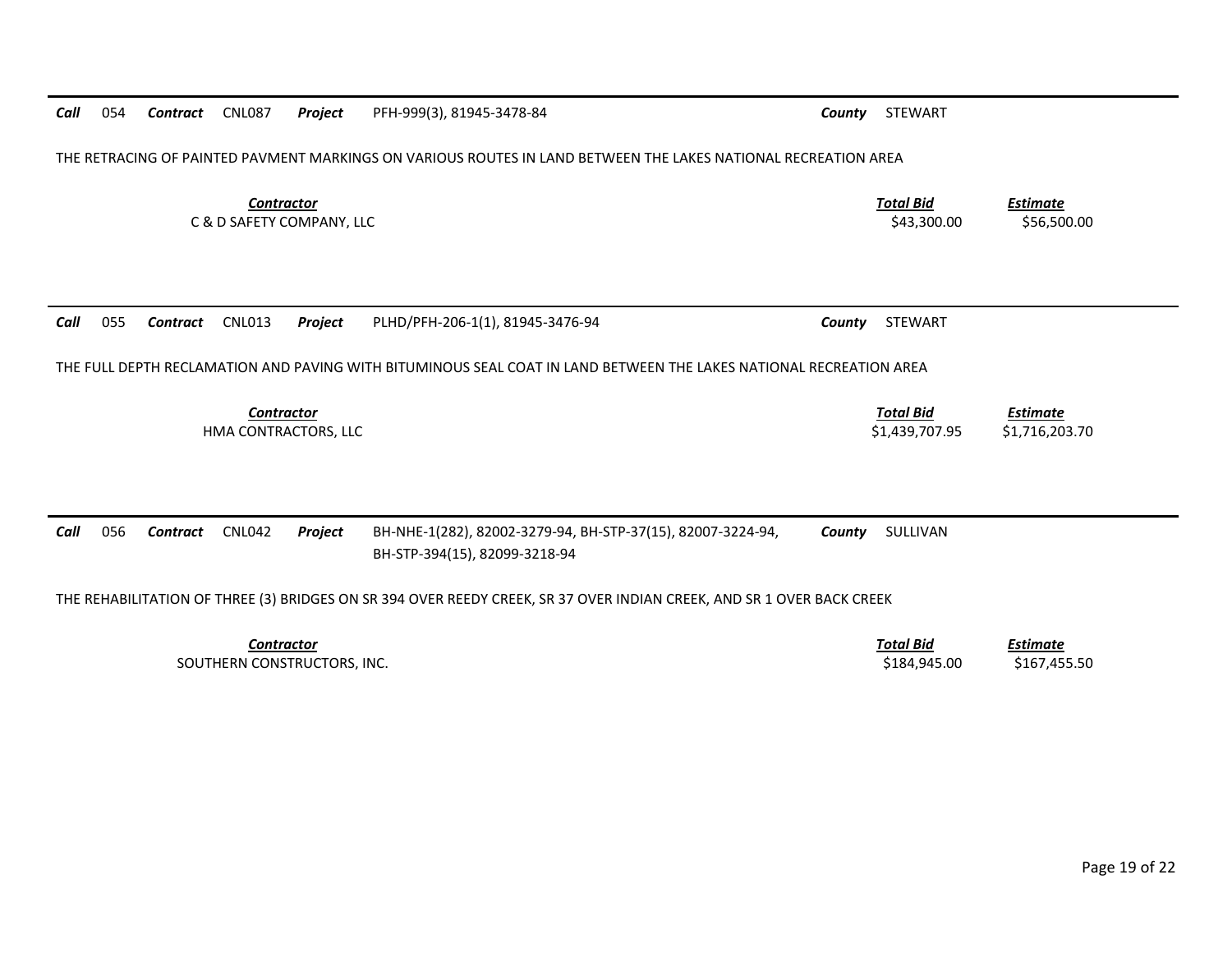| Call | 057              | Contract | <b>CNL058</b>                            | Project                   | STP/HSIP-NHE-109(33), 83012-8210-14, 83012-3210-94                                                                                              | County | <b>SUMNER</b>                      |                                   |
|------|------------------|----------|------------------------------------------|---------------------------|-------------------------------------------------------------------------------------------------------------------------------------------------|--------|------------------------------------|-----------------------------------|
|      |                  |          |                                          |                           | THE RESURFACING ON SR 109 FROM SOUTH OF GAYLA COURT EXTENDING TO US 31W (SR 41)                                                                 |        |                                    |                                   |
|      |                  |          | <b>Contractor</b><br>ROGERS GROUP, INC.  |                           |                                                                                                                                                 |        | <b>Total Bid</b><br>\$539,760.20   | <b>Estimate</b><br>\$546,821.30   |
| Call | 058              | Contract | <b>CNL026</b>                            | Project                   | 84950-3557-04, STP-M-NHE-3(107), 84102-3205-54                                                                                                  | County | <b>TIPTON</b>                      |                                   |
|      | <b>COVINGTON</b> |          |                                          |                           | THE CONSTRUCTION OF TURN LANES ON US 51 (SR 3) AT THE INTERSECTION OF CHARLES SMITH STREET, AND CONSTRUCTION ON A SIA ROUTE SERVING UNILEVER IN |        |                                    |                                   |
|      |                  |          | Contractor                               | FORD CONSTRUCTION COMPANY |                                                                                                                                                 |        | <b>Total Bid</b><br>\$1,207,725.80 | <b>Estimate</b><br>\$1,141,796.75 |
| Call | 059              | Contract | <b>CNL072</b>                            | Project                   | STP/HSIP-33(90), 87001-8265-14, 87001-3265-94                                                                                                   | County | <b>UNION &amp; CLAIBORNE</b>       |                                   |
|      |                  |          |                                          |                           | THE RESURFACING ON SR 33 FROM SOUTH OF SR 61 IN UNION COUNTY EXTENDING INTO CLAIBORNE COUNTY NORTH OF SHARPS CHAPEL ROAD                        |        |                                    |                                   |
|      |                  |          | <b>Contractor</b><br>APAC-ATLANTIC. INC. |                           |                                                                                                                                                 |        | <b>Total Bid</b><br>\$1,688,967.75 | <b>Estimate</b><br>\$1,542,000.00 |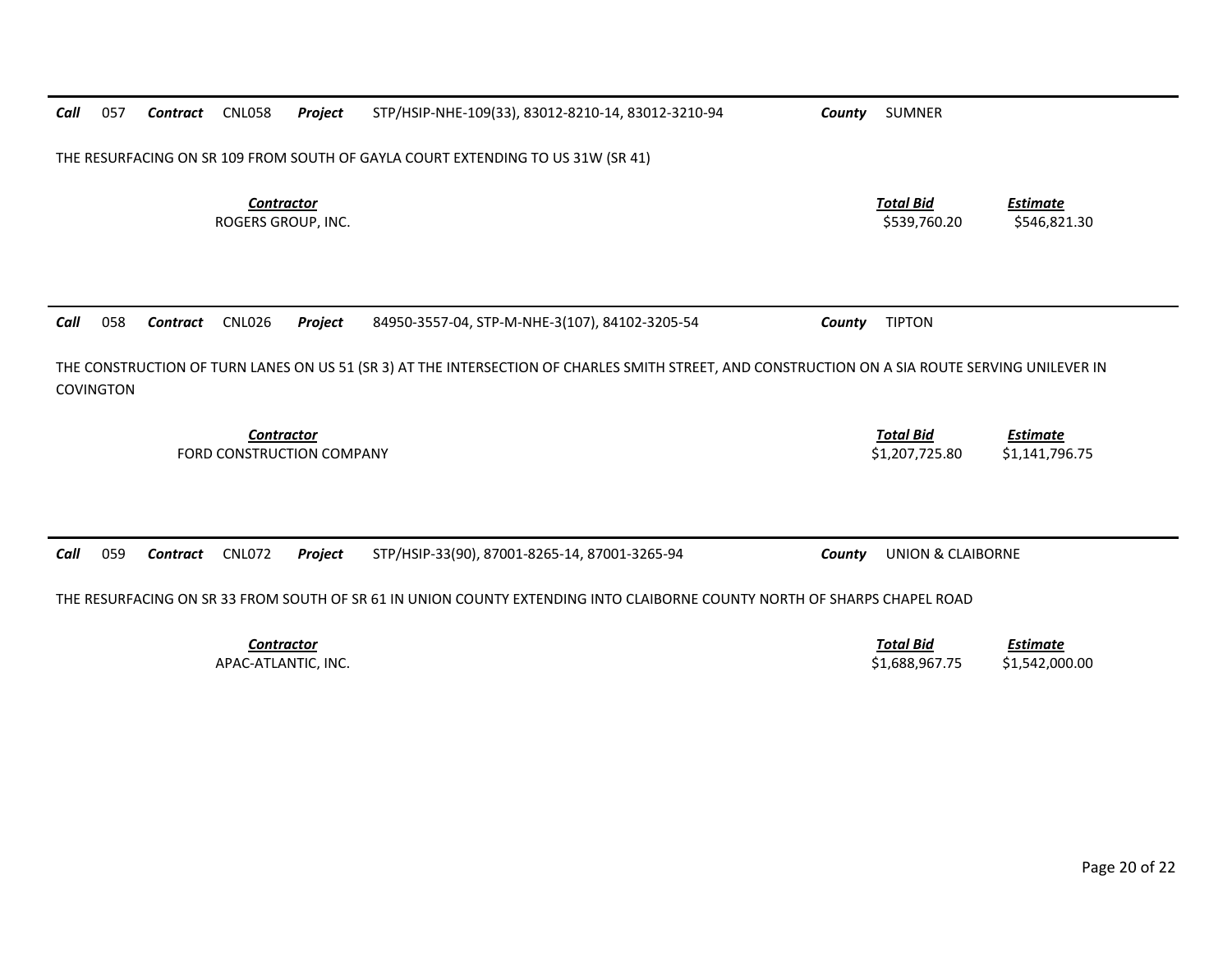| Call | 060 | Contract | CNL047                   | Project                   | STP/HSIP-NHE-43(36), 92003-8267-14, 92003-3267-94                                                                     | WEAKLEY<br>County                  |                                   |
|------|-----|----------|--------------------------|---------------------------|-----------------------------------------------------------------------------------------------------------------------|------------------------------------|-----------------------------------|
|      |     |          |                          |                           | THE RESURFACING ON US 45E (SR 43) FROM OLD SR 43 EXTENDING TO THE RAMP TO SR 216                                      |                                    |                                   |
|      |     |          | <b>Contractor</b>        | FORD CONSTRUCTION COMPANY |                                                                                                                       | <b>Total Bid</b><br>\$3,637,912.40 | <b>Estimate</b><br>\$3,767,521.80 |
| Call | 061 | Contract | <b>CNL056</b>            | Project                   | HSIP-11(64), 94007-3229-94, 94007-4229-04                                                                             | WILLIAMSON<br>County               |                                   |
|      |     |          |                          |                           |                                                                                                                       |                                    |                                   |
|      |     |          | <b>ALL BIDS REJECTED</b> |                           | THE RESURFACING (EITHER MICROSURFACE OR THIN MIX OVERLAY) ON SR 11 FROM THE RUTHERFORD COUNTY LINE EXTENDING TO SR 96 |                                    |                                   |
|      | 062 | Contract | <b>CNL057</b>            | Project                   | STP/HSIP-397(11), 94092-8228-14, 94092-3228-94                                                                        | WILLIAMSON<br>County               |                                   |
| Call |     |          |                          |                           | THE RESURFACING ON SR 397 FROM US 31 (SR 6) EXTENDING TO US 431 (SR 106)                                              |                                    |                                   |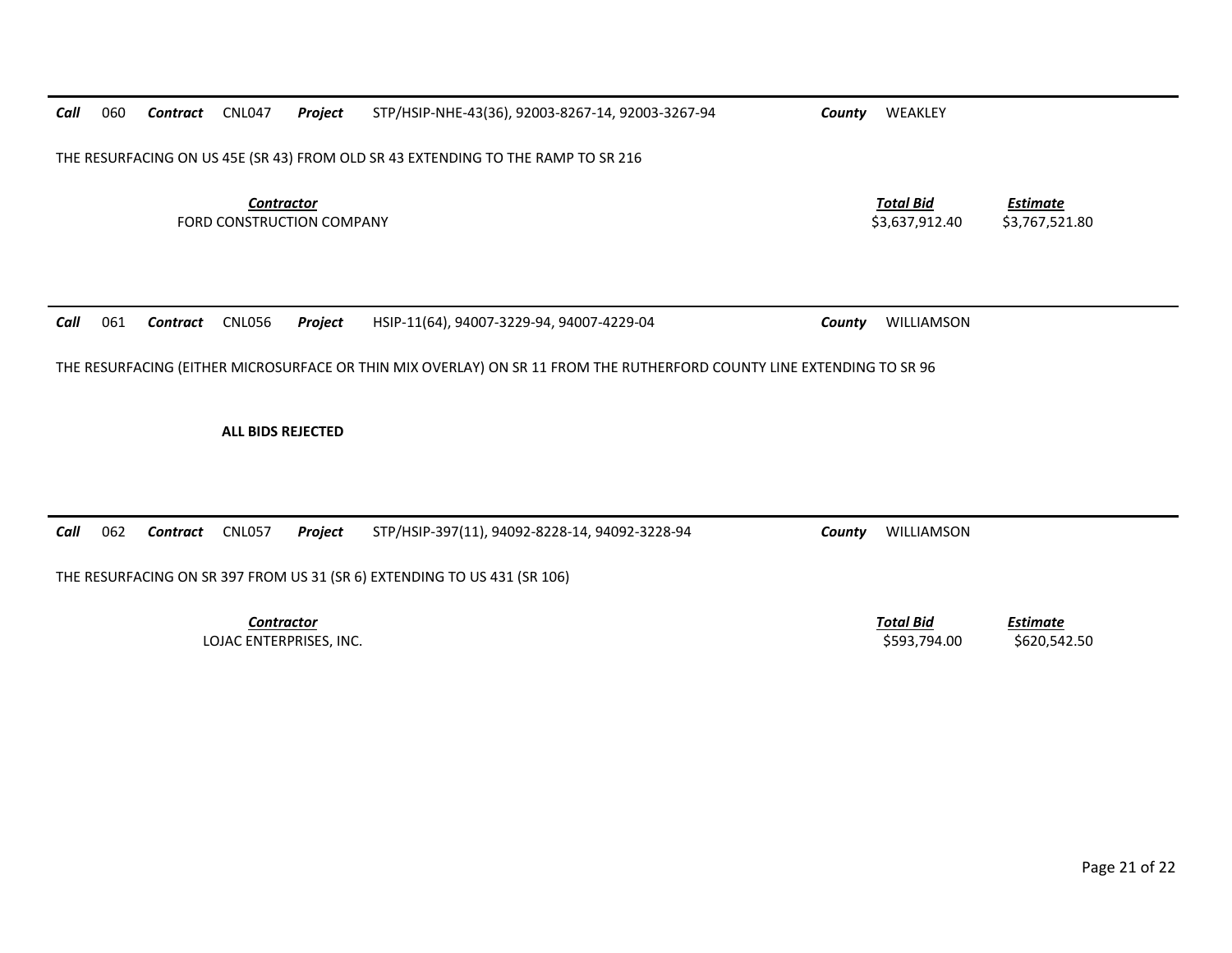*Call* 063*Contract* CNL073 *Project* 94005‐4211‐04 *County* WILLIAMSON

THE REPAIR OF THE BRIDGE ON SR 248 OVER FIVE MILE CREEK (3.46)

**ALL BIDS REJECTED**

*Call*064 **Contract** CNL923 **Project** 98300‐4120‐04 **County** WILLIAMSON & DAVIDSON

THE MOWING AND LITTER REMOVAL ON VARIOUS INTERSTATE AND STATE ROUTES

*Contractor*SWARTZ MOWING, INC. \$932,076.00 \$810,280.00

*Total Bid*

|                         | <b>Total Awarded</b> | <b>Total Estimate</b> |
|-------------------------|----------------------|-----------------------|
| <b>Letting Totals -</b> | \$217.021.534.96     | \$222.636.038.96      |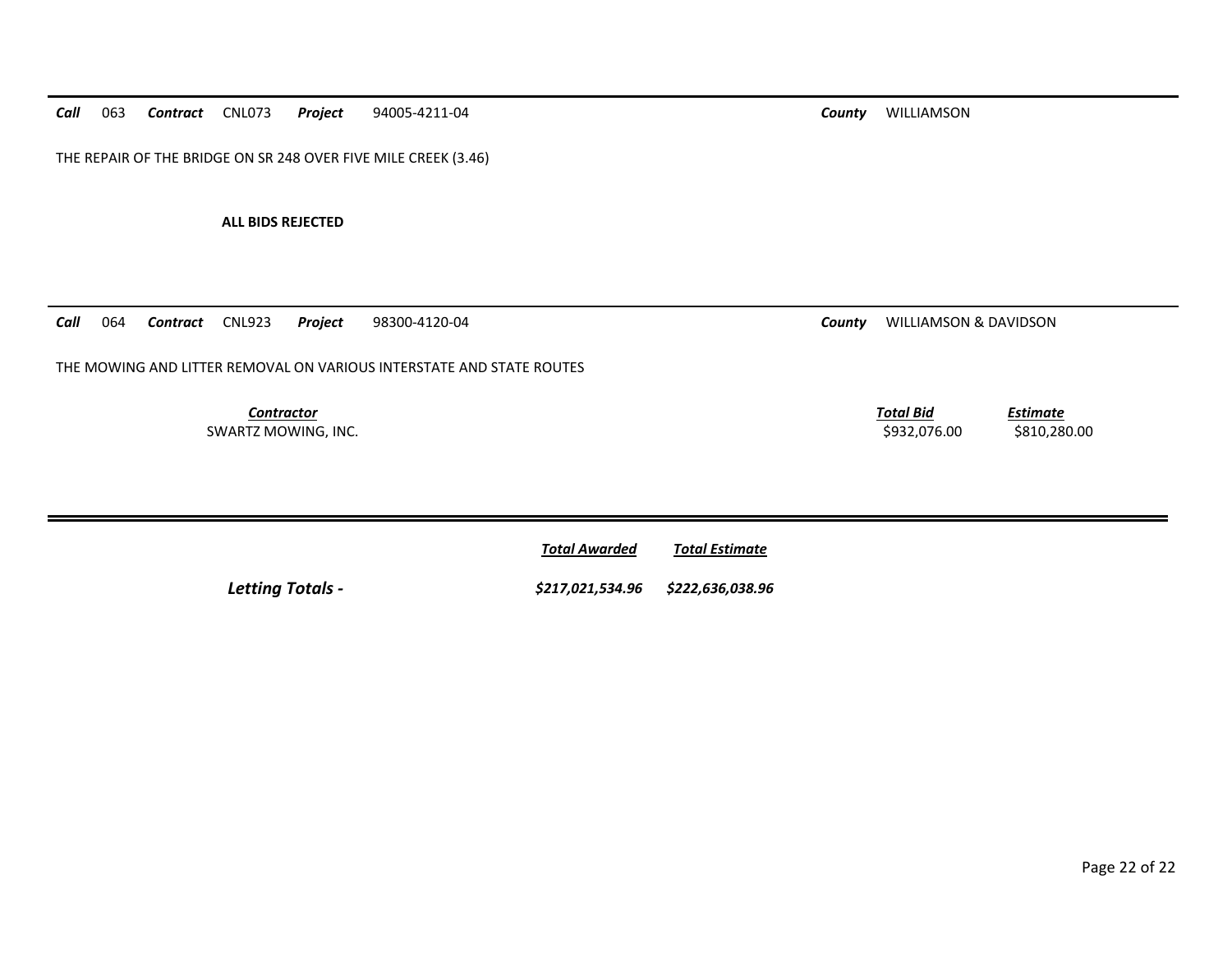## *Contract Awards for Letting of March 23, 2012*

| Call | 001 | Contract | CNL930                                               | Project | STP-M-9114(3), 15950-3238-54                                                                          | County | <b>COCKE</b>                     |                                 |
|------|-----|----------|------------------------------------------------------|---------|-------------------------------------------------------------------------------------------------------|--------|----------------------------------|---------------------------------|
|      |     |          |                                                      |         | THE INSTALLATION OF SIGNALS AND MISCELLANEOUS SAFETY IMPROVEMENTS AT VARIOUS INTERSECTIONS IN NEWPORT |        |                                  |                                 |
|      |     |          | <b>Contractor</b><br>STANSELL ELECTRIC COMPANY, INC. |         |                                                                                                       |        | <b>Total Bid</b><br>\$391.225.97 | <b>Estimate</b><br>\$382,659.85 |
| Call | 002 | Contract | <b>CNL929</b>                                        | Project | STP/HSIP-26(46), 21001-3272-94, 21001-8272-14, STP/HSIP-84(11),<br>67004-3214-94, 67004-8214-14       | County | <b>DEKALB &amp; OVERTON</b>      |                                 |

THE RESURFACING (MICROSURFACING) ON US-70 (SR-26) FROM WEST OF BRENT TAYLOR ROAD TO THE WHITE COUNTY LINE, AND ON SR-84 FROM THE PUTNAM COUNTY LINE TO JAY BIRD DRIVE

*Contractor Total Bid*HUDSON CONSTRUCTION COMPANY 6962,582.15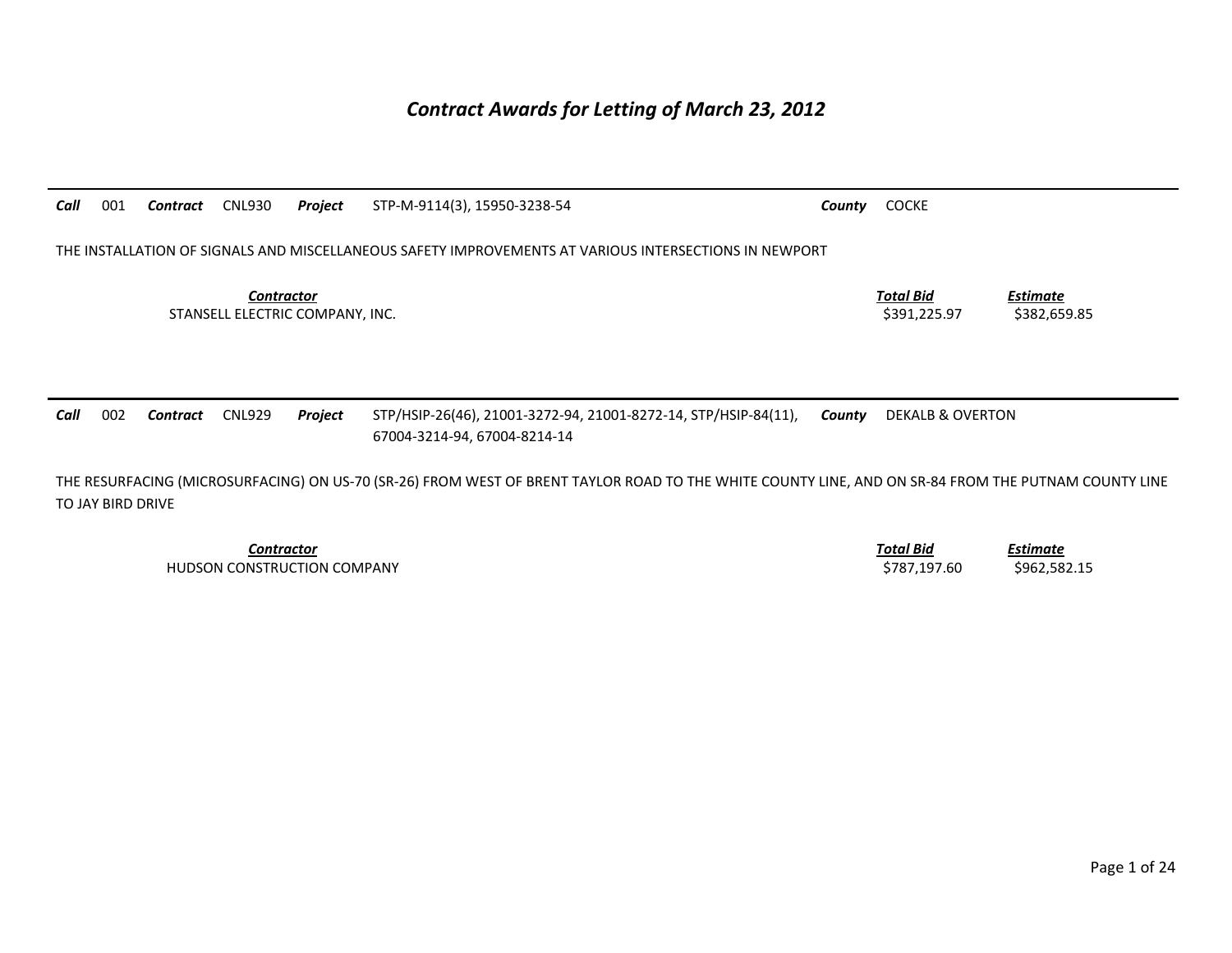## 26013-4215-04 THE RESURFACING (EITHER MICROSURFACE OR THIN MIX OVERLAY) ON SR-127 BEGINNING AT FARM LANE ROAD IN FRANKLIN COUNTY EXTENDING TO US-41 (SR-2) IN COFFEE COUNTY *Contractor Total Bid Estimate* HUDSON CONSTRUCTION COMPANY **\$465.979.84** \$568.102.43 *Call* 004 *Contract* CNL925 *Project* HSIP-242(144), 50009-3221-94, 50009-4221-04 *County* LAWRENCE THE RESURFACING (MICROSURFACING) ON SR-242 BEGINNING AT NORTH COLLEGE STREET (LM 9.00) EXTENDING TO SOUTH OF THE BRIDGE OVER CREWS BRANCH (LM 16.00) **Contractor** Total Bid *Estimate* HUDSON CONSTRUCTION COMPANY **\$516,379.50** \$638,552.55 *Call* 005 *Contract* CNL924 *Project* HPP-1222(2), 73039-3204-14 *County* ROANE THE RESURFACING (THIN MIX OVERLAY) ON POST OAK VALLEY ROAD FROM JOINER HOLLOW ROAD (LM 4.79) EXTENDING TO US-70 (SR-1) (LM 6.85) *Contractor Total BidEstimate*

*County* FRANKLIN & COFFEE

003 *Contract* CNL928 *Project* 16023-4211-04, HSIP-127(19), 26013-3215-94, 16023-3211-94,

ROGERS GROUP, INC. \$355,588.68 \$392,452.25

*Call*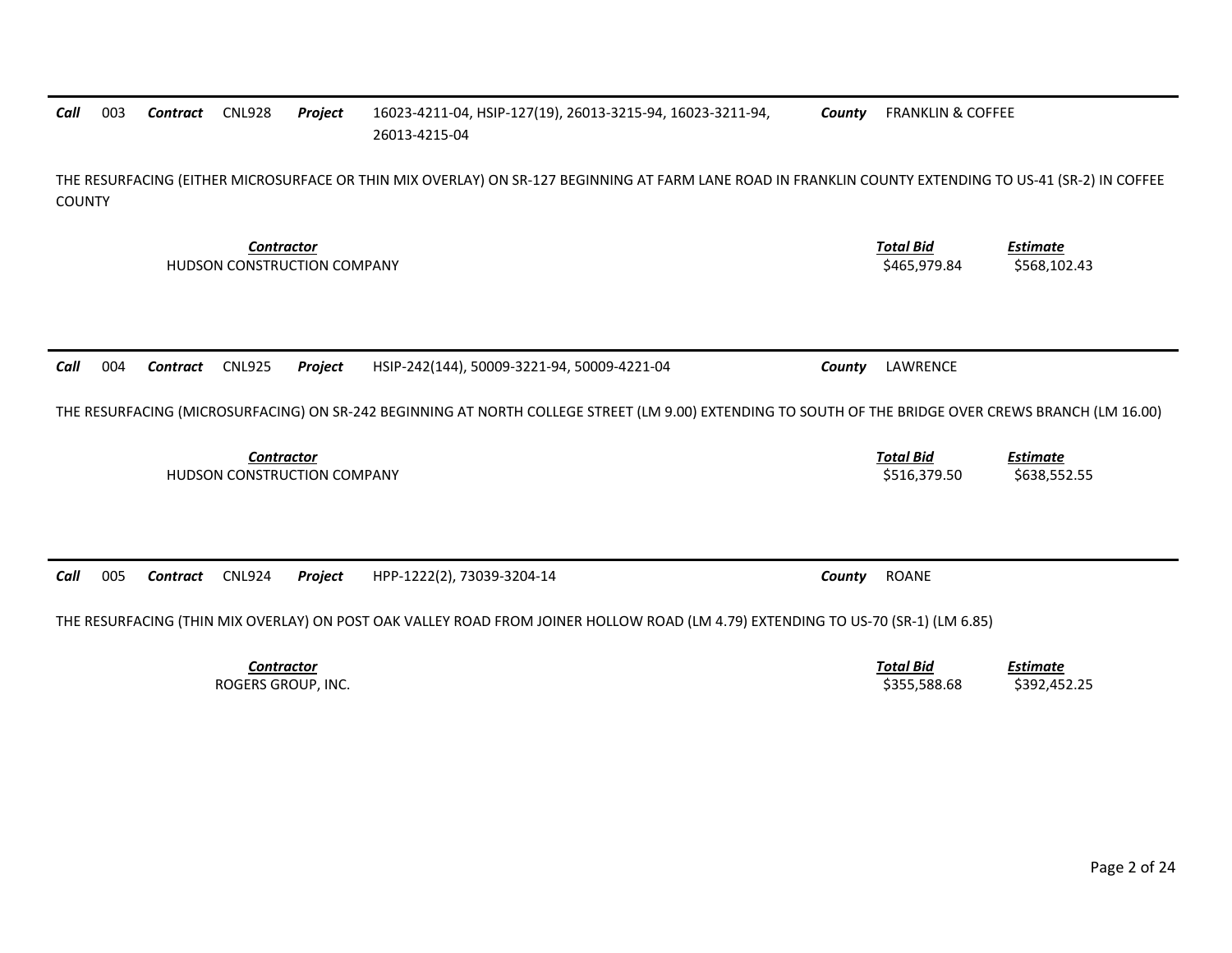| Call | 006 | <b>Contract</b> CNL903 |                                           | Project | NH-15(106), 91004-3245-14                                                                                             | County | WAYNE                            |                                 |
|------|-----|------------------------|-------------------------------------------|---------|-----------------------------------------------------------------------------------------------------------------------|--------|----------------------------------|---------------------------------|
|      |     |                        |                                           |         | THE WIDENING ON US-64 (SR-15) BEGINNING AT MILL SPRINGS BRANCH AND EXTENDING TO THE WAYNESBORO BYPASS                 |        |                                  |                                 |
|      |     |                        | <b>WITHDRAWN</b>                          |         |                                                                                                                       |        |                                  |                                 |
|      |     |                        |                                           |         |                                                                                                                       |        |                                  |                                 |
| Call | 007 | Contract               | <b>CNL926</b>                             | Project | HSIP-11(64), 94007-3229-94, 94007-4229-04                                                                             | County | WILLIAMSON                       |                                 |
|      |     |                        |                                           |         | THE RESURFACING (EITHER MICROSURFACE OR THIN MIX OVERLAY) ON SR-11 FROM THE RUTHERFORD COUNTY LINE EXTENDING TO SR-96 |        |                                  |                                 |
|      |     |                        |                                           |         |                                                                                                                       |        |                                  |                                 |
|      |     |                        | <b>Contractor</b><br>VANCE BROTHERS, INC. |         |                                                                                                                       |        | <b>Total Bid</b><br>\$596,645.18 | <b>Estimate</b><br>\$651,833.84 |
|      |     |                        |                                           |         |                                                                                                                       |        |                                  |                                 |
| Call | 008 | Contract               | <b>CNL927</b>                             | Project | 94005-4211-04                                                                                                         | County | WILLIAMSON                       |                                 |
|      |     |                        |                                           |         | THE REPAIR OF THE BRIDGE ON SR-248 OVER FIVE MILE CREEK (LM 3.46)                                                     |        |                                  |                                 |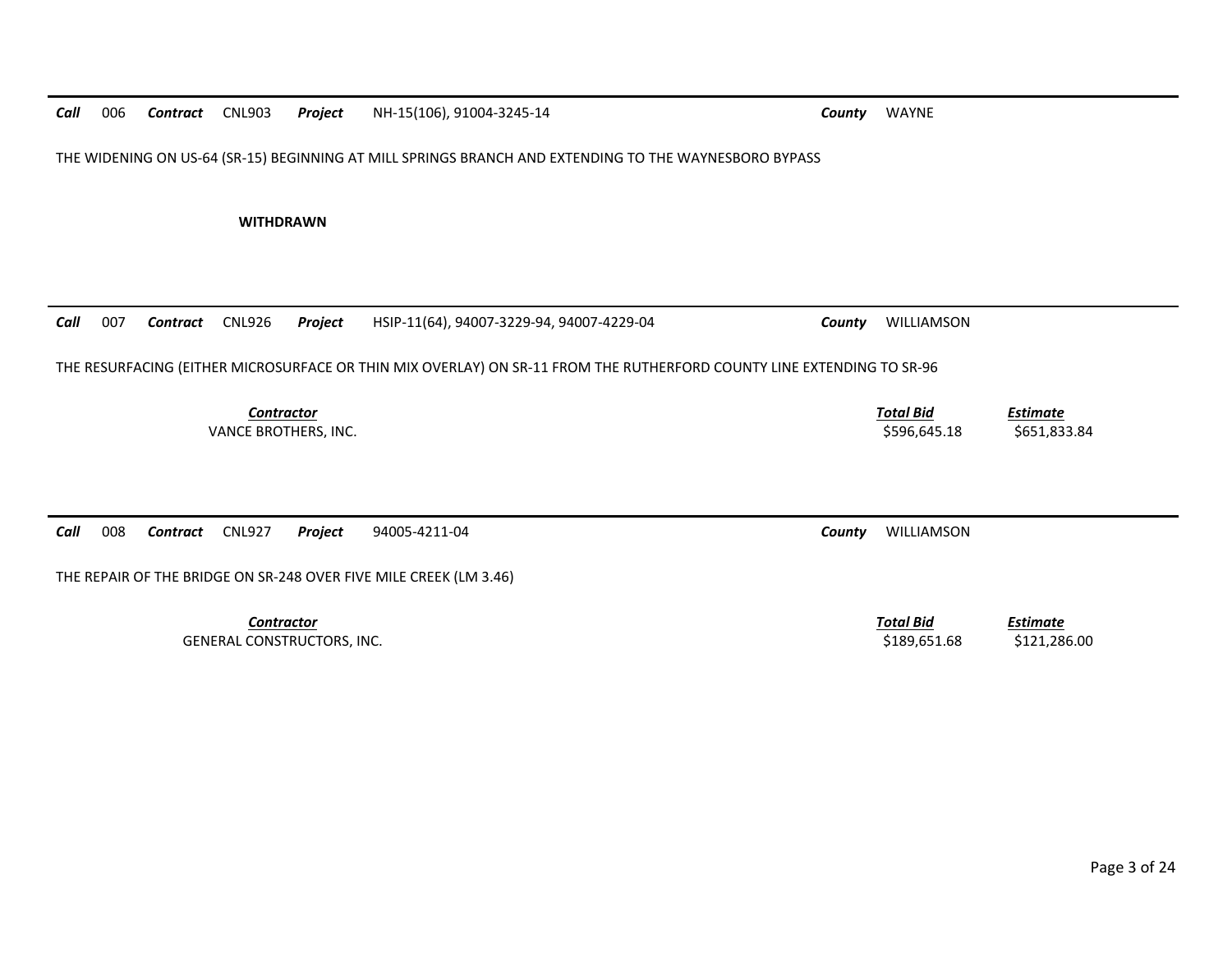| Call                                                                                                                                   | 009 | Contract        | <b>CNL110</b>                           | Project                       | 01005-8235-14, STP/HSIP-NHE-61(27), 01005-3235-94 | County | ANDERSON                           |                                   |  |
|----------------------------------------------------------------------------------------------------------------------------------------|-----|-----------------|-----------------------------------------|-------------------------------|---------------------------------------------------|--------|------------------------------------|-----------------------------------|--|
| THE RESURFACING ON SR-61 FROM THE CLINCH RIVER BRIDGE (LM 17.07) AND EXTENDING TO WEST OF HILLVALE ROAD (LM 20.51)                     |     |                 |                                         |                               |                                                   |        |                                    |                                   |  |
|                                                                                                                                        |     |                 | <b>Contractor</b><br>ROGERS GROUP, INC. |                               |                                                   |        | <b>Total Bid</b><br>\$785,001.39   | <b>Estimate</b><br>\$789,621.30   |  |
| Call                                                                                                                                   | 010 | <b>Contract</b> | <b>CNL082</b>                           | Project                       | 98018-4112-04, 98018-4111-04                      | County | ANDERSON, BLOUNT, ETC.             |                                   |  |
| THE RETRACING OF PAVEMENT MARKINGS WITH SPRAY THERMOPLASTIC AND RANDOM ON-CALL PAVEMENT MARKING ON VARIOUS INTERSTATE AND STATE ROUTES |     |                 |                                         |                               |                                                   |        |                                    |                                   |  |
|                                                                                                                                        |     |                 | <b>Contractor</b>                       | ROADSAFE TRAFFIC SYSTEMS, INC |                                                   |        | <b>Total Bid</b><br>\$2,273,782.90 | <b>Estimate</b><br>\$2,228,224.60 |  |
| Call                                                                                                                                   | 011 | <b>Contract</b> | <b>CNL075</b>                           | Project                       | 98018-4210-04                                     | County |                                    |                                   |  |
| ANDERSON, BLOUNT, ETC.<br>THE RETRACING OF PAINTED PAVEMENT MARKINGS ON VARIOUS STATE ROUTES                                           |     |                 |                                         |                               |                                                   |        |                                    |                                   |  |
|                                                                                                                                        |     |                 | Contractor                              |                               | INTERSTATE ROAD MANAGEMENT CORPORATION            |        | <b>Total Bid</b><br>\$442,045.00   | <b>Estimate</b><br>\$433,910.00   |  |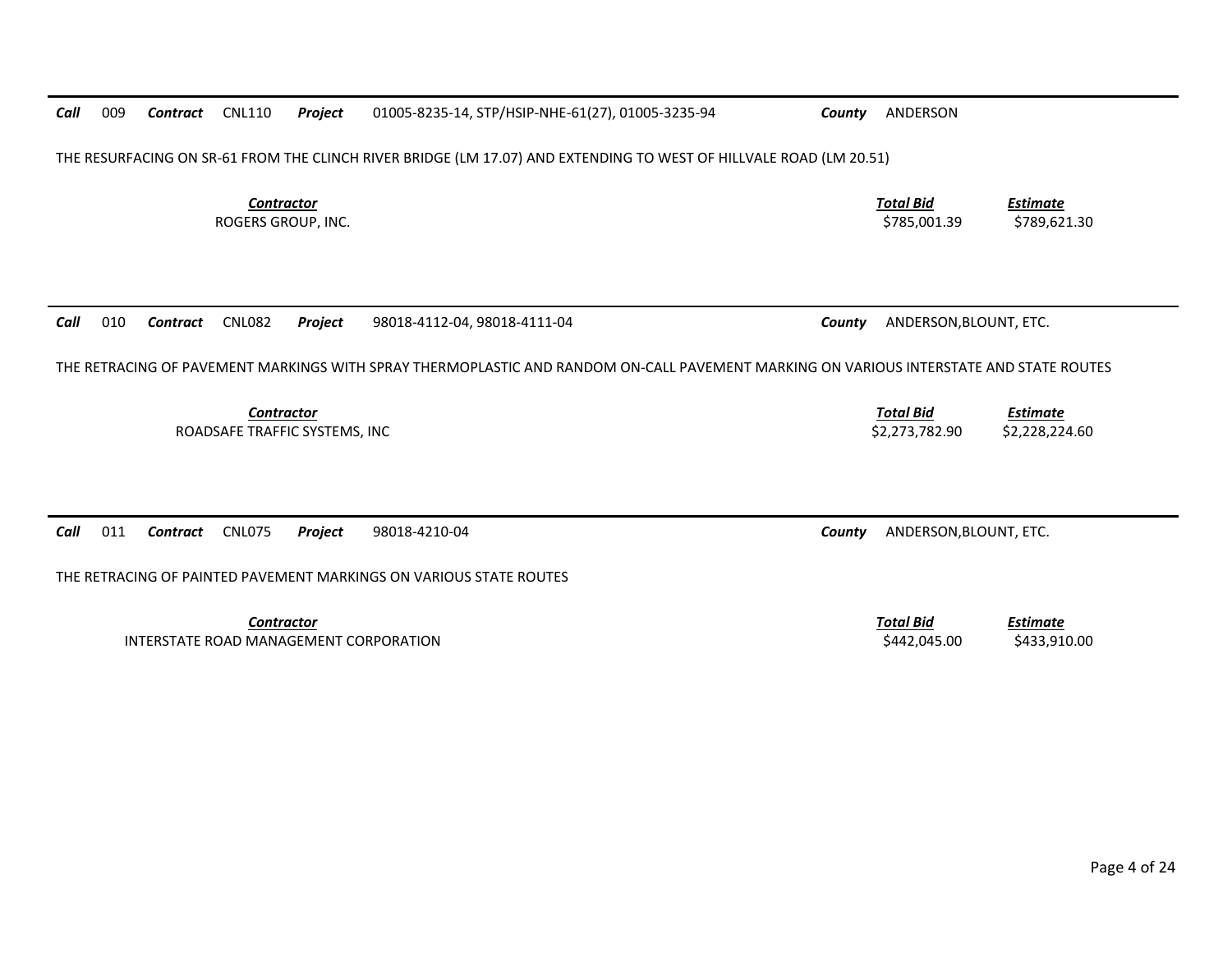| Call                                                                                                                   | 012                                                                                          | Contract | <b>CNL106</b>                                        | Project                       | BR-STP-130(13), 02013-3218-94                     | County | <b>BEDFORD</b>                     |                                   |  |  |
|------------------------------------------------------------------------------------------------------------------------|----------------------------------------------------------------------------------------------|----------|------------------------------------------------------|-------------------------------|---------------------------------------------------|--------|------------------------------------|-----------------------------------|--|--|
|                                                                                                                        | THE CONSTRUCTION OF A CONCRETE BULB-TEE BEAM BRIDGE ON SR-130 OVER THE DUCK RIVER (LM 10.82) |          |                                                      |                               |                                                   |        |                                    |                                   |  |  |
| <b>Contractor</b><br><b>CONCRETE STRUCTURES, INC.</b>                                                                  |                                                                                              |          |                                                      |                               |                                                   |        | <b>Total Bid</b><br>\$3,821,199.68 | <b>Estimate</b><br>\$3,413,320.55 |  |  |
|                                                                                                                        |                                                                                              |          |                                                      |                               |                                                   |        |                                    |                                   |  |  |
| Call                                                                                                                   | 013                                                                                          | Contract | <b>CNL129</b>                                        | Project                       | STP/HSIP-NHE-10(44), 02003-8230-14, 02003-3230-94 | County | <b>BEDFORD</b>                     |                                   |  |  |
| THE RESURFACING ON US-231 (SR-10) BEGINNING AT SR-82 (LM 17.51) AND EXTENDING TO THE RUTHERFORD COUNTY LINE (LM 21.58) |                                                                                              |          |                                                      |                               |                                                   |        |                                    |                                   |  |  |
|                                                                                                                        |                                                                                              |          | <b>Contractor</b><br>WRIGHT PAVING CONTRACTORS, INC. |                               |                                                   |        | <b>Total Bid</b><br>\$942,497.90   | <b>Estimate</b><br>\$965,165.95   |  |  |
| Call                                                                                                                   | 014                                                                                          | Contract | <b>CNL083</b>                                        | Project                       | 98300-4135-04                                     | County | BEDFORD, CHEATHAM, ETC.            |                                   |  |  |
| THE RANDOM ON-CALL PAVEMENT MARKING ON VARIOUS INTERSTATE AND STATE ROUTES                                             |                                                                                              |          |                                                      |                               |                                                   |        |                                    |                                   |  |  |
|                                                                                                                        |                                                                                              |          | <b>Contractor</b>                                    | ROADSAFE TRAFFIC SYSTEMS, INC |                                                   |        | <b>Total Bid</b><br>\$373,080.00   | <b>Estimate</b><br>\$392,087.00   |  |  |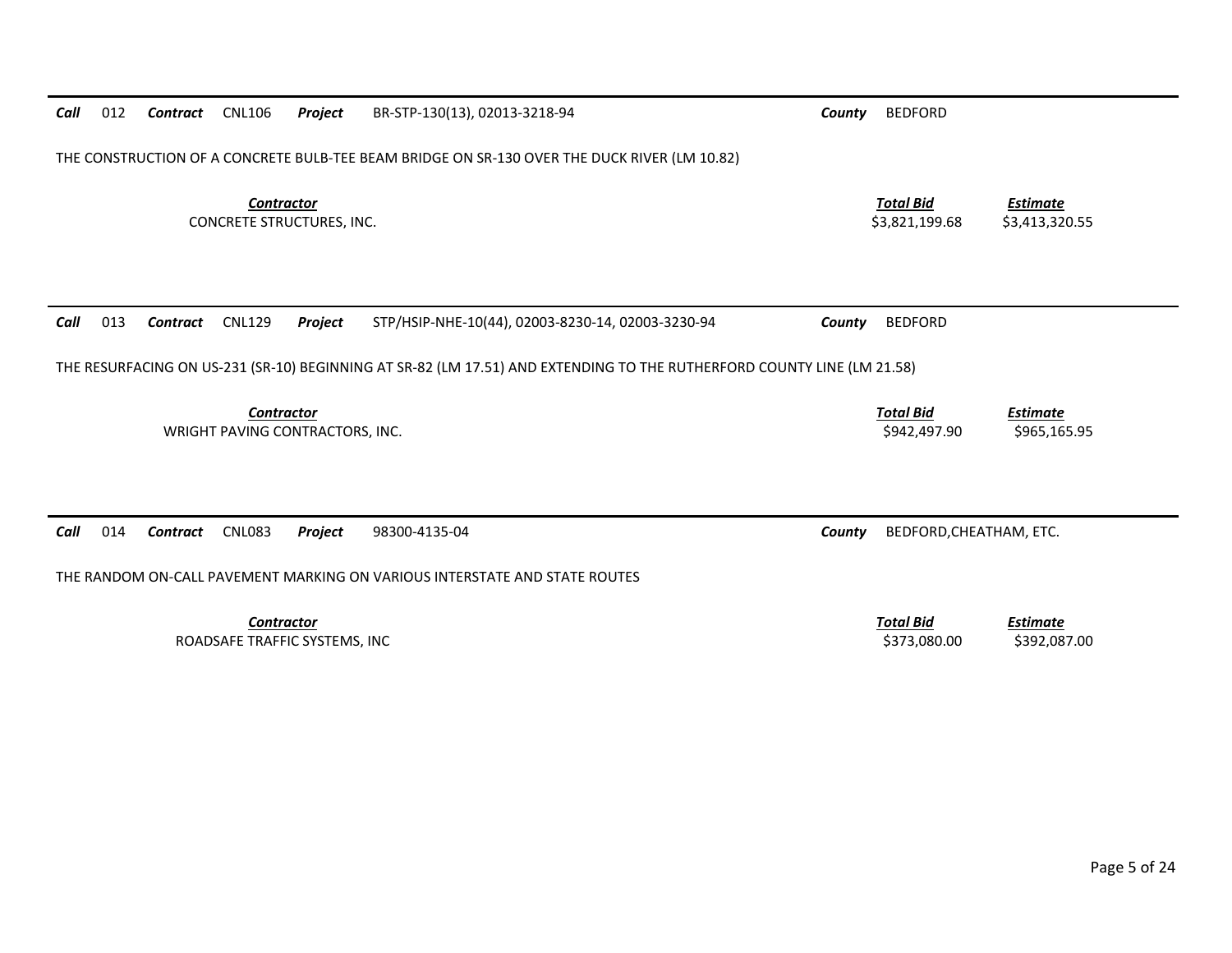| Call<br>015 | Contract CNL085                                         | Project | 98048-4113-04                                                                                                                          | County | BENTON, CARROLL, ETC.              |                                   |
|-------------|---------------------------------------------------------|---------|----------------------------------------------------------------------------------------------------------------------------------------|--------|------------------------------------|-----------------------------------|
|             |                                                         |         | THE RANDOM ON-CALL PAVEMENT MARKING ON VARIOUS INTERSTATE AND STATE ROUTES                                                             |        |                                    |                                   |
|             | <b>Contractor</b><br>ROADSAFE TRAFFIC SYSTEMS, INC      |         |                                                                                                                                        |        | <b>Total Bid</b><br>\$635,755.50   | <b>Estimate</b><br>\$669,673.75   |
| 016<br>Call | <b>CNL084</b><br>Contract                               | Project | 98027-4178-04, 98027-4177-04                                                                                                           | County | BLEDSOE, BRADLEY, ETC.             |                                   |
|             |                                                         |         | THE RETRACING OF PAVEMENT MARKINGS WITH SPRAY THERMOPLASTIC AND RANDOM ON-CALL PAVEMENT MARKING ON VARIOUS INTERSTATE AND STATE ROUTES |        |                                    |                                   |
|             | Contractor<br>ROADSAFE TRAFFIC SYSTEMS, INC             |         |                                                                                                                                        |        | <b>Total Bid</b><br>\$1,941,623.90 | <b>Estimate</b><br>\$1,885,050.50 |
| Call<br>017 | <b>CNL008</b><br>Contract                               | Project | BR-STP-49(9), 11007-3230-94<br>THE CONSTRUCTION OF A CONCRETE BULB-TEE BEAM BRIDGE ON SR-49 OVER THE HARPETH RIVER (LM 0.39)           | County | CHEATHAM                           |                                   |
|             | <b>Contractor</b><br>SIMPSON CONSTRUCTION COMPANY, INC. |         |                                                                                                                                        |        | <b>Total Bid</b><br>\$7,906,716.10 | <b>Estimate</b><br>\$7,361,348.92 |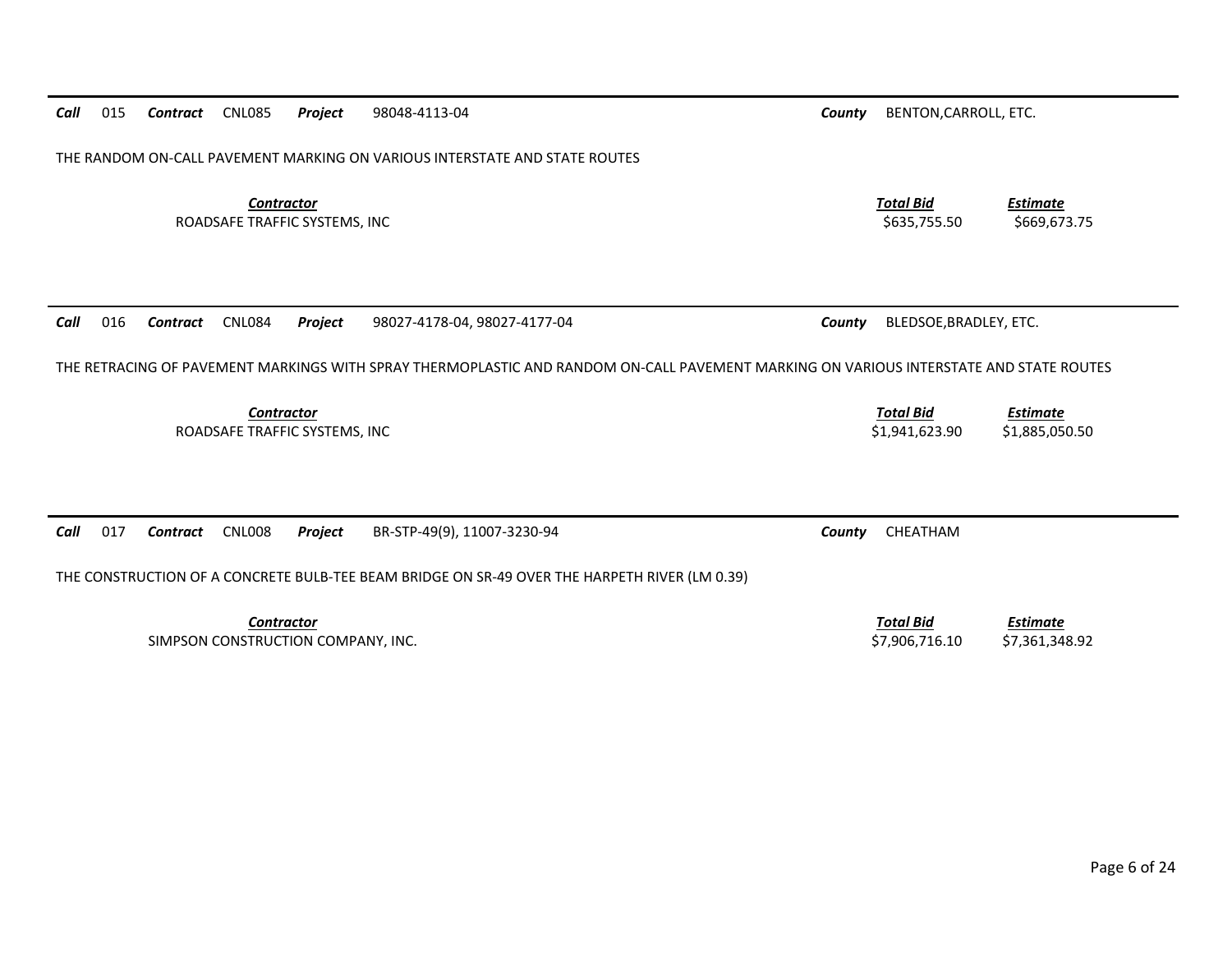| Call                                                                            | 018                                                  | Contract | <b>CNL105</b>     | Project                        | HRRR-249(68), 11024-3229-94, HRRR-52(62), 74052-3262-94,<br>HRRR-6300(20), 63945-3478-94, HRRR-943(1), 81945-3473-94,<br>HRRR-975(10), 63029-3406-94 | County | CHEATHAM, MONTGOMERY, ETC.       |                                 |  |
|---------------------------------------------------------------------------------|------------------------------------------------------|----------|-------------------|--------------------------------|------------------------------------------------------------------------------------------------------------------------------------------------------|--------|----------------------------------|---------------------------------|--|
| THE MISCELLANEOUS SAFETY IMPROVEMENTS ON VARIOUS STATE ROUTES AND LOCAL ROADS   |                                                      |          |                   |                                |                                                                                                                                                      |        |                                  |                                 |  |
|                                                                                 | <b>Contractor</b><br>EUBANK ASPHALT PAVING & SEALING |          |                   |                                |                                                                                                                                                      |        | <b>Total Bid</b><br>\$249,889.70 | <u>Estimate</u><br>\$279,155.00 |  |
| Call                                                                            | 019                                                  | Contract | CNL088            | Project                        | 13945-3675-04                                                                                                                                        | County | <b>CLAIBORNE</b>                 |                                 |  |
| THE CONSTRUCTION OF A S.I.A. ROUTE SERVING SGS NORTH AMERICA, INC. IN HARROGATE |                                                      |          |                   |                                |                                                                                                                                                      |        |                                  |                                 |  |
|                                                                                 |                                                      |          | <b>Contractor</b> |                                |                                                                                                                                                      |        | <u>Total Bid</u>                 | <b>Estimate</b>                 |  |
|                                                                                 |                                                      |          |                   | J.D. ANDERSON CONTRACTING, LLC |                                                                                                                                                      |        | \$217,737.75                     | \$259,384.75                    |  |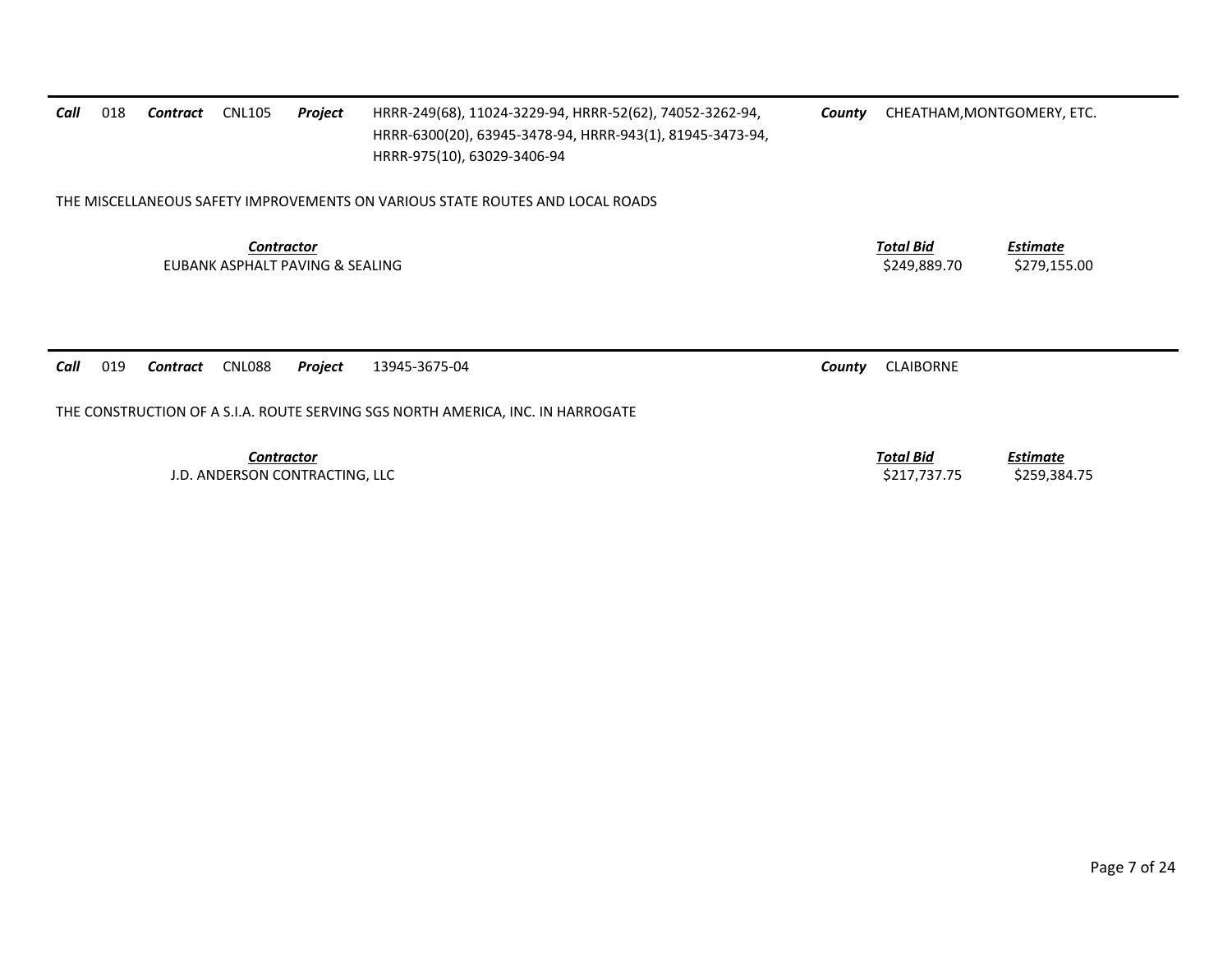| 020<br>Call                                                                                                                 | Contract        | <b>CNL112</b>                                 | Project | HSIP-131(28), 87004-3214-94, HSIP-33(91), 34001-3247-94, HSIP-<br>340(6), 15021-3206-94, HSIP-370(10), 87013-3217-94, HSIP-63(52),<br>13013-3222-94, HSIP-70(16), 37012-3219-94, 87004-4214-04,<br>37012-4219-04, 87013-4217-04, 15021-4206-04, 13013-4222-04,<br>34001-4247-04 | County | CLAIBORNE, COCKE, ETC.             |                                 |  |  |  |
|-----------------------------------------------------------------------------------------------------------------------------|-----------------|-----------------------------------------------|---------|---------------------------------------------------------------------------------------------------------------------------------------------------------------------------------------------------------------------------------------------------------------------------------|--------|------------------------------------|---------------------------------|--|--|--|
| THE RESURFACING (MICROSURFACING) ON VARIOUS STATE ROUTES IN CLAIBORNE, COCKE, HANCOCK, HAWKINS & UNION COUNTIES             |                 |                                               |         |                                                                                                                                                                                                                                                                                 |        |                                    |                                 |  |  |  |
| <b>Total Bid</b><br><b>Estimate</b><br><b>Contractor</b><br>\$1,412,307.20<br>HUDSON CONSTRUCTION COMPANY<br>\$1,766,724.50 |                 |                                               |         |                                                                                                                                                                                                                                                                                 |        |                                    |                                 |  |  |  |
| Call<br>021                                                                                                                 | <b>Contract</b> | <b>CNL102</b>                                 | Project | STP/HSIP-101(19), 18012-3214-94, 18012-8214-14, STP/HSIP-<br>392(4), 18083-3211-94, 18083-8211-14                                                                                                                                                                               | County | CUMBERLAND                         |                                 |  |  |  |
|                                                                                                                             |                 |                                               |         | THE RESURFACING ON SR-101 FROM DORTON ROAD TO US-70 (SR-1), AND ON SR-392 FROM US-127 (SR-28) EXTENDING TO SR 101                                                                                                                                                               |        |                                    |                                 |  |  |  |
|                                                                                                                             |                 | <b>Contractor</b><br>HIGHWAYS, INC.           |         |                                                                                                                                                                                                                                                                                 |        | <b>Total Bid</b><br>\$1,014,716.65 | <b>Estimate</b><br>\$986,913.05 |  |  |  |
| 022<br>Call                                                                                                                 | Contract        | <b>CNL009</b>                                 | Project | BRZE-9312(69), 19959-3483-94<br>THE CONSTRUCTION OF A CONCRETE BOX BRIDGE ON BATTERY LANE OVER WEST FORK BROWN'S CREEK (LM 4.31)                                                                                                                                                | County | <b>DAVIDSON</b>                    |                                 |  |  |  |
|                                                                                                                             |                 | <b>Contractor</b><br>CIVIL CONSTRUCTORS, INC. |         |                                                                                                                                                                                                                                                                                 |        | <b>Total Bid</b><br>\$618,071.70   | <b>Estimate</b><br>\$553,906.56 |  |  |  |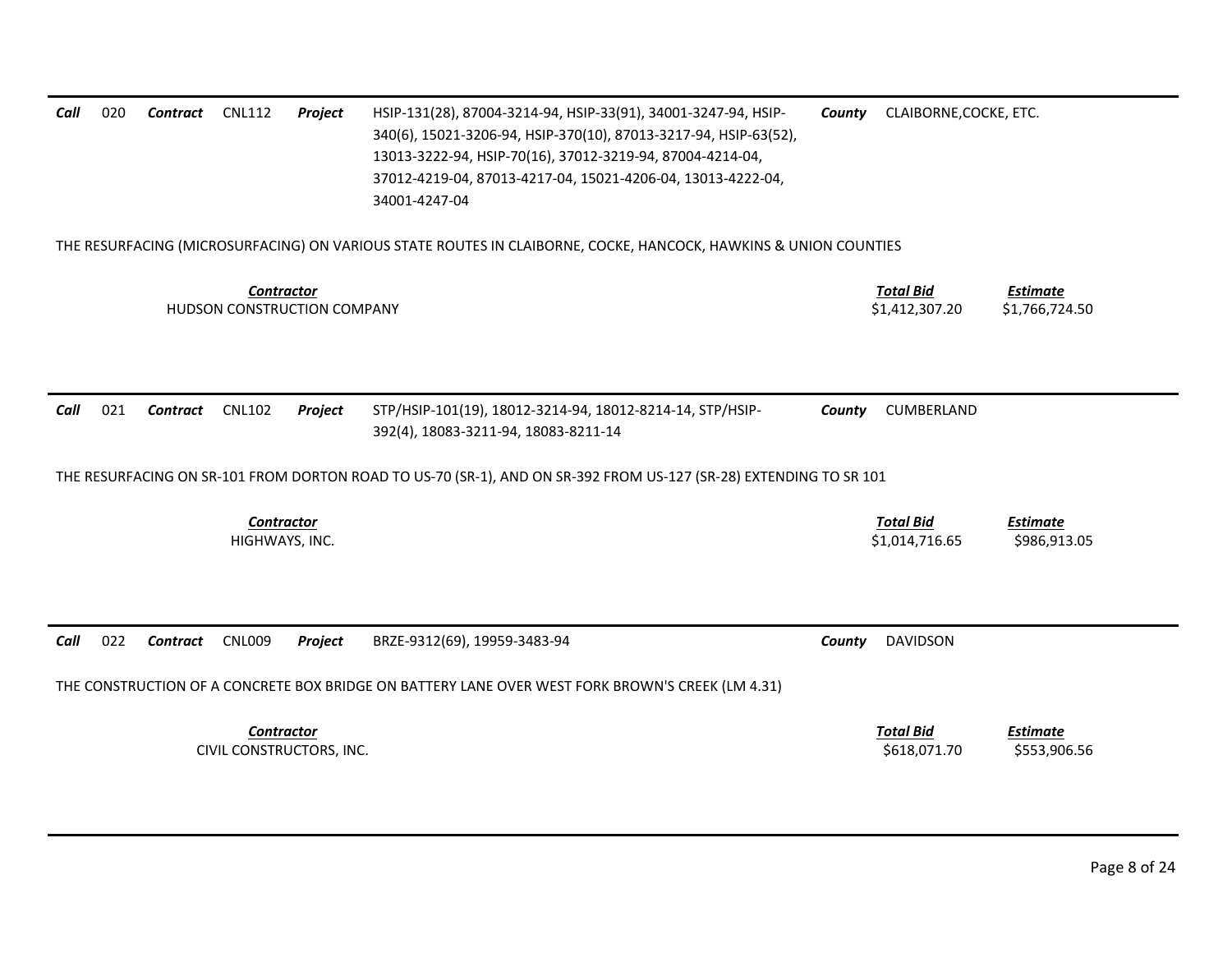*Call*023 *Contract* CNL051 *Project* STP/HSIP-NHE-155(24), 19047-8231-14, 19047-3231-94 *County* DAVIDSON

THE RESURFACING ON SR-155 (BRILEY PARKWAY) BEGINNING EAST OF MASHBURN ROAD (LM 2.50) EXTENDING TO GLASTONBURY ROAD (LM 5.84)

**Contractor** Total Bid

*Call*024 *Contract* CNL111 *Project* STP/HSIP-96(32), 22012-8226-14, 22012-3226-94 *County* DICKSON

THE RESURFACING (THIN MIX OVERLAY) ON SR-96 BEGINNING AT US-70 (SR-1) (LM 0.00) AND EXTENDING TO WEST OF BEACHWOOD DRIVE (LM 5.00)

**Contractor** Total Bid EUBANK ASPHALT PAVING & SEALING \$474,589.00 \$590,224.00

*Call*025 *Contract* CNL094 *Project* STP/HSIP-NHE-15(172), 24003-8250-14, 24003-3250-94 *County* FAYETTE

THE RESURFACING (THIN MIX OVERLAY) ON US-64 (SR-15) FROM THE SHELBY COUNTY LINE (LM 0.00) EXTENDING TO WEST OF OAKCLIFF DRIVE (LM 6.26)

*Contractor Total Bid*STANDARD CONSTRUCTION COMPANY, INC. \$2,004,335.98 \$2,110,913.25

*Estimate*

 *Estimate* HMA CONTRACTORS, LLC \$1,389,595.15 \$1,422,086.25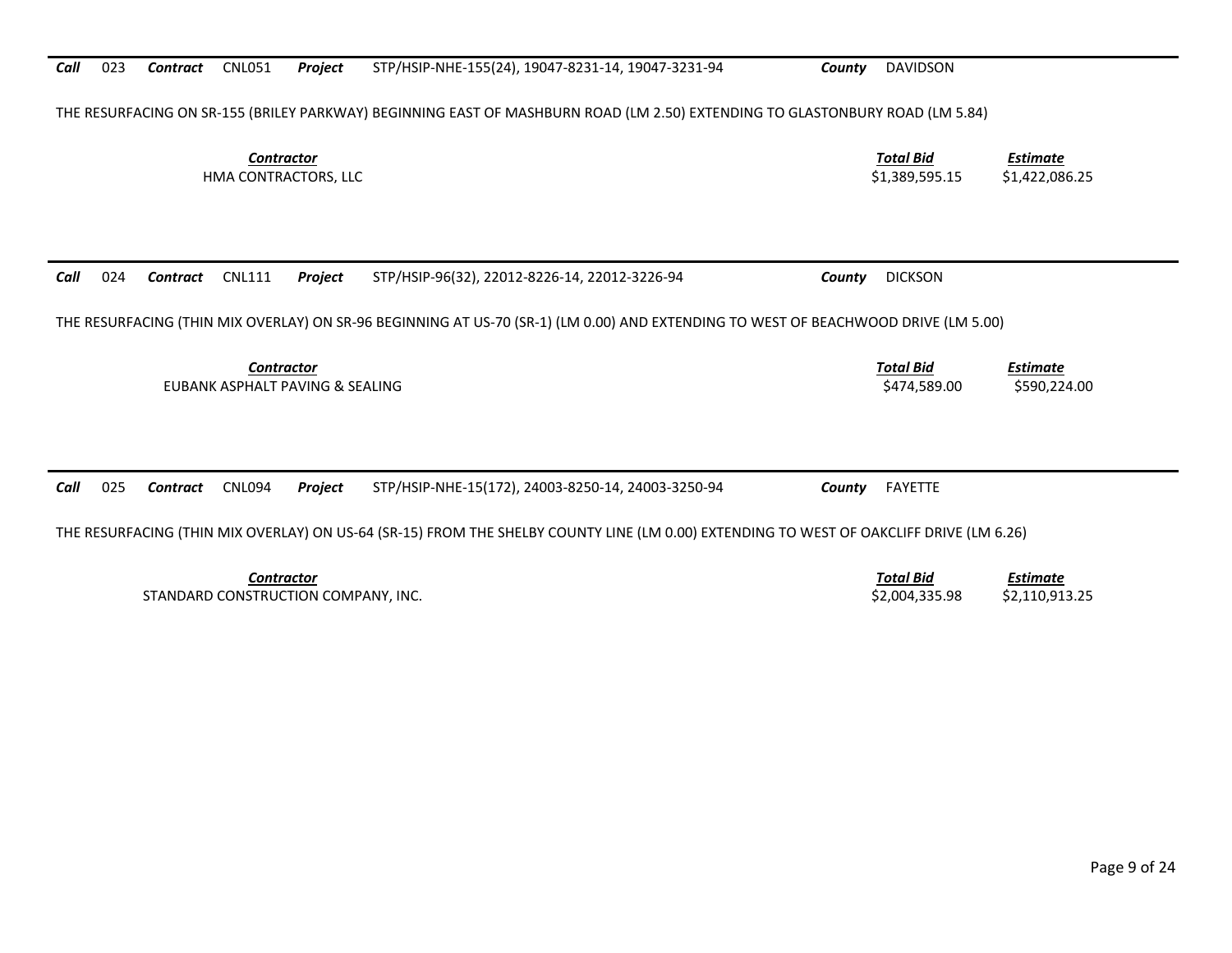| Call                                    | 026                                                                                     | Contract | <b>CNL097</b>                             | Project                        | STP/HSIP-28(45), 25001-8299-14, 25001-3299-94                                                                                                      | County | <b>FENTRESS</b>                     |                                    |  |
|-----------------------------------------|-----------------------------------------------------------------------------------------|----------|-------------------------------------------|--------------------------------|----------------------------------------------------------------------------------------------------------------------------------------------------|--------|-------------------------------------|------------------------------------|--|
|                                         |                                                                                         |          |                                           |                                | THE RESURFACING (THIN MIX OVERLAY) ON US-127 (SR-28) FROM SOUTH OF AIRPORT ROAD (LM 13.41) AND EXTENDING TO SOUTH OF US-127 (OLD SR-28) (LM 16.92) |        |                                     |                                    |  |
| <b>Contractor</b><br>ROGERS GROUP, INC. |                                                                                         |          |                                           |                                |                                                                                                                                                    |        | <b>Total Bid</b><br>\$1,098,987.80  | <b>Estimate</b><br>\$1,153,586.30  |  |
| Call                                    | 027                                                                                     | Contract | <b>CNL098</b>                             | Project                        | STP/HSIP-50(47), 26006-8238-14, 26006-3238-94                                                                                                      | County | <b>FRANKLIN</b>                     |                                    |  |
|                                         |                                                                                         |          |                                           |                                | THE RESURFACING ON SR-50 BEGINNING AT 12TH AVENUE (LM 12.22) AND EXTENDING TO SR-433 (LM 15.54)                                                    |        |                                     |                                    |  |
|                                         |                                                                                         |          | <b>Contractor</b><br>TINSLEY ASPHALT, LLC |                                |                                                                                                                                                    |        | <b>Total Bid</b><br>\$582,380.30    | <b>Estimate</b><br>\$670,464.80    |  |
| Call                                    | 028                                                                                     | Contract | <b>CNL025</b>                             | Project                        | STP-104(28), 27012-3224-14                                                                                                                         | County | <b>GIBSON</b>                       |                                    |  |
|                                         | THE WIDENING OF SR-104 FROM WEST OF SR-188 EXTENDING TO MILLIGAN LANE AND GUMWOODS ROAD |          |                                           |                                |                                                                                                                                                    |        |                                     |                                    |  |
|                                         |                                                                                         |          | <b>Contractor</b>                         | DELTA CONTRACTING COMPANY, LLC |                                                                                                                                                    |        | <b>Total Bid</b><br>\$18,595,596.00 | <b>Estimate</b><br>\$20,042,506.15 |  |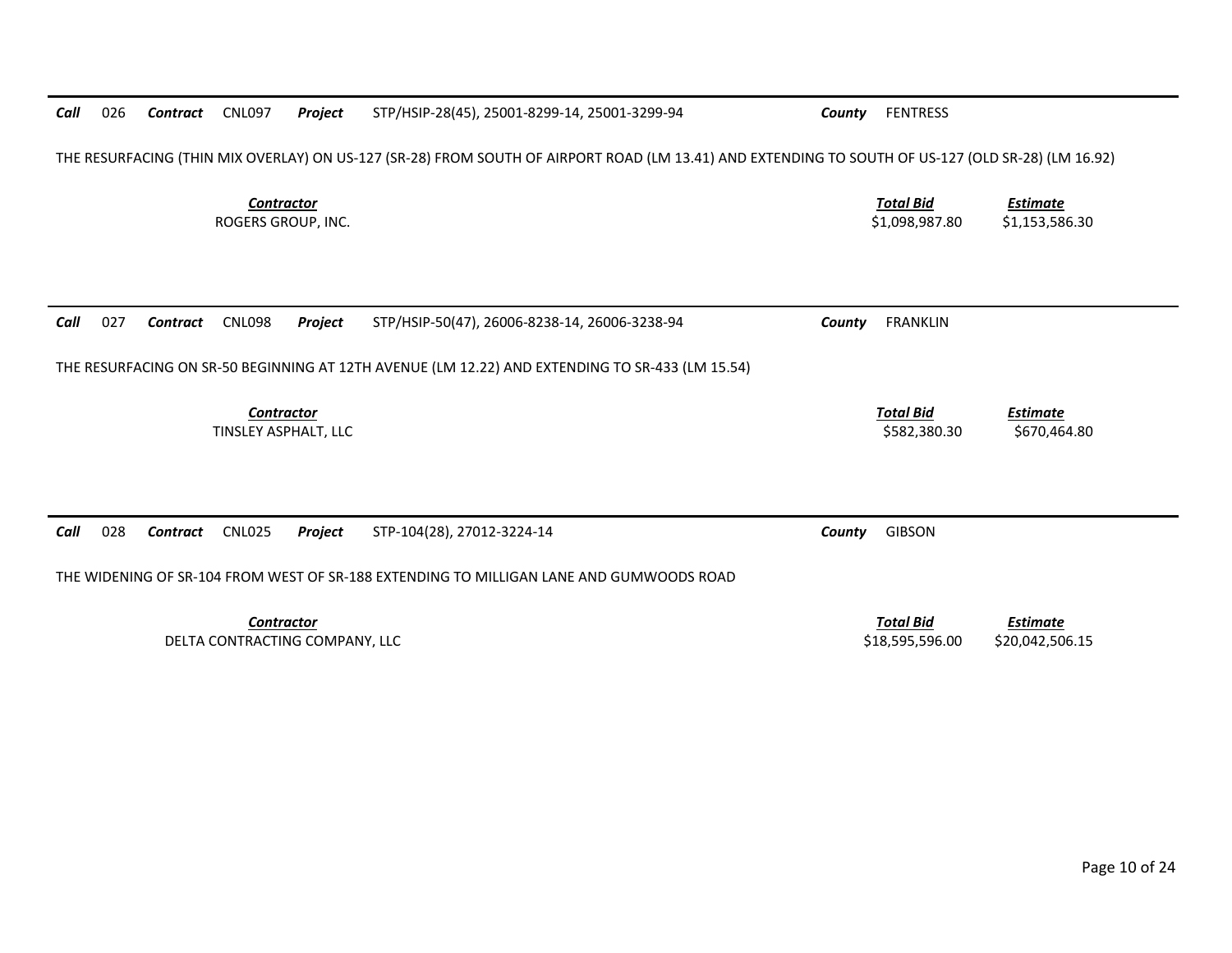| Call | 029                                                                                                                        | Contract | CNL065                                                    | Project | 30024-4210-04                                                                                                  | County | GREENE                             |                                   |  |  |
|------|----------------------------------------------------------------------------------------------------------------------------|----------|-----------------------------------------------------------|---------|----------------------------------------------------------------------------------------------------------------|--------|------------------------------------|-----------------------------------|--|--|
|      | THE REPAIR OF THE BRIDGE ON SR-340 OVER LITTLE CHUCKY CREEK (LM 4.25)                                                      |          |                                                           |         |                                                                                                                |        |                                    |                                   |  |  |
|      |                                                                                                                            |          | <b>Contractor</b><br>MID-STATE CONSTRUCTION COMPANY, INC. |         |                                                                                                                |        | <b>Total Bid</b><br>\$180,208.55   | <u>Estimate</u><br>\$180,879.25   |  |  |
| Call | 030                                                                                                                        | Contract | <b>CNL135</b>                                             | Project | HSIP-3572(10), 33960-3501-94                                                                                   | County | <b>HAMILTON</b>                    |                                   |  |  |
|      |                                                                                                                            |          |                                                           |         | THE MISCELLANEOUS SAFETY IMPROVEMENTS AT THE INTERSECTION OF FOURTH AVENUE AND EAST 37TH STREET IN CHATTANOOGA |        |                                    |                                   |  |  |
|      |                                                                                                                            |          | Contractor<br>STANSELL ELECTRIC COMPANY, INC.             |         |                                                                                                                |        | <b>Total Bid</b><br>\$37,529.90    | <b>Estimate</b><br>\$42,572.00    |  |  |
| Call | 031                                                                                                                        | Contract | <b>CNL006</b>                                             | Project | STP/HSIP-17(15), 33026-3227-94, 33026-8227-14, STP/HSIP-NHE-<br>319(10), 33150-3231-94, 33150-8231-14          | County | <b>HAMILTON</b>                    |                                   |  |  |
|      | THE RESURFACING ON SR-17 FROM CAMPBELL STREET EXTENDING TO SR-153, AND ON SR-319 FROM SR-153 EXTENDING TO AMNICOLA HIGHWAY |          |                                                           |         |                                                                                                                |        |                                    |                                   |  |  |
|      |                                                                                                                            |          | <b>Contractor</b><br>HIGHWAYS, INC.                       |         |                                                                                                                |        | <b>Total Bid</b><br>\$1,474,536.88 | <b>Estimate</b><br>\$1,473,611.07 |  |  |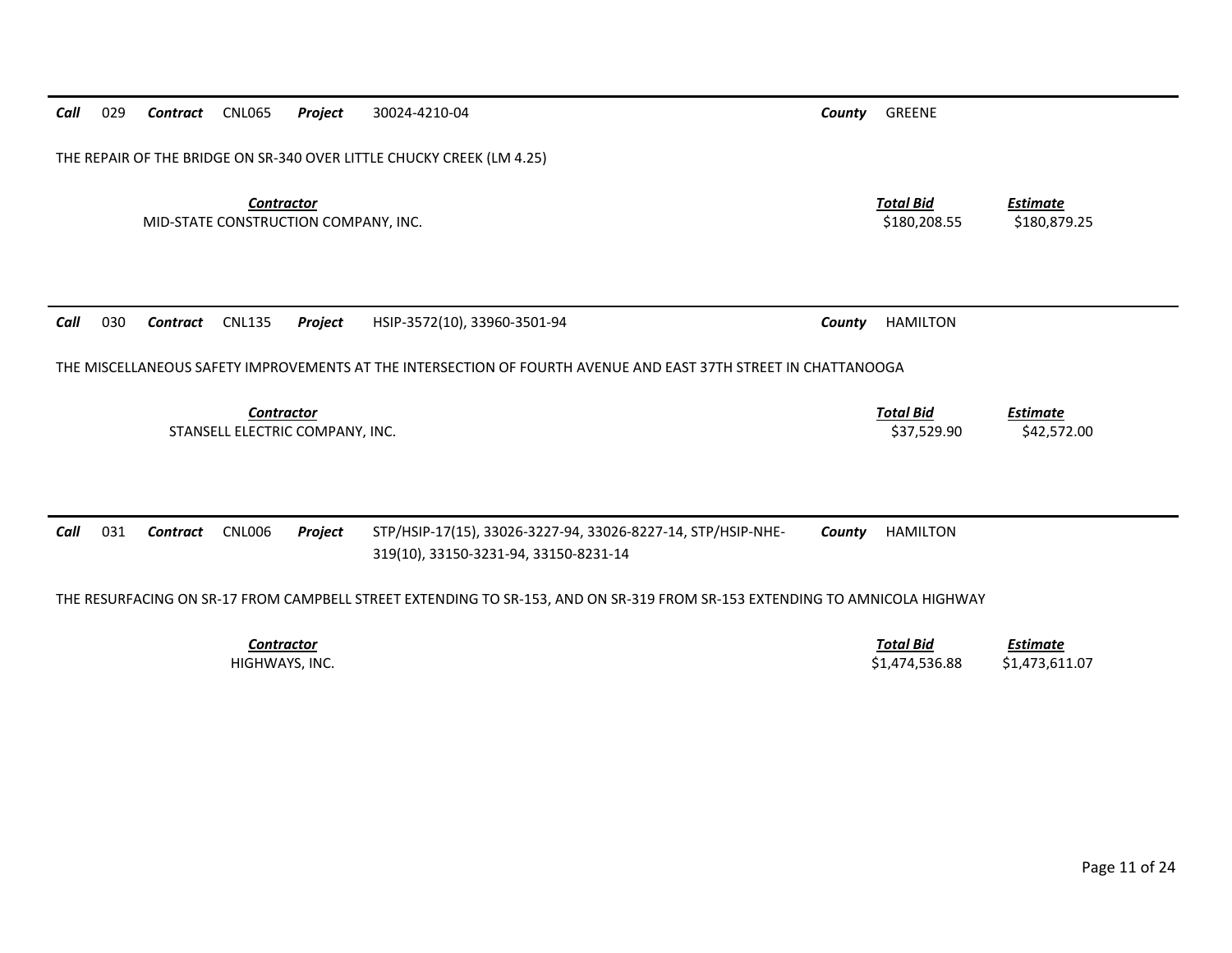**Contractor** Total Bid *Estimate* HIGHWAYS, INC. \$600,091.00 \$694,329.75 \$600,091.00 *Call* 033 *Contract* CNL130 *Project* 34003-4215-04 *County* HANCOCK THE REPAIR OF THE BRIDGE ON SR-70 OVER THE CLINCH RIVER (LM 1.65) *Contractor Total Bid Estimate* KAY & KAY CONTRACTING, LLC 6. 2012 12:30 12:30 12:30 12:30 12:30 12:30 12:30 12:30 12:30 12:30 12:30 12:30 12:30 12:30 12:30 12:30 12:30 12:30 12:30 12:30 12:30 12:30 12:30 12:30 12:30 12:30 12:30 12:30 12:30 12:30 12:30 1 *Call*034 *Contract* CNL091 *Project* HRRR-1(277), 57002-3228-94, HRRR-104(31), 39010-3224-94 *County* HENDERSON & MADISON

THE RESURFACING (THIN MIX OVERLAY) ON US-127 (SR-8) BEGINNING AT MILES ROAD (LM 18.87) EXTENDING TO THE SEQUATCHIE COUNTY LINE (LM 23.16)

THE MISCELLANEOUS SAFETY IMPROVEMENTS ON SR-104 FROM POPLAR SPRINGS-BARGERTON ROAD TO JAN STREET, AND ON US-70 (SR-1) FROM SR-138 EXTENDING TO CUB CREEK

> **Contractor** Total Bid TRAF-MARK INDUSTRIES, L.L.C. \$228,891.00 \$232,472.50

*Call*

*Estimate*

032 *Contract* CNL101 *Project* STP/HSIP-8(47), 33021-8230-14, 33021-3230-94 *County* HAMILTON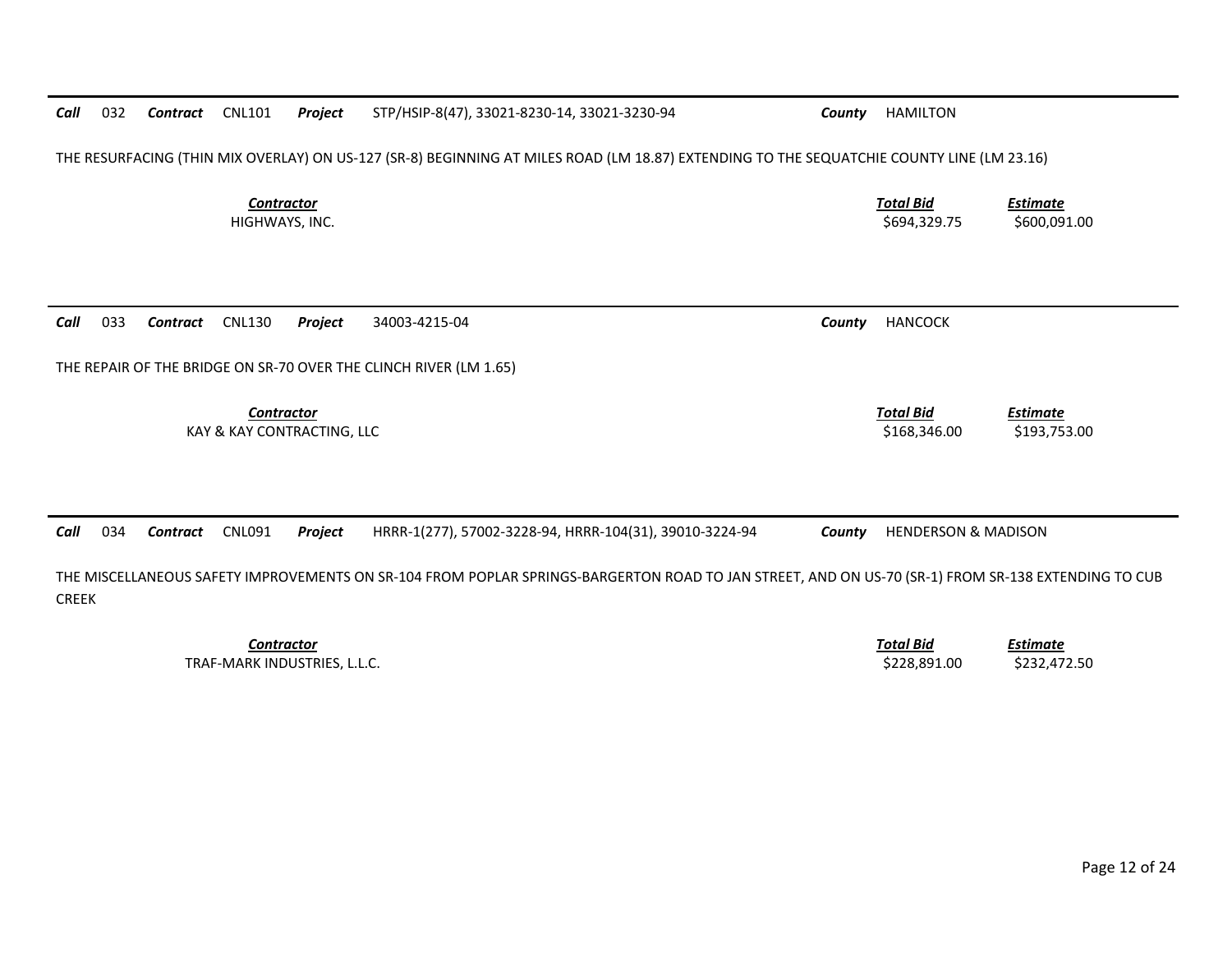*Call*035 *Contract* CNL117 *Project* 45012-8247-14, STP/HSIP-92(17), 45012-3247-94 *County* JEFFERSON

THE RESURFACING ON SR-92 BEGINNING SOUTH OF DUMPLIN VALLEY ROAD (LM 13.11) AND EXTENDING TO SOUTH OF HINCHEY HOLLOW ROAD (LM 15.90)

**Contractor** Total Bid APAC-ATLANTIC, INC. \$410,828.15 \$441,350.80

*Call*036 *Contract* CNL118 *Project* 45028-4204-04 *County* JEFFERSON

THE REPAIR OF THE BRIDGE ON SR-363 OVER INDIAN CREEK (LM 2.75)

**Contractor** Total Bid

MID-STATE CONSTRUCTION COMPANY, INC. THE SECONSTRUCTION COMPANY, INC.

*Call*037 *Contract* CNL067 *Project* 46002-4221-04 *County* JOHNSON

THE REPAIR OF THE BRIDGE ON SR-34 OVER ROAN CREEK (LM 21.40)

**ALL BIDS REJECTED** 

*Estimate*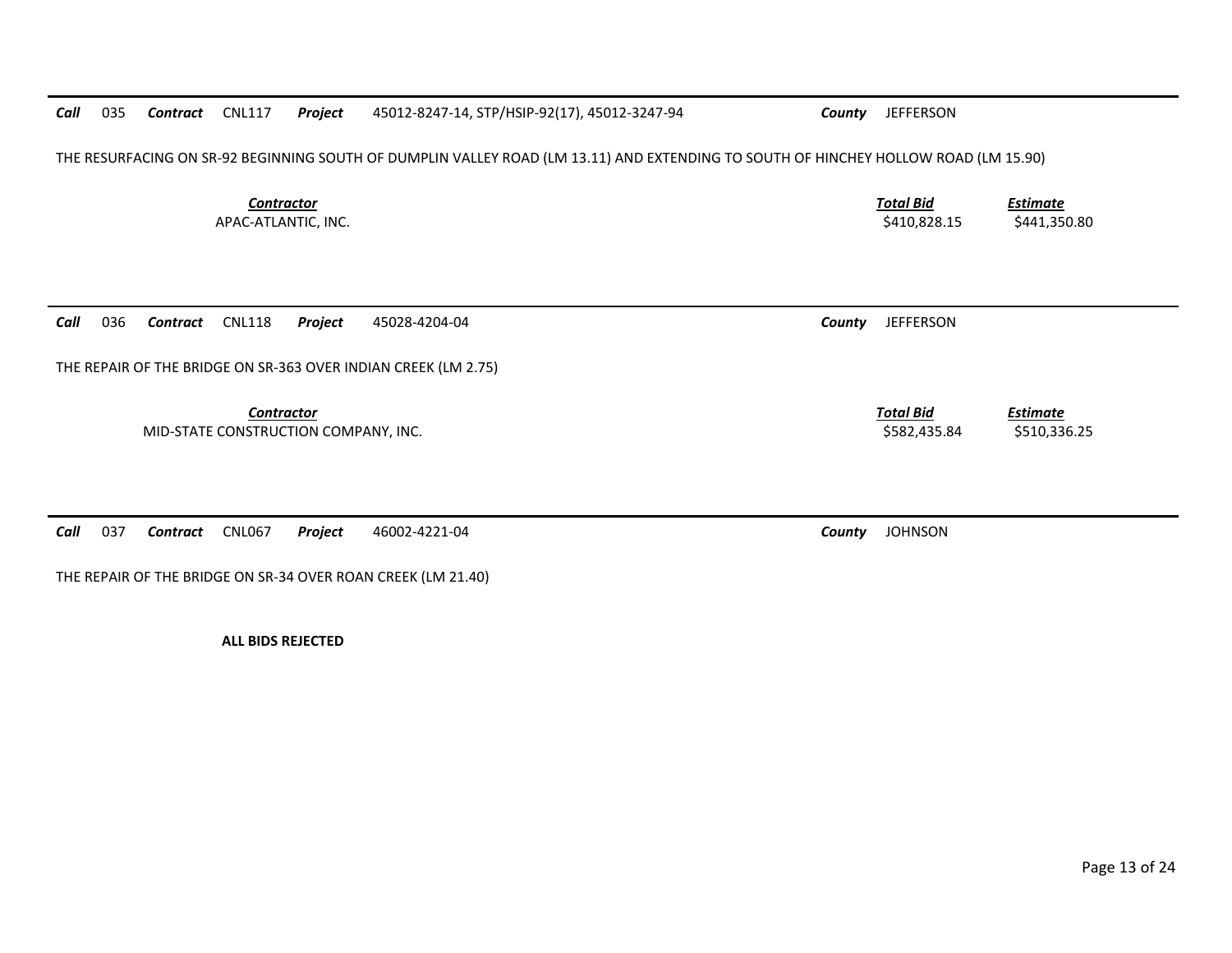Page 14 of 24

*Call*038 *Contract* CNL119 *Project* 47012-8251-14, STP/HSIP-1(288), 47012-3251-94 *County* KNOX

THE RESURFACING ON US-11W (SR-1) FROM WEST OF THREE POINTS ROAD (LM 31.19) EXTENDING TO WEST OF MINE ROAD (LM 33.05)

**Contractor** Total Bid APAC-ATLANTIC, INC. \$338,185.50 \$328,325.20

*Call*039 *Contract* CNL120 *Project* 47023-4265-04 *County* KNOX

THE REPAIR OF THE PEDESTRIAN BRIDGE OVER SR-62 (LM 5.24)

**ALL BIDS REJECTED** 

*Call* 040 *Contract* CNL089 *Project* HRRR-209(10), 49003-3215-94, STP/HSIP-209(11), 49003-8216-14, 49003-3216-94 *County* LAUDERDALE

THE RESURFACING (THIN MIX OVERLAY) ON SR-209 FROM CHIPMAN ROAD TO FORD STORE ROAD, AND MISCELLANEOUS SAFETY IMPROVEMENTS FROM RIPLEY CITY LIMITS TO WILKES ROAD

> *Contractor Total Bid*FORD CONSTRUCTION COMPANY **\$575,533.10** \$537,656.10

*Estimate*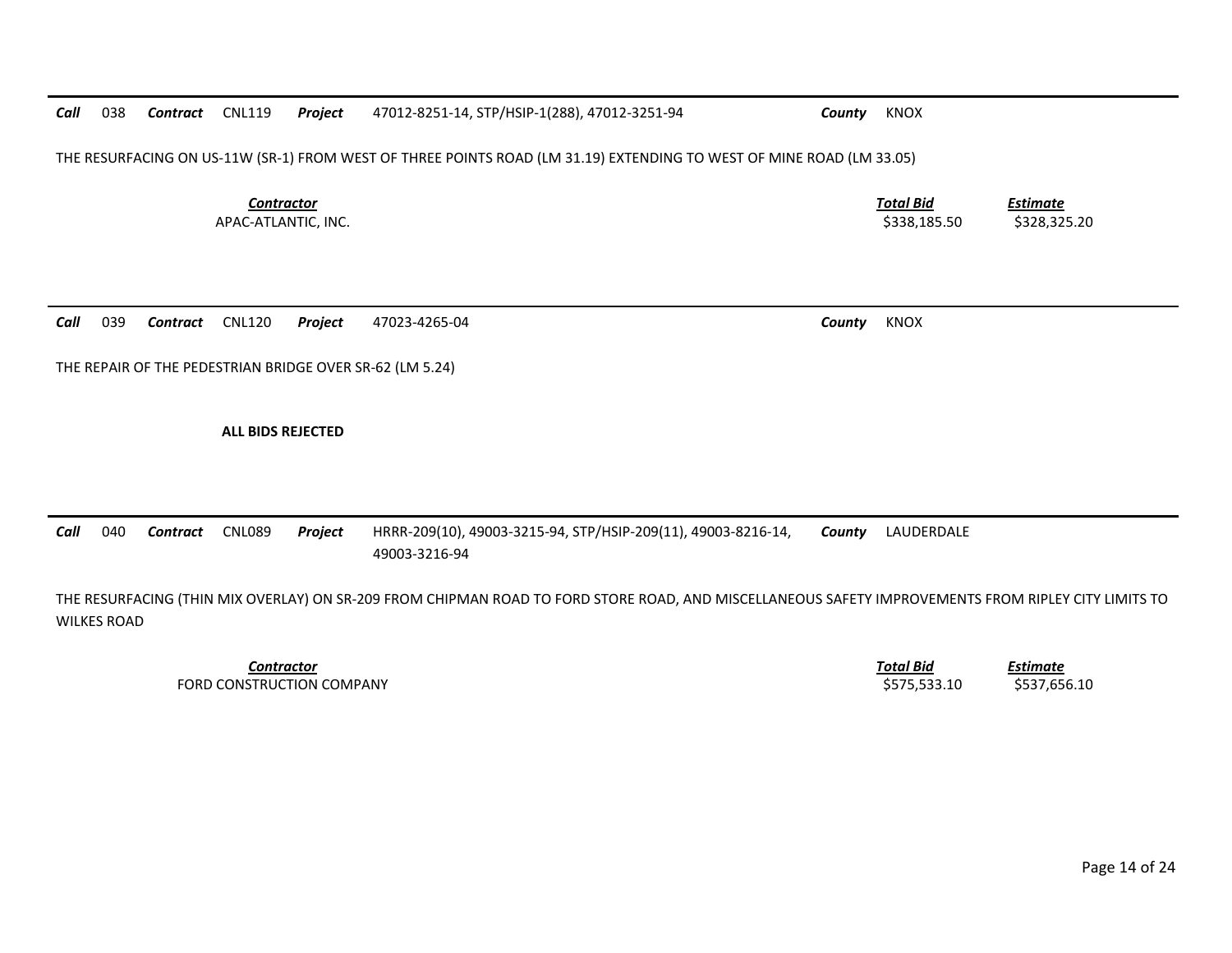| Call | 041                                                                                                                             | Contract        | <b>CNL113</b>                                        | Project | STP/HSIP-NHE-20(50), 51001-3217-94, 51001-8217-14, STP/HSIP-<br>NHE-99(34), 51005-3227-94, 51005-8227-14      | County | LEWIS                              |                                   |  |  |  |
|------|---------------------------------------------------------------------------------------------------------------------------------|-----------------|------------------------------------------------------|---------|---------------------------------------------------------------------------------------------------------------|--------|------------------------------------|-----------------------------------|--|--|--|
|      | THE RESURFACING ON US-412 (SR-99) FROM SR-20 TO WEST OF INDIAN CREEK, AND ON US-412 (SR-20) FROM WEST OF LINDEN AVENUE TO SR-48 |                 |                                                      |         |                                                                                                               |        |                                    |                                   |  |  |  |
|      |                                                                                                                                 |                 | <b>Contractor</b><br>EUBANK ASPHALT PAVING & SEALING |         |                                                                                                               |        | <b>Total Bid</b><br>\$1,042,024.00 | <b>Estimate</b><br>\$1,193,385.50 |  |  |  |
| Call | 042                                                                                                                             | Contract        | <b>CNL059</b>                                        | Project | 53004-8243-14, STP/HSIP-2(217), 53004-3243-94                                                                 | County | LOUDON                             |                                   |  |  |  |
|      |                                                                                                                                 |                 |                                                      |         | THE RESURFACING ON US-11 (SR-2) BEGINNING EAST OF HATTLEY DRIVE (LM 10.10) EXTENDING TO OAK STREET (LM 13.35) |        |                                    |                                   |  |  |  |
|      |                                                                                                                                 |                 | <b>Contractor</b><br>PATTY CONSTRUCTION INC.         |         |                                                                                                               |        | <b>Total Bid</b><br>\$946,935.25   | <b>Estimate</b><br>\$931,446.20   |  |  |  |
| Call | 043                                                                                                                             | <b>Contract</b> | <b>CNL096</b>                                        | Project | 60008-4138-04                                                                                                 | County | <b>MAURY</b>                       |                                   |  |  |  |

THE REPAIR OF THE BRIDGE ON SR-50 OVER I-65 (LM 26.75)

**WITHDRAWN**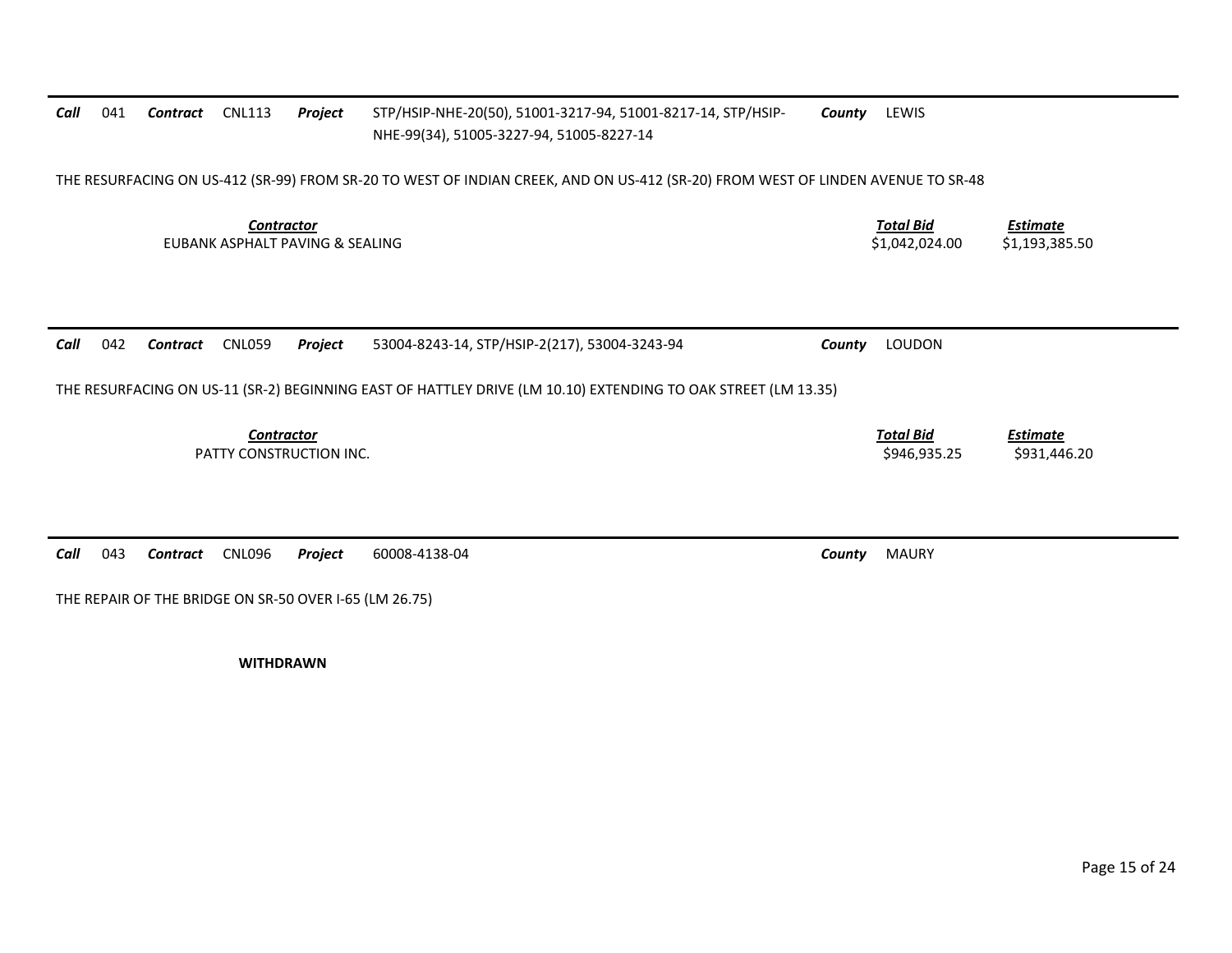| Call | 044                                                                                                                                                                                 | Contract | <b>CNL121</b>                           | Project | 60952-3502-04                                                                                                       | County | <b>MAURY</b>                     |                                 |  |
|------|-------------------------------------------------------------------------------------------------------------------------------------------------------------------------------------|----------|-----------------------------------------|---------|---------------------------------------------------------------------------------------------------------------------|--------|----------------------------------|---------------------------------|--|
|      |                                                                                                                                                                                     |          |                                         |         | THE CONSTRUCTION OF A S.I.A. ROUTE SERVING WORKFORCE DEVELOPMENT AND CONFERENCE CENTER AT NORTHFIELD IN SPRING HILL |        |                                  |                                 |  |
|      |                                                                                                                                                                                     |          | <b>WITHDRAWN</b>                        |         |                                                                                                                     |        |                                  |                                 |  |
| Call | 045                                                                                                                                                                                 | Contract | <b>CNL099</b>                           | Project | STP/HSIP-58(36), 61003-8257-14, 61003-3257-94                                                                       | County | <b>MEIGS</b>                     |                                 |  |
|      |                                                                                                                                                                                     |          |                                         |         | THE RESURFACING ON SR-58 BEGINNING AT SR-68 (LM 26.88) EXTENDING TO NORTH OF OLD TEN MILE ROAD (LM 31.26)           |        |                                  |                                 |  |
|      |                                                                                                                                                                                     |          | <b>Contractor</b><br>ROGERS GROUP, INC. |         |                                                                                                                     |        | <b>Total Bid</b><br>\$673,269.35 | <b>Estimate</b><br>\$722,919.70 |  |
|      |                                                                                                                                                                                     |          |                                         |         |                                                                                                                     |        |                                  |                                 |  |
| Call | 046                                                                                                                                                                                 | Contract | <b>CNL122</b>                           | Project | 62003-8222-14, 62014-8222-14, STP/HSIP-2(112), 62003-3222-94,<br>STP/HSIP-322(14), 62014-3222-94                    | County | <b>MONROE</b>                    |                                 |  |
|      | THE RESURFACING (THIN MIX OVERLAY) ON US-11 (SR-2) FROM THE MCMINN COUNTY LINE TO THE LOUDON COUNTY LINE, AND ON SR-322 FROM US-11 (SR-2) TO WEST OF<br><b>FORKNERS CHAPEL ROAD</b> |          |                                         |         |                                                                                                                     |        |                                  |                                 |  |
|      |                                                                                                                                                                                     |          | <b>Contractor</b>                       |         |                                                                                                                     |        | <b>Total Bid</b>                 | <b>Estimate</b>                 |  |

APAC-ATLANTIC, INC. 6. 2012 12:30 12:30 12:30 12:30 12:31 12:32 12:33.65 \$1,279,502.55 \$1,188,433.65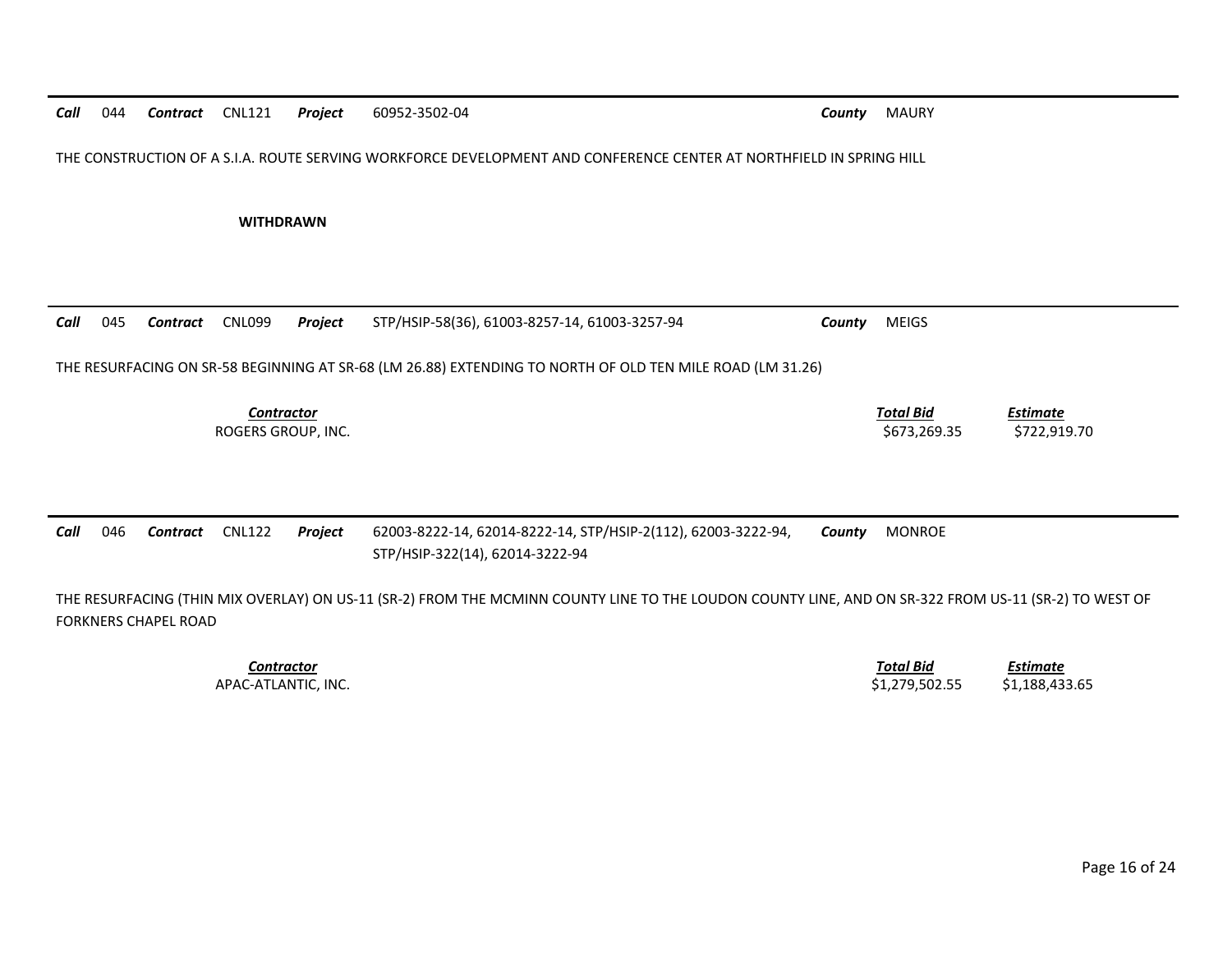|                                                      | THE RESURFACING ON SR-12 BEGINNING SOUTH OF SR-13 (CUMBERLAND DRIVE) (LM 13.00) EXTENDING TO SOUTH OF SR-112 (LM 15.23)                                                         |          |                                                      |                           |                                                                                                         |                                 |                                    |                                   |  |  |
|------------------------------------------------------|---------------------------------------------------------------------------------------------------------------------------------------------------------------------------------|----------|------------------------------------------------------|---------------------------|---------------------------------------------------------------------------------------------------------|---------------------------------|------------------------------------|-----------------------------------|--|--|
|                                                      |                                                                                                                                                                                 |          | <b>Contractor</b><br>EUBANK ASPHALT PAVING & SEALING |                           | <b>Total Bid</b><br>\$849,986.00                                                                        | <b>Estimate</b><br>\$979,742.80 |                                    |                                   |  |  |
| Call                                                 | 048                                                                                                                                                                             | Contract | CNL045                                               | Project                   | STP/HSIP-NHE-3(123), 66004-3226-94, 66004-8226-14, STP/HSIP-<br>NHE-5(92), 66007-3228-94, 66007-8228-14 | County                          | <b>OBION</b>                       |                                   |  |  |
|                                                      | THE RESURFACING (THIN MIX OVERLAY) ON US-51(SR-3) FROM THE RAMP TO SR-22 TO SOUTH OF US-45E (SR-215), AND ON US-45W (SR -5) FROM THE GIBSON COUNTY LINE<br>TO POLK STATION ROAD |          |                                                      |                           |                                                                                                         |                                 |                                    |                                   |  |  |
|                                                      |                                                                                                                                                                                 |          | <b>Contractor</b>                                    | FORD CONSTRUCTION COMPANY |                                                                                                         |                                 | <b>Total Bid</b><br>\$5,186,869.23 | <b>Estimate</b><br>\$5,200,970.90 |  |  |
| Call                                                 | 049                                                                                                                                                                             | Contract | <b>CNL127</b>                                        | Project                   | HSIP-NHE-20(49), 68002-4235-04, 68002-3235-94                                                           | County                          | PERRY                              |                                   |  |  |
|                                                      | THE RESURFACING ON US-412 (SR-20) FROM EAST OF JACKSON CEMETERY ROAD (LM 19.00) EXTENDING TO THE LEWIS COUNTY LINE (LM 24.89)                                                   |          |                                                      |                           |                                                                                                         |                                 |                                    |                                   |  |  |
| <b>Contractor</b><br>EUBANK ASPHALT PAVING & SEALING |                                                                                                                                                                                 |          |                                                      |                           |                                                                                                         |                                 | <b>Total Bid</b><br>\$624,695.46   | <b>Estimate</b><br>\$768,080.30   |  |  |

047 *Contract* CNL061 *Project* STP/HSIP-12(46), 63004-8216-14, 63004-3216-94 *County* MONTGOMERY

*Call*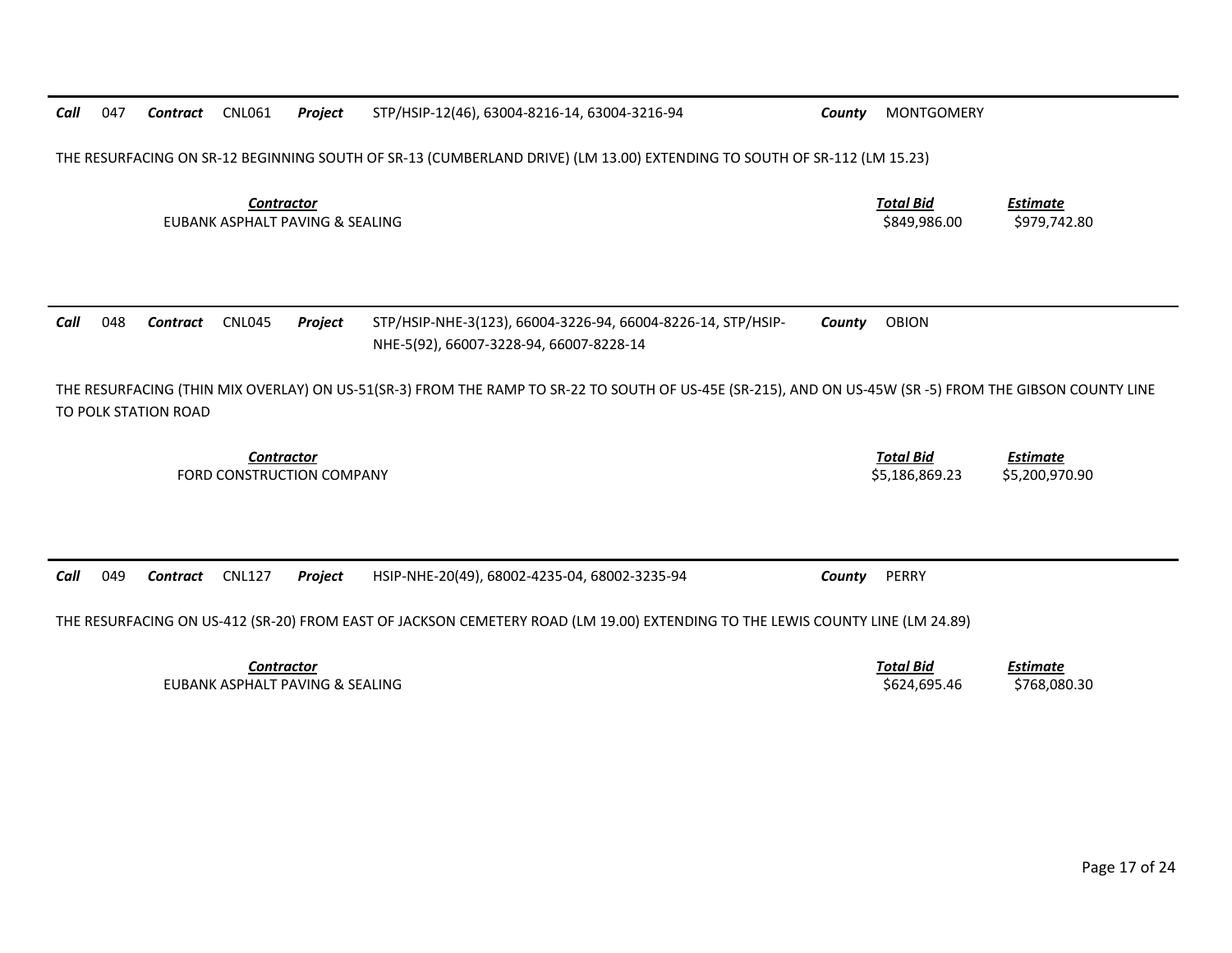| HSIP-3529(1), 71952-3540-94<br>050<br><b>CNL131</b><br>Call<br>Contract<br>Project  | PUTNAM<br>County                                                        |
|-------------------------------------------------------------------------------------|-------------------------------------------------------------------------|
| THE IMPROVEMENT OF THE INTERSECTION ON MAPLE AVENUE AT HUDGENS STREET IN COOKEVILLE |                                                                         |
| <b>Contractor</b><br>CIVIL CONSTRUCTORS, INC.                                       | <b>Total Bid</b><br><b>Estimate</b><br>\$135,986.23<br>\$82,917.75      |
|                                                                                     |                                                                         |
| 051<br><b>CNL078</b><br>Call<br>Contract<br>Project<br>72005-4219-04                | <b>RHEA &amp; MEIGS</b><br>County                                       |
| THE REPAIR OF THE BRIDGE ON SR-30 OVER THE TENNESSEE RIVER (LM 17.26)               |                                                                         |
| <b>Contractor</b><br>MID-STATE CONSTRUCTION COMPANY, INC.                           | <b>Total Bid</b><br><b>Estimate</b><br>\$5,323,929.90<br>\$4,090,360.37 |
|                                                                                     |                                                                         |
| 052<br><b>CNL128</b><br>Call<br>73004-4224-04<br>Contract<br>Project                | ROANE<br>County                                                         |

THE REPAIR OF THE BRIDGE ON US-27 (SR 1) OVER SHANTY BRANCH (LM 10.23)

**ALL BIDS REJECTED**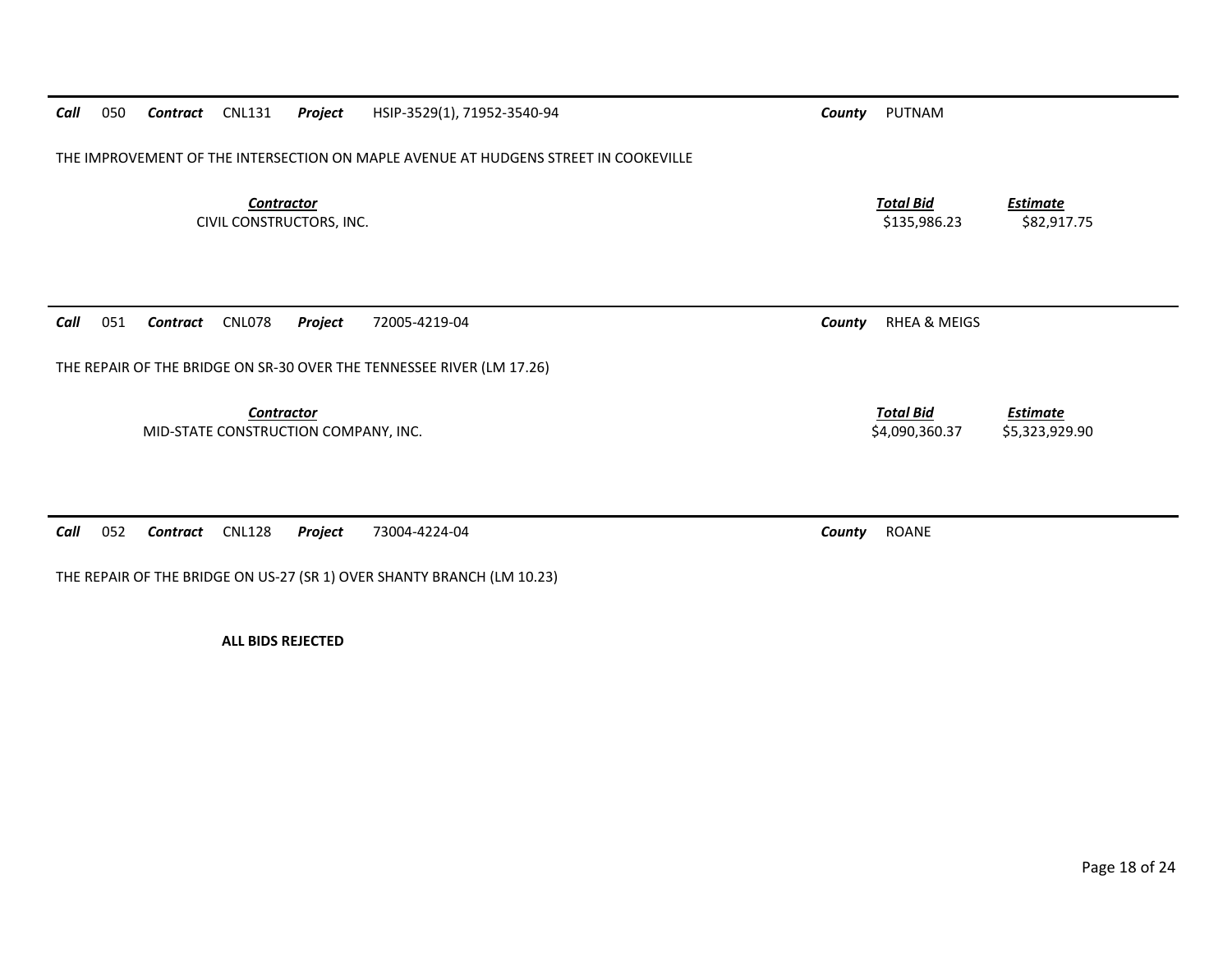| Call<br>053<br><b>CNL136</b><br>Project<br>Contract                               | STP/HSIP-76(77), 74013-8230-14, 74013-3230-94                                                                                                        | County | <b>ROBERTSON</b>                 |                                 |
|-----------------------------------------------------------------------------------|------------------------------------------------------------------------------------------------------------------------------------------------------|--------|----------------------------------|---------------------------------|
| 17.51)                                                                            | THE RESURFACING (EITHER MICROSURFACE OR THIN MIX OVERLAY) ON SR-76 FROM SOUTH OF BETHLEHEM ROAD (LM 11.00) EXTENDING TO SOUTH OF US-31 (SR-41) (LM   |        |                                  |                                 |
| <b>Contractor</b><br>ROADWAY MANAGEMENT, INC.                                     |                                                                                                                                                      |        | <b>Total Bid</b><br>\$564,998.98 | <b>Estimate</b><br>\$552,926.19 |
| 054<br><b>CNL137</b><br>Call<br>Contract<br>Project                               | 74010-4232-04                                                                                                                                        | County | <b>ROBERTSON</b>                 |                                 |
| THE REPAIR OF A 72 INCH CORRUGATED METAL PIPE CULVERT ON US-431 (SR-65) (LM 4.70) |                                                                                                                                                      |        |                                  |                                 |
| <b>Contractor</b><br><b>SESSIONS PAVING COMPANY</b>                               |                                                                                                                                                      |        | <b>Total Bid</b><br>\$234,522.00 | <b>Estimate</b><br>\$367,850.00 |
| Call<br>055<br><b>CNL052</b><br><b>Contract</b><br>Project                        | STP-SIP-266(16), 75027-3223-94<br>THE INSTALLATION OF SIGNALS ON SR-266 (SAM RIDLEY PARKWAY) AT THE INTERSECTION WITH WESTBOUND I-24 RAMPS IN SMYRNA | County | <b>RUTHERFORD</b>                |                                 |
| Contractor                                                                        |                                                                                                                                                      |        | Total Rid                        | Fetimata.                       |

*Contractor Total Bid Estimate* S & W CONTRACTING CO., INC. 697,160.50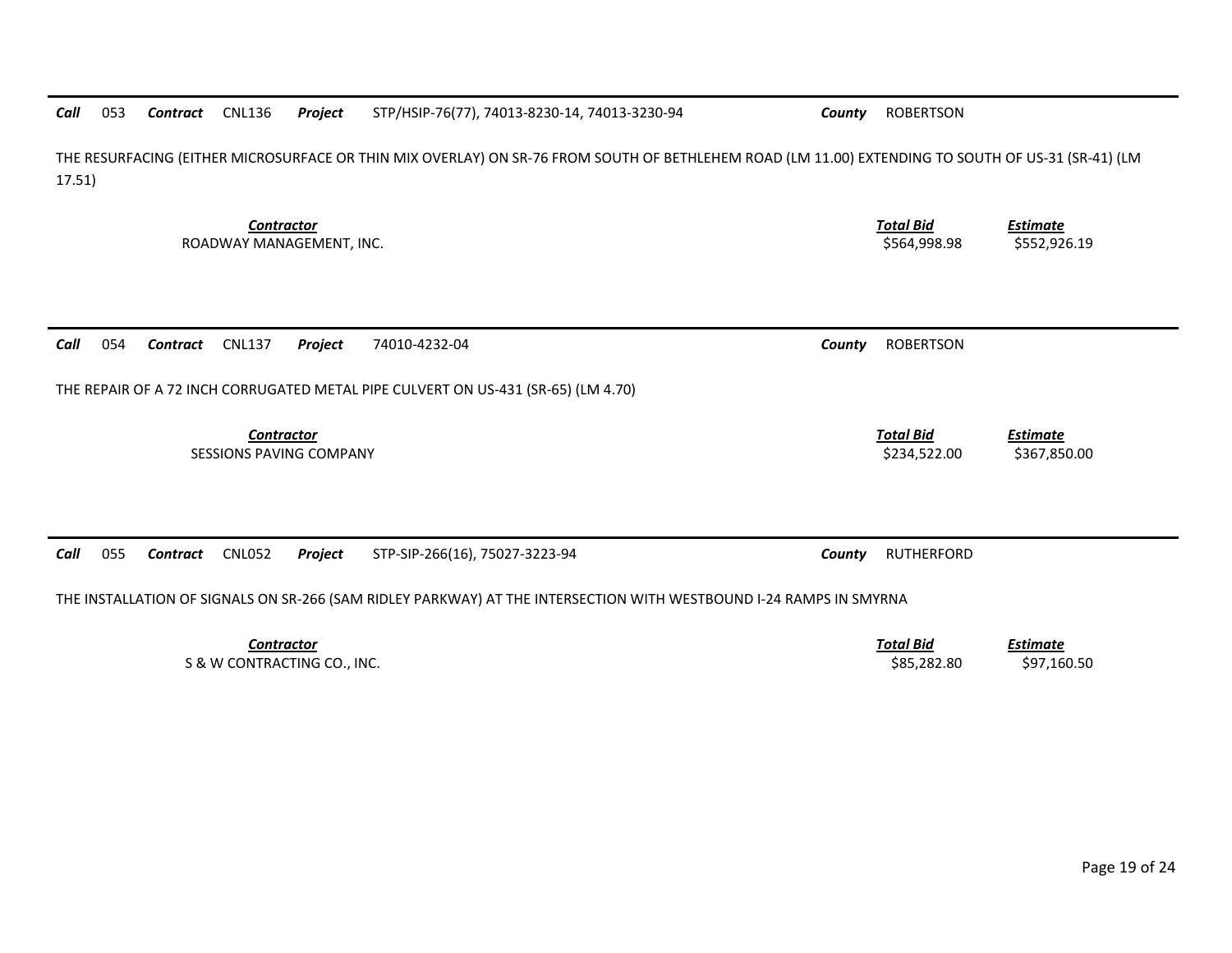| Call | 056                                                                             | Contract | CNL080                            | Project                | 75946-3442-04                                                                                                                              | County | <b>RUTHERFORD</b>                |                                   |  |  |
|------|---------------------------------------------------------------------------------|----------|-----------------------------------|------------------------|--------------------------------------------------------------------------------------------------------------------------------------------|--------|----------------------------------|-----------------------------------|--|--|
|      |                                                                                 |          |                                   |                        |                                                                                                                                            |        |                                  |                                   |  |  |
|      | THE CONSTRUCTION OF A S.I.A. ROUTE SERVING BARRETT FIREARMS MANUFACTURING, INC. |          |                                   |                        |                                                                                                                                            |        |                                  |                                   |  |  |
|      |                                                                                 |          |                                   |                        |                                                                                                                                            |        |                                  |                                   |  |  |
|      |                                                                                 |          | <b>Contractor</b><br>HOOVER, INC. |                        |                                                                                                                                            |        | <b>Total Bid</b><br>\$974,148.10 | <b>Estimate</b><br>\$1,134,511.85 |  |  |
|      |                                                                                 |          |                                   |                        |                                                                                                                                            |        |                                  |                                   |  |  |
|      |                                                                                 |          |                                   |                        |                                                                                                                                            |        |                                  |                                   |  |  |
|      |                                                                                 |          |                                   |                        |                                                                                                                                            |        |                                  |                                   |  |  |
| Call | 057                                                                             | Contract | <b>CNL124</b>                     | Project                | BRZE-7800(50), 78950-3421-94                                                                                                               | County | <b>SEVIER</b>                    |                                   |  |  |
|      |                                                                                 |          |                                   |                        |                                                                                                                                            |        |                                  |                                   |  |  |
|      |                                                                                 |          |                                   |                        | THE CONSTRUCTION OF A CONCRETE BOX BEAM BRIDGE ON NORTH GATLINBURG ACCESS ROAD (LM 0.18) OVER WEST PRONG LITTLE PIGEON RIVER IN GATLINBURG |        |                                  |                                   |  |  |
|      |                                                                                 |          |                                   |                        |                                                                                                                                            |        |                                  |                                   |  |  |
|      |                                                                                 |          |                                   |                        |                                                                                                                                            |        |                                  |                                   |  |  |
|      |                                                                                 |          | <b>ALL BIDS REJECTED</b>          |                        |                                                                                                                                            |        |                                  |                                   |  |  |
|      |                                                                                 |          |                                   |                        |                                                                                                                                            |        |                                  |                                   |  |  |
|      |                                                                                 |          |                                   |                        |                                                                                                                                            |        |                                  |                                   |  |  |
|      |                                                                                 |          |                                   |                        |                                                                                                                                            |        |                                  |                                   |  |  |
| Call | 058                                                                             | Contract | <b>CNL021</b>                     | Project                | STP/HSIP-NHE-3(122), 79017-8294-14, 79017-3294-94                                                                                          | County | SHELBY                           |                                   |  |  |
|      |                                                                                 |          |                                   |                        | THE RESURFACING ON US-51 (SR-3) BEGINNING AT THE LOOSAHATCHIE RIVER (LM 20.46) EXTENDING TO SR-385 (LM 27.60)                              |        |                                  |                                   |  |  |
|      |                                                                                 |          |                                   |                        |                                                                                                                                            |        |                                  |                                   |  |  |
|      |                                                                                 |          | <b>Contractor</b>                 |                        |                                                                                                                                            |        | <b>Total Bid</b>                 | <b>Estimate</b>                   |  |  |
|      |                                                                                 |          |                                   | LEHMAN-ROBERTS COMPANY |                                                                                                                                            |        | \$2,946,620.92                   | \$3,035,985.25                    |  |  |
|      |                                                                                 |          |                                   |                        |                                                                                                                                            |        |                                  |                                   |  |  |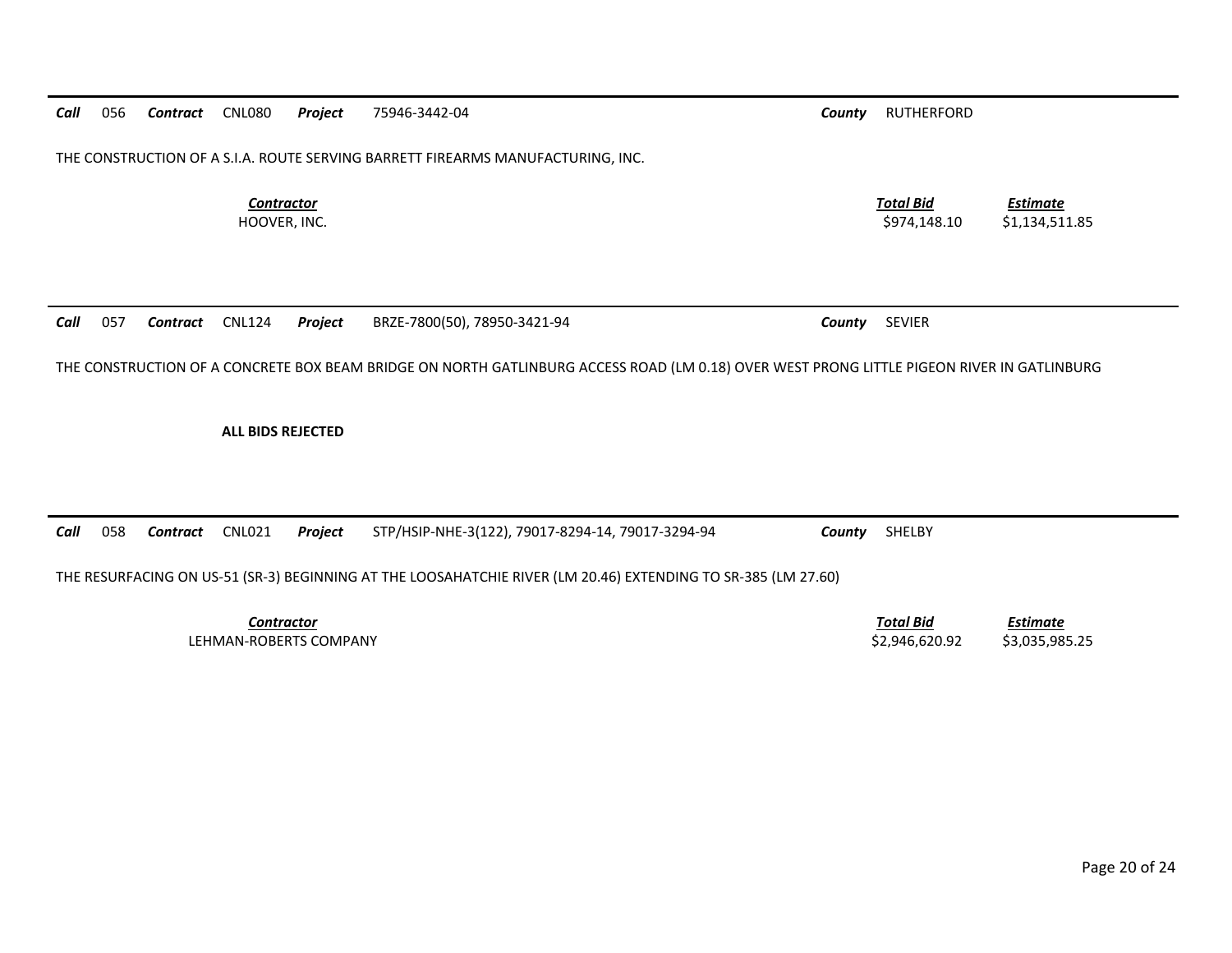THE CONSTRUCTION OF A CONCRETE BULB-TEE BEAM BRIDGE ON US-70N (SR-24) OVER THE CANEY FORK RIVER (LM 13.38)

**WITHDRAWN** 

| 060<br>Call | CNL126<br>Contract                                           | Project           | STP-NHE-1(249), 82002-3275-14                                                                   | County | SULLIVAN                           |                                   |  |  |  |  |
|-------------|--------------------------------------------------------------|-------------------|-------------------------------------------------------------------------------------------------|--------|------------------------------------|-----------------------------------|--|--|--|--|
|             | THE ROCKFALL MITIGATION ON US-11W (SR-1) NEAR LOG MILE 20.03 |                   |                                                                                                 |        |                                    |                                   |  |  |  |  |
|             | <b>CHARLES BLALOCK &amp; SONS, INC.</b>                      | Contractor        |                                                                                                 |        | <b>Total Bid</b><br>\$1,284,667.79 | <b>Estimate</b><br>\$1,264,946.75 |  |  |  |  |
| 061<br>Call | <b>CNL015</b><br>Contract                                    | <b>Project</b>    | BRZE-8300(59), 83947-3410-94                                                                    | County | <b>SUMNER</b>                      |                                   |  |  |  |  |
|             |                                                              |                   | THE CONSTRUCTION OF A CONCRETE BOX BRIDGE ON KEYTOWN ROAD OVER WEST FORK DRAKES CREEK (LM 3.35) |        |                                    |                                   |  |  |  |  |
|             | CONCRETE STRUCTURES, INC.                                    | <b>Contractor</b> |                                                                                                 |        | <b>Total Bid</b><br>\$224,262.52   | <b>Estimate</b><br>\$185,638.50   |  |  |  |  |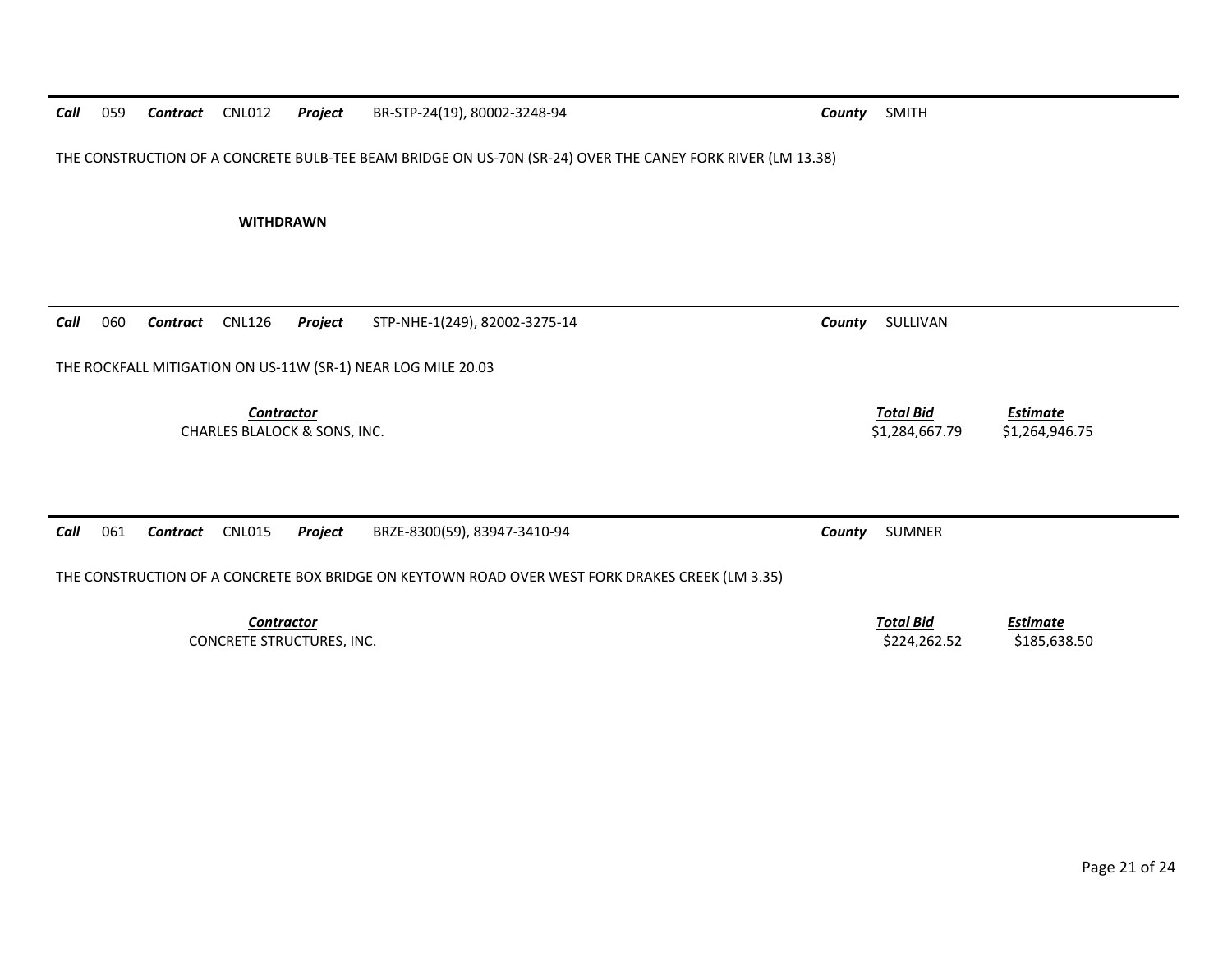| Call | 062                                                                                                 | Contract | <b>CNL014</b>                      | Project | STP-M-109(23), 83012-3209-54                                                                        | County | <b>SUMNER</b>                      |                                   |  |
|------|-----------------------------------------------------------------------------------------------------|----------|------------------------------------|---------|-----------------------------------------------------------------------------------------------------|--------|------------------------------------|-----------------------------------|--|
|      |                                                                                                     |          |                                    |         | THE IMPROVEMENT OF THE INTERSECTION ON SR-109 AT KIRBY DRIVE IN PORTLAND                            |        |                                    |                                   |  |
|      | <b>Contractor</b><br><b>SESSIONS PAVING COMPANY</b>                                                 |          |                                    |         |                                                                                                     |        | <b>Total Bid</b><br>\$616,393.00   | <b>Estimate</b><br>\$598,546.30   |  |
| Call | 063                                                                                                 | Contract | <b>CNL062</b>                      | Project | STP/HSIP-258(9), 83018-8220-14, 83018-3220-94                                                       | County | <b>SUMNER</b>                      |                                   |  |
|      |                                                                                                     |          |                                    |         | THE RESURFACING ON SR-258 BEGINNING AT US-31E (SR-6) (LM 0.00) EXTENDING TO NEW HOPE ROAD (LM 8.09) |        |                                    |                                   |  |
|      |                                                                                                     |          | Contractor<br>HMA CONTRACTORS, LLC |         |                                                                                                     |        | <b>Total Bid</b><br>\$1,084,341.60 | <b>Estimate</b><br>\$1,097,304.00 |  |
| Call | 064                                                                                                 | Contract | <b>CNL109</b>                      | Project | BRZE-8400(62), 84945-3480-94                                                                        | County | <b>TIPTON</b>                      |                                   |  |
|      | THE CONSTRUCTION OF TWO (2) CONCRETE BOX BRIDGES ON OIL MILL ROAD OVER BRANCH (LM 1.59 AND LM 1.61) |          |                                    |         |                                                                                                     |        |                                    |                                   |  |
|      |                                                                                                     |          | <b>Contractor</b>                  |         | LANDMARK CONSTRUCTION GENERAL CONTRACTOR, INC                                                       |        | <b>Total Bid</b><br>\$956,510.84   | <b>Estimate</b><br>\$911,869.40   |  |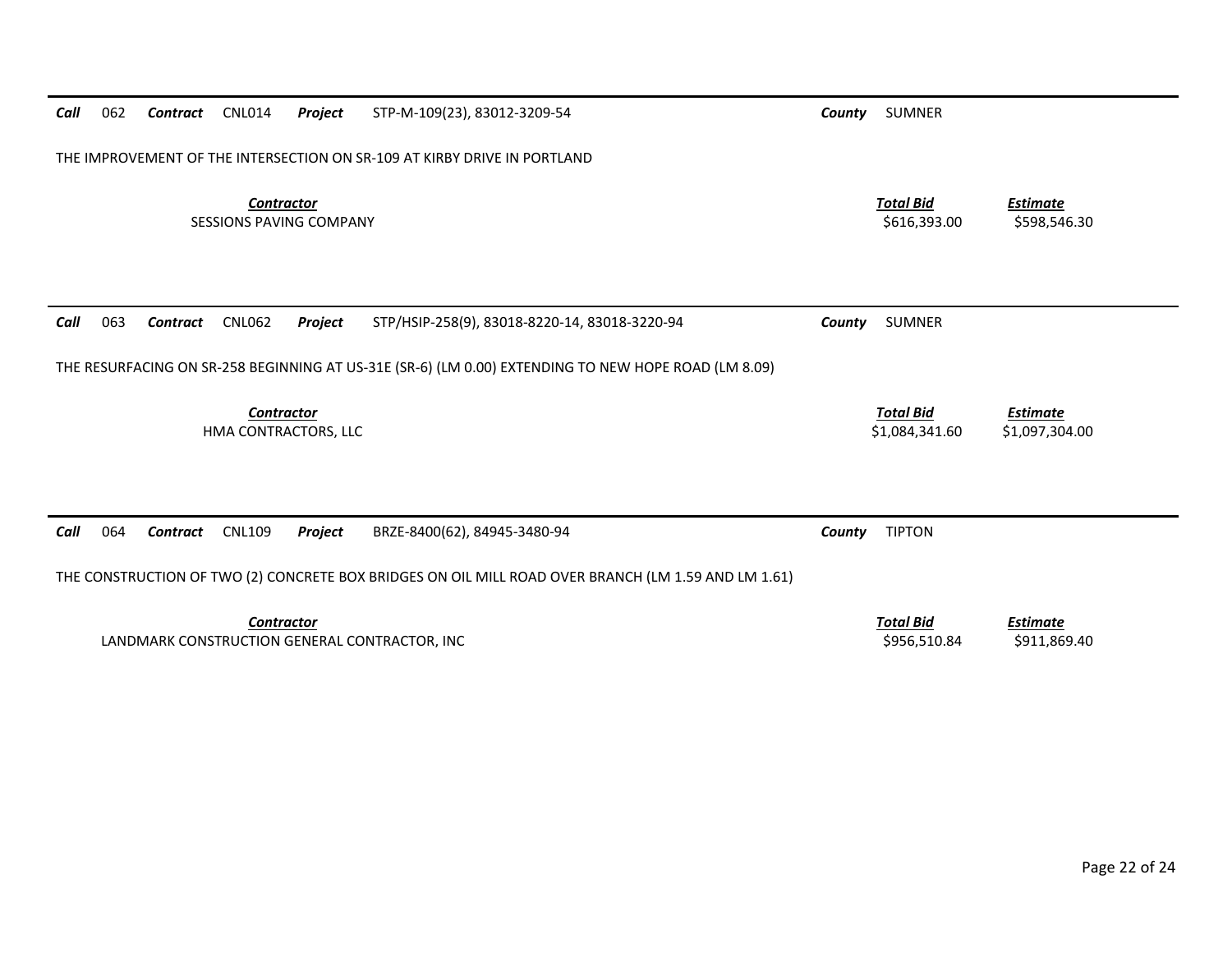*Call*065 *Contract* CNL090 *Project* STP/HSIP-NHE-3(124), 84102-8210-14, 84102-3210-94 *County* TIPTON

THE RESURFACING (THIN MIX OVERLAY) ON US-51 (SR-3) BEGINNING AT HOPE STREET (LM 18.78) EXTENDING TO THE HATCHIE RIVER BRIDGE (LM 22.08)

**ALL BIDS REJECTED** 

*Call* 066 *Contract* CNL095 *Project* HSIP-136(10), 93008-3219-94, HSIP-136(9), 89136-3202-94, HSIP-287(9), 89016-3215-94, HSIP-30(57), 88002-3241-94, 89136-4202- 04, 93008-4219-04, 88002-4241-04, 89016-4215-04 *County* VAN BUREN,WARREN, ETC.

THE RESURFACING (EITHER MICROSURFACE OR THIN MIX OVERLAY) ON VARIOUS STATE ROUTES IN VAN BUREN, WARREN AND WHITE COUNTIES

| _ontractor                  | Total Bid     | Estimate       |
|-----------------------------|---------------|----------------|
| HUDSON CONSTRUCTION COMPANY | 1,330,813.29ډ | \$1,614,270.98 |

*Call* 067 *Contract* CNL069 *Project* STP/HSIP-NHE-36(51), 90006-8218-14, 90006-3218-94, STP/HSIP-NHE-381(12), 90105-3218-94, 90105-8218-14, STP/HSIP-NHE-STP/HSIP-NHE-36(51), 90006-8218-14, 90006-3218-94, STP/HSIP- *County WASHINGTON*<br>NHE-381(12), 90105-3218-94, 90105-8218-14, STP/HSIP-NHE-<br>67(27), 90027-8213-14, 90027-3213-94

THE RESURFACING ON SR-67 FROM GALEN DRIVE TO SR-381, ON SR-381 FROM SR-67 TO US-11E/321 (SR-34), AND ON SR-36 FROM US-11E/19W (SR-34) TO NORTH OF THE SR-381 UNDERPASS

*Contractor Total Bid*

 *Estimate* SUMMERS-TAYLOR, INC. \$4,794,783.50 \$4,809,667.90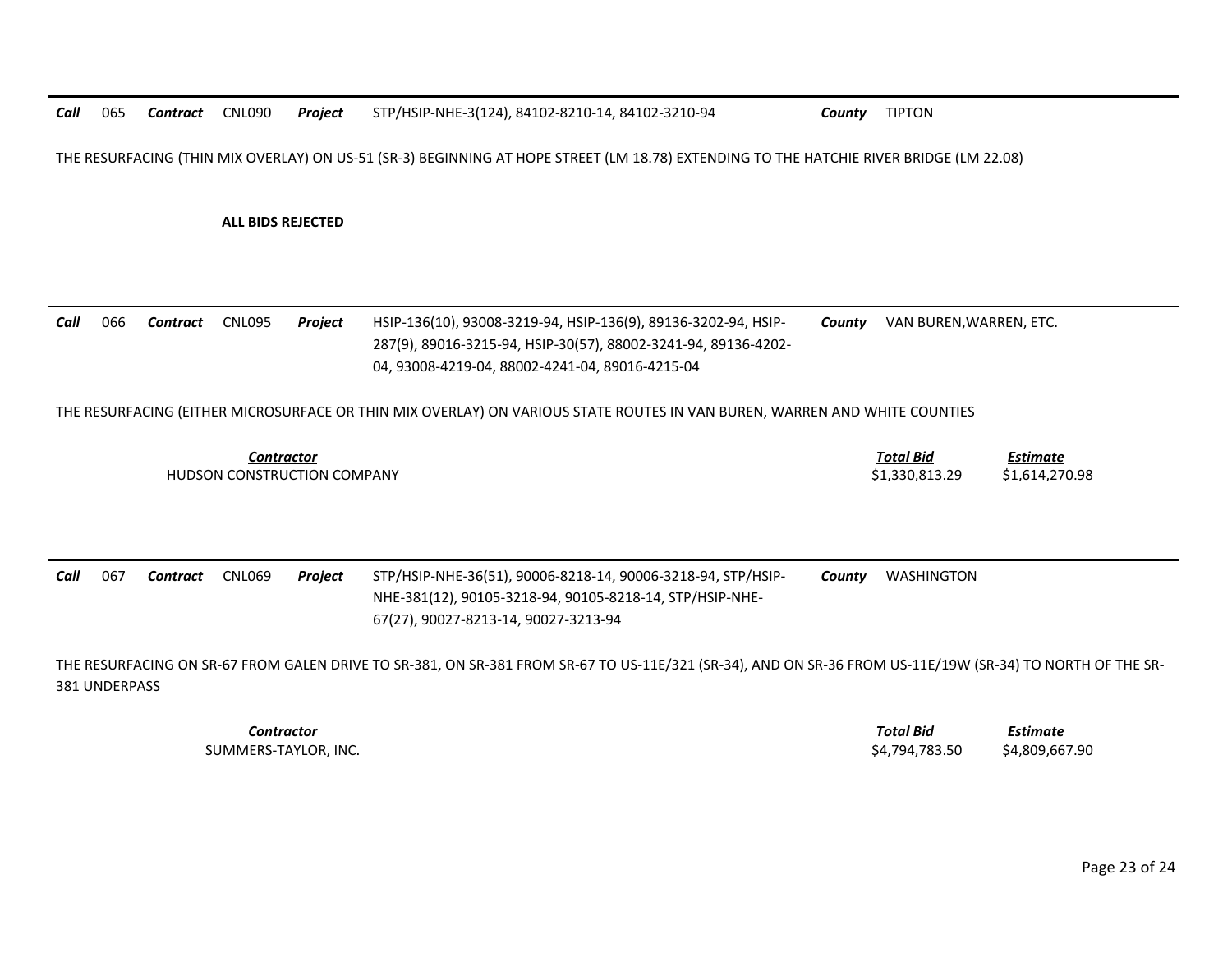| Call | 068                                                                                                                        | Contract | <b>CNL100</b>                                | Project | STP/HSIP-NHE-111(82), 93003-8229-14, 93003-3229-94 | County | <b>WHITE</b>                     |                                 |  |  |  |
|------|----------------------------------------------------------------------------------------------------------------------------|----------|----------------------------------------------|---------|----------------------------------------------------|--------|----------------------------------|---------------------------------|--|--|--|
|      | THE RESURFACING (THIN MIX OVERLAY) ON SR-111 BEGINNING AT FRED HILL ROAD (LM 7.31) EXTENDING TO WALKER COVE ROAD (LM 9.93) |          |                                              |         |                                                    |        |                                  |                                 |  |  |  |
|      | <b>Contractor</b><br>LOJAC ENTERPRISES, INC.                                                                               |          |                                              |         |                                                    |        | <u>Total Bid</u><br>\$724,952.30 | <b>Estimate</b><br>\$696,522.15 |  |  |  |
|      |                                                                                                                            |          |                                              |         |                                                    |        |                                  |                                 |  |  |  |
|      |                                                                                                                            |          |                                              |         |                                                    |        |                                  |                                 |  |  |  |
| Call | 069                                                                                                                        | Contract | <b>CNL123</b>                                | Project | STP/HSIP-441(6), 94052-8226-14, 94052-3226-94      | County | WILLIAMSON                       |                                 |  |  |  |
|      | THE RESURFACING ON SR-441 BEGINNING AT US-31 (SR-6) (LM 0.00) EXTENDING TO I-65 (LM 1.52)                                  |          |                                              |         |                                                    |        |                                  |                                 |  |  |  |
|      |                                                                                                                            |          | <b>Contractor</b><br>LOJAC ENTERPRISES, INC. |         |                                                    |        | <b>Total Bid</b><br>\$608,081.05 | <b>Estimate</b><br>\$618,471.90 |  |  |  |

|                         | <b>Total Awarded</b> | Total Estimate  |
|-------------------------|----------------------|-----------------|
| <b>Letting Totals -</b> | \$86,033,409.85      | \$89,610,281.79 |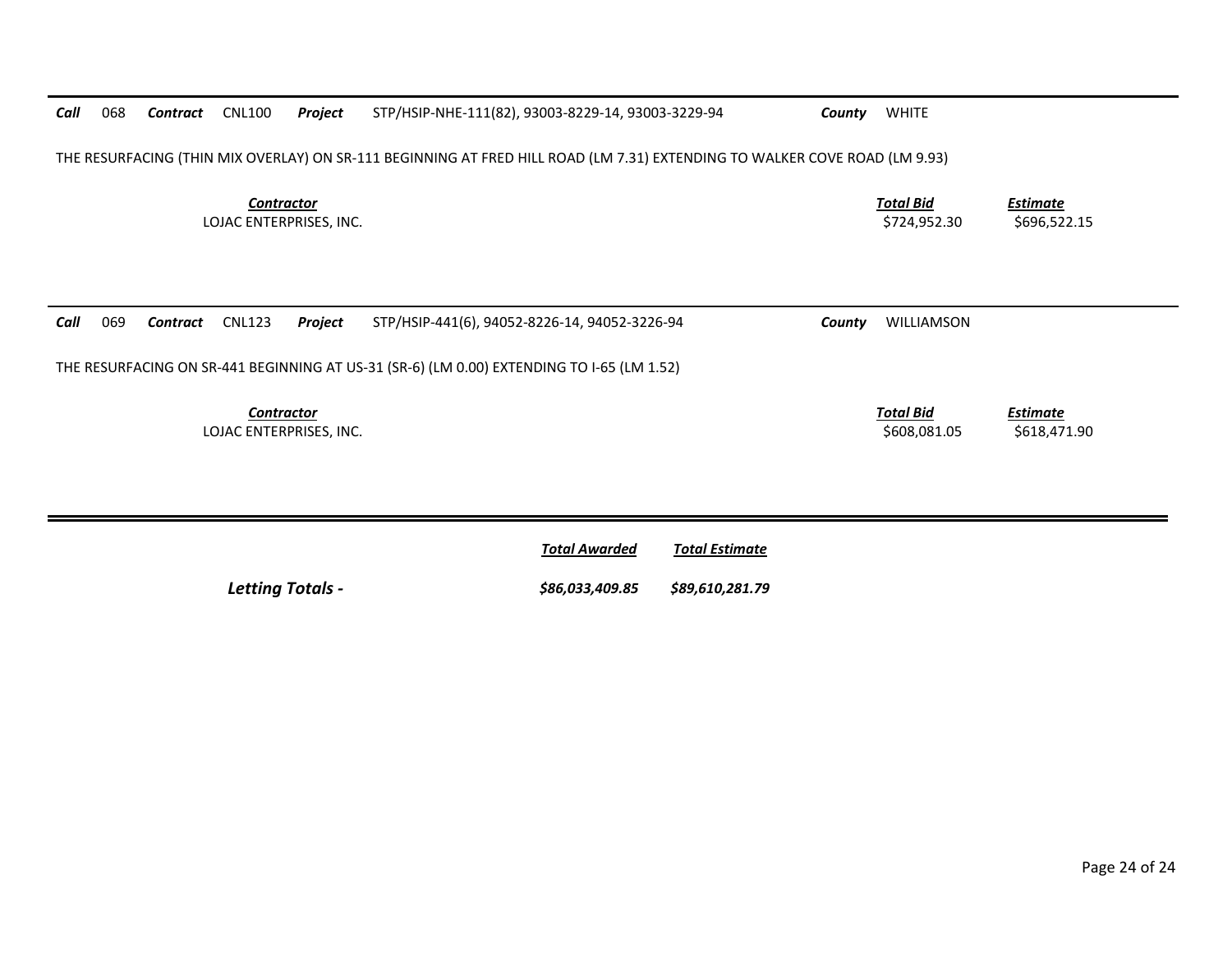# *Contract Awards for Letting of March 30, 2012*

*Call* 001 *Contract* CNL181 *Project* 47026-3274-04 *County* KNOX THE ROCK SLOPE STABILIZATION ON U.S. 129 (S.R. 115) AT LOG MILE 3.86 **Contractor** Total Bid *Estimate* KAY & KAY CONTRACTING, LLC 659,312.00 *Call* 002 *Contract* CNL138 *Project* IME-40-8(161), 15001-3192-44, STP-IE-40-8(160), 15001-3191-44 *County* COCKE THE EMERGENCY ROCK SLOPE STABILIZATION ON I-40 AT MM 450.6 (L.M. 20.56), AND ROCKFALL MITIGATION AT MM 449.80 (LM 19.76) **Contractor** Total Bid *Estimate* PHILLIPS AND JORDAN, INCORPORATED \$2,075,848.65 \$2,055,668.75 **Total Awarded Total Estimate** *Letting Totals - \$3,187,181.24 \$2,714,980.75*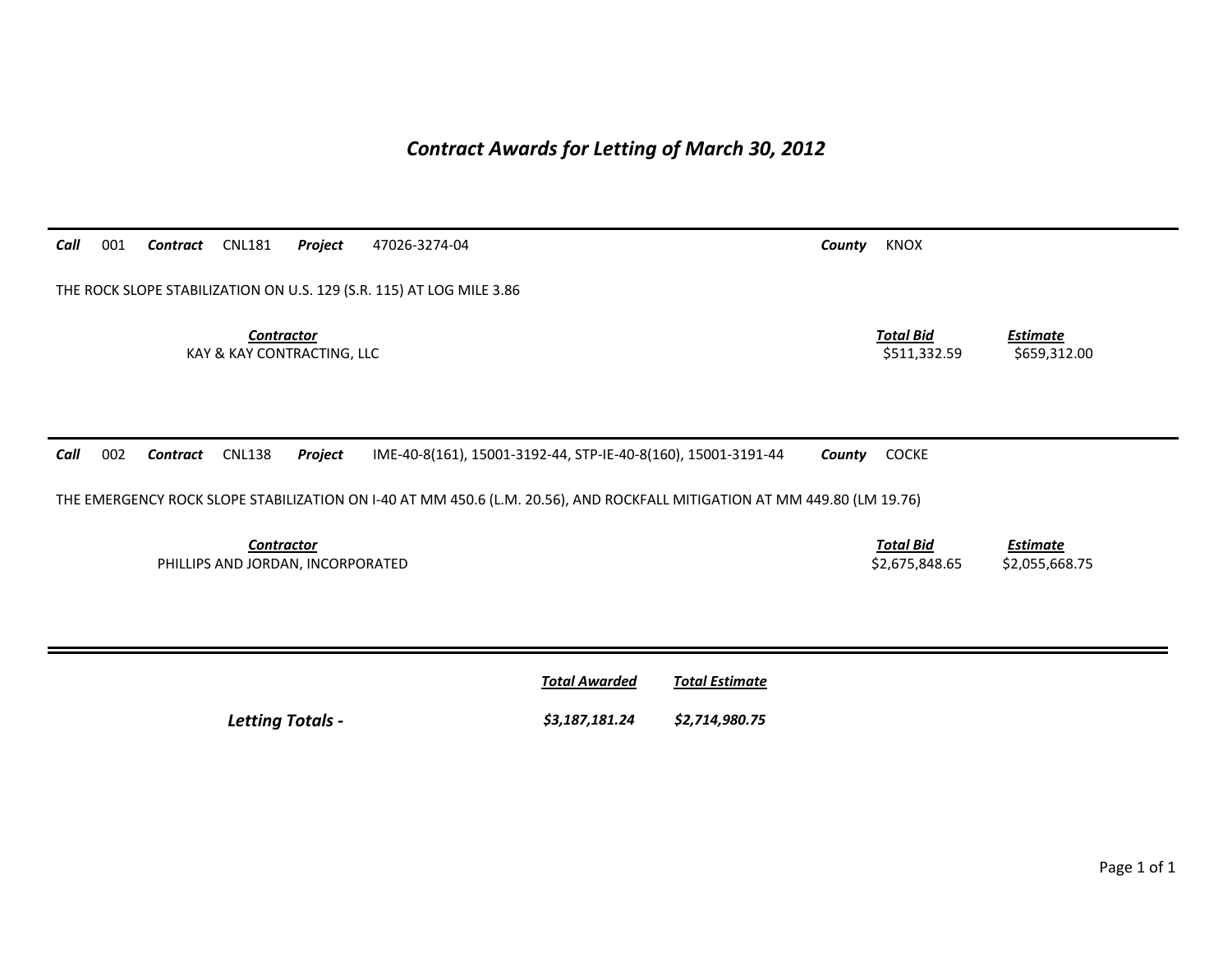*Contract Awards for Letting of April 10, 2012*

| Call | 001 | <b>Contract</b> CNL183 | Project | STP-IE-75-3(160), 07100-3129-44                                                                                             |                                    | CAMPBELL<br>County           |
|------|-----|------------------------|---------|-----------------------------------------------------------------------------------------------------------------------------|------------------------------------|------------------------------|
|      |     |                        |         | THE SLIDE REPAIR ON 1-75 SB AT LOG MILE 13.1, AND THE RESURFACING ON 1-75 NB BETWEEN LOG MILES 11.3 AND 14.3, APPROXIMATELY |                                    |                              |
|      |     |                        |         | <b>Contractor</b><br>ELMO GREER & SONS, LLC, LONDON, KY                                                                     | <b>Estimate</b><br>\$12,980,349.35 | <b>Bid</b><br>\$9,334,340.21 |
|      |     |                        |         |                                                                                                                             | <b>Total Estimate</b>              | <b>Total Awarded</b>         |
|      |     |                        |         | Letting Totals                                                                                                              | \$12,980,349.35                    | \$9,334,340.21               |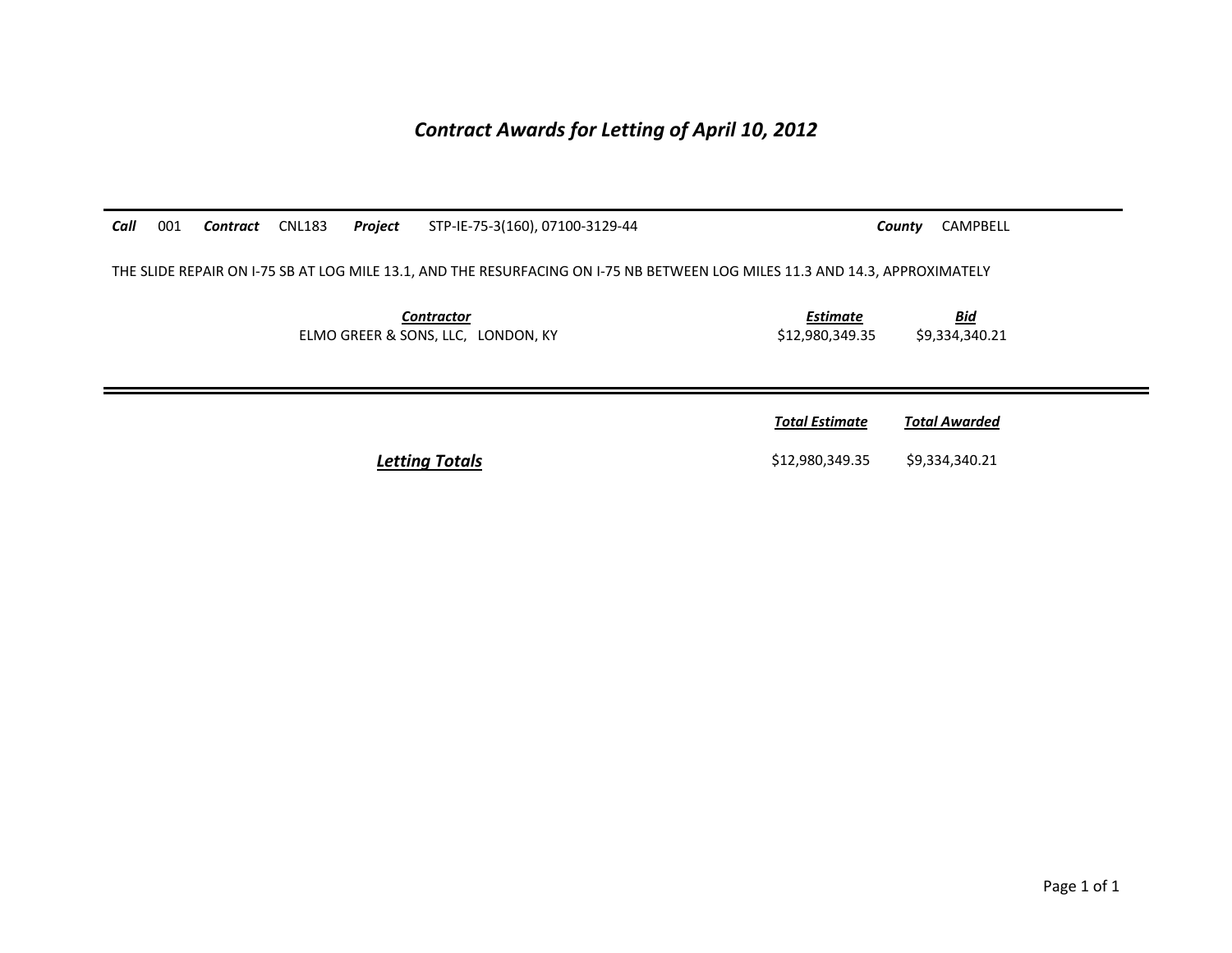## *Contract Awards for Letting of May 04, 2012*

*Call* 001 *Contract* CNL931 *Project* 46002-4221-04 *County* JOHNSON THE REPAIR OF THE BRIDGE ON SR 34 OVER ROAN CREEK (LM 21.40) **ALL BIDS REJECTED**  *Call* 002 *Contract* CNL932 *Project* BRZE-7800(50), 78950-3421-94 *County* SEVIER THE CONSTRUCTION OF A CONCRETE BOX BEAM BRIDGE ON NORTH GATLINBURG ACCESS ROAD (LM 0.18) OVER WEST PRONG LITTLE PIGEON RIVER IN GATLINBURG *Contractor Total Bid Estimate* CHARLES BLALOCK & SONS, INC. \$990,577.47 \$789,111.14 *Call* 003 *Contract* CNL933 *Project* STP/HSIP-NHE-3(124), 84102-8210-14, 84102-3210-94 *County* TIPTON THE RESURFACING (THIN MIX OVERLAY) ON US 51 (SR 3) FROM HOPE STREET EXTENDING TO THE HATCHIE RIVER BRIDGE

**ALL BIDS REJECTED**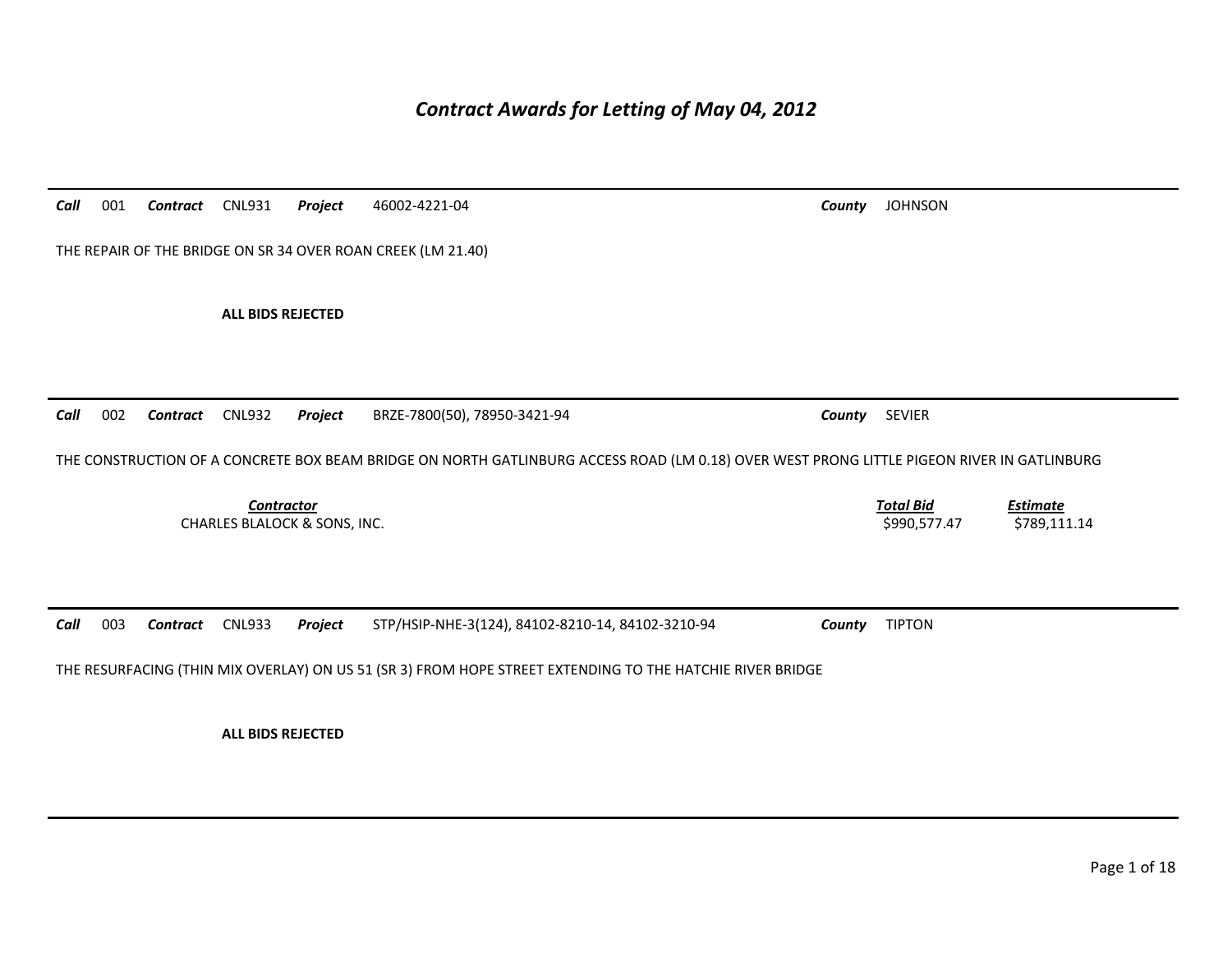| <b>Contractor</b><br>ROGERS GROUP, INC.                                     | <b>Total Bid</b><br><b>Estimate</b><br>\$762,388.00<br>\$806,490.60 |
|-----------------------------------------------------------------------------|---------------------------------------------------------------------|
| Call<br>005<br><b>CNL162</b><br>Project<br>98018-4124-04<br>Contract        | ANDERSON, BLOUNT, ETC.<br>County                                    |
| THE RANDOM ON-CALL ATTENUATOR REPAIR ON VARIOUS INTERSTATE AND STATE ROUTES |                                                                     |
| <b>Contractor</b><br>SITE-SAFE PRODUCTS OF KENTUCKY, LLC DBA SITE-SAFE, LLC | <b>Total Bid</b><br><b>Estimate</b><br>\$590,591.23<br>\$587,702.00 |
| Call<br>006<br><b>CNL159</b><br>Contract<br>Project<br>98018-4125-04        | ANDERSON, BLOUNT, ETC.<br>County                                    |
| THE RANDOM ON-CALL SIGNING ON VARIOUS INTERSTATE AND STATE ROUTES           |                                                                     |
| <b>Contractor</b><br><b>LAW SIGNS LLC</b>                                   | <b>Total Bid</b><br><b>Estimate</b><br>\$229,791.00<br>\$196,455.00 |

**Call** 004 **Contract** CNL149 **Project** STP-M-9115(14), 01953-3566-54 **County** ANDERSON

THE RESURFACING OF EIGHT (8) CITY STREETS IN OAK RIDGE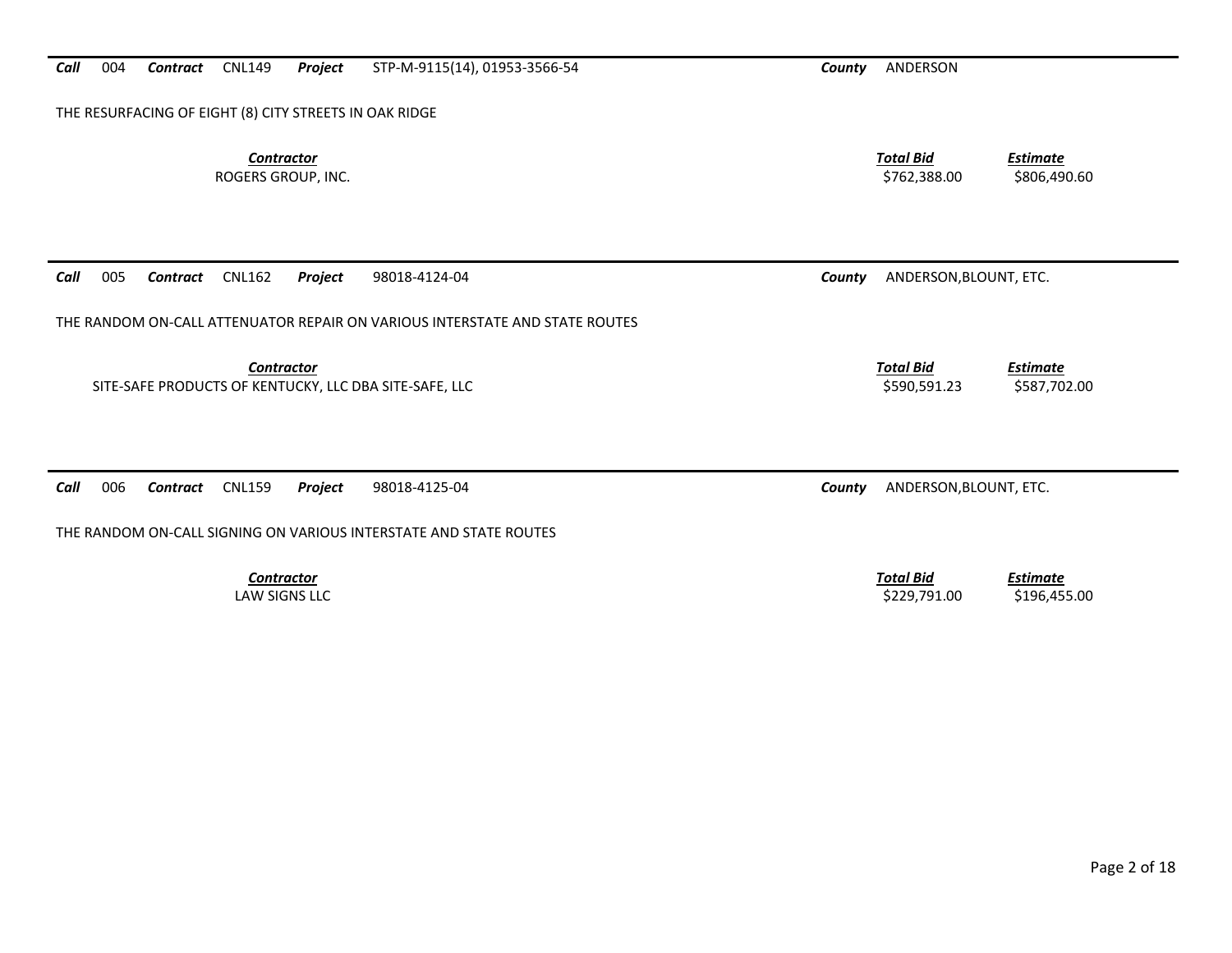| THE RANDOM ON-CALL SIGNING ON VARIOUS INTERSTATE AND STATE ROUTES                                           |                                                                     |  |  |  |  |  |  |  |
|-------------------------------------------------------------------------------------------------------------|---------------------------------------------------------------------|--|--|--|--|--|--|--|
| <b>Contractor</b><br><b>LAW SIGNS LLC</b>                                                                   | <b>Total Bid</b><br><b>Estimate</b><br>\$221,946.50<br>\$218,144.00 |  |  |  |  |  |  |  |
| 008<br><b>CNL500</b><br>Call<br>Project<br>98300-4148-04<br><b>Contract</b>                                 | BEDFORD, RUTHERFORD, ETC.<br>County                                 |  |  |  |  |  |  |  |
| THE PERFORMANCE BASED MAINTENANCE WORK ON I-24, I-65 AND SR 840 FOR A FIVE-YEAR PERIOD<br><b>Contractor</b> | <b>Total Bid</b><br><b>Estimate</b>                                 |  |  |  |  |  |  |  |
| INFRASTRUCTURE CORPORATION OF AMERICA                                                                       | \$15,614,120.00<br>\$16,850,092.50                                  |  |  |  |  |  |  |  |
|                                                                                                             |                                                                     |  |  |  |  |  |  |  |
| 009<br>Call<br><b>CNL161</b><br>Project<br>98048-4116-04<br><b>Contract</b>                                 | BENTON, CARROLL, ETC.<br>County                                     |  |  |  |  |  |  |  |
| THE RANDOM ON-CALL SIGNING ON VARIOUS INTERSTATE AND STATE ROUTES                                           |                                                                     |  |  |  |  |  |  |  |
| <b>Contractor</b><br><b>LAW SIGNS LLC</b>                                                                   | <b>Total Bid</b><br><b>Estimate</b><br>\$192,548.00<br>\$176,555.00 |  |  |  |  |  |  |  |

**Contract** CNL179 **Project** 98300-4145-04 **Contract County** BEDFORD, CHEATHAM, ETC.

*Call*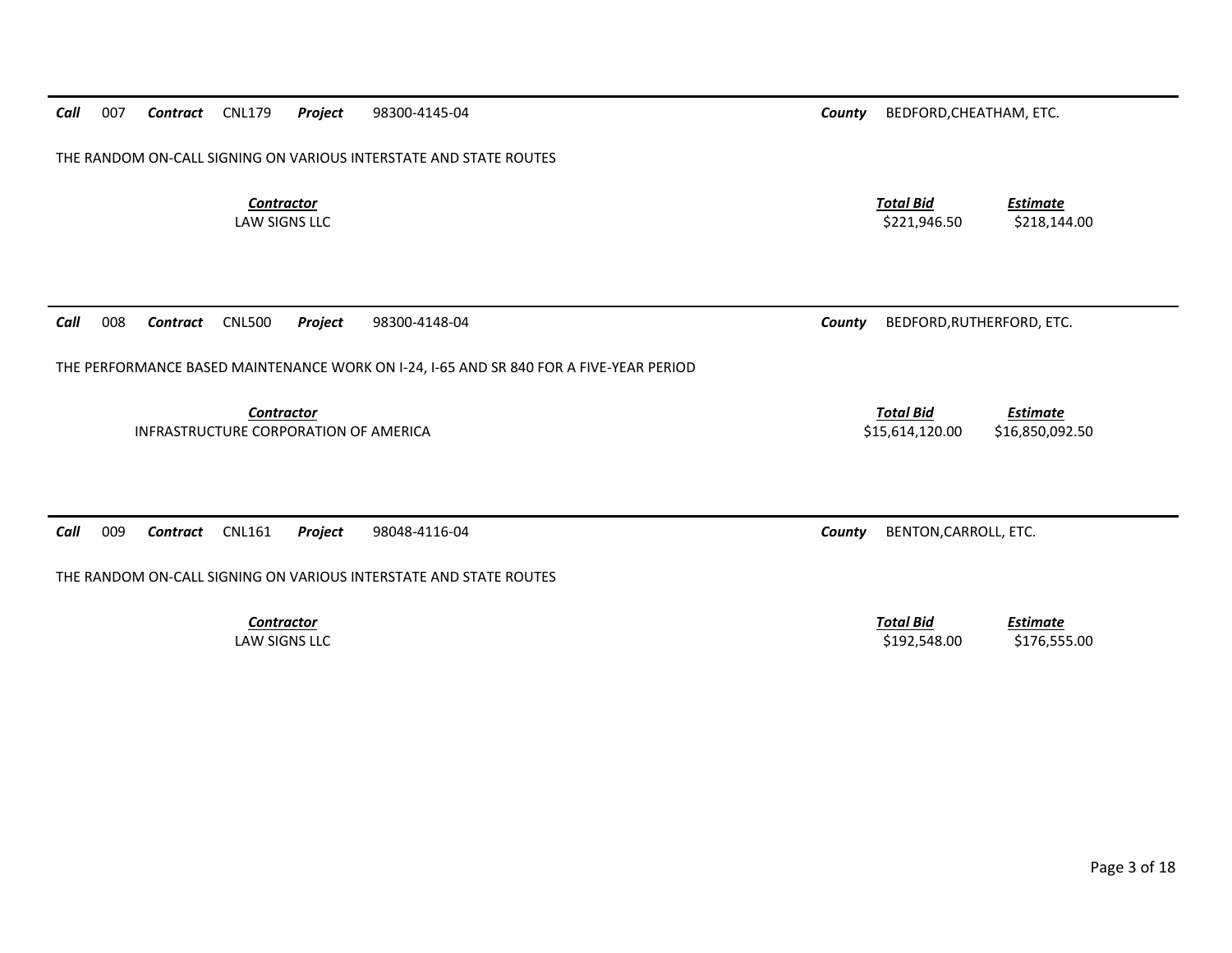*Call*010 *Contract* CNL171 *Project* 98048-4115-04 *County* BENTON,CARROLL, ETC.

THE RANDOM ON-CALL ATTENUATOR REPAIR ON VARIOUS INTERSTATE AND STATE ROUTES

**ALL BIDS REJECTED** 

*Call*011 **Contract** CNL176 **Project** STP-REG2(88), 98027-8276-14 **Contract County BLEDSOE, BRADLEY, ETC.** 

THE LONGITUDINAL JOINT STABILIZATION ON VARIOUS STATE ROUTES

*Contractor Total Bid*PAVEMENT TECHNOLOGY, INC. 224,303.71

*Call*012 *Contract* CNL160 *Project* 98027-4181-04 *County* BLEDSOE,BRADLEY, ETC.

THE RANDOM ON-CALL SIGNING ON VARIOUS INTERSTATE AND STATE ROUTES

*Contractor Total Bid*

 *Estimate* LAW SIGNS LLC \$138,219.75 \$138,595.00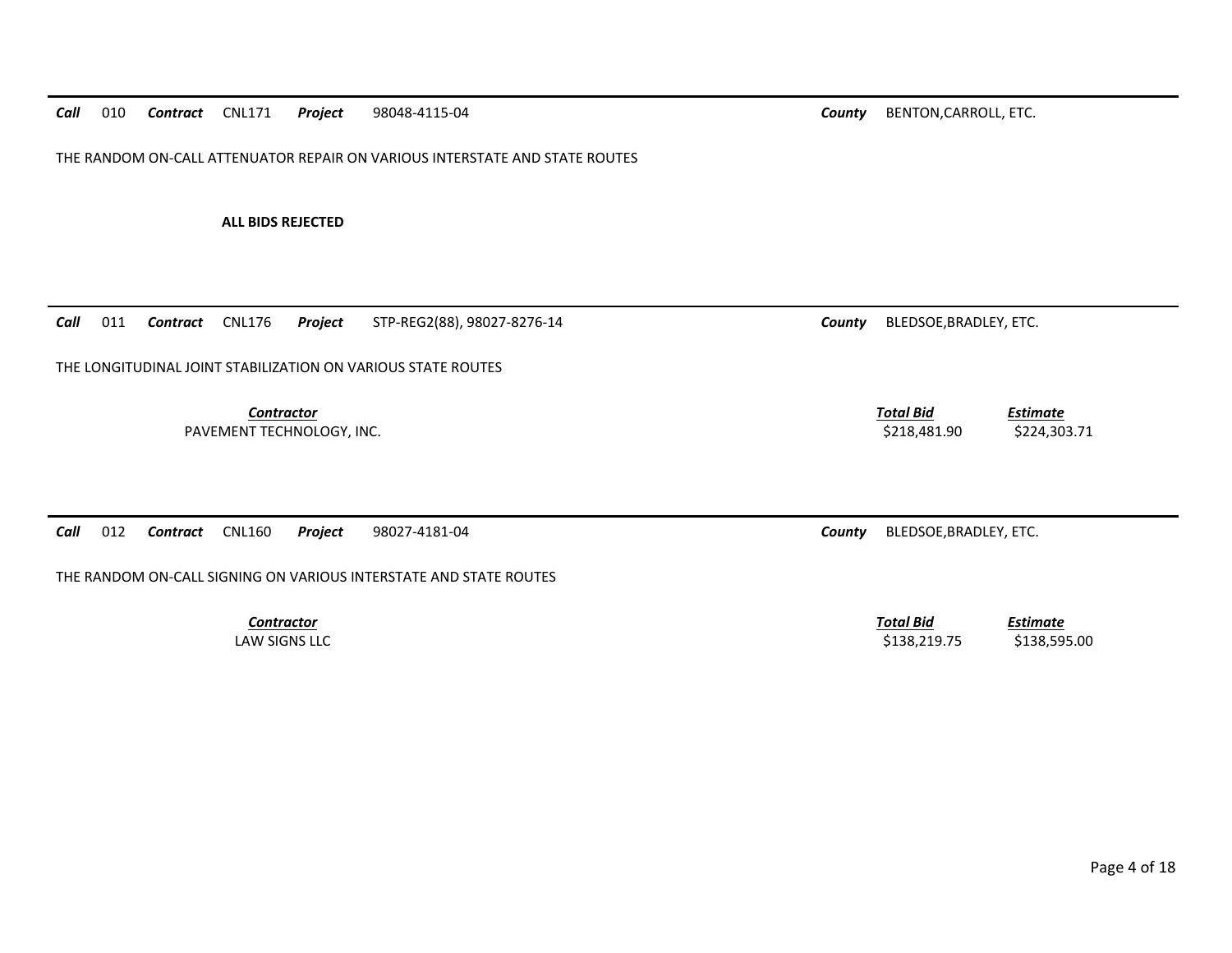| Call | 013                                                                                    | Contract | <b>CNL133</b>                                              | Project | NHTSA-HE-73(53), 97005-3266-04                                                             | County | <b>BLOUNT</b>                    |                                 |
|------|----------------------------------------------------------------------------------------|----------|------------------------------------------------------------|---------|--------------------------------------------------------------------------------------------|--------|----------------------------------|---------------------------------|
|      | THE IMPROVEMENT OF THE INTERSECTION ON US 321 (SR 73) AT ACADEMY DRIVE IN FRIENDSVILLE |          |                                                            |         |                                                                                            |        |                                  |                                 |
|      |                                                                                        |          | <b>Contractor</b><br><b>J &amp; M GRADING DIVISION LLC</b> |         |                                                                                            |        | <b>Total Bid</b><br>\$156,579.50 | <b>Estimate</b><br>\$131,433.10 |
| Call | 014                                                                                    | Contract | <b>CNL115</b>                                              | Project | STP-SIP-NHE-115(38), 05004-3217-94                                                         | County | <b>BLOUNT</b>                    |                                 |
|      |                                                                                        |          |                                                            |         | THE IMPROVEMENT OF THE INTERSECTION ON US 129 (SR 115) AT SR 335 (WEST HUNT ROAD) IN ALCOA |        |                                  |                                 |
|      |                                                                                        |          | <b>Contractor</b><br><b>J &amp; M GRADING DIVISION LLC</b> |         |                                                                                            |        | <b>Total Bid</b><br>\$375,092.00 | <b>Estimate</b><br>\$324,179.65 |
| Call | 015                                                                                    | Contract | <b>CNL169</b>                                              | Project | 98027-4180-04                                                                              | County | BRADLEY, DEKALB, ETC.            |                                 |
|      |                                                                                        |          |                                                            |         | THE RANDOM ON-CALL ATTENUATOR REPAIR ON VARIOUS INTERSTATE AND STATE ROUTES                |        |                                  |                                 |
|      |                                                                                        |          | <b>Contractor</b>                                          |         | SITE-SAFE PRODUCTS OF KENTUCKY, LLC DBA SITE-SAFE, LLC                                     |        | <b>Total Bid</b><br>\$579,236.23 | <b>Estimate</b><br>\$584,352.00 |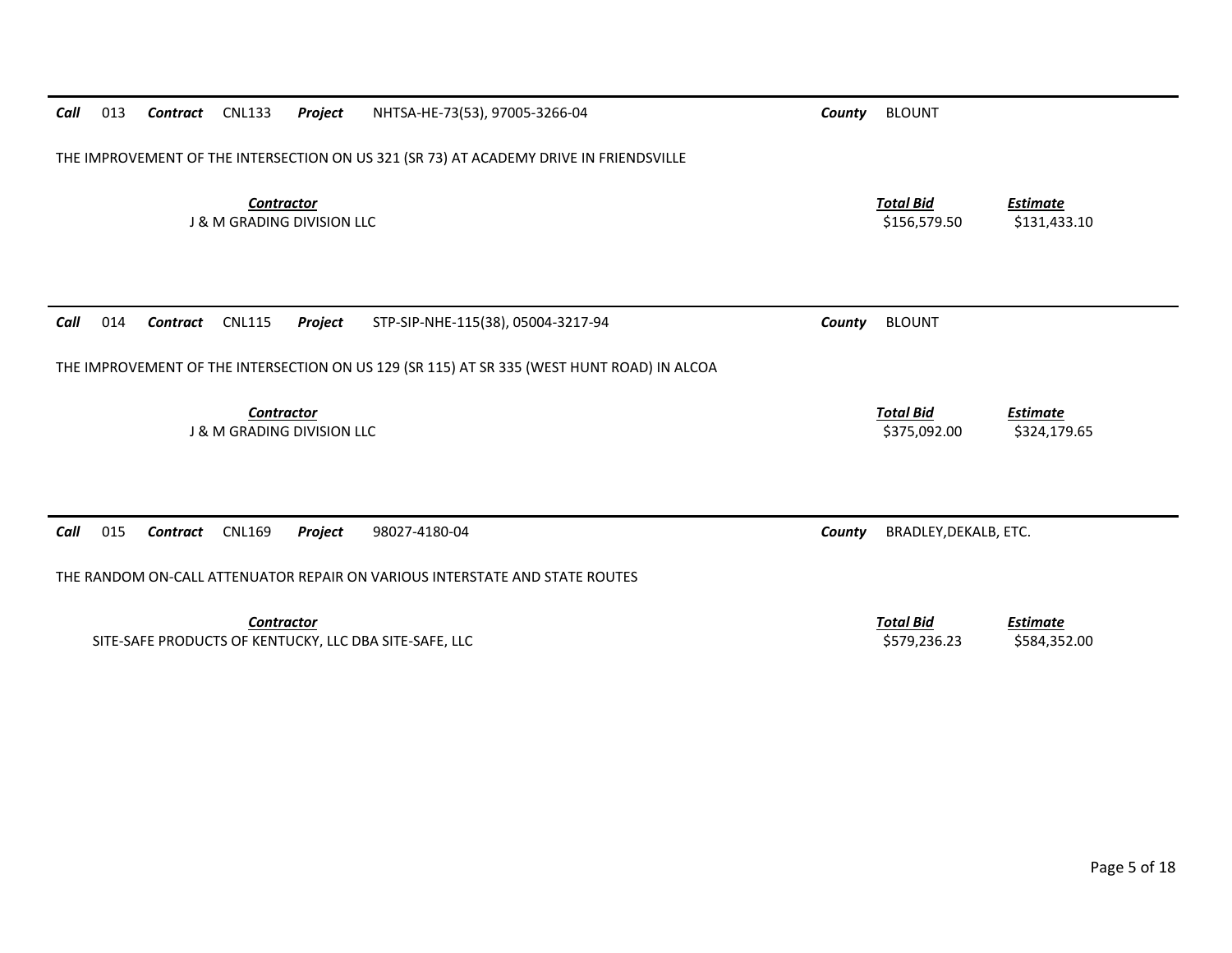*Contractor Total Bid Estimate* TINSLEY ASPHALT, LLC 6. 2008 12.00 12.00 1375,095.51 \$442,863.00 *Call* 017 *Contract* CNL153 *Project* STP/HSIP-2(213), 16003-8240-14, 16003-3240-94 *County* COFFEE THE RESURFACING ON US 41 (SR 2) FROM WEST OF OLD HIGHWAY 41 (LM 6.14) EXTENDING TO EAST OF BASHAW CREEK ROAD (LM 12.55) *Contractor Total Bid Estimate* ROGERS GROUP, INC. \$867,239.77 \$1,060,737.50 *Call*018 *Contract* CNL182 *Project* 16951-3567-04 *County* COFFEE

THE CONSTRUCTION OF A SIA ROUTE SERVING MANCHESTER INDUSTRIAL PARK

**CONTRACT WITHDRAWN** 

*Call*016 *Contract* CNL147 *Project* 08003-8213-14, STP/HSIP-53(41), 08003-3213-94 *County* CANNON

THE RESURFACING (THIN MIX OVERLAY) ON SR 53 FROM US 70S (SR 1) (LM 12.98) EXTENDING TO SUGARTREE KNOB ROAD (LM 18.21)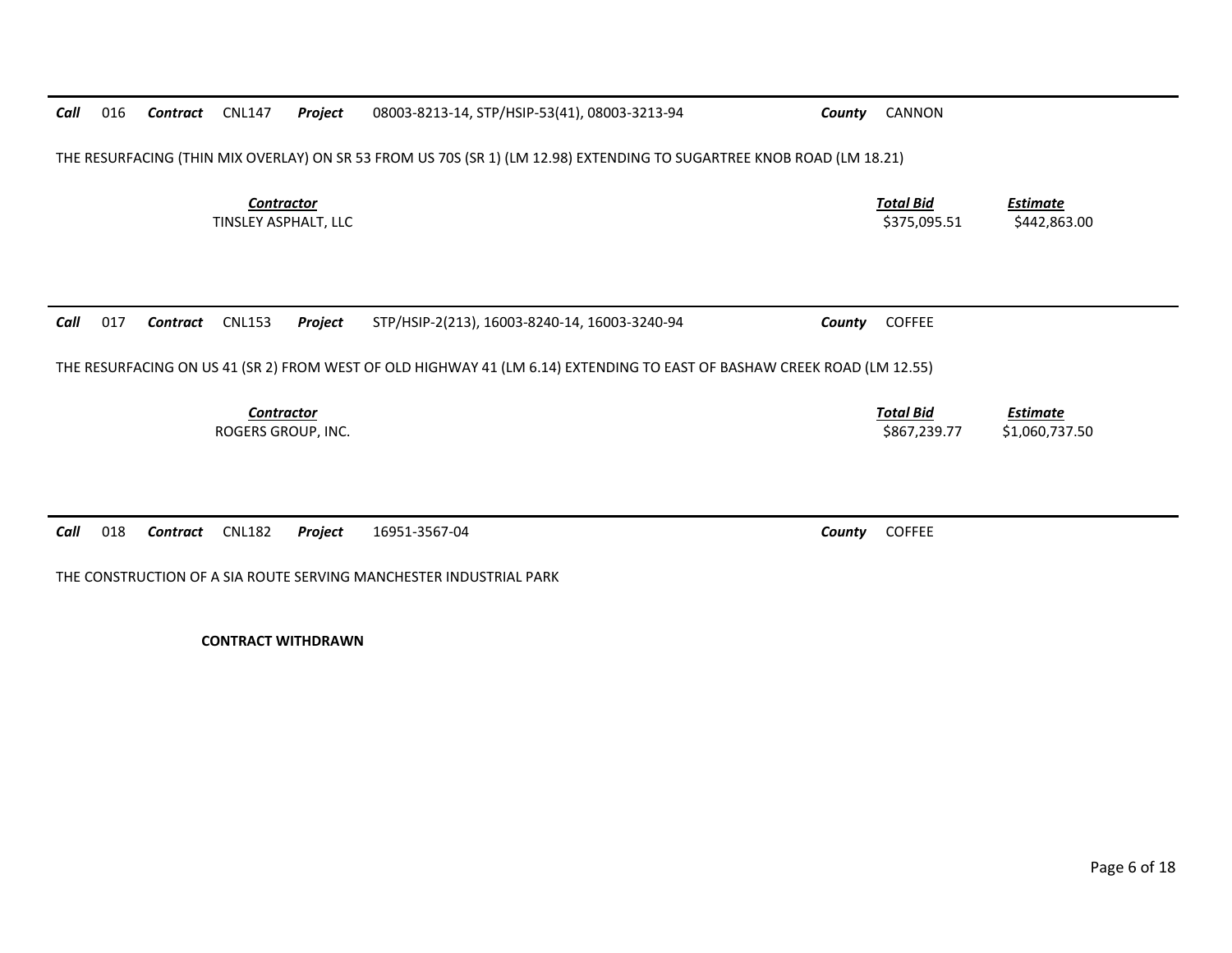| Call | 019 | Contract | <b>CNL010</b>                                             | Project | BRZE-9312(68), 19959-3582-94                                                                                            | County | <b>DAVIDSON</b>                  |                                 |
|------|-----|----------|-----------------------------------------------------------|---------|-------------------------------------------------------------------------------------------------------------------------|--------|----------------------------------|---------------------------------|
|      |     |          |                                                           |         |                                                                                                                         |        |                                  |                                 |
|      |     |          |                                                           |         | THE CONSTRUCTION OF A CONCRETE BOX BRIDGE ON WESTLAWN DRIVE OVER BRANCH (LM 0.41)                                       |        |                                  |                                 |
|      |     |          |                                                           |         |                                                                                                                         |        |                                  |                                 |
|      |     |          | <b>Contractor</b><br>CUMBERLAND VALLEY CONSTRUCTORS, INC. |         |                                                                                                                         |        | <b>Total Bid</b><br>\$237,173.80 | <b>Estimate</b><br>\$221,884.50 |
|      |     |          |                                                           |         |                                                                                                                         |        |                                  |                                 |
|      |     |          |                                                           |         |                                                                                                                         |        |                                  |                                 |
|      |     |          |                                                           |         |                                                                                                                         |        |                                  |                                 |
| Call | 020 | Contract | <b>CNL142</b>                                             | Project | STP/HSIP-45(25), 19100-8210-14, 19100-3210-94                                                                           | County | <b>DAVIDSON</b>                  |                                 |
|      |     |          |                                                           |         |                                                                                                                         |        |                                  |                                 |
|      |     |          |                                                           |         | THE RESURFACING ON SR 45 (OLD HICKORY BOULEVARD) FROM US 431 (SR 65) (LM 0.00) EXTENDING TO US 31W/41 (SR 11) (LM 4.70) |        |                                  |                                 |
|      |     |          | <b>Contractor</b>                                         |         |                                                                                                                         |        | <b>Total Bid</b>                 | <b>Estimate</b>                 |
|      |     |          | ROGERS GROUP, INC.                                        |         |                                                                                                                         |        | \$829,590.50                     | \$835,530.85                    |
|      |     |          |                                                           |         |                                                                                                                         |        |                                  |                                 |
|      |     |          |                                                           |         |                                                                                                                         |        |                                  |                                 |
| Call | 021 | Contract | <b>CNL144</b>                                             | Project | 19013-4128-04                                                                                                           | County | <b>DAVIDSON</b>                  |                                 |
|      |     |          |                                                           |         |                                                                                                                         |        |                                  |                                 |
|      |     |          |                                                           |         | THE REPAIR OF THE BRIDGE ON 3RD AVENUE NORTH OVER I-65 (LM 1.77)                                                        |        |                                  |                                 |

**CONTRACT WITHDRAWN**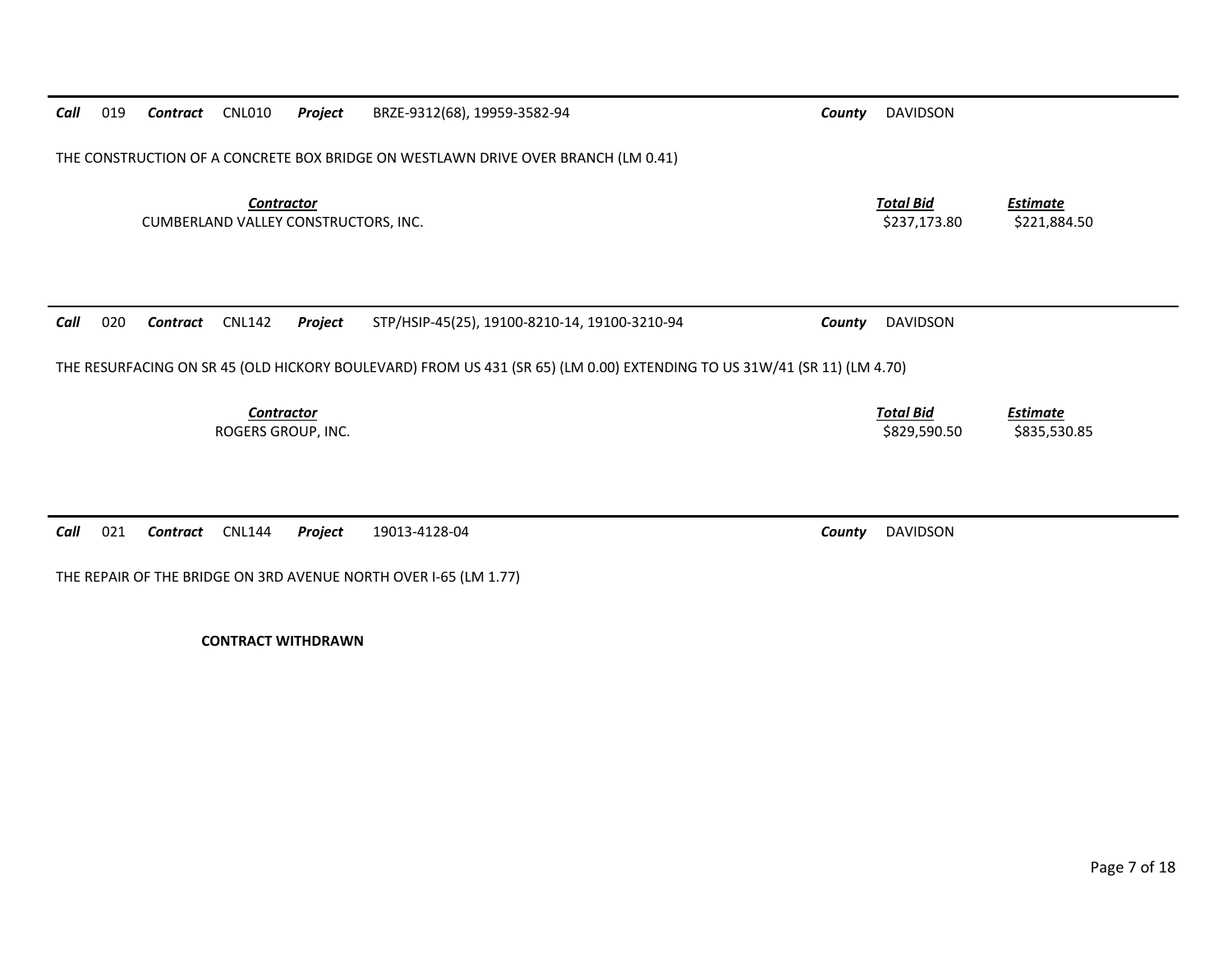**Contractor** Total Bid *Estimate* DIAMOND SPECIALIZED, INC. \$61,500.00 \$63,690.00 *Call* 024 *Contract* CNL172 *Project* 98300-4144-04 *County* DAVIDSON,HUMPHREYS, ETC. THE RANDOM ON-CALL ATTENUATOR REPAIR ON VARIOUS INTERSTATE AND STATE ROUTES*Contractor Total BidEstimate*

*Call*023 *Contract* CNL177 *Project* 19047-4232-04 *County* DAVIDSON

THE TUNNEL CLEANING OF THE THOMPSON LANE UNDERPASS ON I-155

SITE-SAFE PRODUCTS OF KENTUCKY, LLC DBA SITE-SAFE, LLC \$629,290.73 \$646,177.00

## *Call*022 *Contract* CNL143 *Project* 19031-4214-04 *County* DAVIDSON

THE REPAIR OF THE BRIDGE ON US 31W/41 (SR 11) OVER DRY CREEK (LM 22.09)

**Contractor** Total Bid

BROWN BUILDERS, INC. 6. 2012 12:30 \$1,157,642.30 \$1,157,642.30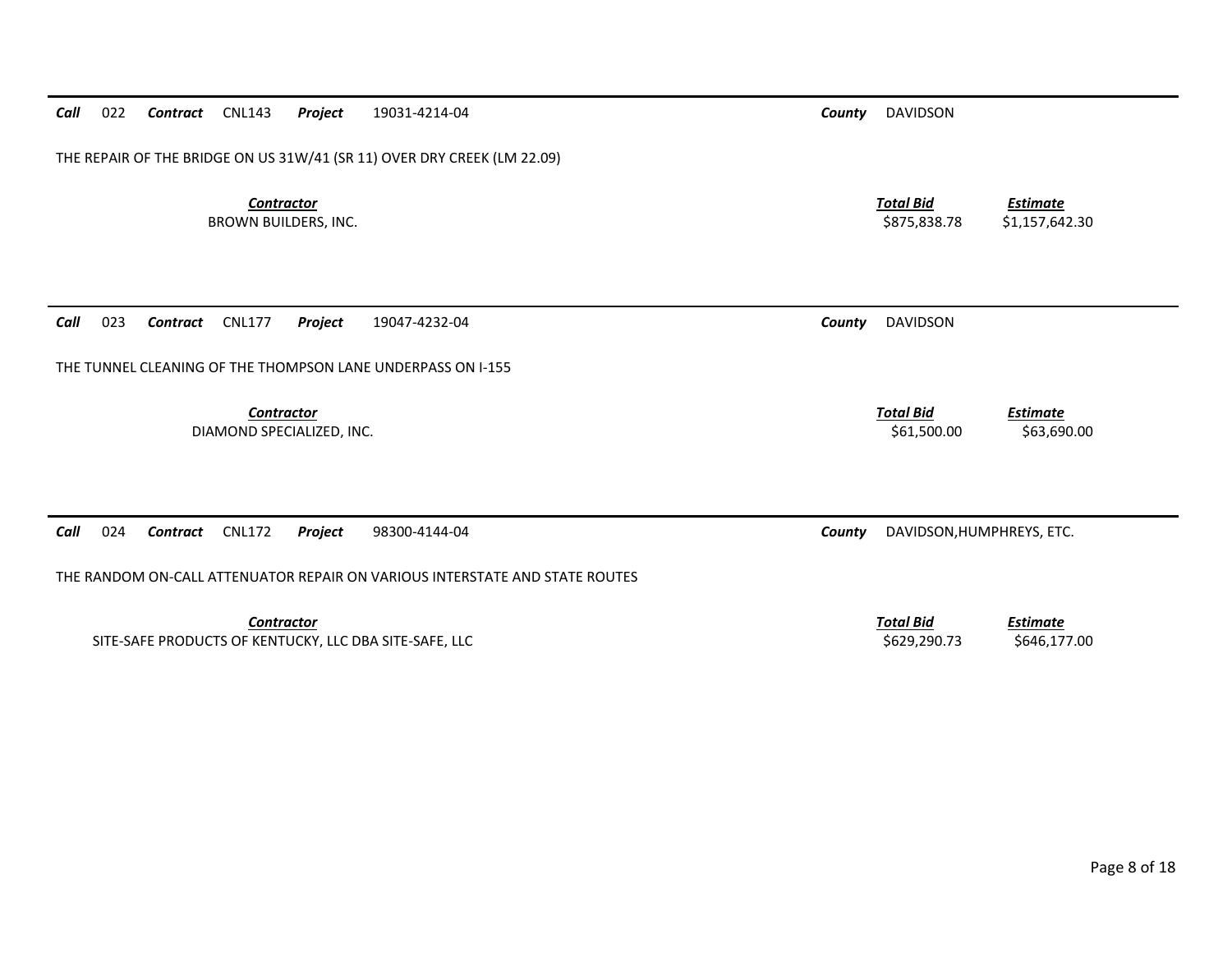*Call*025 *Contract* CNL140 *Project* IM-098-3(20), 98300-3107-44 *County* DICKSON & WILSON

THE INSTALLATION OF TDOT SMARTWAY ITS I-40/SR-840 TRAVELER INFORMATION MESSAGE BOARDS ON I-40 IN DICKSON AND WILSON COUNTIES AT SR 840

**Contractor** Total Bid STANSELL ELECTRIC COMPANY, INC. 6. 2010.30 \$1,062,100.30 \$1,062,100.30 \$1,062,100.30

*Call*026 *Contract* CNL158 *Project* 32003-4221-04 *County* HAMBLEN

THE REPAIR OF THE BRIDGE ON US 25E (SR 32) OVER SR 34 AND THE NORFOLK SOUTHERN RAILROAD (LM 6.97 LEFT & LM 6.98 RIGHT)

**CONTRACT WITHDRAWN** 

*Call*027 *Contract* CNL066 *Project* 32008-4217-04 *County* HAMBLEN

THE REPAIR OF THREE (3) BRIDGES ON SR 160 OVER SR 343 (LM 7.95) AND THE NORFOLK SOUTHERN RAILROAD (LM 9.56 & LM 14.53)

**Contractor** Total Bid

*Estimate*

*Estimate*

MID-STATE CONSTRUCTION COMPANY, INC. \$1,079,648.23 \$1,149,060.00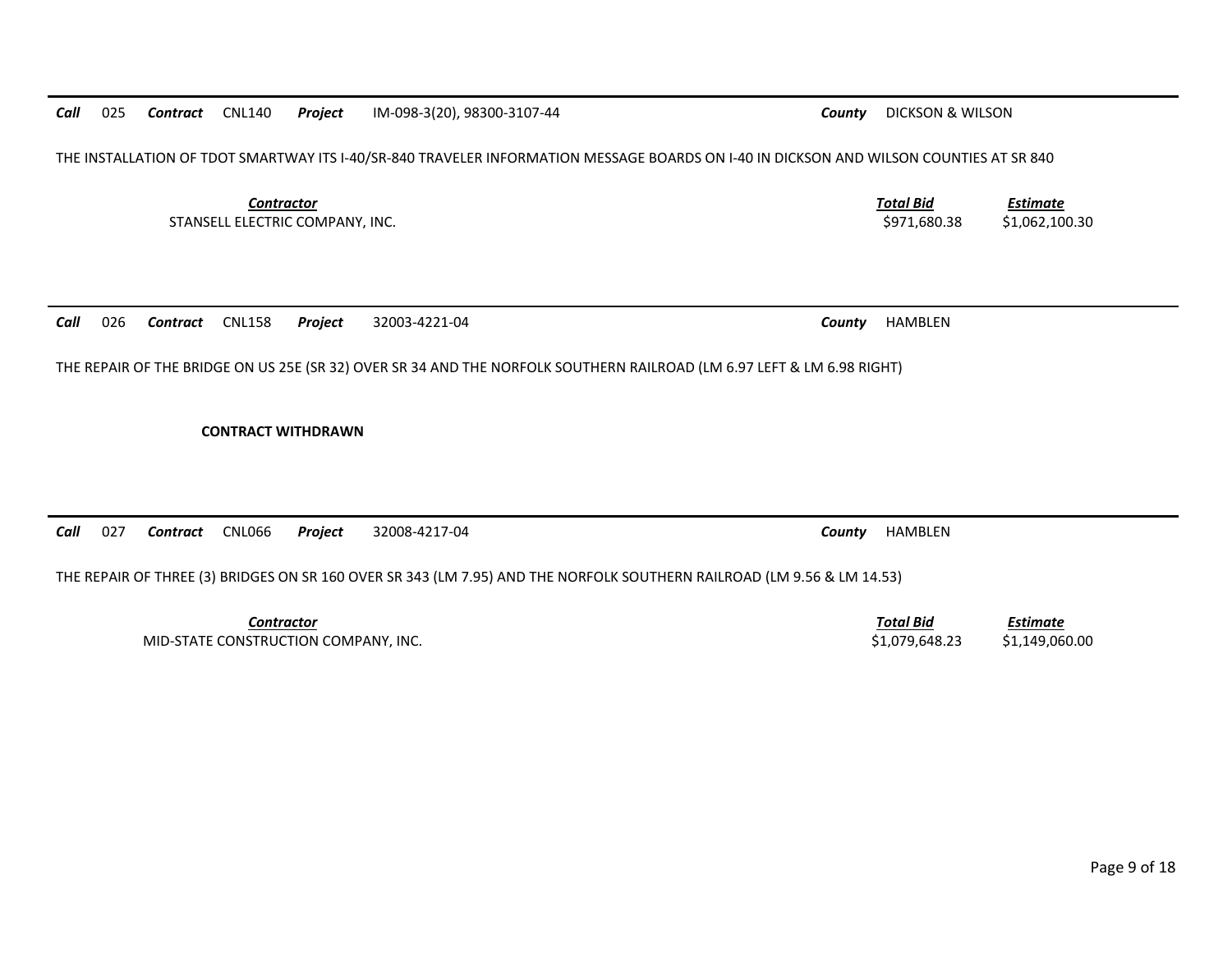| 028<br>Call | Contract        | <b>CNL163</b><br>Project                               | STP/HSIP-2(214), 33012-8213-14, 33012-3213-94                                                                              | County                             | HAMILTON                           |                                   |
|-------------|-----------------|--------------------------------------------------------|----------------------------------------------------------------------------------------------------------------------------|------------------------------------|------------------------------------|-----------------------------------|
|             |                 |                                                        | THE RESURFACING ON US 11/64 (SR 2) FROM WEST OF ARTESIAN CIRCLE (LM 20.67) EXTENDING TO THE BRADLEY COUNTY LINE (LM 24.42) |                                    |                                    |                                   |
|             |                 | <b>Contractor</b><br>TALLEY CONSTRUCTION COMPANY, INC. |                                                                                                                            | <b>Total Bid</b><br>\$1,561,558.05 | <b>Estimate</b><br>\$1,640,316.00  |                                   |
| 029<br>Call | <b>Contract</b> | <b>CNL174</b><br>Project                               | 33948-4226-04                                                                                                              | County                             | <b>HAMILTON</b>                    |                                   |
|             |                 |                                                        | THE CLEANING OF THE MCCALLIE TUNNEL, STRINGERS RIDGE TUNNEL, AND THE BACHMAN TUBES                                         |                                    |                                    |                                   |
|             |                 | Contractor<br>DIAMOND SPECIALIZED, INC.                |                                                                                                                            |                                    | <b>Total Bid</b><br>\$176,169.80   | <b>Estimate</b><br>\$175,610.00   |
| 030<br>Call | <b>Contract</b> | <b>CNL164</b><br>Project                               | 36001-4289-04                                                                                                              | County                             | <b>HARDIN</b>                      |                                   |
|             |                 |                                                        | THE REPAIR OF THE BRIDGE ON US 64 (SR 15) OVER THE TENNESSEE RIVER (LM 6.29)                                               |                                    |                                    |                                   |
|             |                 | <b>Contractor</b><br>DEMENT CONSTRUCTION COMPANY, LLC  |                                                                                                                            |                                    | <b>Total Bid</b><br>\$1,179,611.00 | <b>Estimate</b><br>\$1,097,992.00 |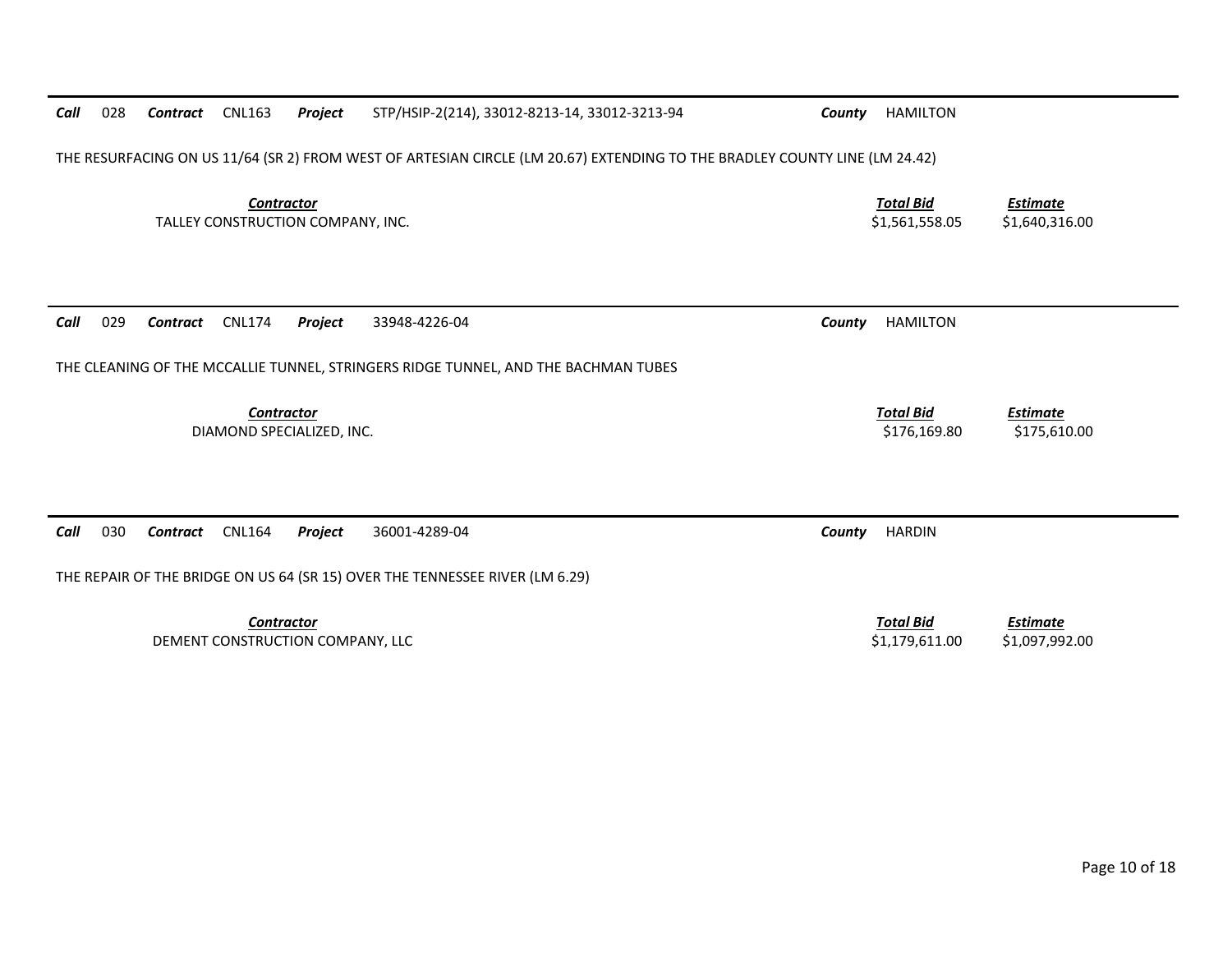| Call | 031                                                                                                                     | Contract | <b>CNL116</b>                                        | Project | STP-M-1419(1), 37951-3544-54                                                                                                                      | County | <b>HAWKINS</b>                     |                                   |
|------|-------------------------------------------------------------------------------------------------------------------------|----------|------------------------------------------------------|---------|---------------------------------------------------------------------------------------------------------------------------------------------------|--------|------------------------------------|-----------------------------------|
|      | THE RESURFACING ON EAST MAIN STREET FROM SR 346 EXTENDING TO WEST OF HAWKINS AVENUE IN CHURCH HILL                      |          |                                                      |         |                                                                                                                                                   |        |                                    |                                   |
|      |                                                                                                                         |          | <b>Contractor</b><br>W-L CONSTRUCTION & PAVING, INC. |         |                                                                                                                                                   |        | <b>Total Bid</b><br>\$215,981.68   | <b>Estimate</b><br>\$205,471.70   |
| Call | 032                                                                                                                     | Contract | <b>CNL168</b>                                        | Project | STP-SIP-3700(31), 37946-3203-94                                                                                                                   | County | <b>HAWKINS</b>                     |                                   |
|      |                                                                                                                         |          |                                                      |         | THE INSTALLATION OF FLASHING SCHOOL SIGNS ON SR 344 AT ST CLAIR ELEMENTARY, SR 346 AT CARTER'S VALLEY ELEMENTARY, AND SR 347 AT KEPLAR ELEMENTARY |        |                                    |                                   |
|      |                                                                                                                         |          | <b>Contractor</b>                                    |         | DAVIS H. ELLIOT CONSTRUCTION COMPANY, INC.                                                                                                        |        | <b>Total Bid</b><br>\$38,815.00    | <b>Estimate</b><br>\$39,811.00    |
|      |                                                                                                                         |          |                                                      |         |                                                                                                                                                   |        |                                    |                                   |
| Call | 033                                                                                                                     | Contract | <b>CNL180</b>                                        | Project | STP/HSIP-9(67), 45004-8237-14, 45004-3237-94                                                                                                      | County | <b>JEFFERSON</b>                   |                                   |
|      | THE RESURFACING ON US 25W/70 (SR 9) FROM WEST OF PEYTON DRIVE (LM 11.50) EXTENDING TO THE FRENCH BROAD RIVER (LM 16.59) |          |                                                      |         |                                                                                                                                                   |        |                                    |                                   |
|      |                                                                                                                         |          | <b>Contractor</b><br>NEWPORT PAVING COMPANY, INC.    |         |                                                                                                                                                   |        | <b>Total Bid</b><br>\$1,084,187.75 | <b>Estimate</b><br>\$1,131,707.30 |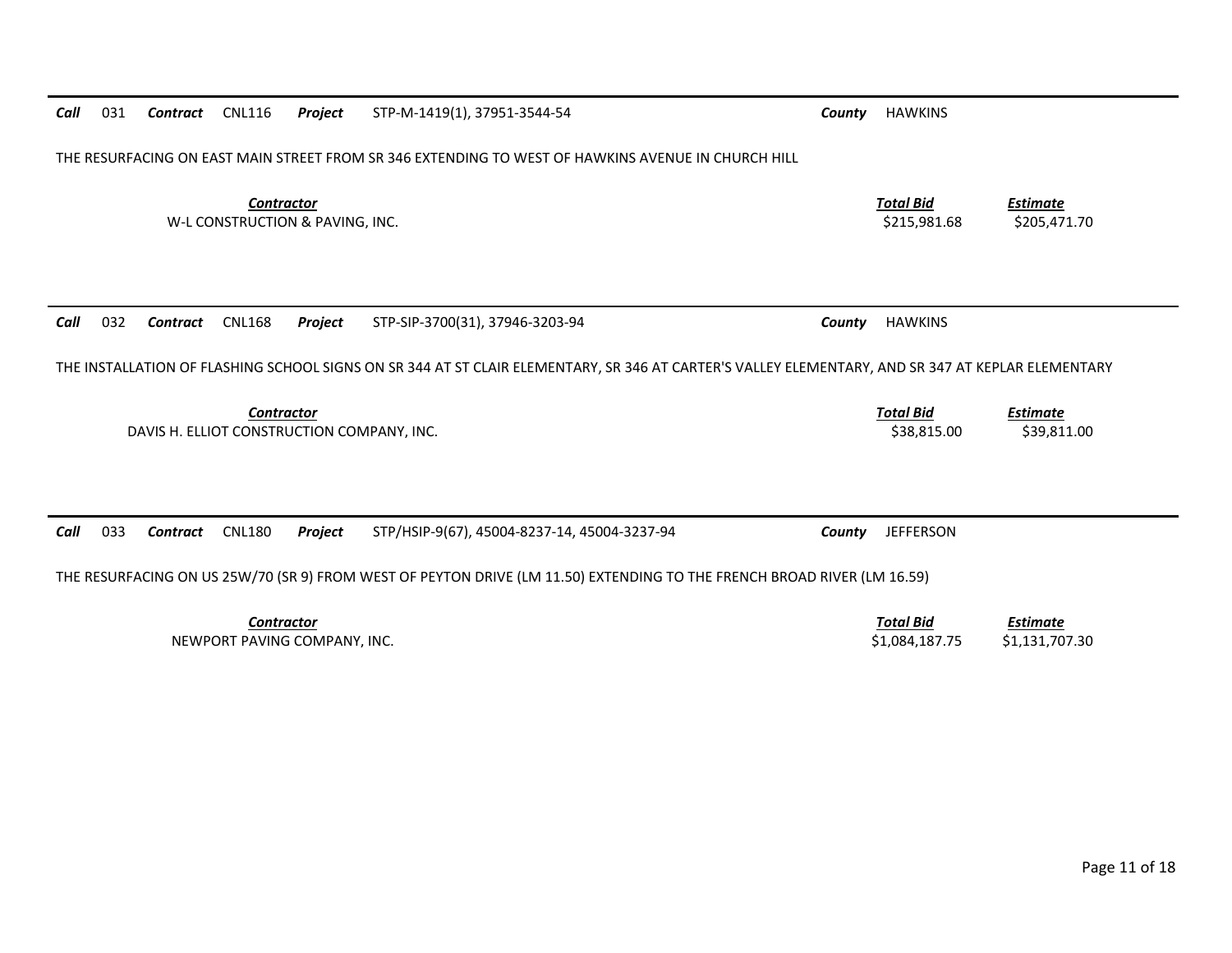THE REPAIR OF OVERHEAD SIGN STRUCTURES ON I-40 AT EXIT 432 IN COCKE COUNTY, AND ON I-40 AT THE I-81 INTERCHANGE IN JEFFERSON COUNTY

**CONTRACT WITHDRAWN** 

| 035<br>Call | Contract | <b>CNL175</b>                                  | Project | 47010-4242-04                                                                                   | County | KNOX                             |                                 |
|-------------|----------|------------------------------------------------|---------|-------------------------------------------------------------------------------------------------|--------|----------------------------------|---------------------------------|
|             |          |                                                |         | THE CLEANING OF THE HENLEY STREET CONNECTOR TUNNEL ON SR 1 AND THE SMARTFIX TUNNEL ON SR 158    |        |                                  |                                 |
|             |          | <b>Contractor</b><br>DIAMOND SPECIALIZED, INC. |         |                                                                                                 |        | <b>Total Bid</b><br>\$115,600.00 | <b>Estimate</b><br>\$118,900.00 |
| Call<br>036 | Contract | <b>CNL145</b>                                  | Project | STP/HSIP-48(43), 41004-3209-94, 41004-8209-14, STP/HSIP-48(44),<br>51004-3212-94, 51004-8212-14 | County | LEWIS & HICKMAN                  |                                 |

THE RESURFACING (THIN MIX OVERLAY) ON SR 48 BEGINNING AT US 412 (SR 20) (LM 10.71) IN LEWIS COUNTY AND EXTENDING TO SOUTH OF SIMMONS BRIDGE ROAD (LM 7.00) IN HICKMAN COUNTY

> **Contractor** Total Bid *Estimate* EUBANK ASPHALT PAVING & SEALING **\$2000 \$986,121.76** \$1,132,431.65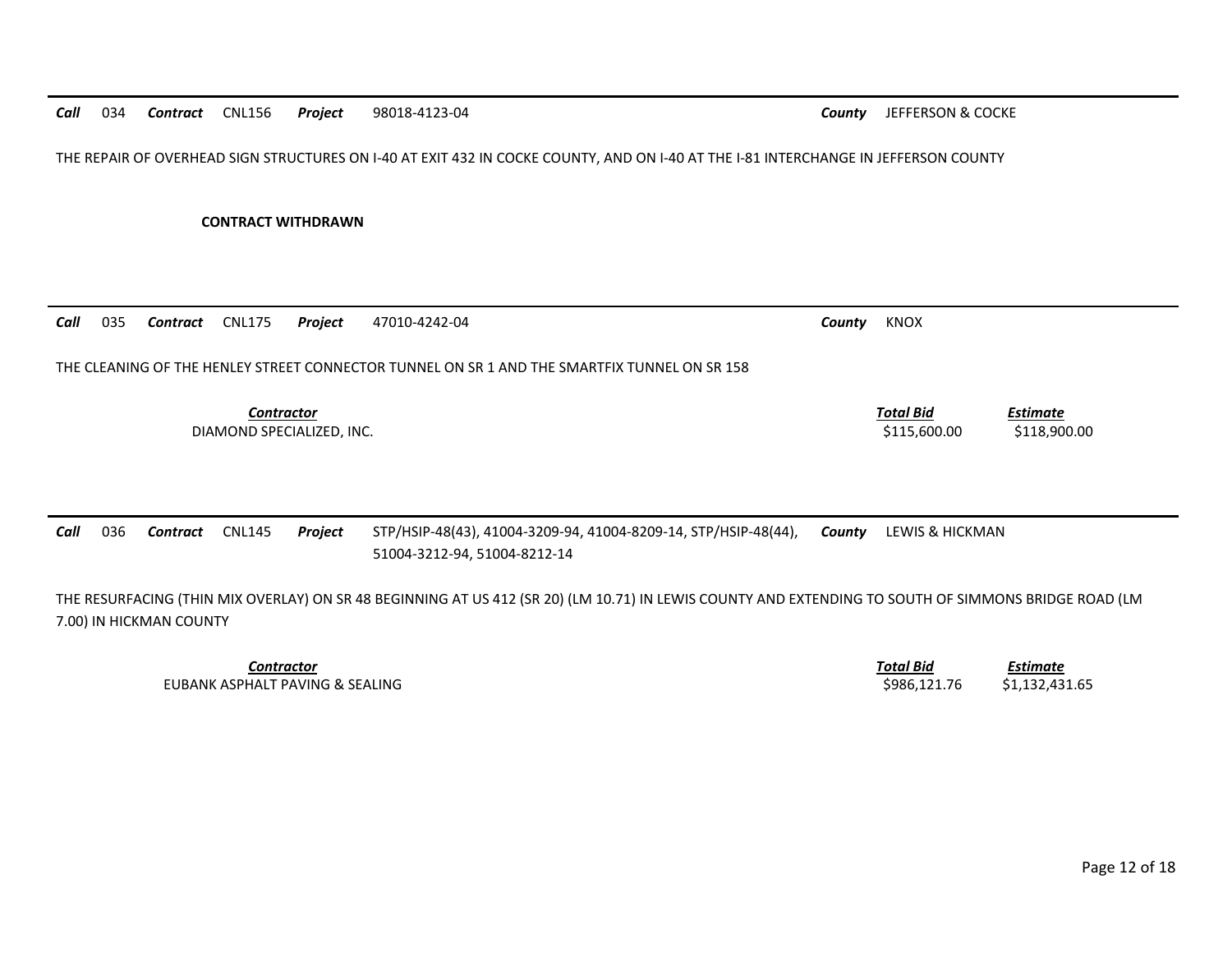| 037<br>Call | <b>CNL028</b><br><b>Contract</b>               | Project | HSIP-926(2), 57946-3462-94                                                                                                                           | County | <b>MADISON</b>                     |                                   |
|-------------|------------------------------------------------|---------|------------------------------------------------------------------------------------------------------------------------------------------------------|--------|------------------------------------|-----------------------------------|
|             |                                                |         | THE MISCELLANEOUS SAFETY IMPROVEMENTS ON HARTS BRIDGE ROAD AT THE INTERSECTION OF PERRY SWITCH ROAD IN JACKSON                                       |        |                                    |                                   |
|             | <b>Contractor</b><br>FORD CONSTRUCTION COMPANY |         |                                                                                                                                                      |        | <b>Total Bid</b><br>\$67,038.50    | <b>Estimate</b><br>\$85,682.25    |
|             |                                                |         |                                                                                                                                                      |        |                                    |                                   |
| 038<br>Call | <b>CNL092</b><br>Contract                      | Project | STP/HSIP-NHE-5(91), 57006-8253-14, 57006-3253-94                                                                                                     | County | <b>MADISON</b>                     |                                   |
|             |                                                |         | THE RESURFACING ON US 45 (SR 5) FROM CHESTER LEVEE ROAD (LM 8.29) EXTENDING TO STEPHENS STREET (LM 13.60)                                            |        |                                    |                                   |
|             | Contractor<br>FORD CONSTRUCTION COMPANY        |         |                                                                                                                                                      |        | <b>Total Bid</b><br>\$2,468,526.30 | <b>Estimate</b><br>\$2,301,381.15 |
|             |                                                |         |                                                                                                                                                      |        |                                    |                                   |
| Call<br>039 | <b>CNL148</b><br><b>Contract</b>               | Project | STP/HSIP-106(30), 59004-3213-94, 59004-8213-14, STP/HSIP-<br>373(9), 59007-3213-94, 59007-8213-14                                                    | County | MARSHALL                           |                                   |
|             |                                                |         | THE RESURFACING ON SR 373 FROM WHITE DRIVE TO US 31A (SR 11) AND THIN MIX OVERLAY ON US 31A (SR 106) FROM US 31A (SR 11) EXTENDING TO DENATHARD LANE |        |                                    |                                   |
|             | <b>Contractor</b><br>LINCOLN PAVING, LLC       |         |                                                                                                                                                      |        | <b>Total Bid</b><br>\$847,821.25   | <b>Estimate</b><br>\$866,219.65   |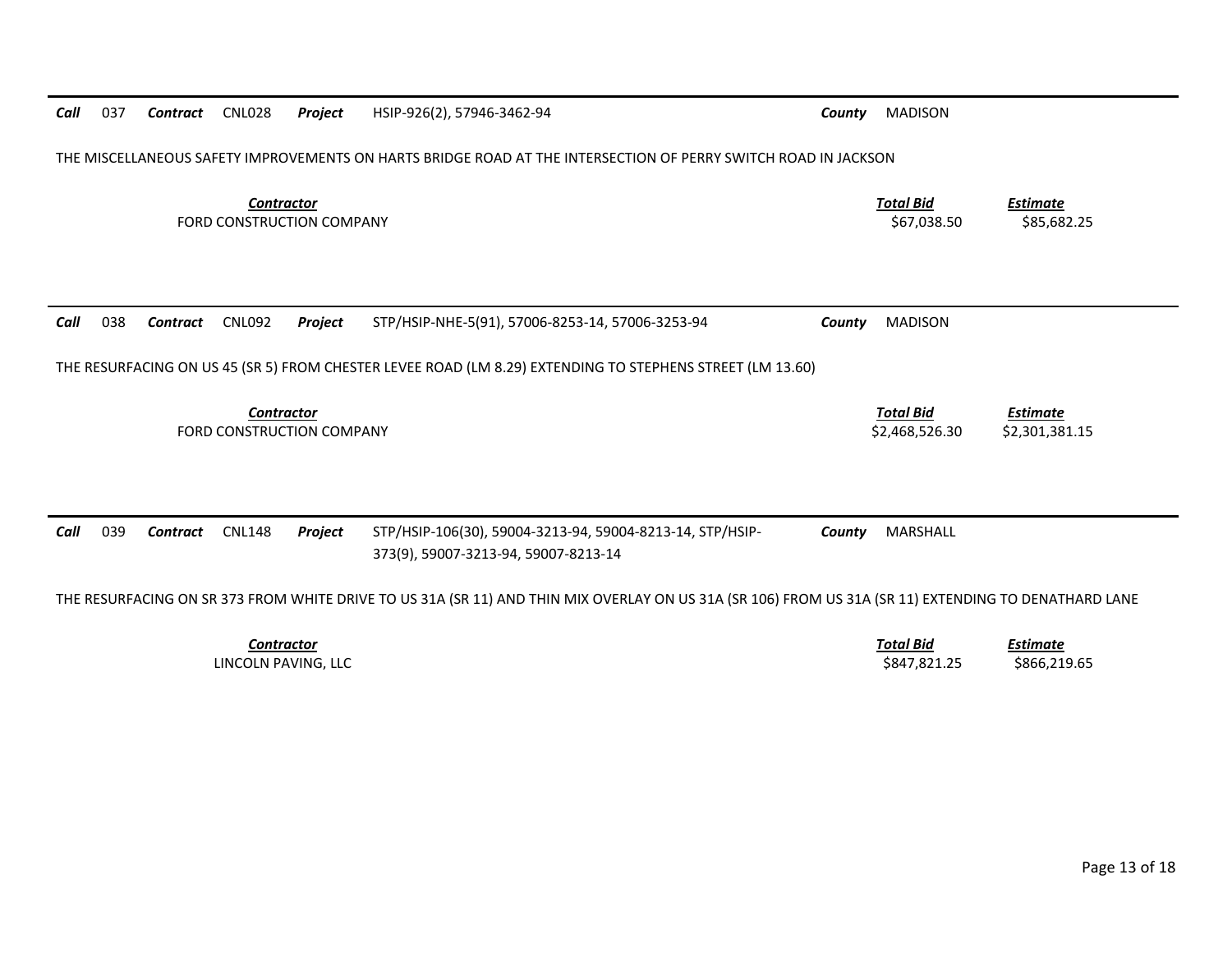*Call*040 *Contract* CNL011 *Project* BR-STP-106(12), 59011-3215-94, 60014-3215-04 *County* MARSHALL & MAURY

THE CONSTRUCTION OF A WELDED STEEL PLATE GIRDER BRIDGE ON US 431 (SR 106) OVER THE DUCK RIVER, AND MISCELLANEOUS SAFETY IMPROVEMENTS ON US 431 (SR 106, FRANKLIN PIKE)

**CONTRACT WITHDRAWN** 

*Call* 041 *Contract* CNL173 *Project* STP/HSIP-6(87), 60002-8290-14, 60002-3290-94 *County* MAURY THE RESURFACING ON US 31 (SR 6) BEGINNING AT SATURN PLANT ROAD (LM 30.00) EXTENDING TO THE WILLIAMSON COUNTY LINE (LM 33.26) *Contractor Total Bid Estimate* LOJAC ENTERPRISES, INC. 6. 2012 12:30 \$720,594.30 \$774,014.60 *Call* 042 *Contract* CNL096 *Project* 60008-4138-04 *County* MAURY THE REPAIR OF THE BRIDGE ON SR 50 OVER I-65 (LM 26.75) **Contractor** Total Bid *Estimate*

JAMISON CONSTRUCTION, LLC 61,2248,516.50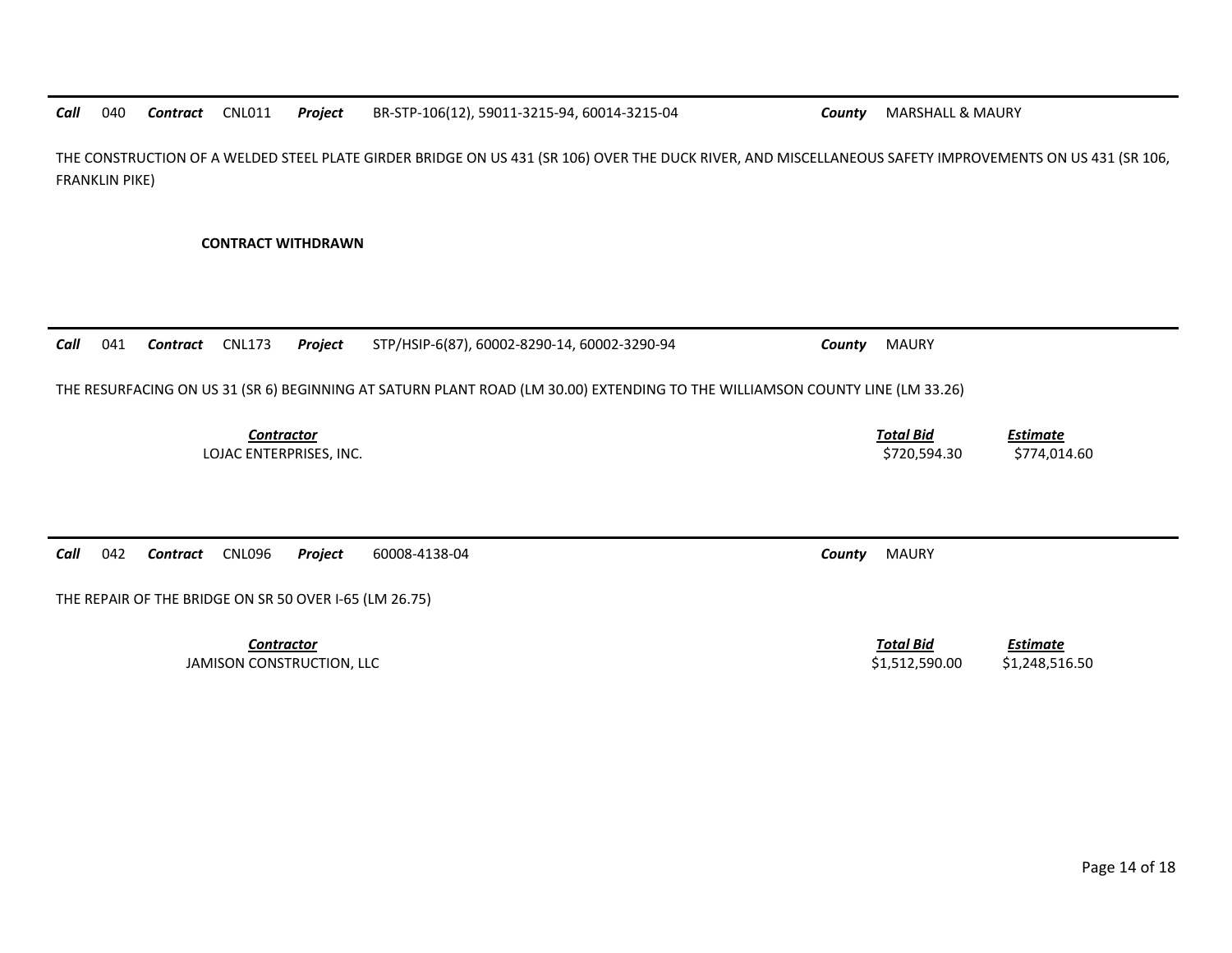| Call                                    | 043                                                                                                                 | Contract | <b>CNL121</b>                             | <b>Project</b> | 60952-3502-04                                                                                           | County | <b>MAURY</b>                     |                                 |  |
|-----------------------------------------|---------------------------------------------------------------------------------------------------------------------|----------|-------------------------------------------|----------------|---------------------------------------------------------------------------------------------------------|--------|----------------------------------|---------------------------------|--|
|                                         | THE CONSTRUCTION OF A S.I.A. ROUTE SERVING WORKFORCE DEVELOPMENT AND CONFERENCE CENTER AT NORTHFIELD IN SPRING HILL |          |                                           |                |                                                                                                         |        |                                  |                                 |  |
| <b>Contractor</b><br>ROGERS GROUP, INC. |                                                                                                                     |          |                                           |                |                                                                                                         |        | <b>Total Bid</b><br>\$743,410.09 | <b>Estimate</b><br>\$936,262.45 |  |
|                                         |                                                                                                                     |          |                                           |                |                                                                                                         |        |                                  |                                 |  |
| Call                                    | 044                                                                                                                 | Contract | <b>CNL033</b>                             | Project        | STP-SIP-58(34), 73010-3241-94                                                                           | County | <b>ROANE</b>                     |                                 |  |
|                                         |                                                                                                                     |          |                                           |                | THE IMPROVEMENT OF THE INTERSECTION ON SR 58 AT SR 72, INCLUDING INSTALLATION OF A FLASHING BEACON      |        |                                  |                                 |  |
|                                         |                                                                                                                     |          | Contractor<br>ROGERS GROUP, INC.          |                |                                                                                                         |        | <b>Total Bid</b><br>\$279,209.69 | <b>Estimate</b><br>\$295,230.50 |  |
|                                         |                                                                                                                     |          |                                           |                |                                                                                                         |        |                                  |                                 |  |
| Call                                    | 045                                                                                                                 | Contract | <b>CNL151</b>                             | <b>Project</b> | HRRR-8(45), 77001-3242-94, STP-SIP-68(35), 72007-3230-94                                                | County | SEQUATCHIE & RHEA                |                                 |  |
|                                         |                                                                                                                     |          |                                           |                | THE MISCELLANEOUS SAFETY IMPROVEMENTS ON US 127 (SR 8) IN SEQUATCHIE COUNTY AND ON SR 68 IN RHEA COUNTY |        |                                  |                                 |  |
|                                         |                                                                                                                     |          | <b>Contractor</b><br>TINSLEY ASPHALT, LLC |                |                                                                                                         |        | <b>Total Bid</b><br>\$112,462.40 | <b>Estimate</b><br>\$112,253.75 |  |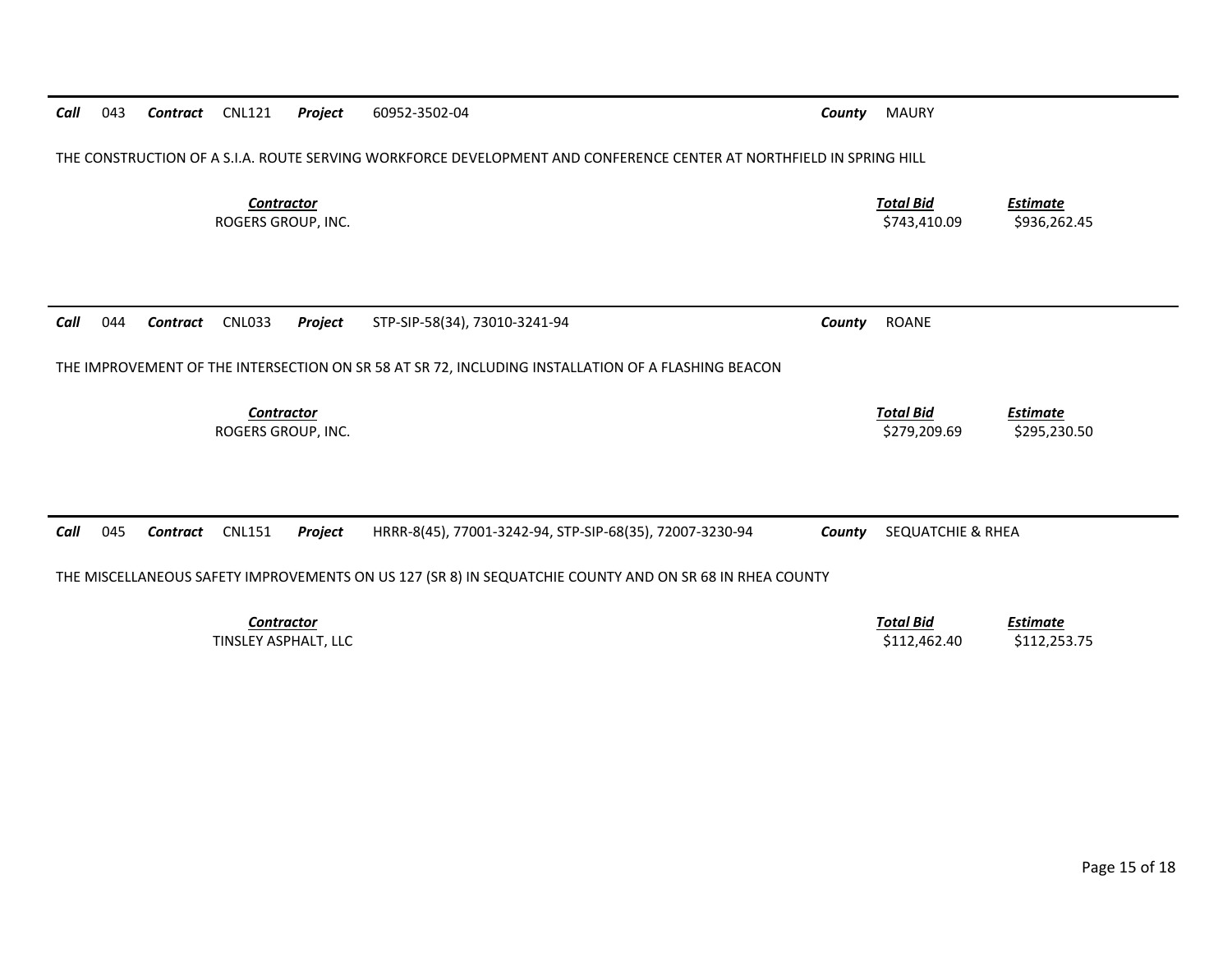| Call                                                                                                 | 046 | Contract | <b>CNL114</b>                             | <b>Project</b> | IM-55-1(128), 79005-3164-44                        | County | SHELBY                             |                                   |  |  |
|------------------------------------------------------------------------------------------------------|-----|----------|-------------------------------------------|----------------|----------------------------------------------------|--------|------------------------------------|-----------------------------------|--|--|
| THE GRADING, DRAINAGE, AND PAVING ON I-55 AT THE EXISTING WELCOME CENTER (MILE MARKER 3.10)          |     |          |                                           |                |                                                    |        |                                    |                                   |  |  |
|                                                                                                      |     |          | <b>Contractor</b><br>FERRELL PAVING, INC. |                |                                                    |        | <b>Total Bid</b><br>\$1,424,261.87 | Estimate<br>\$1,497,891.60        |  |  |
|                                                                                                      |     |          |                                           |                |                                                    |        |                                    |                                   |  |  |
| Call                                                                                                 | 047 | Contract | <b>CNL146</b>                             | Project        | IM/NH-098-4(17), 79961-3107-14, 79961-3106-44      | County | SHELBY                             |                                   |  |  |
| MAINTENANCE ON THE MEMPHIS ITS SYSTEM EQUIPMENT, INCLUDING THE TRANSPORTATION MANAGEMENT CENTER      |     |          |                                           |                |                                                    |        |                                    |                                   |  |  |
|                                                                                                      |     |          |                                           |                |                                                    |        |                                    |                                   |  |  |
|                                                                                                      |     |          | <b>Contractor</b><br>TELVENT USA, LLC     |                |                                                    |        | <b>Total Bid</b><br>\$1,975,654.00 | <b>Estimate</b><br>\$2,042,600.00 |  |  |
|                                                                                                      |     |          |                                           |                |                                                    |        |                                    |                                   |  |  |
|                                                                                                      |     |          |                                           |                |                                                    |        |                                    |                                   |  |  |
| Call                                                                                                 | 048 | Contract | <b>CNL093</b>                             | <b>Project</b> | STP/HSIP-NHE-385(28), 79187-8232-14, 79187-3232-94 | County | SHELBY                             |                                   |  |  |
| RESURFACING ON SR 385 BEGINNING AT THE RAMP TO SR 14 (LM 18.06) EXTENDING TO US 51 (SR 3) (LM 23.70) |     |          |                                           |                |                                                    |        |                                    |                                   |  |  |
|                                                                                                      |     |          | <b>Contractor</b>                         |                |                                                    |        | <b>Total Bid</b>                   | Estimate                          |  |  |
| LEHMAN-ROBERTS COMPANY                                                                               |     |          |                                           |                |                                                    |        | \$1,808,455.94                     | \$1,889,301.40                    |  |  |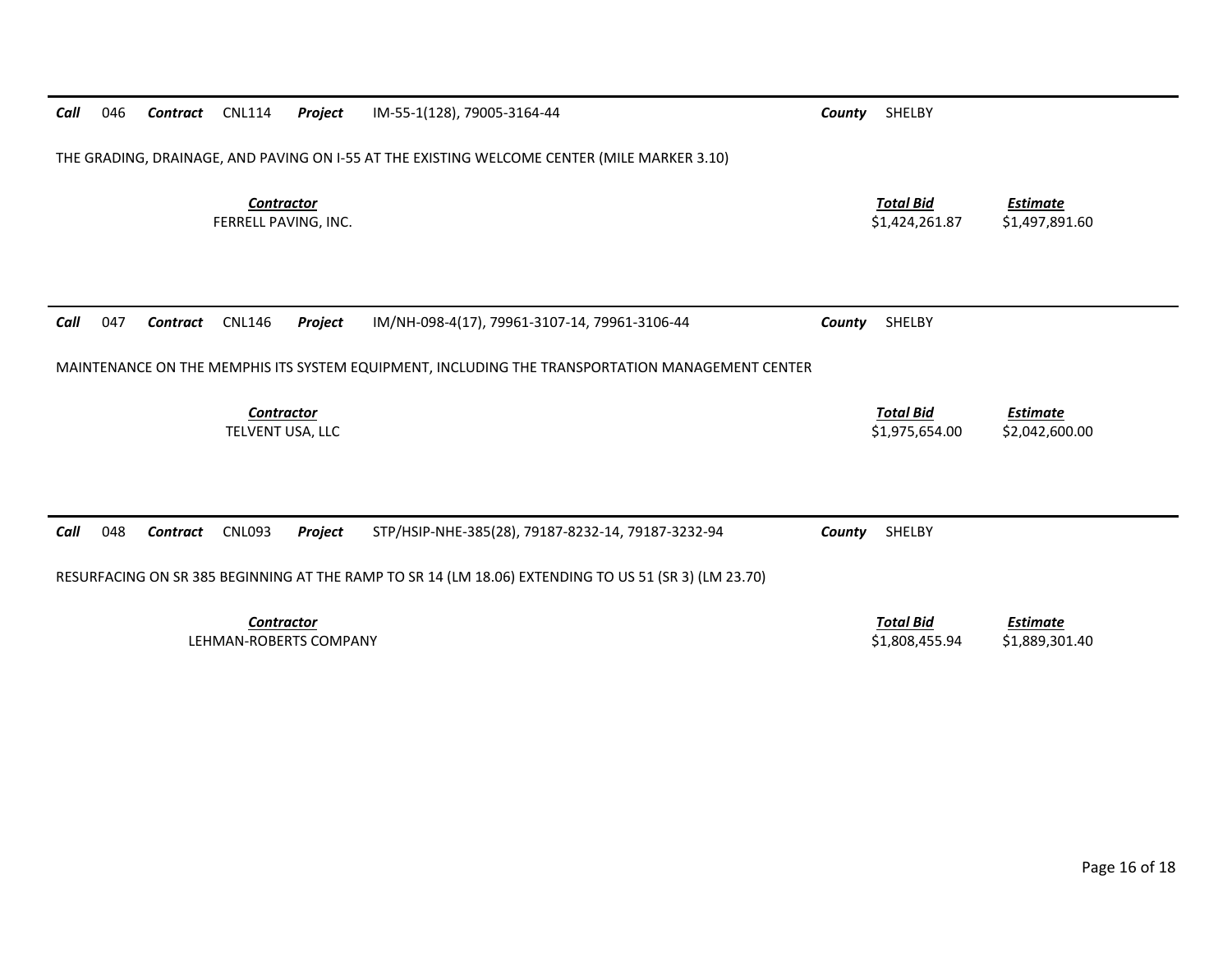| Call                                                                                               | 049 | Contract        | <b>CNL154</b>                                  | Project | 89007-8257-14, STP/HSIP-NHE-55(15), 89007-3257-94 | County                          | WARREN                           |                                 |  |  |
|----------------------------------------------------------------------------------------------------|-----|-----------------|------------------------------------------------|---------|---------------------------------------------------|---------------------------------|----------------------------------|---------------------------------|--|--|
| THE RESURFACING ON SR 55 BR BEGINNING AT THE SR 55 OVERPASS (LM 0.00) EXTENDING TO SR 56 (LM 3.19) |     |                 |                                                |         |                                                   |                                 |                                  |                                 |  |  |
|                                                                                                    |     |                 | <b>Contractor</b><br>TINSLEY ASPHALT, LLC      |         | <b>Total Bid</b><br>\$484,262.60                  | <b>Estimate</b><br>\$542,642.50 |                                  |                                 |  |  |
| Call                                                                                               | 050 | Contract        | <b>CNL155</b>                                  | Project | STP-SIP-93(10), 90010-3207-94                     | County                          | <b>WASHINGTON</b>                |                                 |  |  |
| THE INSTALLATION OF FLASHING SCHOOL SIGNS ON SR 93 AT FALL BRANCH ELEMENTARY SCHOOL                |     |                 |                                                |         |                                                   |                                 |                                  |                                 |  |  |
|                                                                                                    |     |                 | Contractor                                     |         | DAVIS H. ELLIOT CONSTRUCTION COMPANY, INC.        |                                 | <b>Total Bid</b><br>\$25,399.00  | <b>Estimate</b><br>\$26,759.50  |  |  |
| Call                                                                                               | 051 | <b>Contract</b> | <b>CNL166</b>                                  | Project | 95009-4210-04                                     | County                          | <b>WILSON</b>                    |                                 |  |  |
| THE REPAIR OF THE BRIDGE ON US 70 (SR 26) OVER EAVENS CREEK (LM 20.31)                             |     |                 |                                                |         |                                                   |                                 |                                  |                                 |  |  |
|                                                                                                    |     |                 | <b>Contractor</b><br>JAMISON CONSTRUCTION, LLC |         |                                                   |                                 | <b>Total Bid</b><br>\$299,594.00 | <b>Estimate</b><br>\$318,919.25 |  |  |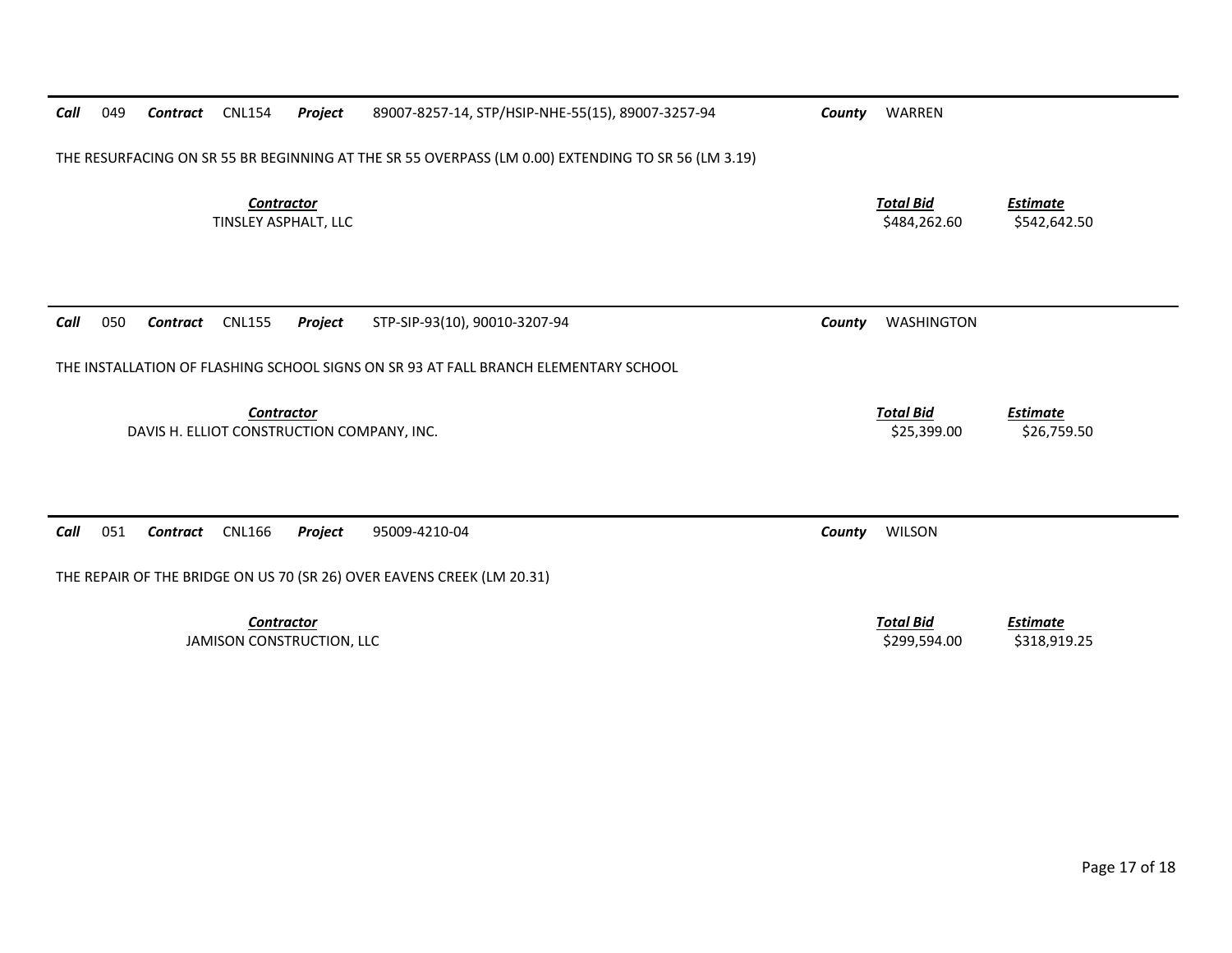*<u>Total Awarded</u>* **Total Estimate** 

*Letting Totals - \$46,131,099.10 \$48,110,417.75* 

*Estimate*

*Call*052 *Contract* CNL017 *Project* 95950-3573-04 *County* WILSON

THE CONSTRUCTION OF A SIA ROUTE SERVING KENWAL STEEL IN LEBANON

*Contractor Total Bid*LOJAC ENTERPRISES, INC. 6. 2,007,144.84 \$1,963,403.85

Page 18 of 18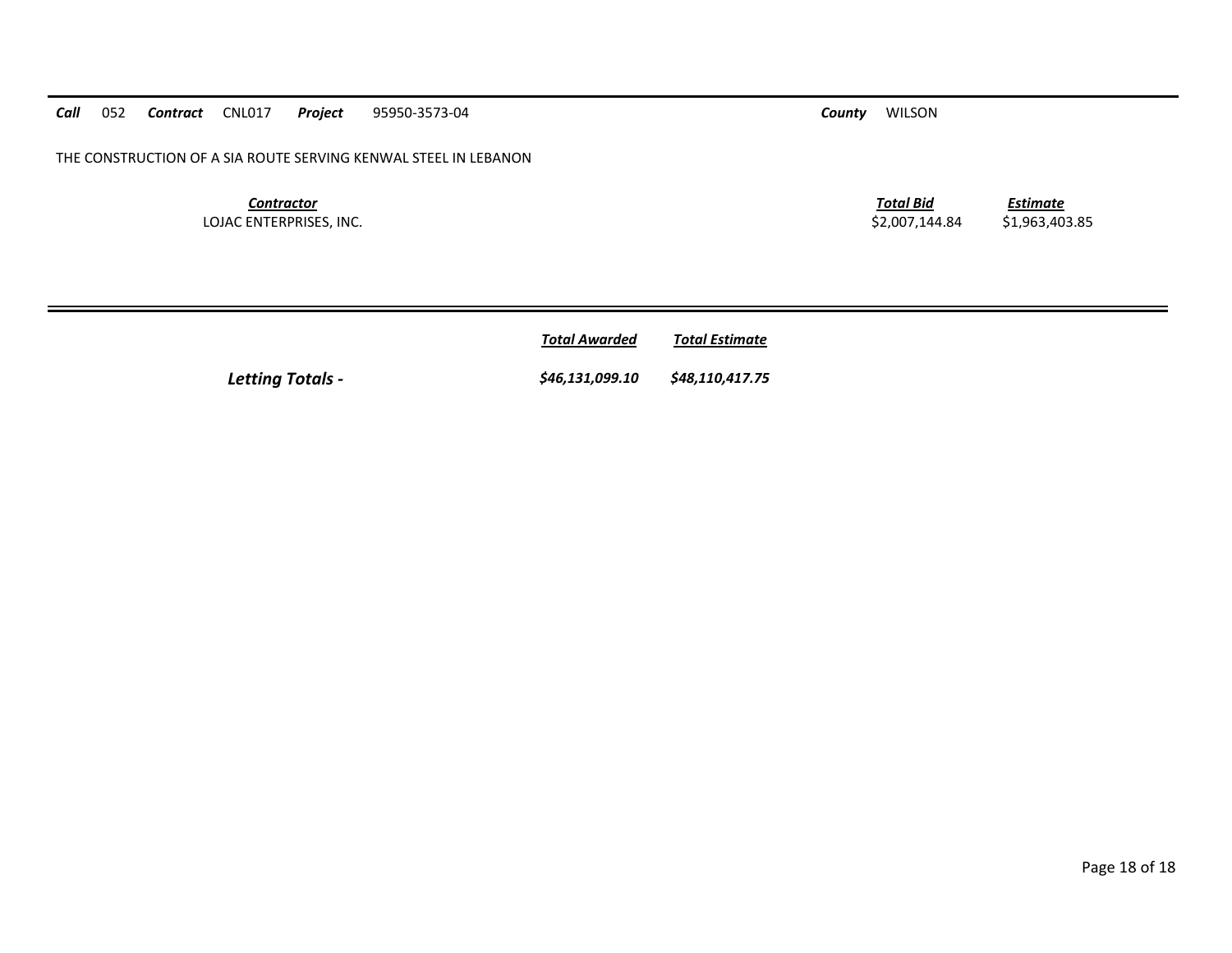# *Contract Awards for Letting of June 15, 2012*

| Call | 001 | Contract                                             | <b>CNL901</b>     | Project                            | 03040-4216-04                                                                                          | County | <b>BENTON</b>                    |                                 |
|------|-----|------------------------------------------------------|-------------------|------------------------------------|--------------------------------------------------------------------------------------------------------|--------|----------------------------------|---------------------------------|
|      |     | BRIDGE REPAIR ON SR 147 OVER SUGAR CREEK (L.M. 0.27) |                   |                                    |                                                                                                        |        |                                  |                                 |
|      |     |                                                      | <b>Contractor</b> | THOMSON & THOMSON, INC.            |                                                                                                        |        | <b>Total Bid</b><br>\$523,939.52 | <b>Estimate</b><br>\$726,730.00 |
| Call | 002 | Contract                                             | <b>CNL936</b>     | Project                            | 73004-4224-04                                                                                          | County | ROANE                            |                                 |
|      |     |                                                      |                   |                                    | BRIDGE REPAIR ON US 27 (US 70, SR 1) OVER SHANTY BRANCH (L.M. 10.23)                                   |        |                                  |                                 |
|      |     |                                                      | <b>Contractor</b> | SIMPSON CONSTRUCTION COMPANY, INC. |                                                                                                        |        | <b>Total Bid</b><br>\$267,231.15 | <b>Estimate</b><br>\$273,010.25 |
| Call | 003 | Contract                                             | <b>CNL935</b>     | Project                            | HSIP-89(18), 92015-3207-94                                                                             | County | WEAKLEY                          |                                 |
|      |     |                                                      |                   |                                    | MISCELLANEOUS SAFETY IMPROVEMENTS ON SR 89 FROM BOB MILES ROAD (L.M. 0.81) TO HAWKINS ROAD (L.M. 5.69) |        |                                  |                                 |
|      |     |                                                      | <b>Contractor</b> | FORD CONSTRUCTION COMPANY          |                                                                                                        |        | <b>Total Bid</b><br>\$174,164.70 | <b>Estimate</b><br>\$185,682.25 |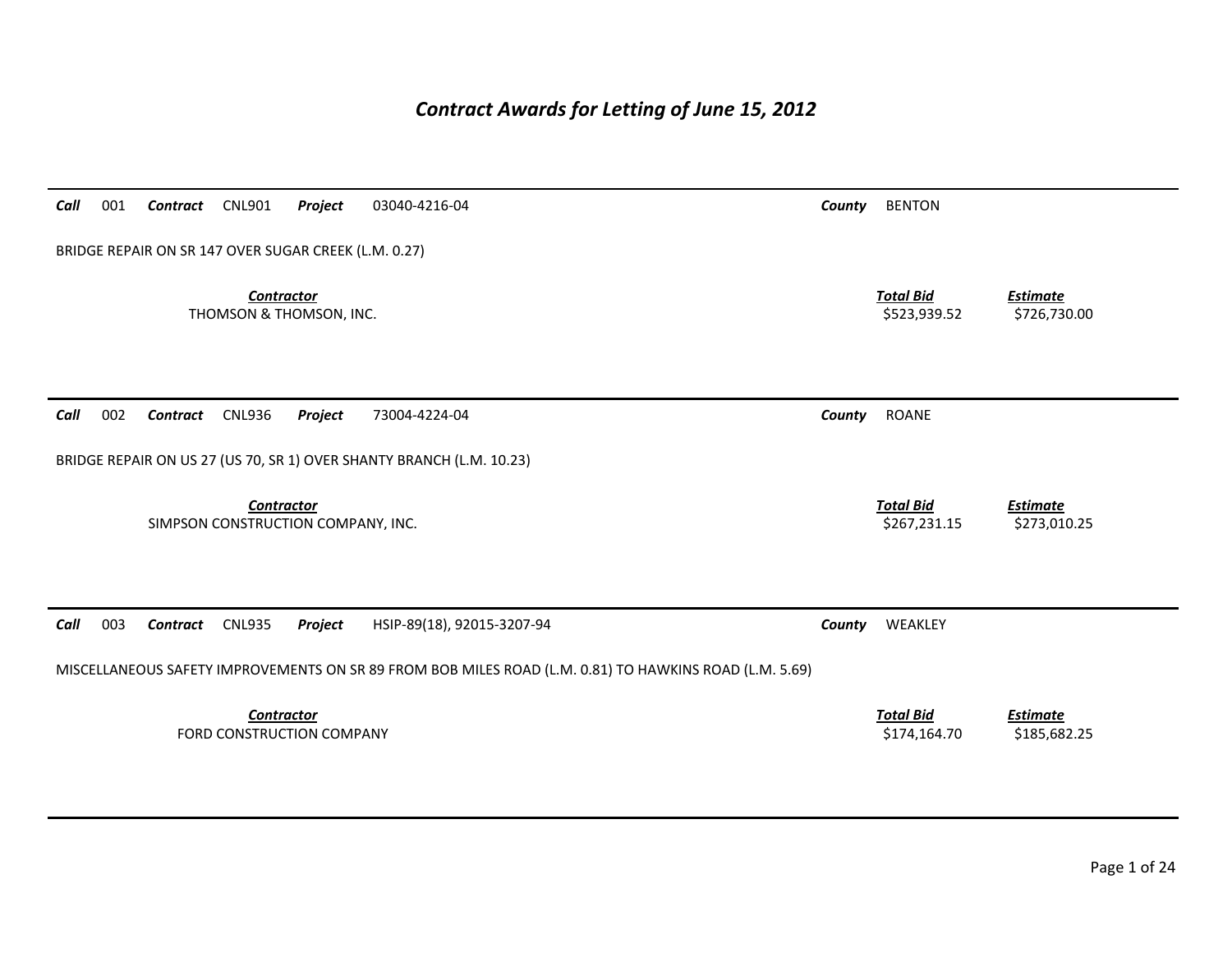RELENSING OF SNOWPLOWABLE PAVEMENT MARKERS ON VARIOUS INTERSTATE AND STATE ROUTES *Contractor Total Bid Estimate* HIGHWAY MARKINGS, INC. \$422,100.64 \$476,404.50 *Call* 005 *Contract* CNL219 *Project* 98300‐4150‐04 *County* BEDFORD,CHEATHAM, ETC. RELENSING OF SNOWPLOWABLE PAVEMENT MARKERS ON VARIOUS INTERSTATE AND STATE ROUTES *Contractor Total Bid Estimate* A & A SAFETY, INC. \$373,399.80 \$383,683.00

*Call* 006*Contract* CNL218 *Project* 98300‐4214‐04 *County* BEDFORD,DAVIDSON, ETC.

CRACK SEALING AT VARIOUS LOCATIONS ON VARIOUS STATE ROUTES

*Contractor Total Bid*REYNOLDS SEALING & STRIPING, INC. \$402,275.00 \$490,000.00

*Call* 004*Contract* CNL243 *Project* 98018‐4128‐04 *County* ANDERSON,BLOUNT, ETC.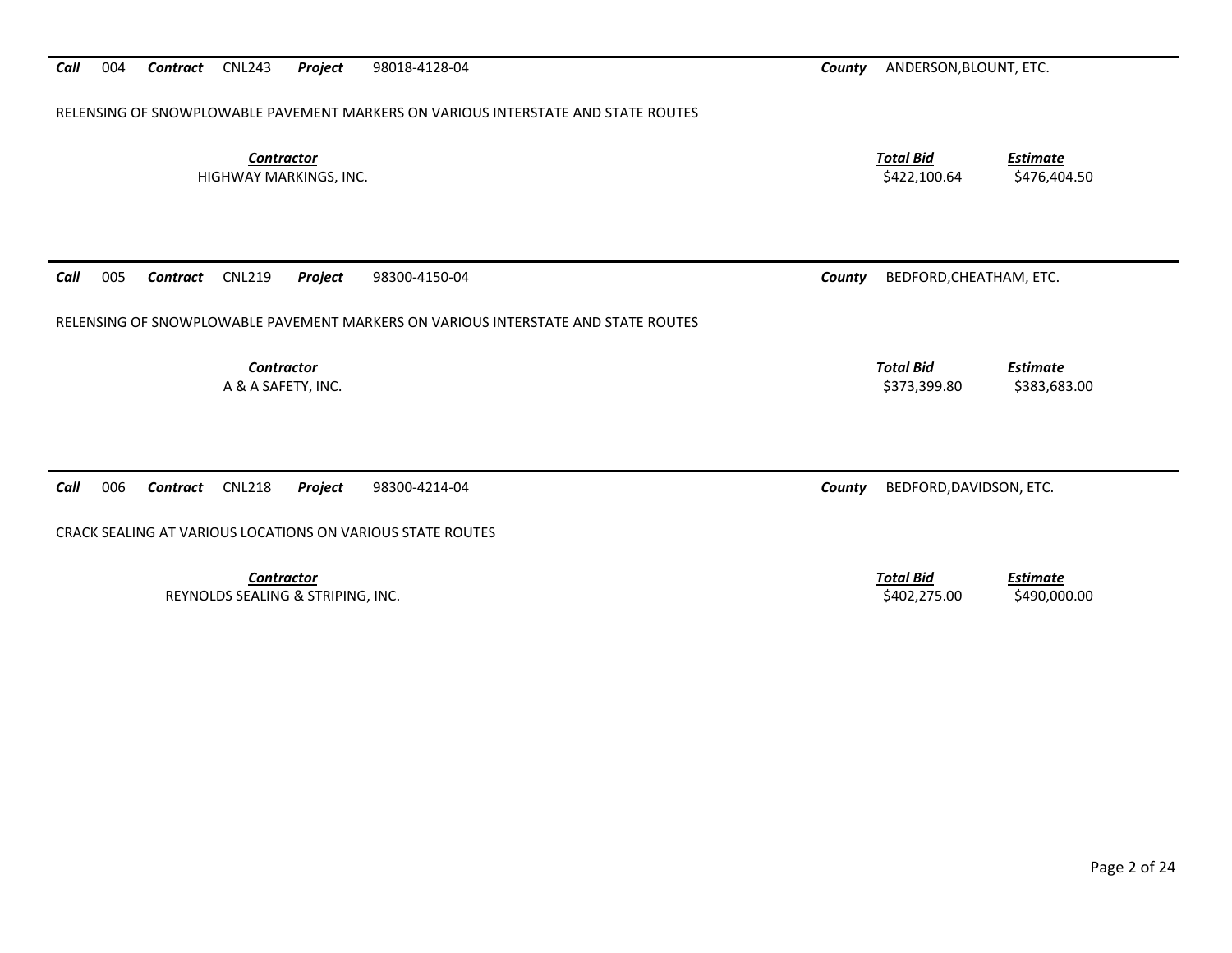*Call* 007*Contract* CNL233 *Project* HSIP‐IE‐40‐2(91), 03001‐3191‐94, STP‐H‐IE‐40‐2(92), 03001‐3293‐94 *County* BENTON

RESURFACING (OGFC) ON I‐40 FROM SR 191 (LM 7.20) TO NEAR THE TENN RIVER (LM 8.44) & NEAR BIRDSONG RD (FROM LM 6.51 TO LM 7.20)

**ALL BIDS REJECTED**

*Call* 008*Contract* CNL246 *Project* 98048‐4118‐04 *County* BENTON,CARROLL, ETC.

RELENSING OF SNOWPLOWABLE PAVEMENT MARKERS ON VARIOUS INTERSTATE AND STATE ROUTES

*Contractor Total Bid*TRAFFIC SPECIALISTS, INC. \$323,612.90 \$341,862.75

*Call* 009*Contract* CNL245 *Project* 98048‐4119‐04 *County* BENTON,CARROLL, ETC.

RANDOM ON‐CALL FENCE REPAIR ON VARIOUS INTERSTATE AND STATE ROUTES

**ALL BIDS REJECTED**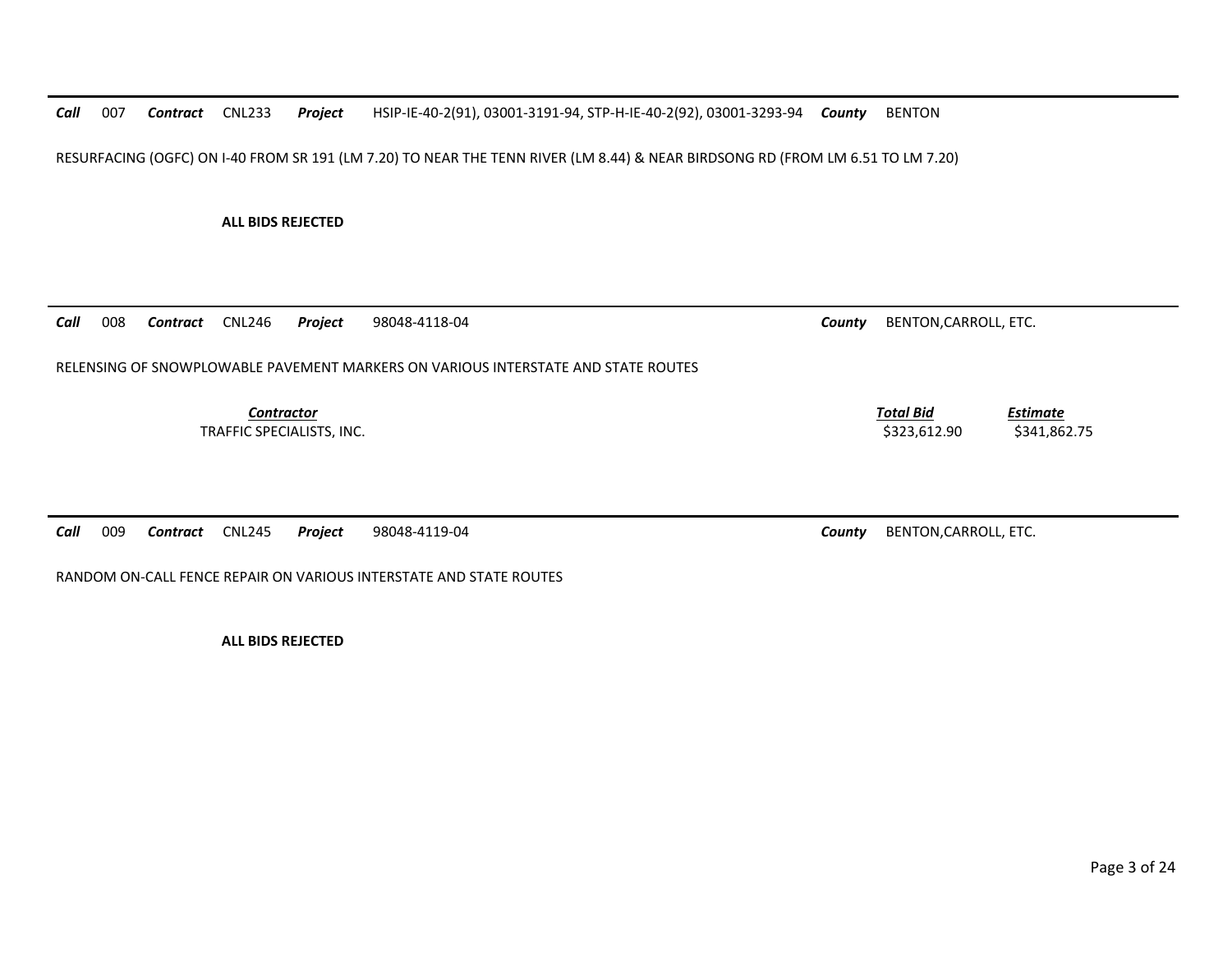| Call | 010 | Contract | <b>CNL204</b>                           | Project                         | 15001-4194-04, 05097-4232-04                                                                       | County | <b>BLOUNT &amp; COCKE</b>        |                                 |
|------|-----|----------|-----------------------------------------|---------------------------------|----------------------------------------------------------------------------------------------------|--------|----------------------------------|---------------------------------|
|      |     |          |                                         |                                 | OVERHEAD SIGN STRUCTURE INSTALLATION ON SR 162 & I-40 (SR-162 @ LM 0.32 AND I-40 @ LM 1.91 & 2.20) |        |                                  |                                 |
|      |     |          | <b>Contractor</b><br>LOJAC SAFETY, INC. |                                 |                                                                                                    |        | <b>Total Bid</b><br>\$120,005.00 | <b>Estimate</b><br>\$91,412.25  |
| Call | 011 | Contract | <b>CNL207</b>                           | Project                         | STP-M-NHE-311(27), 06007-3240-14                                                                   | County | <b>BRADLEY</b>                   |                                 |
|      |     |          |                                         |                                 | TRAFFIC CONTROL EQUIPMENT UPGRADE ON US 74 (SR 311) FROM THE RAMPS AT I-75 TO BLACKBURN ROAD       |        |                                  |                                 |
|      |     |          | Contractor                              | STANSELL ELECTRIC COMPANY, INC. |                                                                                                    |        | <b>Total Bid</b><br>\$367,629.25 | <b>Estimate</b><br>\$485,904.50 |
| Call | 012 | Contract | <b>CNL244</b>                           | Project                         | 98027-4183-04<br>RELENSING OF SNOWPLOWABLE PAVEMENT MARKERS ON VARIOUS INTERSTATE AND STATE ROUTES | County | BRADLEY, CANNON, ETC.            |                                 |
|      |     |          | <b>Contractor</b>                       | TRAFFIC SPECIALISTS, INC.       |                                                                                                    |        | <b>Total Bid</b><br>\$275,381.49 | <b>Estimate</b><br>\$323,740.50 |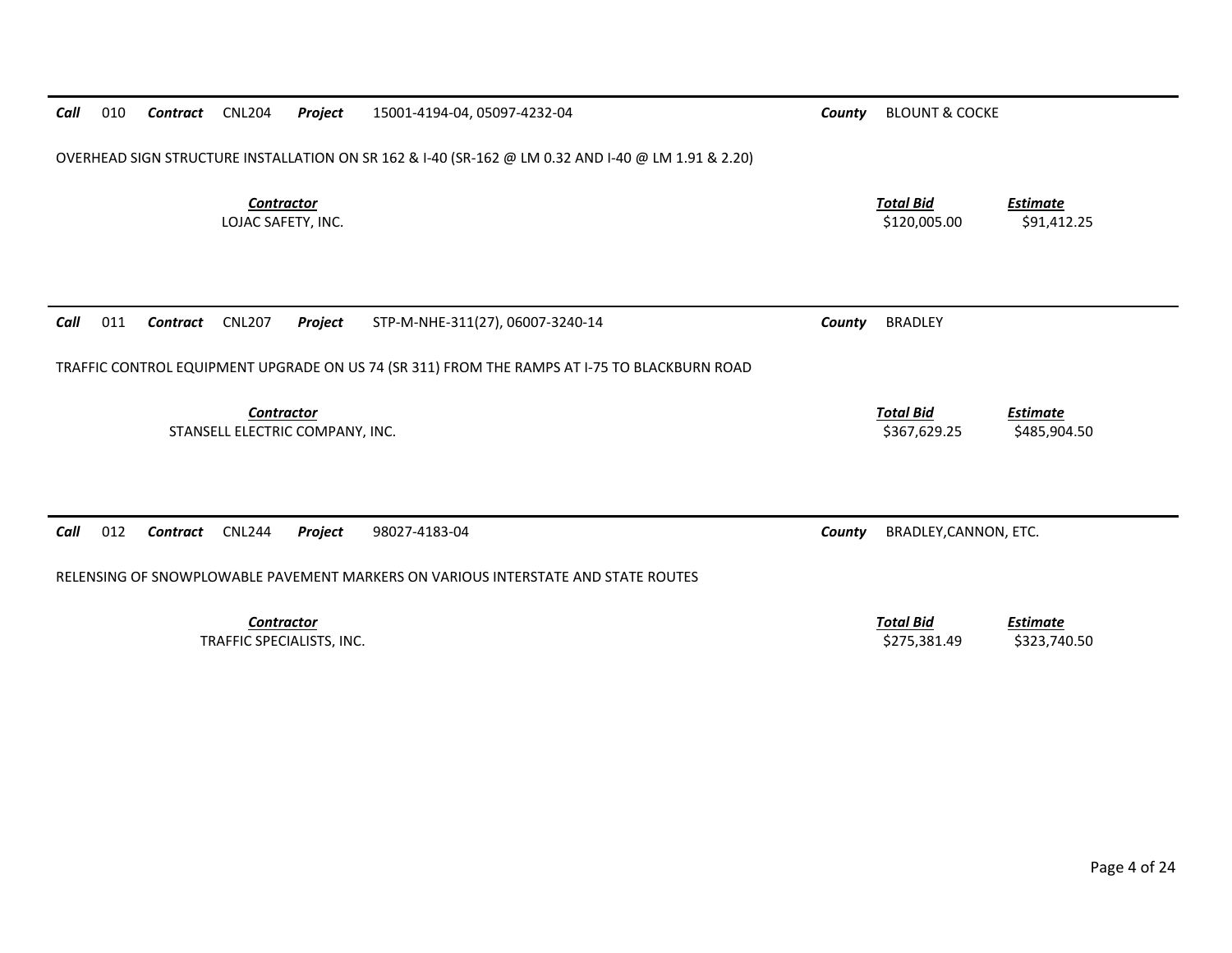| Call | 013 | Contract | <b>CNL203</b>                                            | Project | HSIP-NHE-22(67), 09005-3222-94, 09005-4223-04, 09005-4222-04                                      | County | CARROLL                            |                                   |
|------|-----|----------|----------------------------------------------------------|---------|---------------------------------------------------------------------------------------------------|--------|------------------------------------|-----------------------------------|
|      |     |          |                                                          |         | RESURFACING (THIN MIX OVERLAY) ON SR 22 FROM SR 22 BYPASS (LM 11.70) TO NEAR SHILOH RD (LM 23.00) |        |                                    |                                   |
|      |     |          | <b>Contractor</b><br>DELTA CONTRACTING COMPANY, LLC      |         |                                                                                                   |        | <b>Total Bid</b><br>\$5,158,269.36 | <b>Estimate</b><br>\$4,926,766.90 |
| Call | 014 | Contract | <b>CNL217</b>                                            | Project | 98300-4213-04                                                                                     | County | CHEATHAM, DAVIDSON, ETC.           |                                   |
|      |     |          |                                                          |         | LONGITUDINAL JOINT STABILIZATION AT VARIOUS LOCATIONS ON VARIOUS STATE ROUTES                     |        |                                    |                                   |
|      |     |          | Contractor<br>PAVEMENT RESTORATIONS, INC.                |         |                                                                                                   |        | <b>Total Bid</b><br>\$155,712.04   | <b>Estimate</b><br>\$138,926.70   |
| Call | 015 | Contract | <b>CNL108</b>                                            | Project | 12003-4211-04                                                                                     | County | <b>CHESTER</b>                     |                                   |
|      |     |          |                                                          |         | REPAIR OF THE BRIDGE ON SR-22 OVER MIDDLETON CREEK (LM 3.91)                                      |        |                                    |                                   |
|      |     |          | <b>Contractor</b><br>VOLUNTEER BRIDGE CONSTRUCTION, INC. |         |                                                                                                   |        | <b>Total Bid</b><br>\$601,477.10   | <b>Estimate</b><br>\$802,715.25   |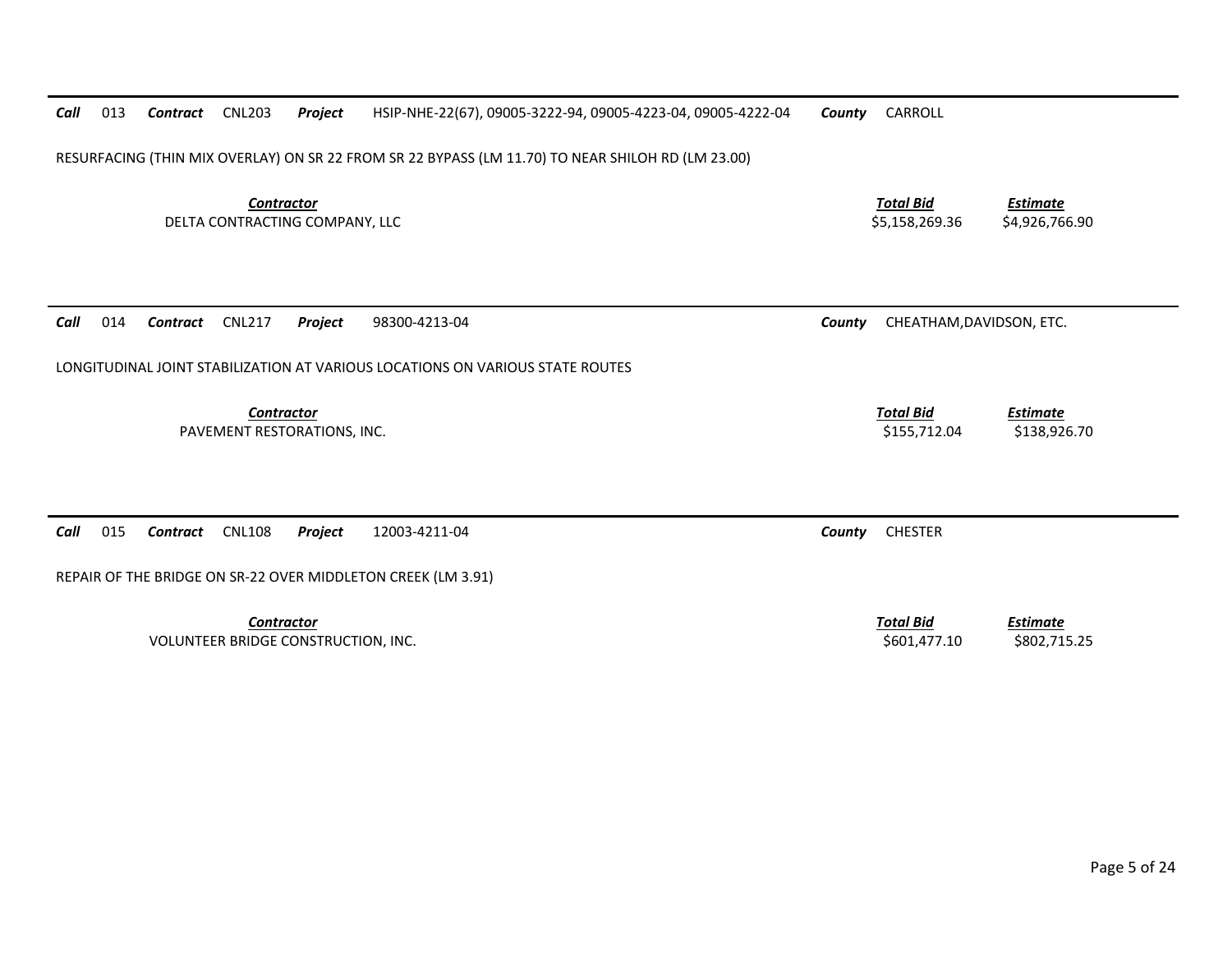| Call | 016 | Contract | <b>CNL182</b>                                | Project | 16951-3567-04                                                                                           | County | <b>COFFEE</b>                      |                                   |
|------|-----|----------|----------------------------------------------|---------|---------------------------------------------------------------------------------------------------------|--------|------------------------------------|-----------------------------------|
|      |     |          |                                              |         | CONSTRUCTION OF A SIA ROUTE SERVING MANCHESTER IND PARK, INCLUDING GRADING, DRAINAGE AND PAVING.        |        |                                    |                                   |
|      |     |          | <b>Contractor</b><br>HIGHWAYS, INC.          |         |                                                                                                         |        | <b>Total Bid</b><br>\$1,096,200.50 | <b>Estimate</b><br>\$1,089,215.50 |
| Call | 017 | Contract | <b>CNL188</b>                                | Project | HSIP-65(14), 19043-3234-94, 19043-4234-04                                                               | County | <b>DAVIDSON</b>                    |                                   |
|      |     |          |                                              |         | RESURFACING ON US 431 (SR 65) FROM EATONS CREEK ROAD (LM 10.60) TO THE ROBERTSON COUNTY LINE (LM 16.01) |        |                                    |                                   |
|      |     |          | Contractor<br>ROGERS GROUP, INC.             |         |                                                                                                         |        | <b>Total Bid</b><br>\$738,269.11   | <b>Estimate</b><br>\$757,961.25   |
| Call | 018 | Contract | <b>CNL215</b>                                | Project | STP/HSIP-1(291), 19018-8221-14, 19018-3221-94                                                           | County | <b>DAVIDSON</b>                    |                                   |
|      |     |          |                                              |         | RESURFACING ON US 70S (SR 1) FROM I-40 TO SR 100 (LM 5.20 TO LM 10.90)                                  |        |                                    |                                   |
|      |     |          | <b>Contractor</b><br>LOJAC ENTERPRISES, INC. |         |                                                                                                         |        | <b>Total Bid</b><br>\$1,793,111.00 | <b>Estimate</b><br>\$1,781,084.25 |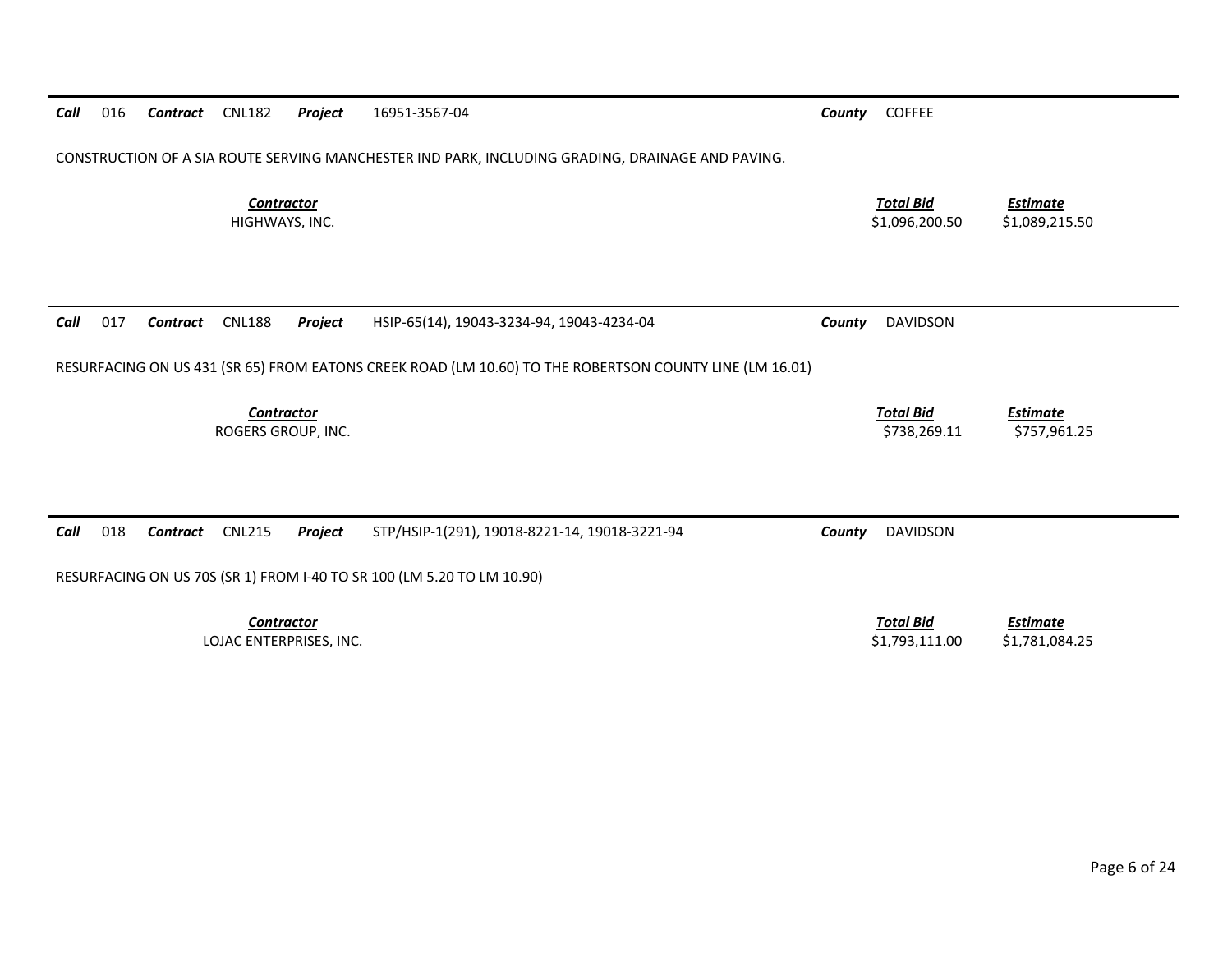|  |  |  |  |  | Call 019 Contract CNL144 Project 19013-4128-04 | Countv | DAVIDSON |
|--|--|--|--|--|------------------------------------------------|--------|----------|
|--|--|--|--|--|------------------------------------------------|--------|----------|

BRIDGE REPAIR ON 3RD AVENUE NORTH OVER I‐65 (LM 1.77)

*Contractor Total Bid*MID‐STATE CONSTRUCTION COMPANY, INC. \$940,009.68 \$823,565.40

*Estimate*

#### *Call* 020 *Contract* CNL230 *Project* HSIP‐166(11), 60017‐3217‐94, HSIP‐171(26), 19166‐3217‐94, 60017‐ 4217‐04, 19166‐4217‐04 *County* DAVIDSON & MAURY

RESURFACING (MICRO‐SURFACING) ON SR 171 & SR 166; ON SR 171 FROM US 41 (US 70S, SR 1) TO WILSON CO LINE & ON SR 166 FROM GILES CO LINE TO SCOTTY TOWN LANE

*Contractor Total Bid Estimate* ROADWAY MANAGEMENT, INC. \$1,247,225.55 \$1,330,172.45

*Call* 021*Contract* CNL141 *Project* STP/HSIP‐47(8), 22005‐8215‐14, 22005‐3215‐94 *County* DICKSON

RESURFACING (THIN MIX OVERLAY) ON SR 247 FROM SR 96 (LM 3.49) TO US 70 (SR 1)(LM 10.18)

*Contractor Total Bid*EUBANK ASPHALT PAVING &

 *Estimate* \$357,943.80 \$390,494.80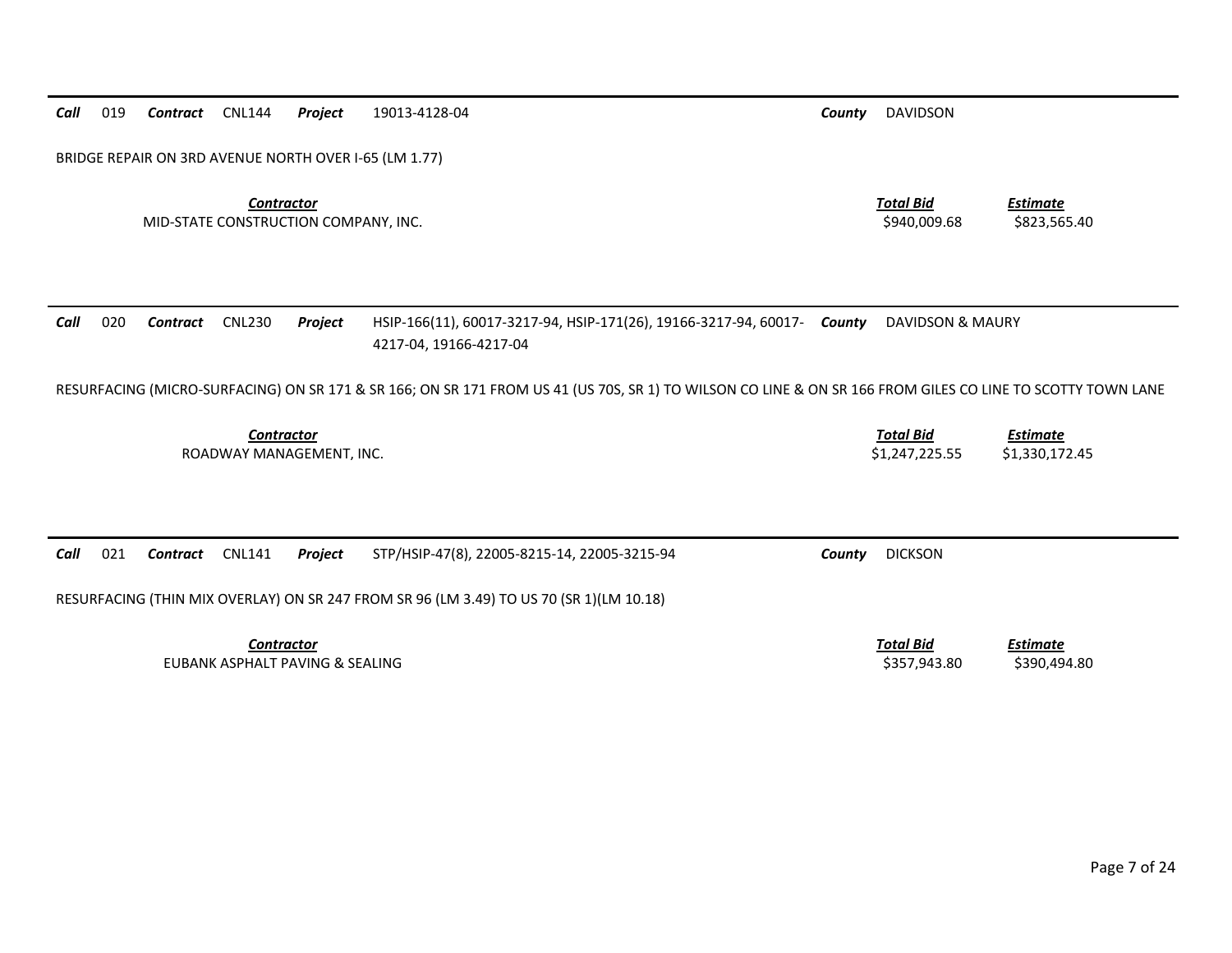### *Call*022 **Contract** CNL046 *Contract* CNL046 *Project* HRRR‐194(12), 24013‐3228‐94, HSIP‐2807(6), 79947‐3501‐94, HSIP‐ *County* FAYETTE & SHELBY NHE‐3(116), 79017‐3293‐94

MISCELLANEOUS SAFETY IMPROVEMENTS AT VARIOUS LOCATIONS; ON SR 3 (N 3RD ST) AT MILL AVE & ON SOUTH PARKWAY EAST ST AT COLLEGE ST IN MEMPHIS,AND ON SR 194 FROM STEVENS DR TO SR 59

**NO BIDS RECEIVED**

*Call* 023 *Contract* CNL193 *Project* HSIP‐476(4), 26016‐3204‐94, 26016‐4204‐04 *County* FRANKLIN RESURFACING (THIN MIX OVERLAY) ON SR 476 FROM CHESTNUT RIDGE RD (LM 6.30) TO SR 130 (LM 11.82) *Contractor Total Bid Estimate* TINSLEY ASPHALT, LLC \$447,410.90 \$514,200.75

*Call* 024*Contract* CNL157 *Project* 26011‐4225‐04 *County* FRANKLIN

BRIDGE REPAIR ON SR130 OVER THE ELK RIVER (LM 10.86)

**ALL BIDS REJECTED**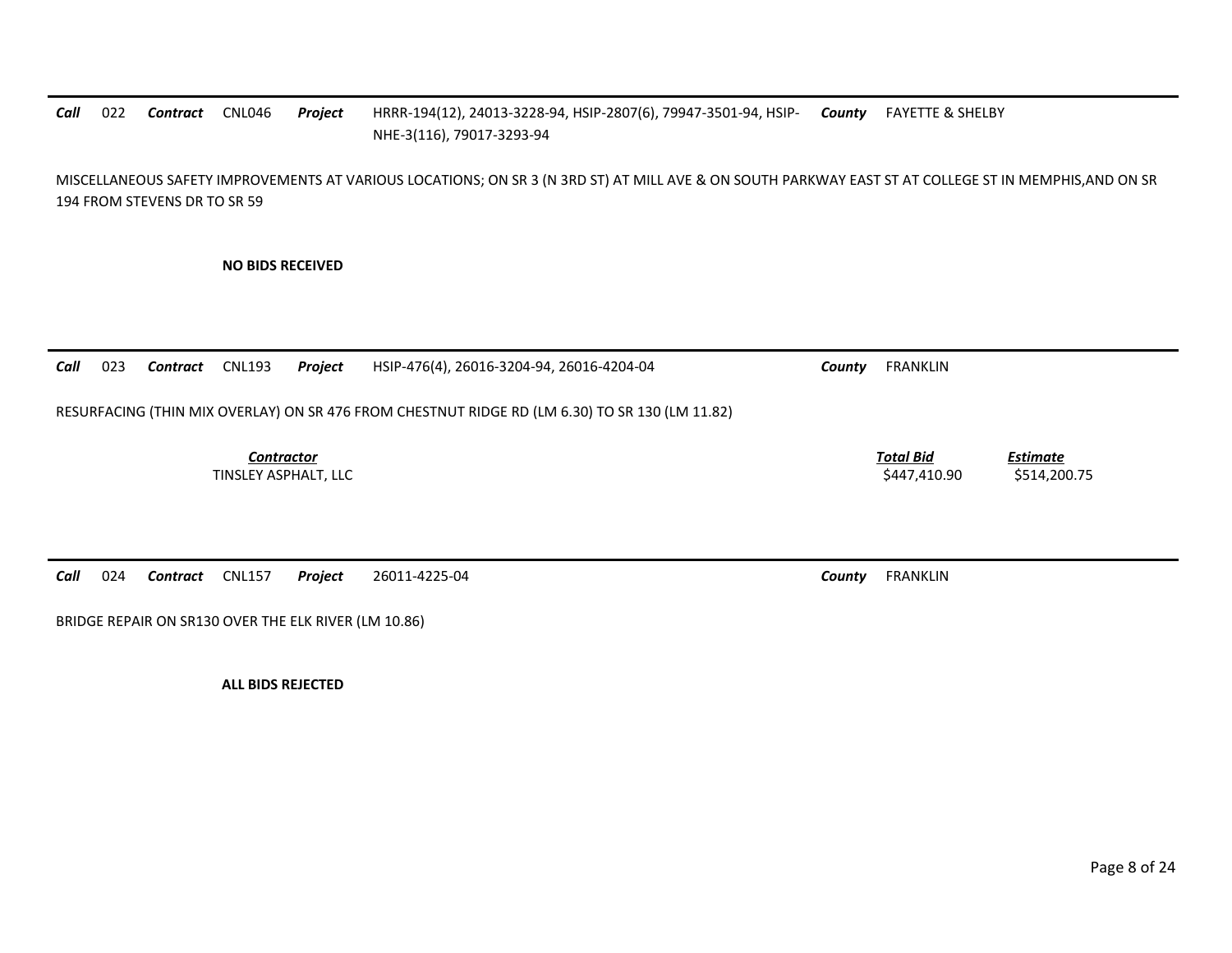| Call<br>025<br><b>CNL225</b><br>Project<br>Contract                   | BRZE-2700(38), 27025-3404-94                                                          | County | <b>GIBSON</b>                      |                                   |
|-----------------------------------------------------------------------|---------------------------------------------------------------------------------------|--------|------------------------------------|-----------------------------------|
| CONCRETE BULB-TEE BEAM BR ON BASELINE RD OVER PARKER BRANCH (LM 2.91) |                                                                                       |        |                                    |                                   |
| <b>Contractor</b><br>HAROLD COFFEY CONSTRUCTION, INC.                 |                                                                                       |        | <b>Total Bid</b><br>\$478,388.20   | <b>Estimate</b><br>\$462,859.45   |
|                                                                       |                                                                                       |        |                                    |                                   |
| 026<br><b>CNL107</b><br>Project<br>Call<br>Contract                   | 27037-4204-04                                                                         | County | <b>GIBSON</b>                      |                                   |
| BRIDGE REPAIR ON SR 185 OVER WTNN RAILROAD (LM 1.38)                  |                                                                                       |        |                                    |                                   |
| <b>Contractor</b><br>THOMSON & THOMSON, INC.                          |                                                                                       |        | <b>Total Bid</b><br>\$814,928.26   | <b>Estimate</b><br>\$901,050.25   |
|                                                                       |                                                                                       |        |                                    |                                   |
| 027<br><b>CNL189</b><br>Call<br><b>Contract</b><br>Project            | HSIP-NHE-15(174), 28068-3210-94, 28068-4210-04                                        | County | <b>GILES</b>                       |                                   |
|                                                                       | RESURFACING ON US 64 (SR 15) FROM PULASKI BYP TO AYMETT TOWN RD (LM 9.77 TO LM 17.76) |        |                                    |                                   |
| <b>Contractor</b><br>ROGERS GROUP, INC.                               |                                                                                       |        | <b>Total Bid</b><br>\$2,041,597.90 | <b>Estimate</b><br>\$2,093,362.90 |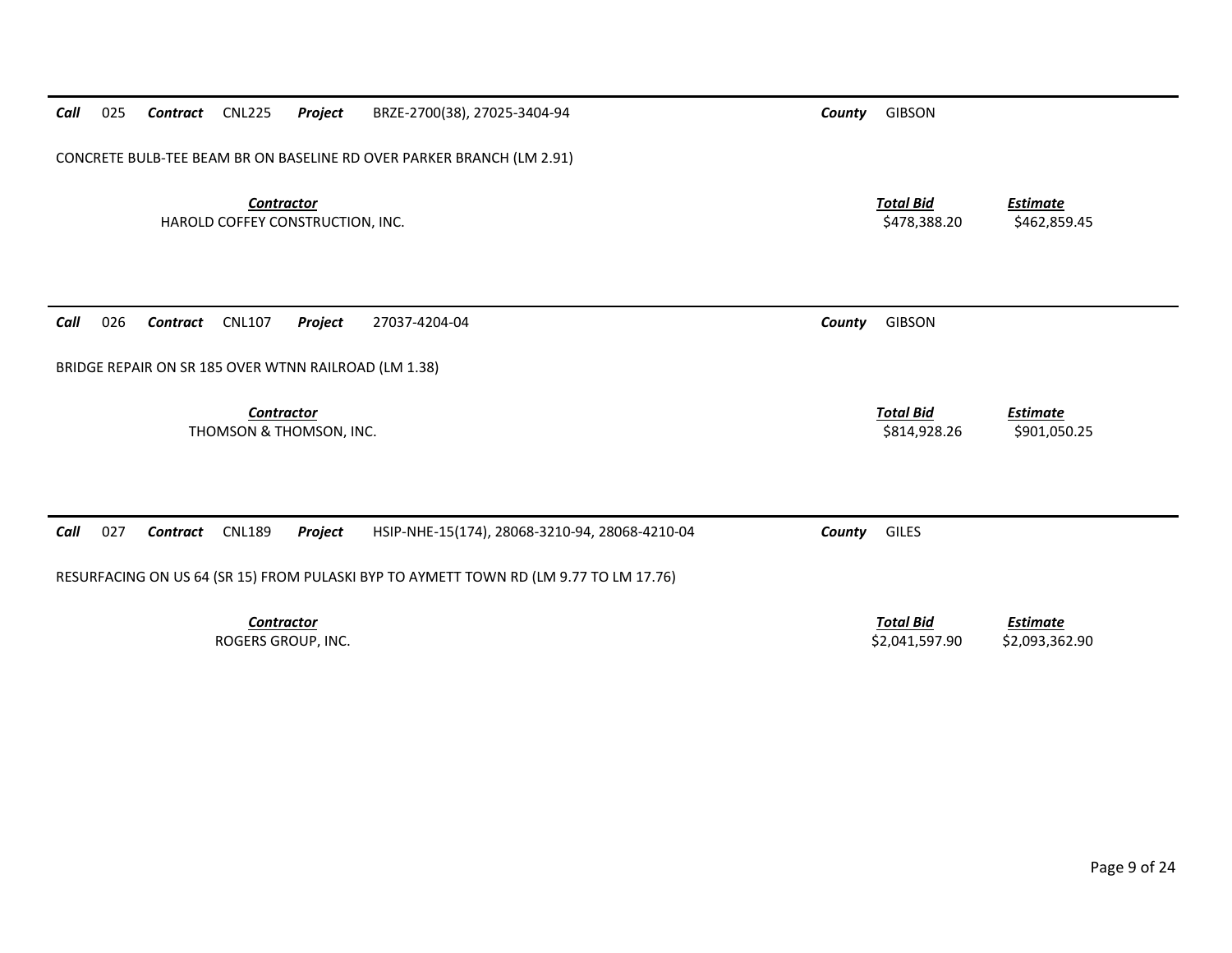| Call | 028 | Contract | <b>CNL211</b>                                           | Project | HRRR-113(16), 37009-3208-94, HRRR-1186(10), 37953-3529-94,<br>HSIP-1346(10), 30946-3574-94, HSIP-1346(11), 30946-3575-94 | County | <b>GREENE &amp; HAWKINS</b>        |                                   |
|------|-----|----------|---------------------------------------------------------|---------|--------------------------------------------------------------------------------------------------------------------------|--------|------------------------------------|-----------------------------------|
|      |     |          |                                                         |         | MISCELLANEOUS SAFETY IMPROVEMENTS AT VARIOUS LOCATIONS ON BLUE SPRINGS PARKWAY, SR 113 AND CARTER VALLEY LOOP/ROAD       |        |                                    |                                   |
|      |     |          | <b>Contractor</b><br>SUPERIOR PAVEMENT MARKING, INC.    |         |                                                                                                                          |        | <b>Total Bid</b><br>\$292,108.07   | <b>Estimate</b><br>\$404,464.25   |
| Call | 029 | Contract | <b>CNL196</b>                                           | Project | HSIP-56(65), 31005-3267-94, 31005-4267-04                                                                                | County | <b>GRUNDY</b>                      |                                   |
|      |     |          |                                                         |         | RESURFACING ON SR 56 FROM DOGWOOD MANOR RD TO SR 50 (LM 14.05 TO LM 20.16)                                               |        |                                    |                                   |
|      |     |          | <b>Contractor</b><br>ROGERS GROUP, INC.                 |         |                                                                                                                          |        | <b>Total Bid</b><br>\$623,554.05   | <b>Estimate</b><br>\$709,592.00   |
| Call | 030 | Contract | <b>CNL165</b>                                           | Project | BRZE-3700(25), 37945-3494-94                                                                                             | County | <b>HAWKINS</b>                     |                                   |
|      |     |          |                                                         |         | WELDED STEEL PLATE GIRDER BR ON LONGS BEND RD OVER HOLSTON RIVER (LM 9.47)                                               |        |                                    |                                   |
|      |     |          | <b>Contractor</b><br>SIMPSON CONSTRUCTION COMPANY, INC. |         |                                                                                                                          |        | <b>Total Bid</b><br>\$3,632,142.90 | <b>Estimate</b><br>\$4,362,040.60 |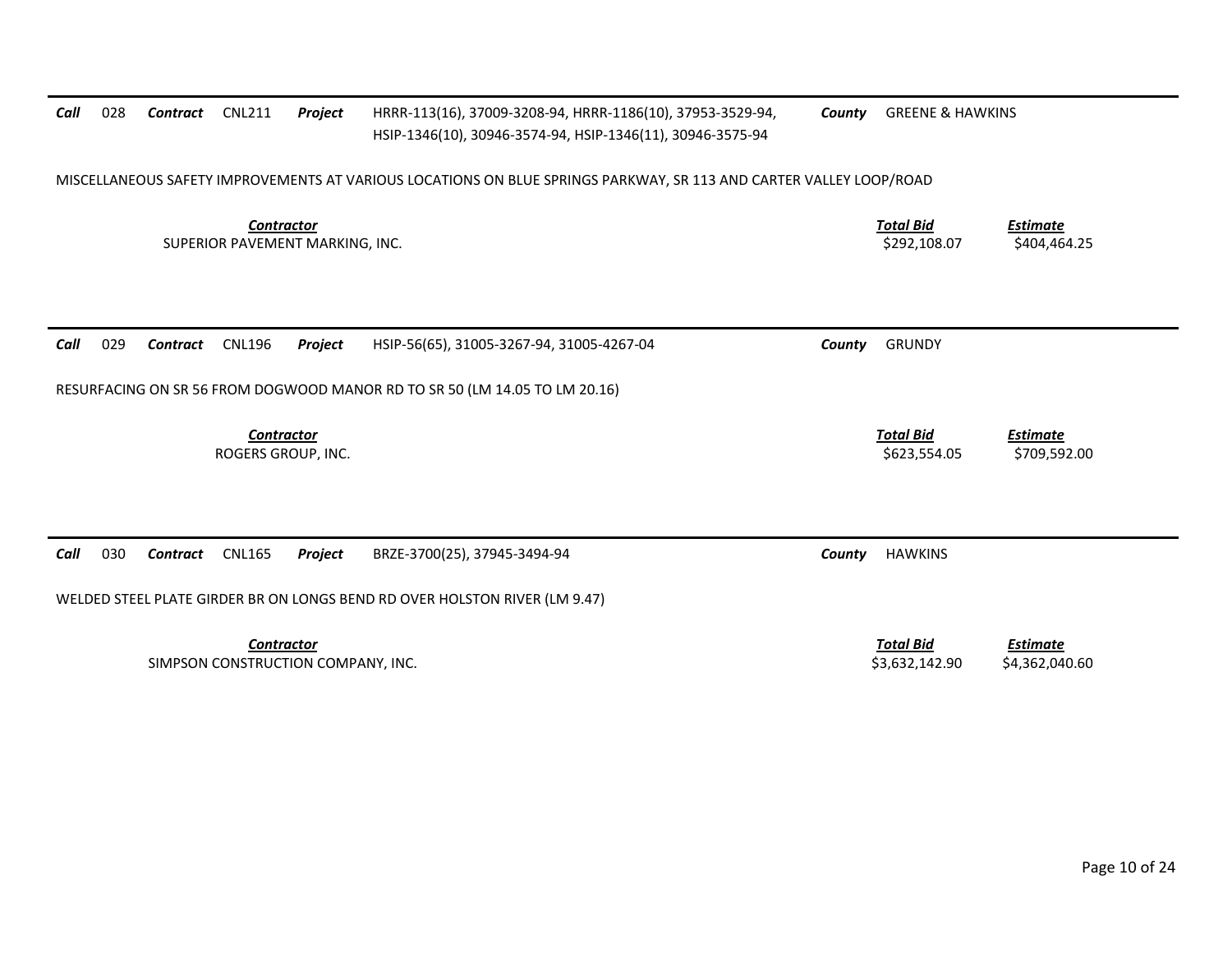#### *Call*031 **Contract** CNL210 *Contract* CNL210 *Project* HSIP‐54(34), 38006‐3230‐94, HSIP‐76(78), 38007‐3229‐94, 38007‐ 4229‐04, 38006‐4230‐04 *County* HAYWOOD

RESURFACING (THIN MIX OVERLAY) ON SR 76 AND SR 54; ON SR 76, FROM SR 179 (LM 5.57) TO SUNNY HILL RD (LM 9.84) & ON SR 54, S LAFAYETTE AVE(LM 12.64) TO COLLEGE ST (LM 12.84)

> *Contractor Total Bid*FORD CONSTRUCTION

 *Estimate* N COMPANY \$901,257.05 \$988,474.25 \$901,257.05 \$988,474.25

*Call*032 **Contract** CNL231 **Project** HSIP‐104(34), 39008‐3208‐94, 39008‐4208‐04 **County HENDERSON** 

RESURFACING (MICROSURFACE OR THIN MIX) ON SR 104 FROM SR 100 (LM 29.45) TO THE HARDIN COUNTY LINE (LM 37.38)

*Contractor Total Bid Estimate* DELTA CONTRACTING COMPANY, LLC \$568,453.41 \$625,283.85

| Call | 033 | Contract | <b>CNL239</b>     | Proiect                        | HSIP-NHE-69(80), 40009-4212-04, 40009-3212-94                                                     | Countv | <b>HENRY</b>     |                |  |
|------|-----|----------|-------------------|--------------------------------|---------------------------------------------------------------------------------------------------|--------|------------------|----------------|--|
|      |     |          |                   |                                | RESURFACING ON US 641 (SR 69) FROM WEST SANDY CREEK BRIDGE (LM 6.09) TO MEMORIAL DRIVE (LM 10.63) |        |                  |                |  |
|      |     |          | <b>Contractor</b> |                                |                                                                                                   |        | <b>Total Bid</b> | Estimate       |  |
|      |     |          |                   | DELTA CONTRACTING COMPANY, LLC |                                                                                                   |        | \$1,202,382.53   | \$1,158,091.90 |  |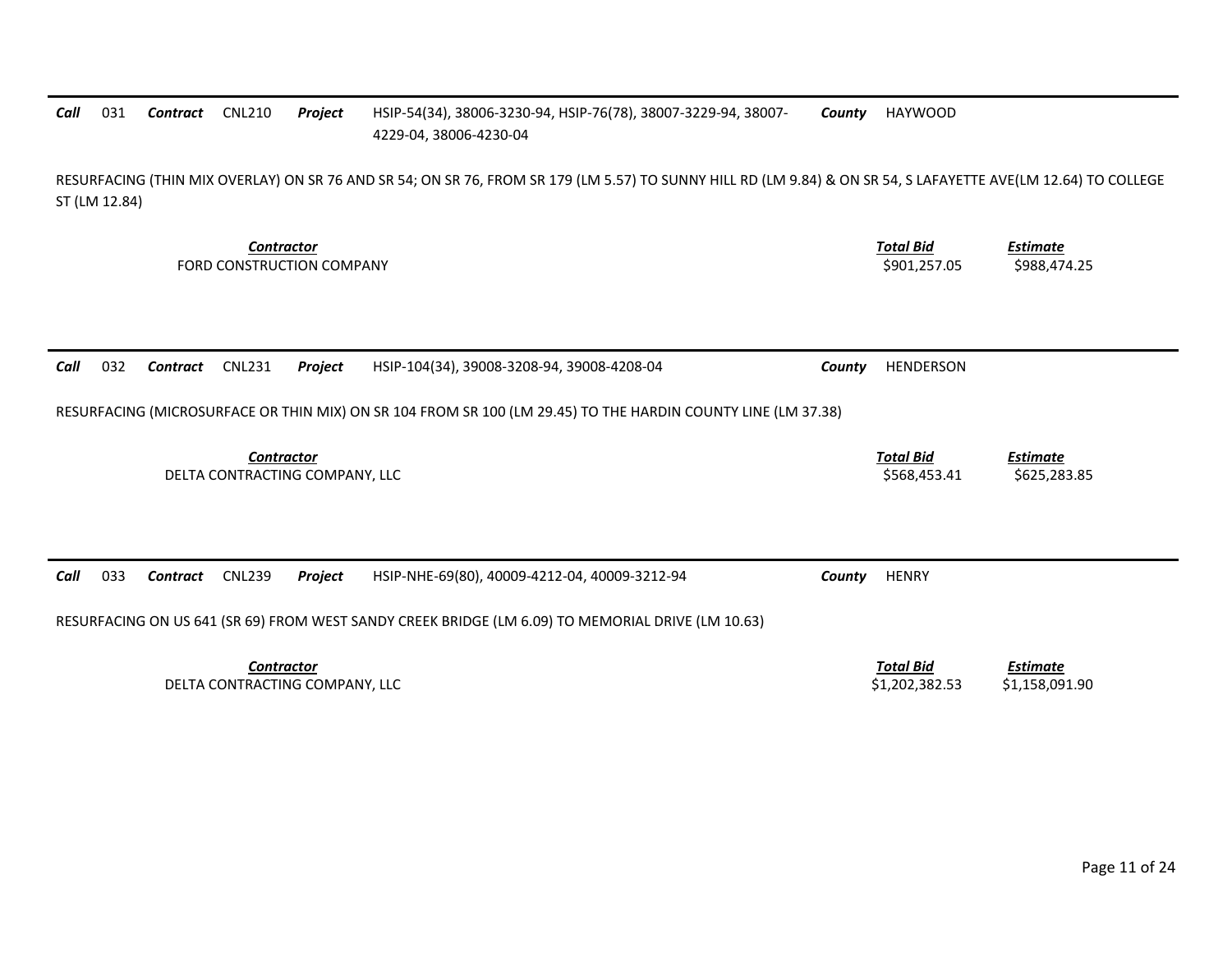| 034<br>Call | Contract | <b>CNL190</b>                                        | Project | HSIP-230(12), 43010-3214-94, 43010-4214-04                                                                             | County | <b>HUMPHREYS</b>                    |                                    |
|-------------|----------|------------------------------------------------------|---------|------------------------------------------------------------------------------------------------------------------------|--------|-------------------------------------|------------------------------------|
|             |          |                                                      |         | RESURFACING (THIN MIX OVERLAY) ON SR 230 FROM STEWART BRANCH ROAD (LM 5.90) TO SR 13 (LM 11.57)                        |        |                                     |                                    |
|             |          | <b>Contractor</b><br>EUBANK ASPHALT PAVING & SEALING |         |                                                                                                                        |        | <b>Total Bid</b><br>\$393,825.50    | <b>Estimate</b><br>\$484,066.20    |
|             |          |                                                      |         |                                                                                                                        |        |                                     |                                    |
| 035         | Contract | <b>CNL039</b>                                        | Project | STP-35(23), 45007-3220-14, 15007-3218-14                                                                               | County | JEFFERSON & COCKE                   |                                    |
|             |          |                                                      |         | GRADING, DRAINAGE AND PAVING ON US 411 (SR 35) FROM GRAPEVINE HOLLOW ROAD TO THE JUNCTION OF I-40 AND US 25W/70 (SR 9) |        |                                     |                                    |
| Call        |          | <b>Contractor</b><br>CHARLES BLALOCK & SONS, INC.    |         |                                                                                                                        |        | <b>Total Bid</b><br>\$27,869,927.65 | <b>Estimate</b><br>\$35,754,681.45 |
| 036         |          | <b>CNL205</b>                                        | Project | STP-SIP-133(2), 46007-3209-94                                                                                          |        | <b>JOHNSON</b>                      |                                    |

**NO BIDS RECEIVED**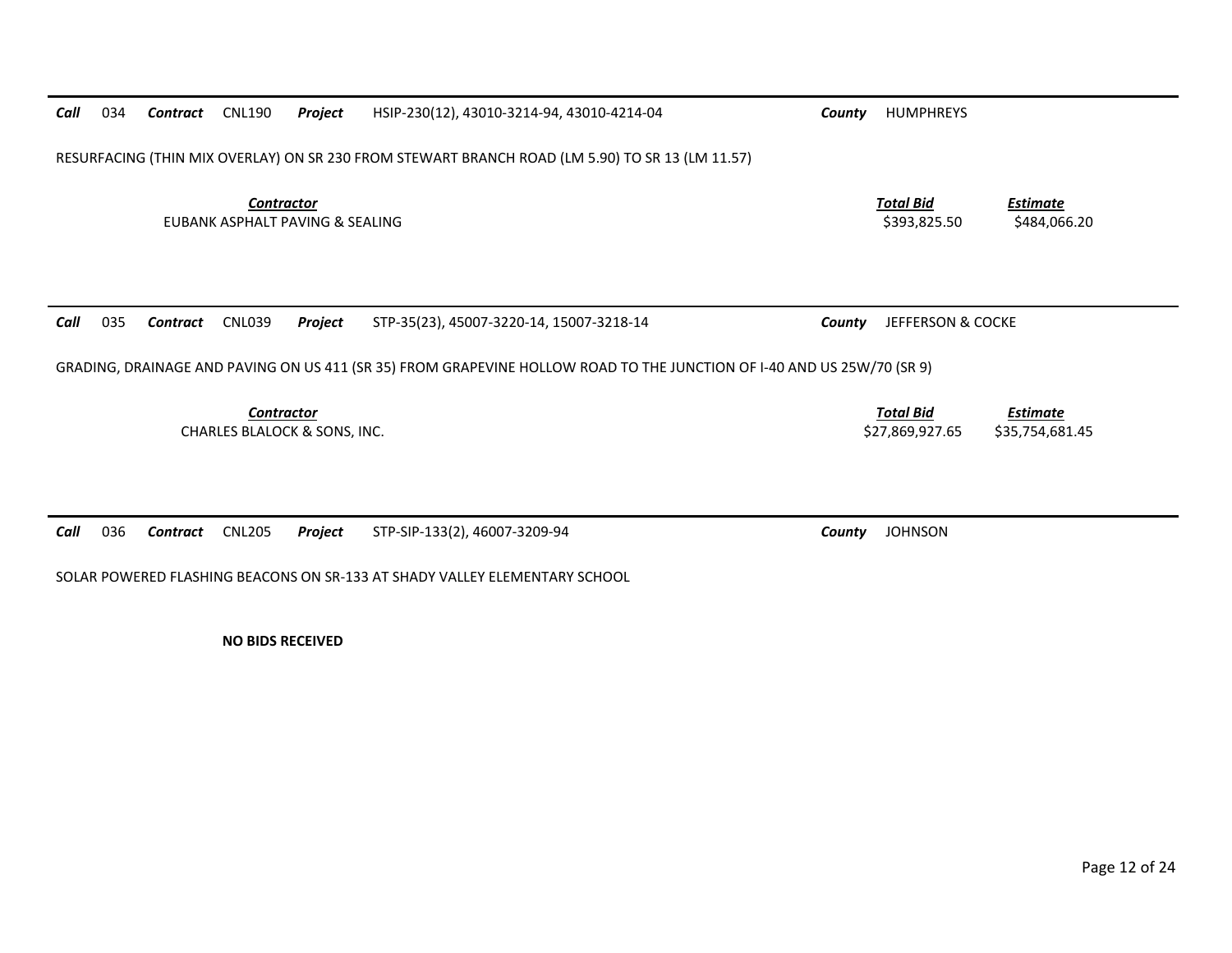| Call | 037 | Contract        | <b>CNL235</b>                      | Project                         | HSIP-NHE-159(8), 46009-3215-94, 46009-4215-04                                                                            | County | <b>JOHNSON &amp; CARTER</b>        |                                   |
|------|-----|-----------------|------------------------------------|---------------------------------|--------------------------------------------------------------------------------------------------------------------------|--------|------------------------------------|-----------------------------------|
|      |     |                 |                                    |                                 | RESURFACING ON US-321(SR-159) FROM POGA RD TO NC STATE LINE (FROM LM 7.75 IN CARTER COUNTY TO LM 4.01 IN JOHNSON COUNTY) |        |                                    |                                   |
|      |     |                 | <b>Contractor</b><br>MAYMEAD, INC. |                                 |                                                                                                                          |        | <b>Total Bid</b><br>\$991,796.00   | <b>Estimate</b><br>\$958,823.00   |
| Call | 038 | <b>Contract</b> | <b>CNL178</b>                      | Project                         | STP/HSIP-169(14), 47030-8226-14, 47030-3226-94                                                                           | County | <b>KNOX</b>                        |                                   |
|      |     |                 |                                    |                                 | RESURFACING ON SR-169 FROM CEDAR BLUFF ROAD TO SR-62 (LM 1.86 TO LM 11.43)                                               |        |                                    |                                   |
|      |     |                 | Contractor<br>ROGERS GROUP, INC.   |                                 |                                                                                                                          |        | <b>Total Bid</b><br>\$3,635,568.47 | <b>Estimate</b><br>\$3,384,557.40 |
|      |     |                 |                                    |                                 |                                                                                                                          |        |                                    |                                   |
| Call | 039 | <b>Contract</b> | <b>CNL192</b>                      | Project                         | HSIP-NHE-10(45), 52003-3215-94, 52003-4215-04                                                                            | County | <b>LINCOLN</b>                     |                                   |
|      |     |                 |                                    |                                 | RESURFACING (THIN MIX) ON US-231 (SR-10) FROM SHELBYVILLE HIGHWAY (LM 12.60) TO COLD SPRINGS ROAD (LM 19.60)             |        |                                    |                                   |
|      |     |                 | <b>Contractor</b>                  | WRIGHT PAVING CONTRACTORS, INC. |                                                                                                                          |        | <b>Total Bid</b><br>\$624,043.05   | Estimate<br>\$591,009.00          |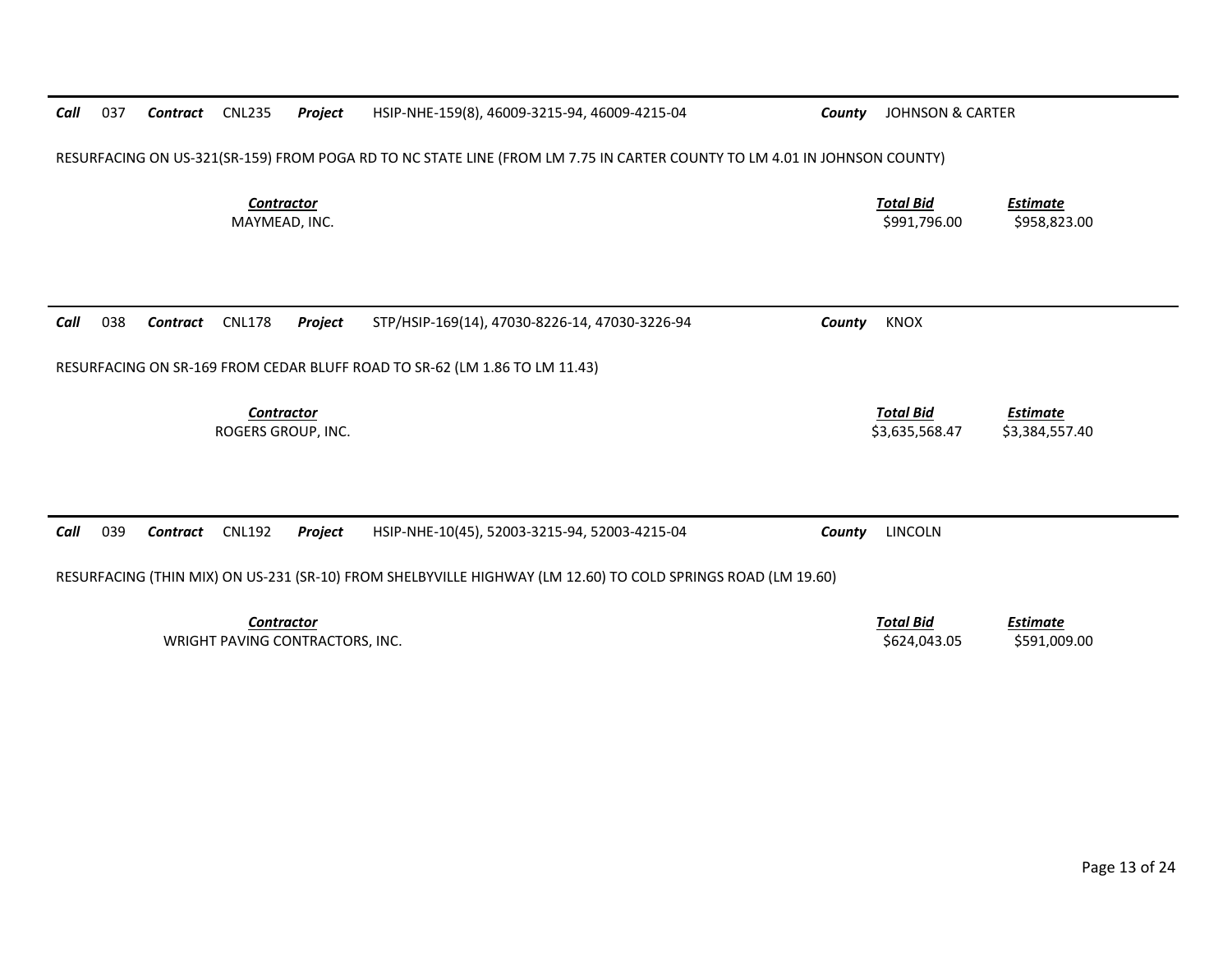CONSTRUCTION OF 3 BRIDGES ON US‐321 (SR‐73) FROM US‐11 (SR‐2) TO THE LITTLE TENNESSEE RIVER; 2 WELDED STEEL GIRDER BRIDGES AND A CONCRETE I‐BEAM BRIDGE *Contractor Total Bid*CHARLES BLALOCK &

*Call*041

RESURFACING (THIN MIX OVERLAY) ON SR‐198 FROM WHITE FERN ROAD (LM 10.07) TO SR‐197 (LM 13.34), INCLUDING BRIDGE DECK AND EXPANSION JOINT REPAIR

*Call*042

BRIDGE REPAIR ON I‐40 OVER WTNN RAILROAD (LM 11.90 RIGHT & LEFT)

*Contractor*

 *Contract* CNL209 *Project* HSIP‐198(10), 57023‐3233‐94, 57023‐4234‐04, 57023‐4233‐04 *County* MADISON *Contractor Total Bid Estimate* DELTA CONTRACTING COMPANY, LLC \$465,132.31 \$594,553.70 *Contract* CNL150 *Project* 57201‐4137‐04 *County* MADISON *Total Bid Estimate* THOMSON & THOMSON, INC. \$1,683,089.20 \$2,037,351.50

 *Estimate* \$69,361,720.70 \$62,690,785.63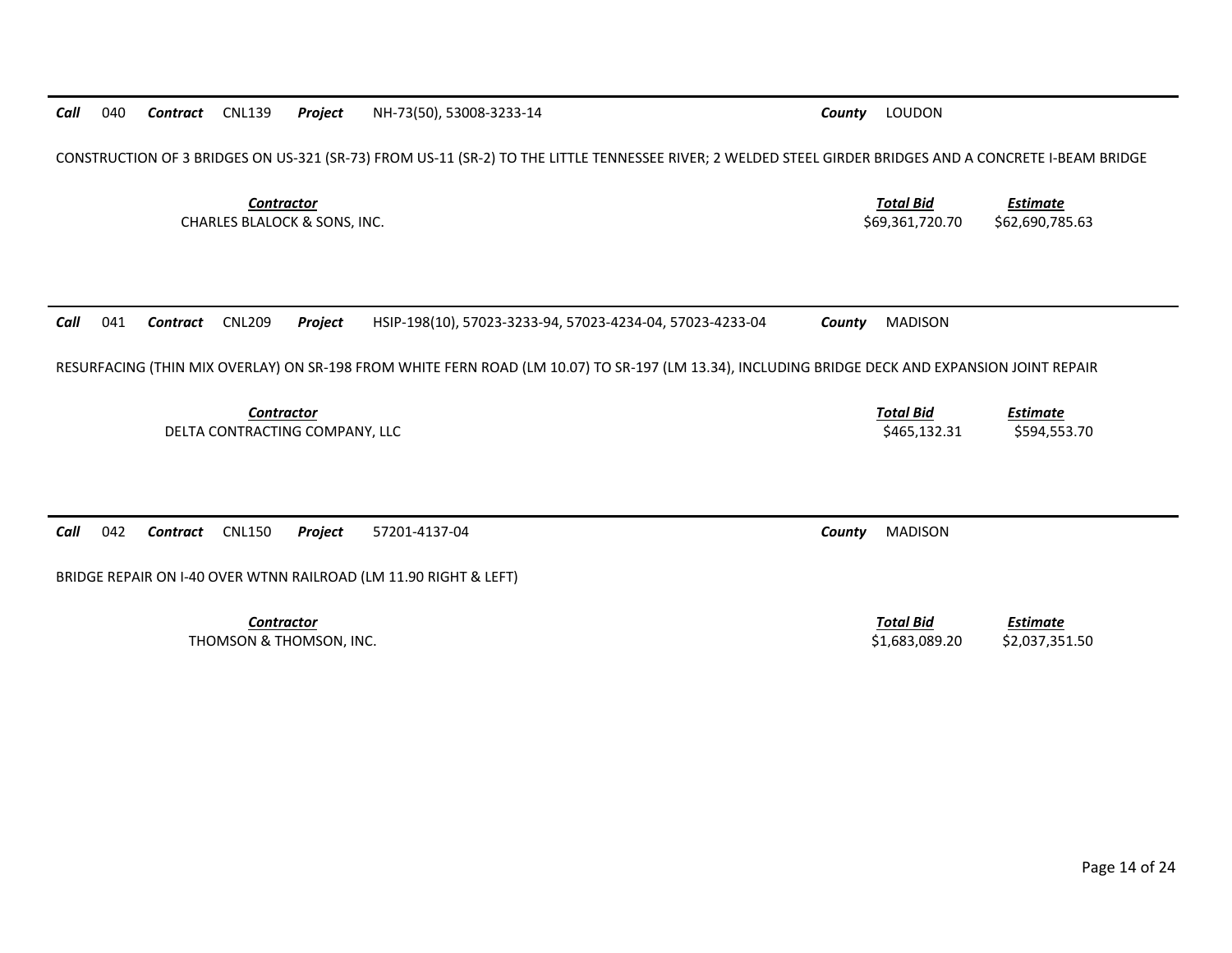| Call | 043 | Contract        | <b>CNL197</b>                               | Project | HSIP-150(8), 58015-3216-94, 58015-4216-04                                                        | County | <b>MARION</b>                      |                                   |
|------|-----|-----------------|---------------------------------------------|---------|--------------------------------------------------------------------------------------------------|--------|------------------------------------|-----------------------------------|
|      |     |                 |                                             |         | RESURFACING ON US-41 (SR-150) FROM SEQUATCHIE MOUNTAIN ROAD (LM 5.71) TO NELSON ROAD (LM 9.81)   |        |                                    |                                   |
|      |     |                 | <b>Contractor</b><br>TINSLEY ASPHALT, LLC   |         |                                                                                                  |        | <b>Total Bid</b><br>\$408,476.58   | <b>Estimate</b><br>\$463,516.50   |
| Call | 044 | <b>Contract</b> | <b>CNL241</b>                               | Project | HSIP-IE-24-2(135), 58100-3161-94                                                                 | County | <b>MARION</b>                      |                                   |
|      |     |                 |                                             |         | MISCELLANEOUS SAFETY IMPROVEMENTS ON I-24 WB BETWEEN LM 3.84 (MM 137.68) AND LM 4.34 (MM 138.02) |        |                                    |                                   |
|      |     |                 | <b>Contractor</b>                           |         | INTERSTATE ROAD MANAGEMENT CORPORATION                                                           |        | <b>Total Bid</b><br>\$310,154.00   | <b>Estimate</b><br>\$305,819.00   |
| Call | 045 | Contract        | <b>CNL236</b>                               | Project | ER-STP-7(25), 60004-3278-14                                                                      | County | <b>MAURY</b>                       |                                   |
|      |     |                 | SLIDE MITIGATION ON SR-7 AT LM 22.40.       |         |                                                                                                  |        |                                    |                                   |
|      |     |                 | <b>Contractor</b><br>SMITH EXCAVATING, INC. |         |                                                                                                  |        | <b>Total Bid</b><br>\$1,570,837.52 | <b>Estimate</b><br>\$2,208,630.70 |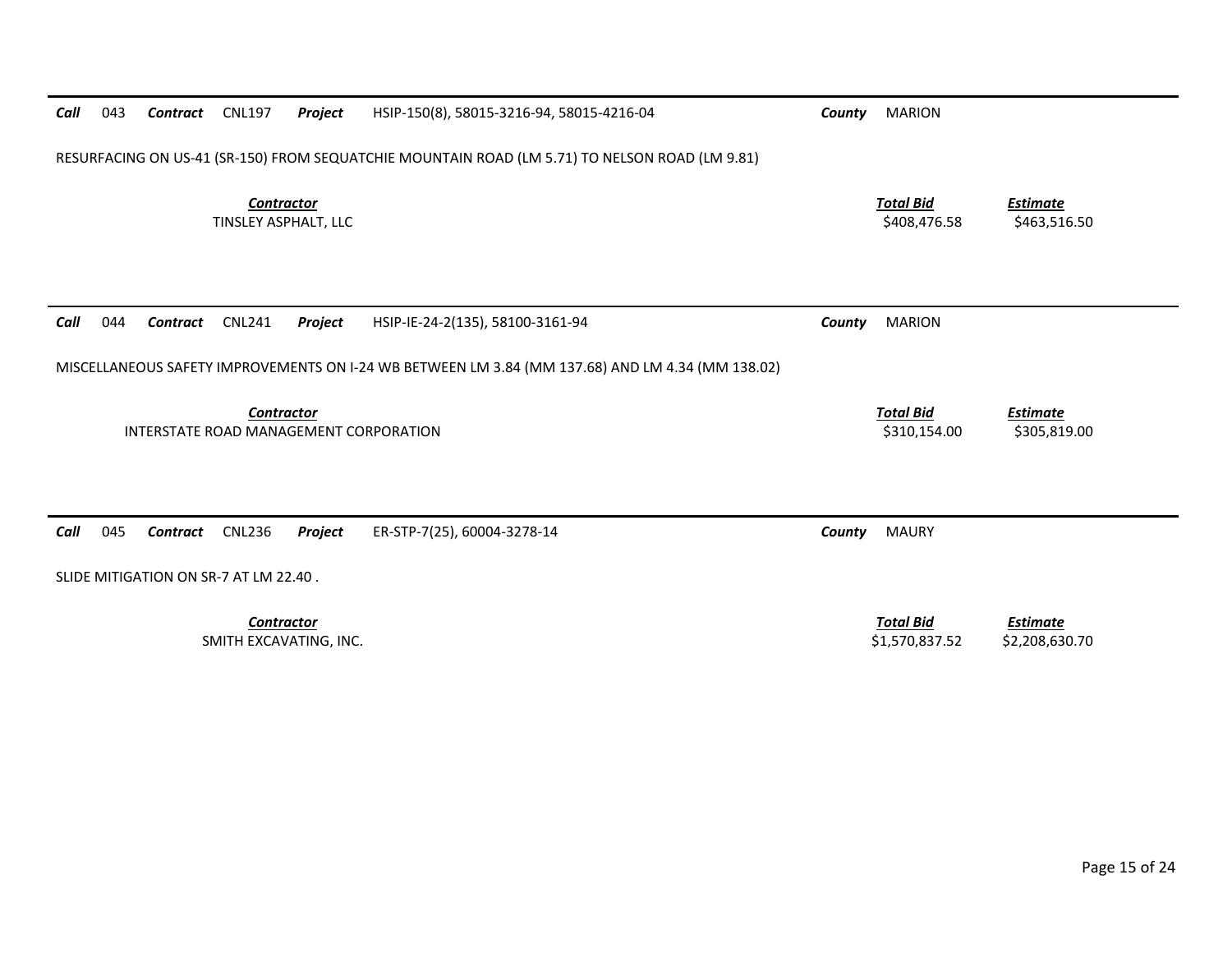| Call | 046 | Contract | <b>CNL198</b>                                          | Project                  | HSIP-50(48), 60006-3220-94, 60006-4220-04                                                                      | County | <b>MAURY</b>                     |                                 |
|------|-----|----------|--------------------------------------------------------|--------------------------|----------------------------------------------------------------------------------------------------------------|--------|----------------------------------|---------------------------------|
|      |     |          |                                                        |                          | RESURFACING (THIN MIX OVERLAY) ON SR-50 FROM EAST OF MOREL ROAD (L.M. 6.02) TO SR-99 (L.M. 12.20)              |        |                                  |                                 |
|      |     |          | <b>Contractor</b><br>TENNESSEE VALLEY PAVING CO., INC. |                          |                                                                                                                |        | <b>Total Bid</b><br>\$554,707.10 | <b>Estimate</b><br>\$528,548.75 |
|      |     |          |                                                        |                          |                                                                                                                |        |                                  |                                 |
| Call | 047 | Contract | <b>CNL186</b>                                          | Project                  | STP-50(40), 60006-3218-14                                                                                      | County | <b>MAURY</b>                     |                                 |
|      |     |          |                                                        |                          | MISCELLANEOUS SAFETY IMPROVEMENTS ON SR-50 FROM SR-247 TO US-43 (SR-6), INCLUDING GRADING, DRAINAGE AND PAVING |        |                                  |                                 |
|      |     |          | <b>Contractor</b>                                      | JENCO CONSTRUCTION, INC. |                                                                                                                |        | <b>Total Bid</b>                 | <b>Estimate</b>                 |
|      |     |          |                                                        |                          |                                                                                                                |        | \$192,422.17                     | \$252,778.50                    |
|      |     |          |                                                        |                          |                                                                                                                |        |                                  |                                 |
| Call | 048 | Contract | <b>CNL202</b>                                          | Project                  | HSIP-154(4), 69004-3211-94, 69004-4211-04                                                                      | County | <b>PICKETT</b>                   |                                 |
|      |     |          |                                                        |                          | RESURFACING ON SR-154 FROM THE FENTRESS COUNTY LINE (LM 0.00) TO THE SCOTT COUNTY LINE (LM 5.75)               |        |                                  |                                 |
|      |     |          | <b>Contractor</b>                                      |                          |                                                                                                                |        | <b>Total Bid</b>                 | <u>Estimate</u>                 |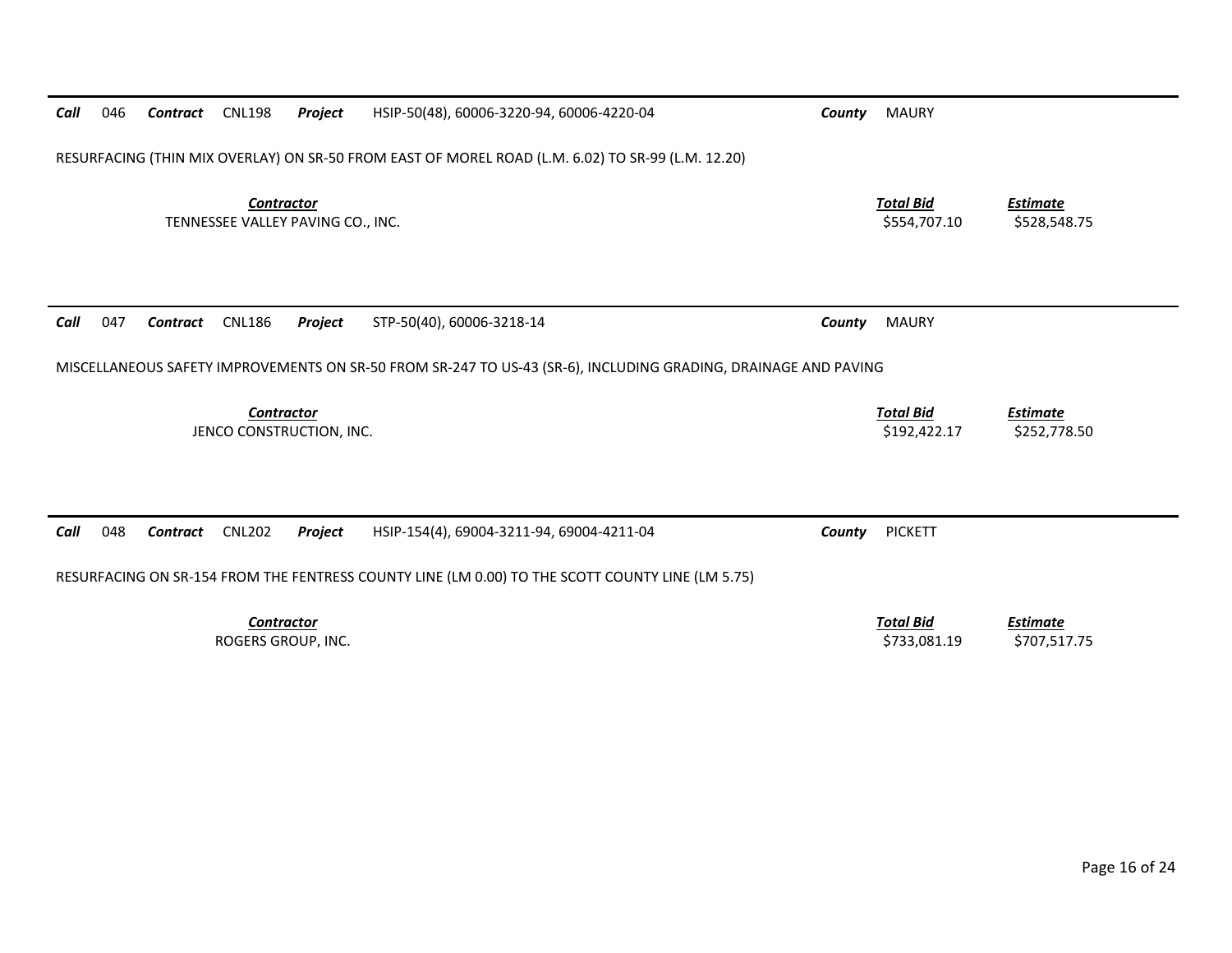## *Call* 049 *Contract* CNL200 *Project* HSIP‐315(2), 70010‐3209‐94, HSIP‐39(11), 54010‐3217‐94, 70010‐ 4209‐04, 54010‐4217‐04 *County* POLK & MCMINN RESURFACING(BITUMINOUS SEAL COAT & MICROSURFACE OR THIN MIX) ON SR‐315 FROM SR‐30 (LM 0.00) TO MONROE CO LINE (LM 7.16) & ON SR‐39 FROM US‐411(SR‐ 33)(LM 15.17) TO SR‐310 (LM 22.52) *Contractor Total Bid Estimate* HUDSON CONSTRUCTION COMPANY \$992,226.23 \$984,255.55 *Call* 050 *Contract* CNL195 *Project* STP/HSIP‐56(64), 71007‐8223‐14, 71007‐3223‐94 *County* PUTNAM RESURFACING ON SR‐56 FROM I‐40 TO US‐70N (SR‐24), (LM 0.56 TO LM 2.92) *Contractor Total Bid Estimate* HIGHWAYS, INC. \$621,425.25 \$688,564.55 *Call* 051 *Contract* CNL191 *Project* STP/HSIP‐NHE‐111(84), 71005‐8233‐14, 71005‐3233‐94 *County* PUTNAM RESURFACING ON SR‐11 FROM US‐70N (SR‐24) TO EAST 10TH ST (LM 5.25 TO LM 7.54) *Contractor Total Bid Estimate* HIGHWAYS, INC. \$660,182.00 \$711,087.65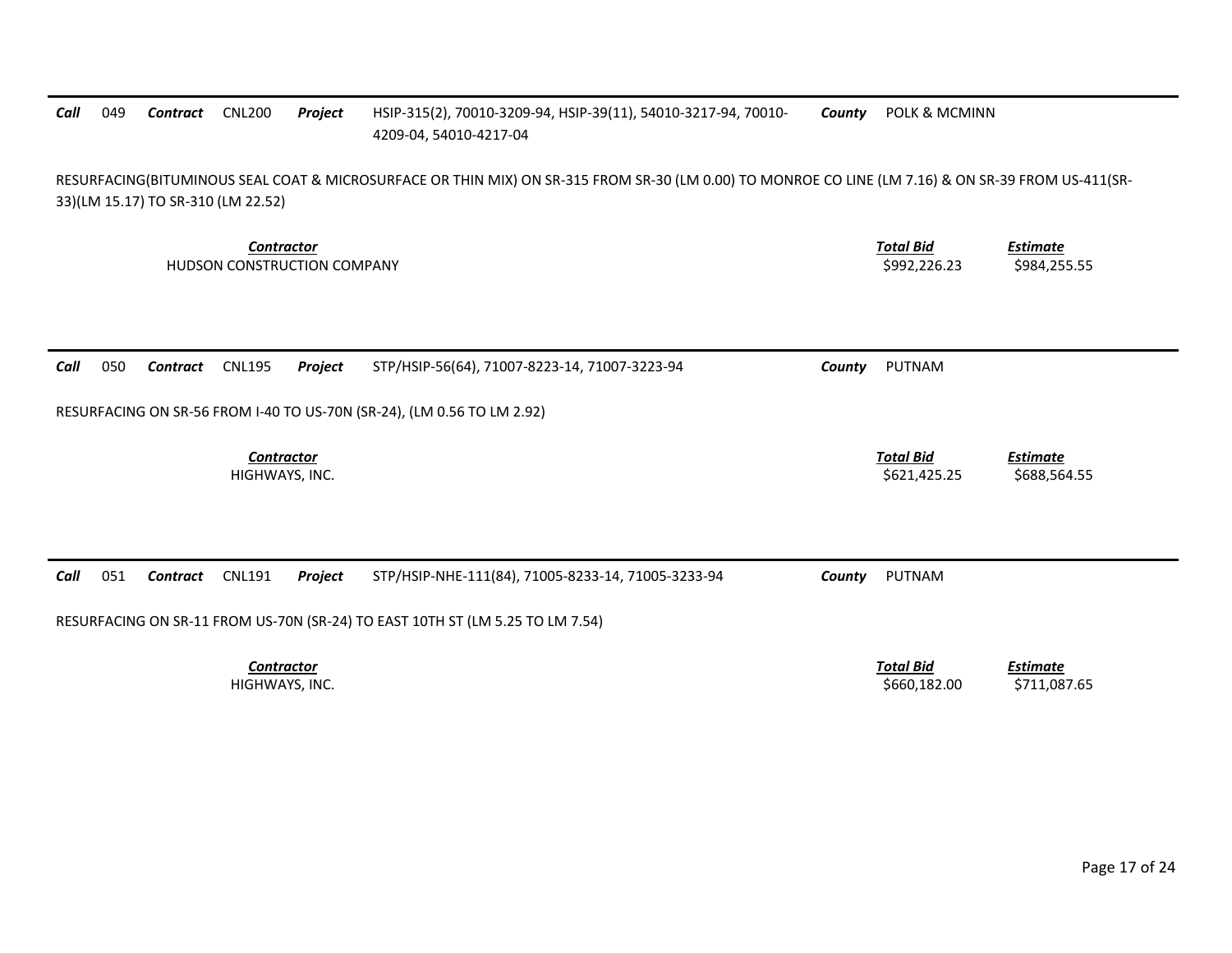| Call                                          | 052 | Contract | <b>CNL199</b>      | Project           | STP/HSIP-30(58), 72004-8229-14, 72004-3229-94                                                                                                | County | RHEA                               |                                   |
|-----------------------------------------------|-----|----------|--------------------|-------------------|----------------------------------------------------------------------------------------------------------------------------------------------|--------|------------------------------------|-----------------------------------|
|                                               |     |          |                    |                   | RESURFACING ON SR-30 FROM MORGAN CREEK RD TO SR-378 (LM 4.46 TO LM 8.74)                                                                     |        |                                    |                                   |
|                                               |     |          | ROGERS GROUP, INC. | <b>Contractor</b> |                                                                                                                                              |        | <b>Total Bid</b><br>\$1,039,243.40 | Estimate<br>\$991,244.20          |
| Call                                          | 053 | Contract | <b>CNL214</b>      | Project           | HSIP-10(43), 85001-3224-94, HSIP-102(14), 75014-3244-94, HSIP-<br>141(25), 80009-3223-94, 80009-4223-04, 75014-4244-04, 85001-<br>4224-04    | County | RUTHERFORD, SMITH, ETC.            |                                   |
|                                               |     |          |                    |                   | RESURFACING (MICROSURFACING) ON SR-102 FROM SR-96 TO ONE LANE, ON SR-141 FROM SR-264 TO DEKALB COUNTY LINE AND ON SR-10 FROM SR-25 TO SR-141 |        |                                    |                                   |
| <b>Contractor</b><br>ROADWAY MANAGEMENT. INC. |     |          |                    |                   |                                                                                                                                              |        | <b>Total Bid</b><br>\$1,224,752.35 | <b>Estimate</b><br>\$1,260,310.50 |

| Call                         | 054 | Contract | <b>CNL237</b> | <b>Project</b> | HSIP-35(53), 78003-3209-94, 78003-4209-04                                                      | Countv | <b>SEVIER</b> |              |
|------------------------------|-----|----------|---------------|----------------|------------------------------------------------------------------------------------------------|--------|---------------|--------------|
|                              |     |          |               |                | RESURFACING ON US-411 (SR-35) FROM BLOUNT CO LINE TO US 441 (SR-71, CHAPMAN HIGHWAY) (LM 1.72) |        |               |              |
| Contractor                   |     |          |               |                |                                                                                                |        | Total Bid     | Estimate     |
| CHARLES BLALOCK & SONS, INC. |     |          |               |                |                                                                                                |        | \$339.339.33  | \$336,587.82 |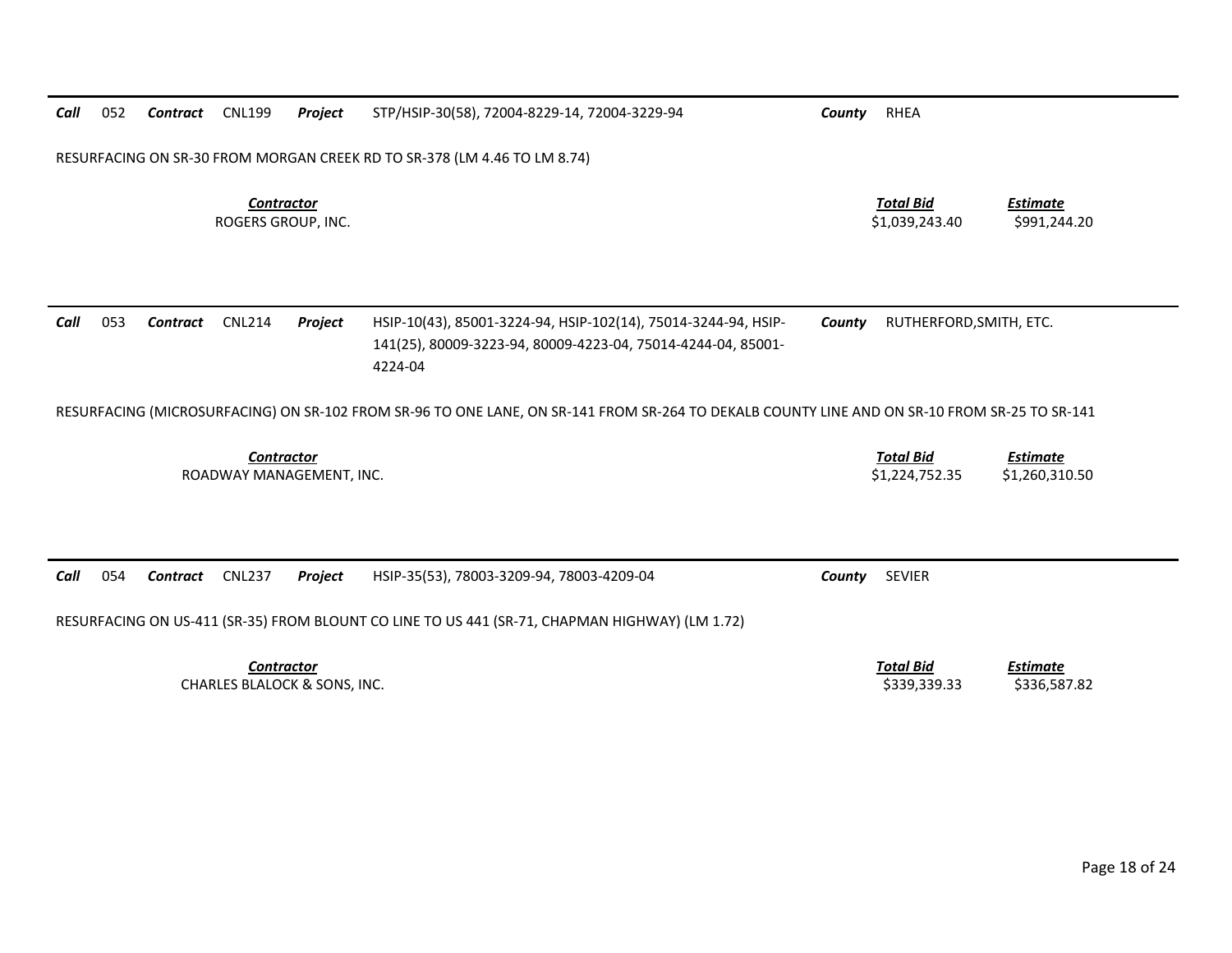| Call | 055                                                                     | Contract | <b>CNL238</b>                                                | Project | HSIP-416(8), 78018-3226-94, 78018-4226-04                                                                                                        | <b>SEVIER</b><br>County             |                                    |  |  |  |  |
|------|-------------------------------------------------------------------------|----------|--------------------------------------------------------------|---------|--------------------------------------------------------------------------------------------------------------------------------------------------|-------------------------------------|------------------------------------|--|--|--|--|
|      | RESURFACING ON SR-416 FROM US-321(SR-73) TO SR-454 (LM 0.00 TO LM 9.30) |          |                                                              |         |                                                                                                                                                  |                                     |                                    |  |  |  |  |
|      |                                                                         |          | <b>Contractor</b><br><b>CHARLES BLALOCK &amp; SONS, INC.</b> |         |                                                                                                                                                  | <b>Total Bid</b><br>\$1,751,070.15  | <b>Estimate</b><br>\$1,829,972.30  |  |  |  |  |
| Call | 056                                                                     | Contract | <b>CNL242</b>                                                | Project | BR-STP-14(37), 79023-3218-94                                                                                                                     | SHELBY<br>County                    |                                    |  |  |  |  |
|      |                                                                         |          |                                                              |         | BRIDGE REPLACEMENT ON US-61 (SR-14) FROM SOUTH PARKWAY TO MCLEMORE AVENUE, INCLUDING FOUR RETAINING WALLS AND A WELDED STEEL PLATE GIRDER BRIDGE |                                     |                                    |  |  |  |  |
|      |                                                                         |          | Contractor<br>DEMENT CONSTRUCTION COMPANY, LLC               |         |                                                                                                                                                  | <b>Total Bid</b><br>\$13,498,511.15 | <b>Estimate</b><br>\$13,596,913.66 |  |  |  |  |
|      |                                                                         |          |                                                              |         |                                                                                                                                                  |                                     |                                    |  |  |  |  |
| Call | 057                                                                     | Contract | <b>CNL103</b>                                                | Project | HSIP-5135(10), 79960-3296-94                                                                                                                     | SHELBY<br>County                    |                                    |  |  |  |  |
|      |                                                                         |          |                                                              |         | MISCELLANEOUS SAFETY IMPROVEMENTS ON APPLING RD AND I-40 IN MEMPHIS                                                                              |                                     |                                    |  |  |  |  |
|      |                                                                         |          |                                                              |         |                                                                                                                                                  |                                     |                                    |  |  |  |  |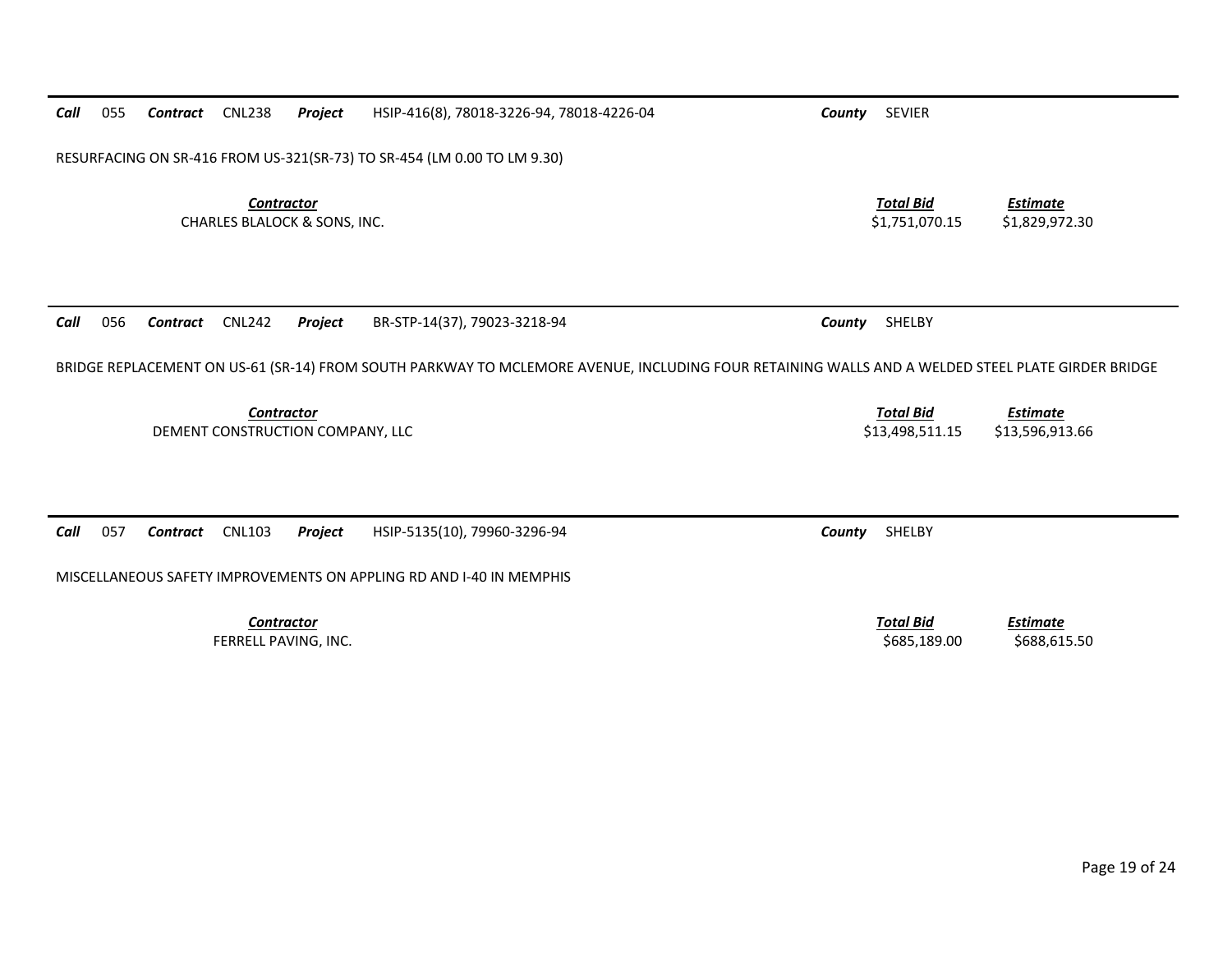| Call                                                                                                                                                                | 059                                                                                                  | Contract | <b>CNL229</b>                                           | Project | PFH-617-1(1), 82076-3402-84  | County | SULLIVAN                        |                         |  |
|---------------------------------------------------------------------------------------------------------------------------------------------------------------------|------------------------------------------------------------------------------------------------------|----------|---------------------------------------------------------|---------|------------------------------|--------|---------------------------------|-------------------------|--|
| GUARDRAIL INSTALLATION ON DENTON VALLEY ROAD FROM DEPT OF AGRICULTURE CAMPUS IN THE CHEROKEE NATIONAL FOREST AND EXTENDING APPROXIMATELY 4,000<br><b>FEET NORTH</b> |                                                                                                      |          |                                                         |         |                              |        |                                 |                         |  |
|                                                                                                                                                                     |                                                                                                      |          | <b>Contractor</b><br>REYNOLDS FENCE AND GUARDRAIL. INC. |         |                              |        | <b>Total Bid</b><br>\$79,760.00 | Estimate<br>\$90,800.00 |  |
| Call                                                                                                                                                                | 060                                                                                                  | Contract | <b>CNL152</b>                                           | Project | BR-STP-384(8), 84384-3214-94 | County | <b>TIPTON</b>                   |                         |  |
|                                                                                                                                                                     | CONCRETE BOX BRIDGE ON SR-384 OVER DRAINAGE DITCH (LM 7.08), INCLUDING GRADING, DRAINAGE AND PAVING. |          |                                                         |         |                              |        |                                 |                         |  |

CHRIS‐HILL CONSTRUCTION COMPANY, LLC \$585,284.00 \$808,501.50

*Total Bid*

*Estimate*

*Contract* CNL104 *Project* 79947‐4205‐04 *County* SHELBY

BRIDGE REPAIRS ON SR‐14 OVER INDUSTRIAL AVENUE AND ILLINOIS CENTRAL RAILROAD (LM 7.68) AND ON SR‐3 OVER OVERFLOW (LM 20.35) IN MEMPHIS

*Call*

058

*Contractor*

*Contractor Total Bid Estimate* FORD CONSTRUCTION\$1,302,285.15 \$1,098,431.35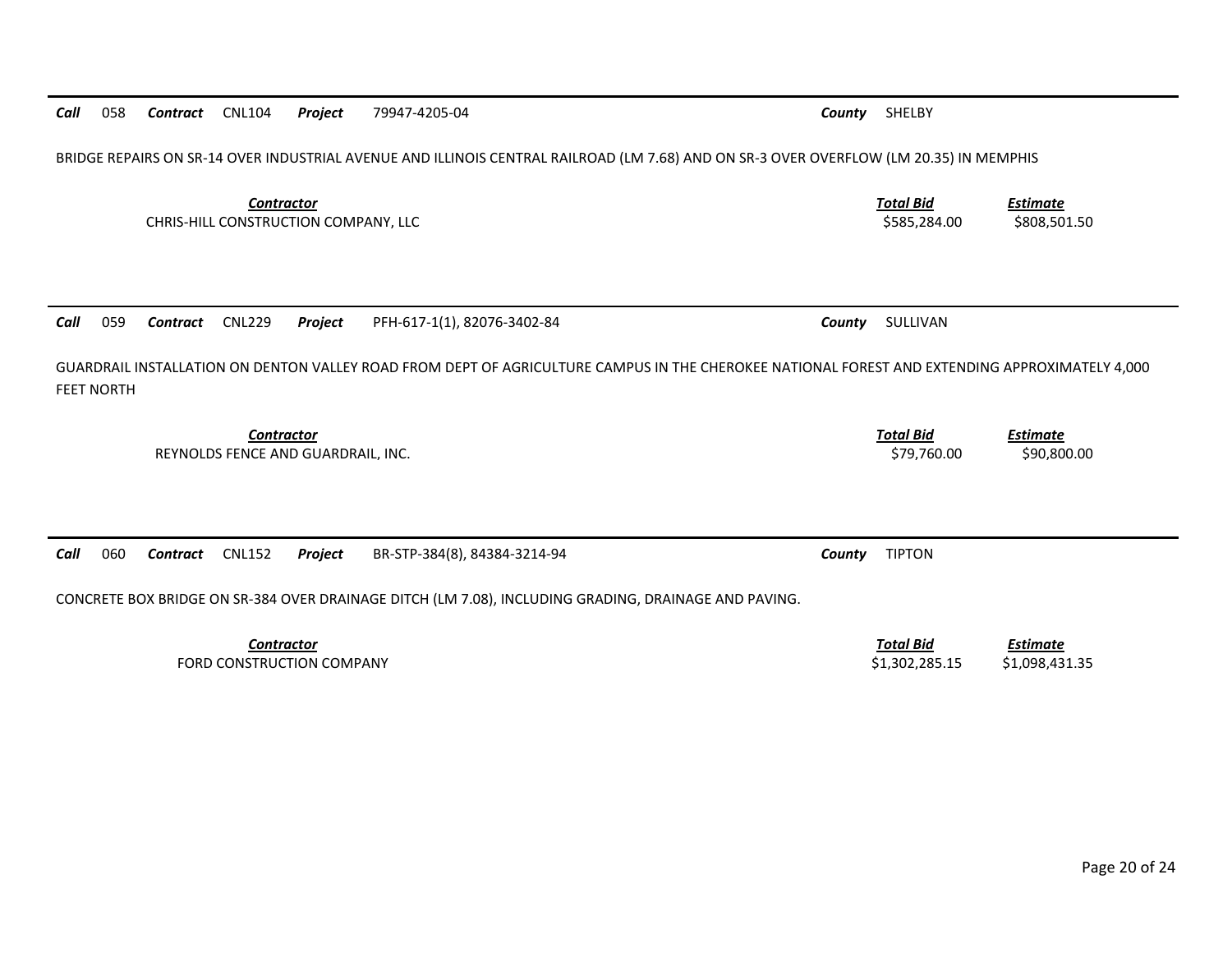CONCRETE BOX BRIDGE ON KENWOOD AVE OVER BRANCH (LM 0.66) IN BRIGHTON, INCLUDING GRADING, DRAINAGE AND PAVING.

*Contractor Total Bid*B & C CONSTRUCTION COMPANY INC. \$468,286.50 \$493,679.60

*Estimate*

| Call | 062 | Contract | CNL220 | Proiect | HRRR-1417(2), 84053-3407-94, HRRR-1473(2), 84945-3495-94,     | County | <b>TIPTON</b> |
|------|-----|----------|--------|---------|---------------------------------------------------------------|--------|---------------|
|      |     |          |        |         | HRRR-384(10), 84017-3216-94, HRRR-384(11), 84017-3217-94,     |        |               |
|      |     |          |        |         | HRRR-59(24), 84005-3221-94, HRRR-805(5), 84027-3404-94, HSIP- |        |               |
|      |     |          |        |         | 14(51), 84003-3218-94, HSIP-1472(10), 84026-3413-94, HSIP-    |        |               |
|      |     |          |        |         | 1472(11), 84026-3414-94                                       |        |               |

MISCELLANEOUS SAFETY IMPROVEMENTS AT VARIOUS LOCATIONS .

| Contractor                   | <b>Total Bid</b> | <b>Estimate</b> |
|------------------------------|------------------|-----------------|
| TRAF-MARK INDUSTRIES, L.L.C. | \$809,760.76     | \$854,219.00    |

|  |  |                                                                             | <b>TIPTON</b><br>County |
|--|--|-----------------------------------------------------------------------------|-------------------------|
|  |  | Call 063 Contract CNL232 Project HSIP-178(10), 84012-4210-04, 84012-3210-94 |                         |

RESURFACING (MICROSURFACE OR THIN MIX) ON SR‐178 FROM WEST MAIN STREET (LM 1.90) TO SR‐59 (LM 11.52)

**ALL BIDS REJECTED**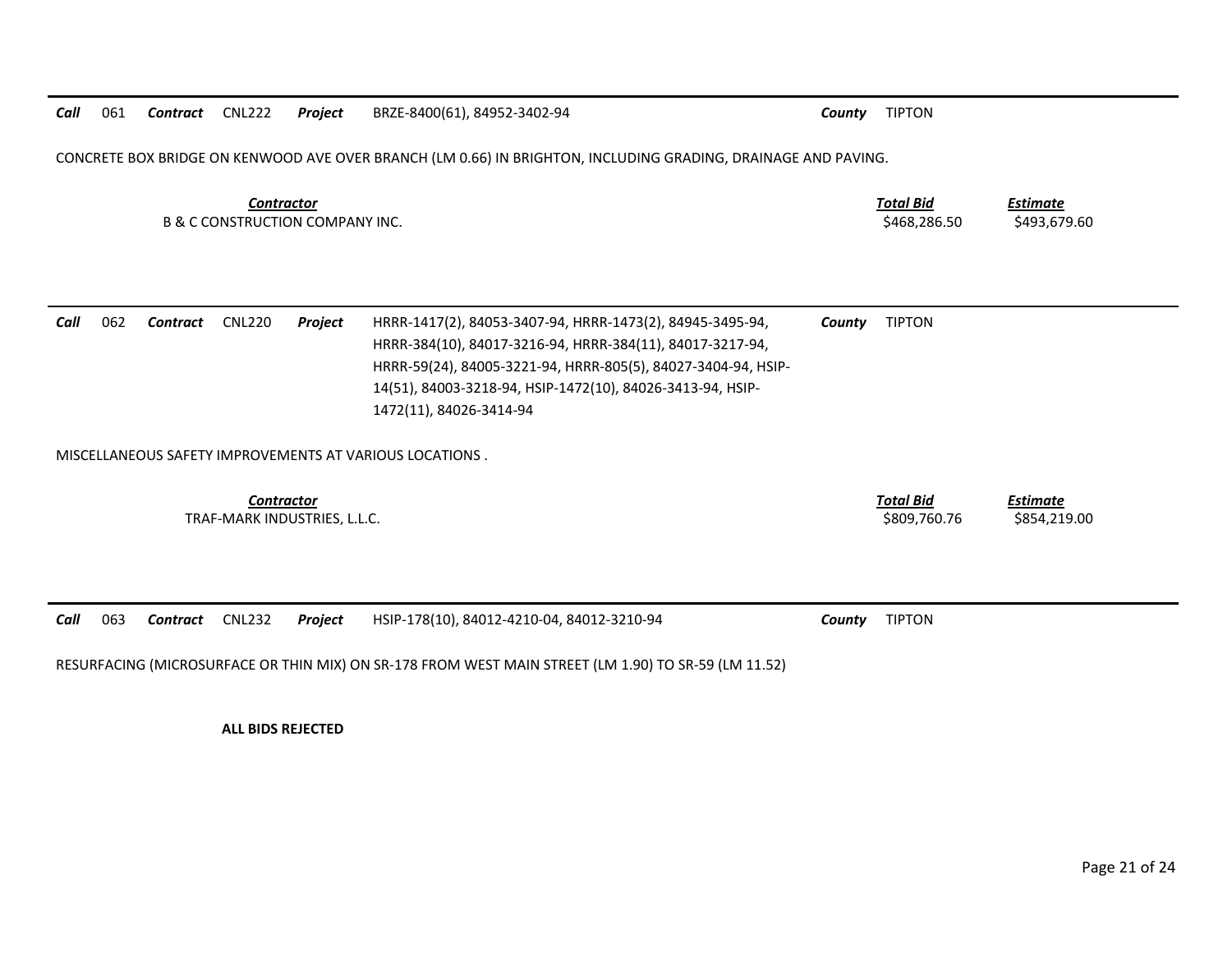INSTALLATION OF FLASHING SPEED LIMIT SIGNALS ON SR‐33 AT PAULETTE ELEMENTARY SCHOOL

**CONTRACT WITHDRAWN**

*Call* 065 *Contract* CNL194 *Project* HSIP‐284(10), 88025‐3209‐94, 04030‐3207‐94, 88025‐4209‐04, 04030‐4207‐04*County* VAN BUREN & BLEDSOE

RESURFACING WITH BITUMINOUS SURFACE TREATMENT ON SR‐284 FROM THE ENTRANCE TO FALL CREEK FALLS STATE PARK TO THE FOUR WAY STOP IN VAN BUREN COUNTY.

### **CONTRACT WITHDRAWN**

*Call* 066 *Contract* CNL201 *Project* HSIP‐288(8), 89024‐3214‐94, 21016‐3215‐94, 89024‐4214‐04, 21016‐4215‐04 *County* WARREN & DEKALB

RESURFACING (THIN MIX) ON SR‐288 FROM THE COLLINS RIVER BRIDGE (LM 5.25) IN WARREN COUNTY TO NORTH OF SINK CREEK BRIDGE (LM 4.98) IN DEKALB COUNTY

*Contractor*

 *Total Bid Estimate* TINSLEY ASPHALT, LLC \$757,544.71 \$886,507.50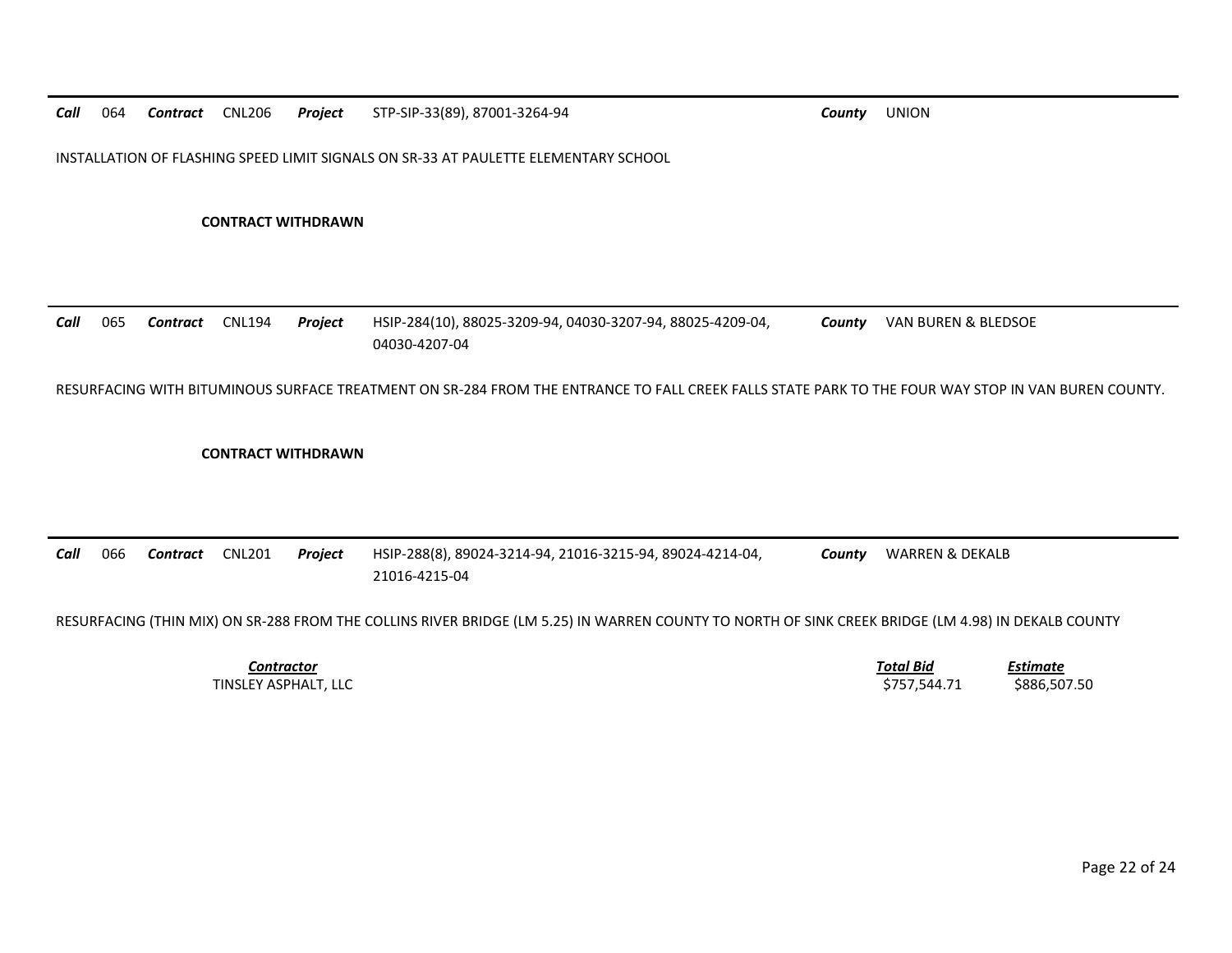| Call | 067 | Contract | <b>CNL208</b>     | Project                          | HSIP-54(33), 92004-3226-94, 92004-4227-04, 92004-4226-04                                                                                            | County | WEAKLEY                            |                                   |
|------|-----|----------|-------------------|----------------------------------|-----------------------------------------------------------------------------------------------------------------------------------------------------|--------|------------------------------------|-----------------------------------|
|      |     |          |                   |                                  | RESURFACING (THIN MIX) ON SR-54 FROM US-45E (SR-43) (LM 0.00) TO CANE CREEK BRIDGE (LM 6.21), INCLUDING BRIDGE DECK AND EXPANSION JOINT REPAIRS     |        |                                    |                                   |
|      |     |          | <b>Contractor</b> | <b>FORD CONSTRUCTION COMPANY</b> |                                                                                                                                                     |        | <b>Total Bid</b><br>\$1,059,253.70 | <b>Estimate</b><br>\$1,119,794.80 |
| Call | 068 | Contract | <b>CNL227</b>     | Project                          | HSIP-96(33), 94009-3207-94, 94009-4207-04                                                                                                           | County | WILLIAMSON                         |                                   |
|      |     |          | <b>Contractor</b> | EUBANK ASPHALT PAVING & SEALING  | RESURFACING ON SR-96 FROM THE DICKSON CO LINE TO SR 100 (LM 5.51)                                                                                   |        | <b>Total Bid</b><br>\$772.746.75   | <b>Estimate</b><br>\$924,966.25   |
| Call | 069 | Contract | <b>CNL226</b>     | Project                          | STP/HSIP-106(31), 94015-8231-14, 94015-3231-94                                                                                                      | County | WILLIAMSON                         |                                   |
|      |     |          |                   |                                  | RESURFACING ON US-431 (SR-106) FROM FULTON GREER LANE (LM 16.46) TO BEECH CREEK BRIDGE (LM 23.12), INCLUDING BRIDGE DECK AND EXPANSION JOINT REPAIR |        |                                    |                                   |
|      |     |          | <b>Contractor</b> |                                  |                                                                                                                                                     |        | <b>Total Bid</b>                   | <b>Estimate</b>                   |

HMA CONTRACTORS, LLC

CONTRACTORS, LLC \$1,796,127.70 \$1,802,158.05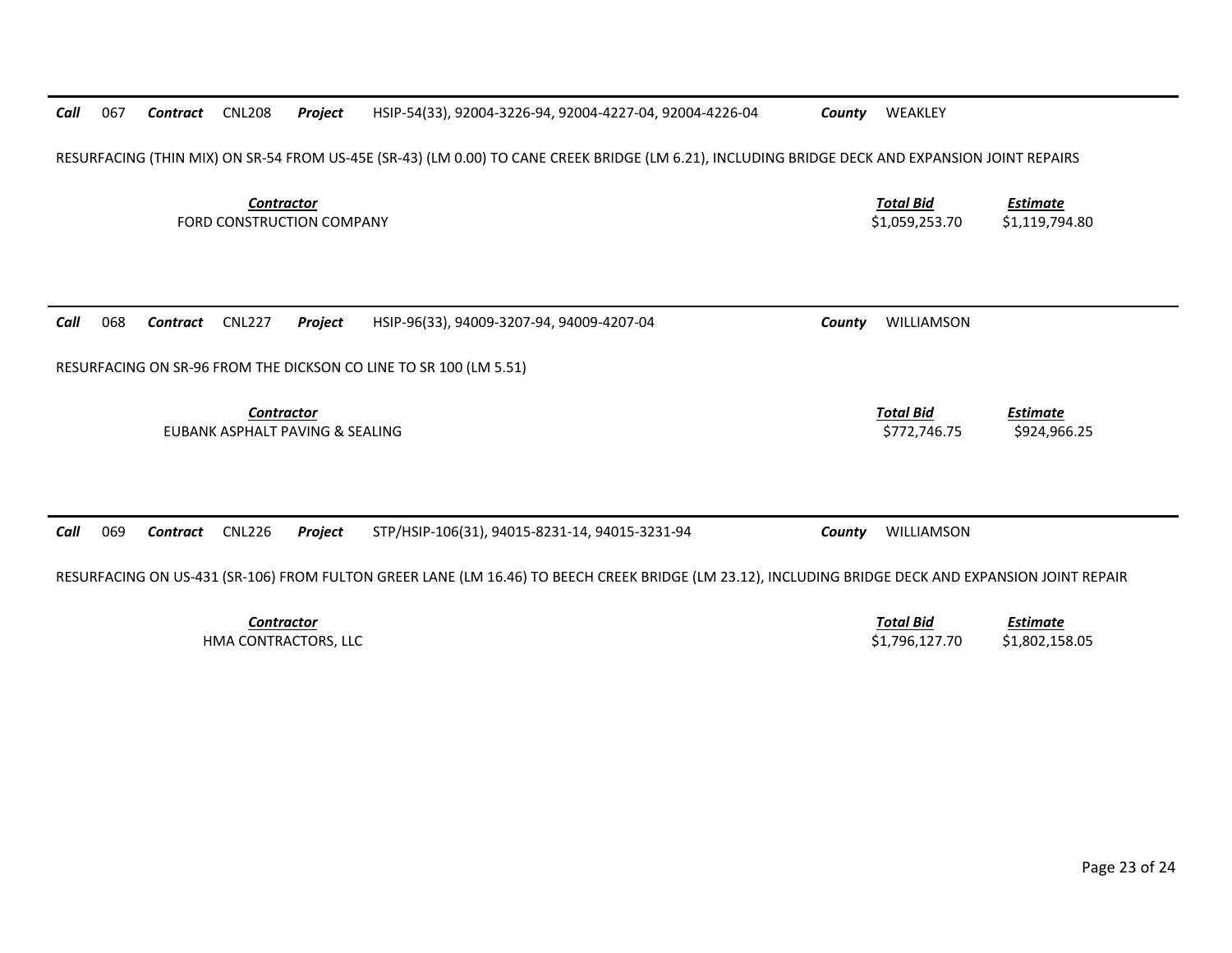| Call<br>070                                                          | Contract                                                                                            | CNL228                                        | Project | HSIP-266(17), 95023-3210-94, 95023-4210-04                              | County | <b>WILSON</b>                    |                                 |  |  |  |
|----------------------------------------------------------------------|-----------------------------------------------------------------------------------------------------|-----------------------------------------------|---------|-------------------------------------------------------------------------|--------|----------------------------------|---------------------------------|--|--|--|
|                                                                      | RESURFACING (MICROSURFACE OR THIN MIX) ON SR-266 FROM JUG CREEK ROAD (LM 4.21) TO SR-265 (LM 10.24) |                                               |         |                                                                         |        |                                  |                                 |  |  |  |
|                                                                      |                                                                                                     | <b>Contractor</b><br>ROADWAY MANAGEMENT, INC. |         |                                                                         |        | <u>Total Bid</u><br>\$389,228.40 | <b>Estimate</b><br>\$384,228.55 |  |  |  |
| 071<br><b>CNL937</b><br>Call<br>Project<br>98048-4115-04<br>Contract |                                                                                                     |                                               |         |                                                                         |        |                                  |                                 |  |  |  |
|                                                                      |                                                                                                     |                                               |         |                                                                         | County | BENTON, CARROLL, ETC.            |                                 |  |  |  |
|                                                                      |                                                                                                     |                                               |         | RANDOM ON-CALL ATTENUATOR REPAIR ON VARIOUS INTERSTATE AND STATE ROUTES |        |                                  |                                 |  |  |  |

|                         | <b>Total Awarded</b>              | Total Estimate |
|-------------------------|-----------------------------------|----------------|
| <b>Letting Totals -</b> | \$164,666,178.13 \$169,198,702.11 |                |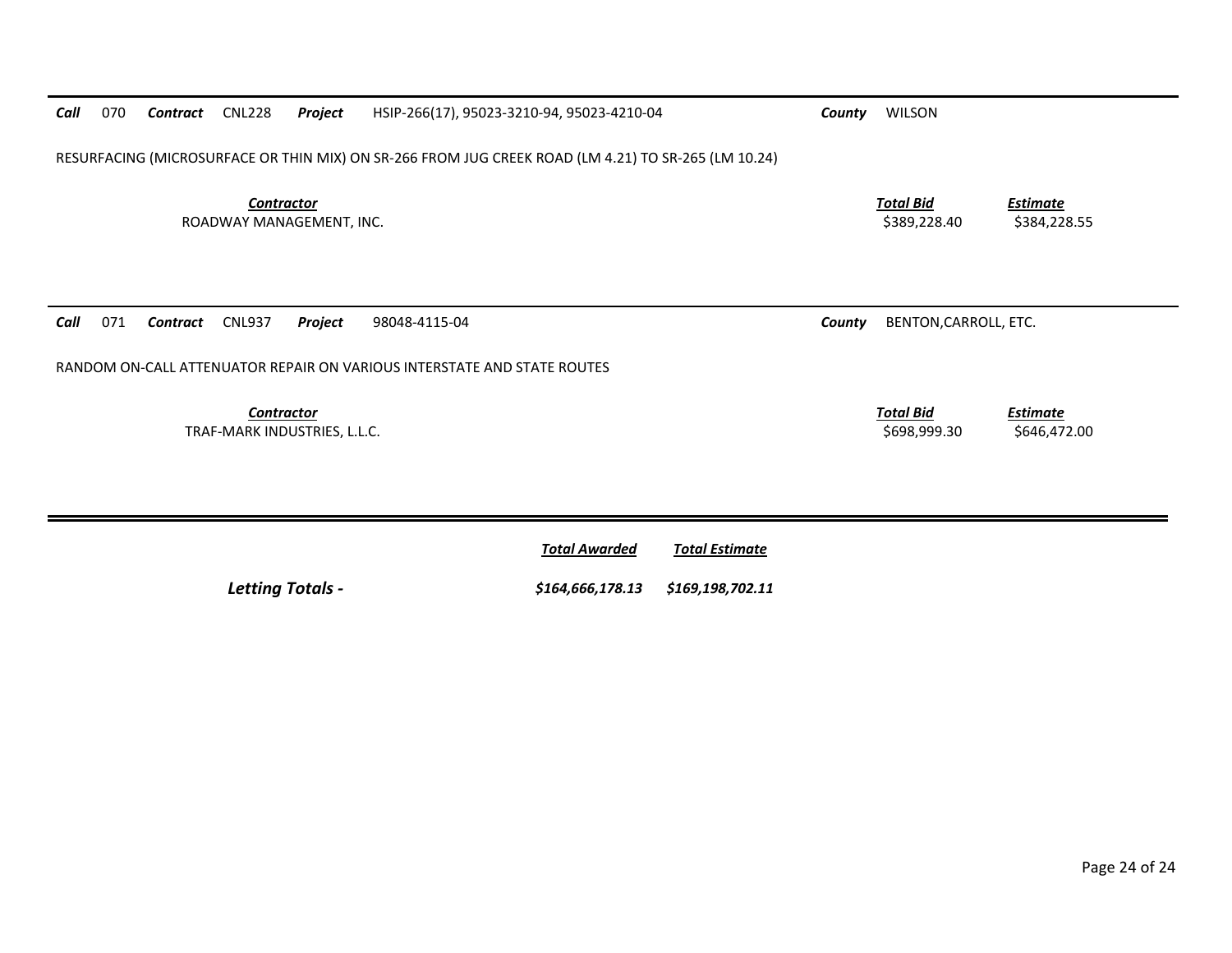# *Contract Awards for Letting of August 03, 2012*

*Call*001 *Contract* CNL944 *Project* HSIP-IE-40-2(91), 03001-3191-94, STP-H-IE-40-2(92), 03001-3293-94 *County* BENTON

RESURFACING USING OPEN-GRADED FRICTION COURSE (OGFC) ON I-40 FROM BIRDSONG ROAD (LM 6.51) TO THE TENNESSEE RIVER BRIDGE (LM 8.44)

**Contractor** Total Bid DELTA CONTRACTING COMPANY, LLC **Example 20 and 20 and 20 and 20 and 20 and 20 and 20 and 20 and 20 and 20 and 20 and 20 and 20 and 20 and 20 and 20 and 20 and 20 and 20 and 20 and 20 and 20 and 20 and 20 and 20 and 20 and** 

*Call*002 *Contract* CNL942 *Project* 98048-4119-04 *County* BENTON,CARROLL, ETC.

RANDOM ON-CALL FENCE REPAIR ON VARIOUS INTERSTATE AND STATE ROUTES

**Contractor** Total Bid SIGNATURE FENCE COMPANY **\$219,000.00 \$199,940.00** \$199,940.00

*Call*003 *Contract* CNL941 *Project* 26011-4225-04 *County* FRANKLIN

BRIDGE REPAIR ON SR 130 OVER THE ELK RIVER (LM 10.86)

**ALL BIDS REJECTED** 

*Estimate*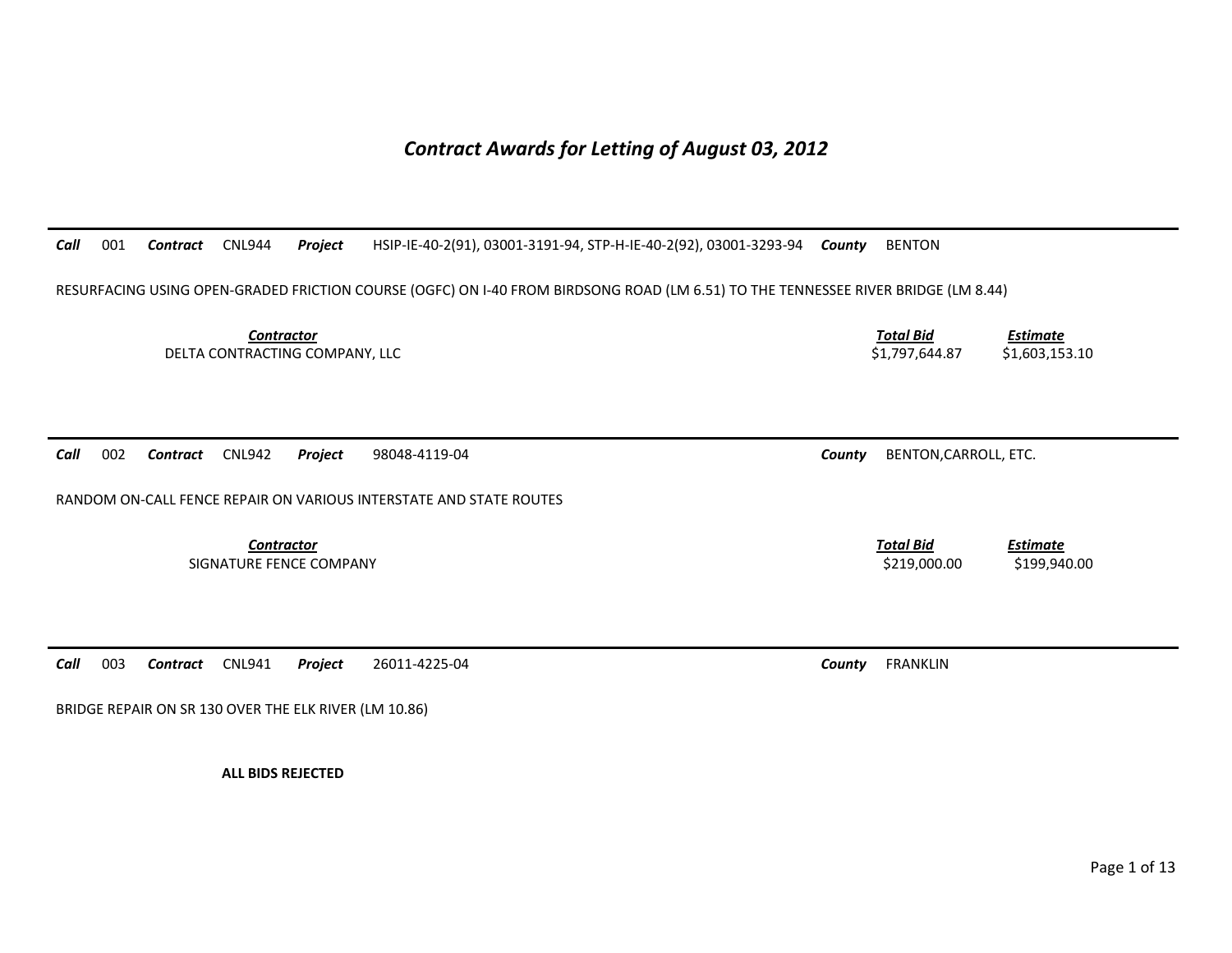*Call* 004 *Contract* CNL940 *Project* 46002-4221-04 *County* JOHNSON BRIDGE REPAIR ON SR 34 OVER ROAN CREEK (LM 21.40) **ALL BIDS REJECTED**  *Call* 005 *Contract* CNL943 *Project* HSIP-178(10), 84012-4210-04, 84012-3210-94 *County* TIPTON RESURFACING (MICROSURFACE OR THIN MIX) ON SR 178 FROM WEST MAIN STREET (LM 1.90) TO SR 59 (LM 11.52) *Contractor Total Bid Estimate* HUDSON CONSTRUCTION COMPANY **SAULTER SEE ASSESS** \$810,537.63 \$810,537.63 *Call* 006 *Contract* CNL903 *Project* NH-15(106), 91004-3245-14 *County* WAYNE WIDENING ON US-64 (SR-15) FROM MILL SPRINGS BRANCH TO BYPASS INCLUDING GRADING, DRAINAGE, CONCRETE I-BEAM BRIDGE AND PAVING *Contractor Total BidEstimate*

DELTA CONTRACTING COMPANY, LLC **Example 2018 12:00 SELTA CONTRACTING COMPANY, LLC** 630,771,769.15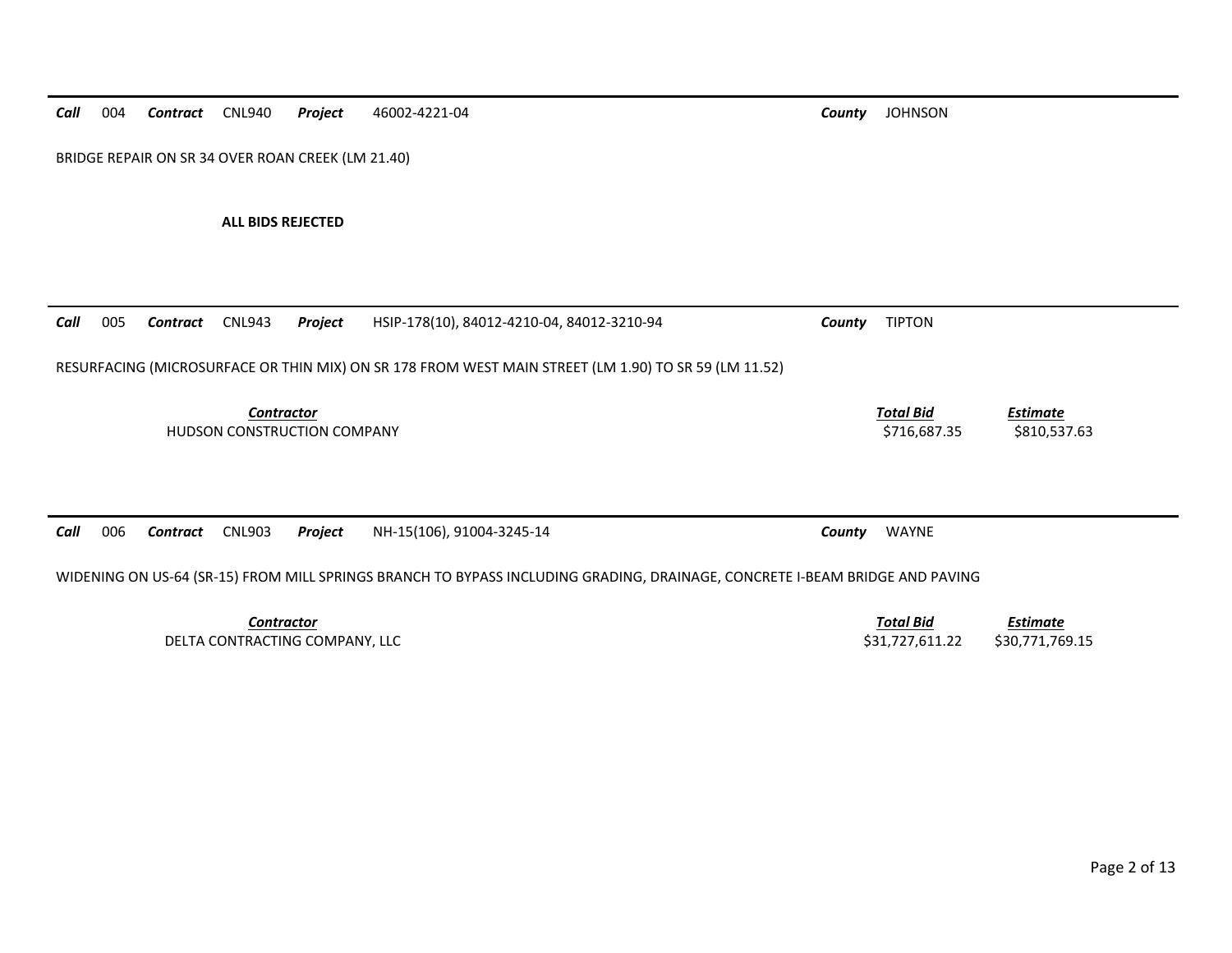| Call | 007 | Contract | <b>CNL268</b>                           | Project | HSIP-116(17), 01015-3246-94, 01015-4246-04                            | County | ANDERSON                         |                                 |
|------|-----|----------|-----------------------------------------|---------|-----------------------------------------------------------------------|--------|----------------------------------|---------------------------------|
|      |     |          |                                         |         | RESURFACING ON SR 116 FROM CAMPBELL CL TO BRADEN FLATS LANE (LM 6.96) |        |                                  |                                 |
|      |     |          | <b>Contractor</b><br>ROGERS GROUP, INC. |         |                                                                       |        | <b>Total Bid</b><br>\$986,855.72 | <b>Estimate</b><br>\$994,101.50 |
| Call | 008 | Contract | <b>CNL266</b>                           | Project | HSIP-107(19), 15011-3216-94, 15011-4216-04                            | County | <b>COCKE</b>                     |                                 |
|      |     |          |                                         |         | RESURFACING ON SR 107 FROM BLUE MILL RD TO GREENE CO LINE (LM 11.62)  |        |                                  |                                 |
|      |     |          |                                         |         |                                                                       |        |                                  |                                 |
|      |     |          | <b>WITHDRAWN</b>                        |         |                                                                       |        |                                  |                                 |

*Contractor Total Bid*

 *Estimate* ROGERS GROUP, INC. \$50,773,494.48 \$50,876,869.32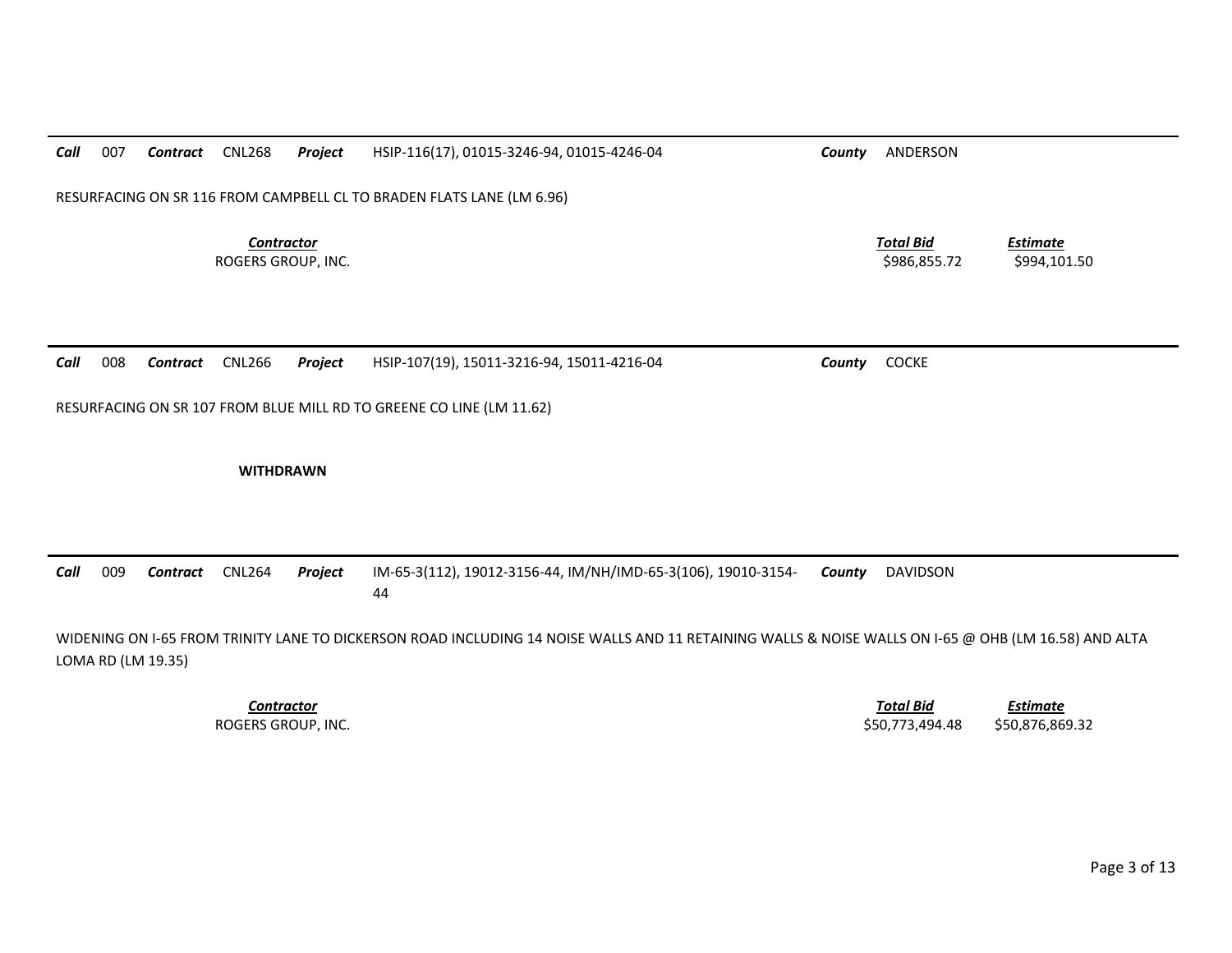*Call*010 *Contract* CNL272 *Project* STP-NHE-386(12), 19180-8211-14 *County* DAVIDSON

RESURFACING(ULTRA THIN WEARING)ON SR-386 (VIETNAM VETERANS) FROM I-65 (LM 0.00) TO CONFERENCE DRIVE (LM 1.28)

### **ALL BIDS REJECTED**

*Call*011 *Contract* CNL185 *Project* HRRR-1003(10), 94022-3417-94, STP-H-I-440-4(79), 19014-3159-94 *County* DAVIDSON & WILLIAMSON

## GUARDRAIL ON I-440 & MISC SAFETY IMPROVEMENTS ON ARNO ROAD FROM SR 96 (LM 0.88) TO PEYTONSVILLE-TRINITY ROAD (LM 4.33)

| Contractor                | Total Bid    | Estimate     |  |
|---------------------------|--------------|--------------|--|
| C & D SAFETY COMPANY, LLC | \$208.311.15 | \$191,451.75 |  |

|  | Call 012 Contract CNL252 Project |  |  |  | HRRR-2300(32), 23945-3471-94, HRRR-4900(56), 49945-3498-94 |  | <b>County</b> DYER & LAUDERDALE |
|--|----------------------------------|--|--|--|------------------------------------------------------------|--|---------------------------------|
|--|----------------------------------|--|--|--|------------------------------------------------------------|--|---------------------------------|

MISCELLANEOUS SAFETY IMPROVEMENT ON VARIOUS LOCAL ROADS .

**Contractor** Total Bid SUPERIOR TRAFFIC CONTROL - MEMPHIS, INC. \$336,516.88 \$425,671.88 \$425,671.88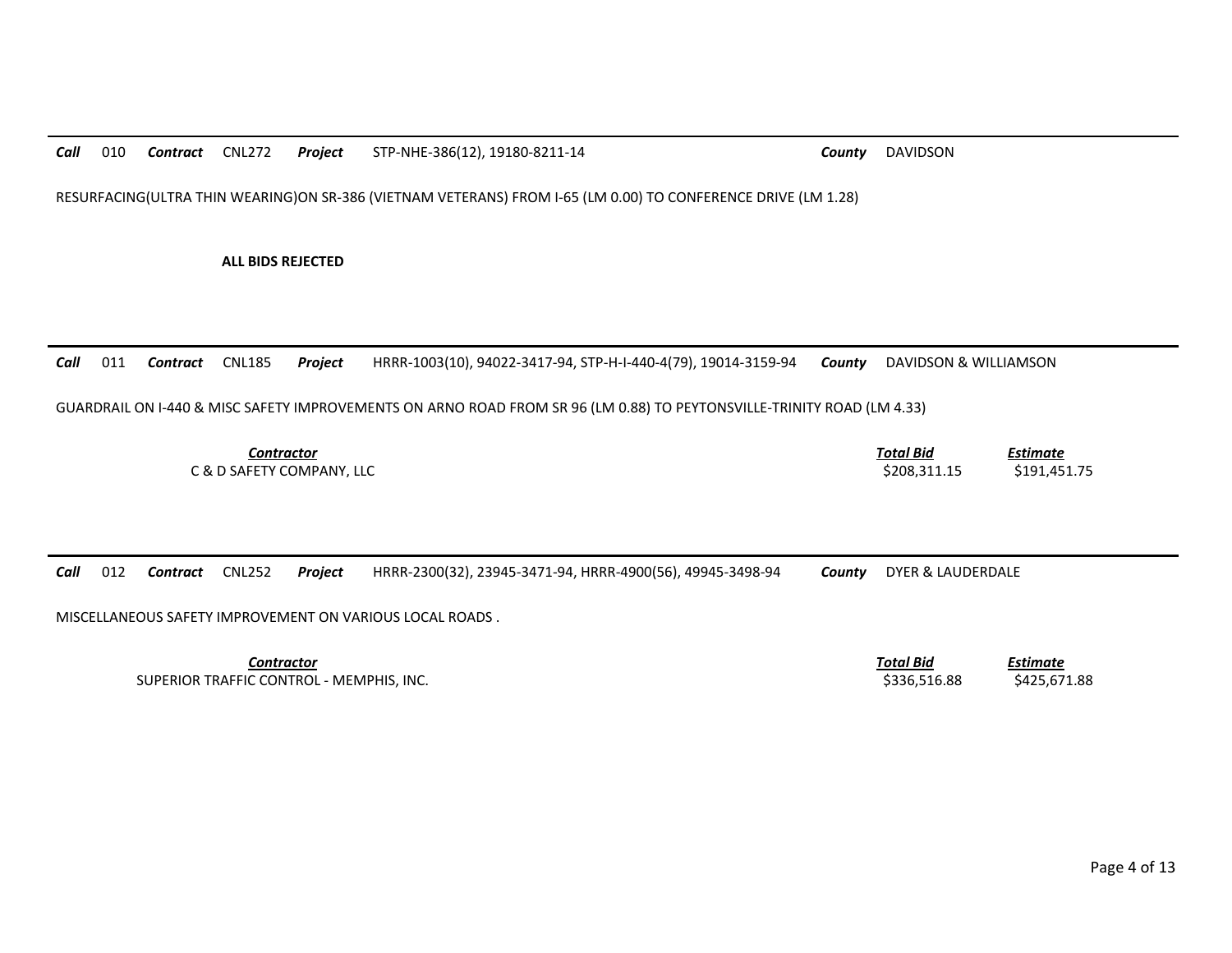## *Call*013 *Contract* CNL046 *Project* HRRR-194(12), 24013-3228-94, HSIP-2807(6), 79947-3501-94, HSIP-NHE-3(116), 79017-3293-94 *County* FAYETTE & SHELBY

MISCELLANEOUS SAFETY IMPROVEMENTS AT VARIOUS LOCATIONS; ON SR 3 (N 3RD ST) AT MILL AVE & ON SOUTH PARKWAY EAST ST AT COLLEGE ST IN MEMPHIS,AND ON SR 194 FROM STEVENS DR TO SR 59

**ALL BIDS REJECTED** 

*Call*014 *Contract* CNL024 *Project* NH-I-269(23), 79469-3108-44, 24469-3105-44 *County* FAYETTE & SHELBY

NEW CONSTRUCTION ON I-269 FROM MISS. STATE LINE TO SR 385 INCLUDING GRADING, DRAINAGE, 3 WELDED STEEL PLATE GIRDER BRIDGES, 2 CONCRETE BULB-TEE BEAM BRIDGES AND PAVING

**WITHDRAWN** 

*Call*015 *Contract* CNL275 *Project* 27020-4213-04 *County* GIBSON

PRECAST CONCRETE BOX BRIDGE ON SR 445 OVER BRANCH (LM 5.79) INCLUDING GRADING, DRAINAGE AND PAVING

**Contractor** Total Bid DELTA CONTRACTING COMPANY, LLC **Example 2001** to the state of the state of the state of the state of the state of the state of the state of the state of the state of the state of the state of the state of the state of the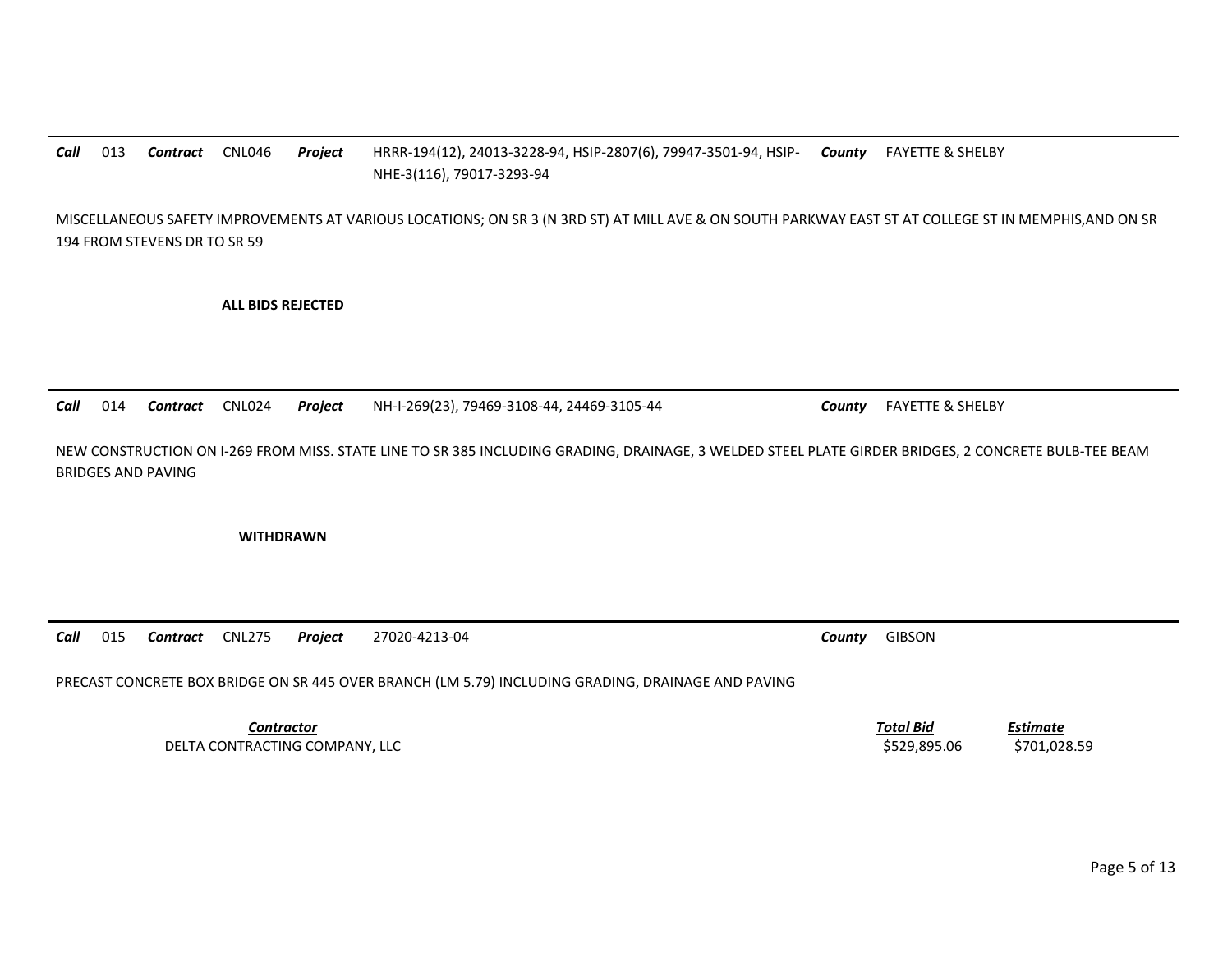| Call | 016                                                                                      | Contract | <b>CNL254</b>                             | Project                           | HSIP-34(76), 30002-3245-94                    | County | GREENE                           |                                 |  |  |  |
|------|------------------------------------------------------------------------------------------|----------|-------------------------------------------|-----------------------------------|-----------------------------------------------|--------|----------------------------------|---------------------------------|--|--|--|
|      | INTERSECTION IMPROVEMENTS ON US 11E (SR 34) @ US 321 & SR 93 IN GREENEVILLLE             |          |                                           |                                   |                                               |        |                                  |                                 |  |  |  |
|      |                                                                                          |          | <b>Contractor</b>                         | SUMMERS-TAYLOR, INC.              |                                               |        | <b>Total Bid</b><br>\$309,125.60 | <b>Estimate</b><br>\$307,181.25 |  |  |  |
| Call | 017                                                                                      | Contract | <b>CNL250</b>                             | Project                           | STP/HSIP-56(66), 31005-8268-14, 31005-3268-94 | County | <b>GRUNDY</b>                    |                                 |  |  |  |
|      | RESURFACING ON SR 56 FROM STONE DOOR ROAD TO COLLINS RIVER BRIDGE (LM 25.75 TO LM 28.90) |          |                                           |                                   |                                               |        |                                  |                                 |  |  |  |
|      |                                                                                          |          | <b>Contractor</b><br>TINSLEY ASPHALT, LLC |                                   |                                               |        | <b>Total Bid</b><br>\$291,441.83 | <b>Estimate</b><br>\$339,531.30 |  |  |  |
| Call | 018                                                                                      | Contract | <b>CNL270</b>                             | Project                           | HRRR-3200(14), 32945-3497-94                  | County | <b>HAMBLEN</b>                   |                                 |  |  |  |
|      | MISCELLANEOUS SAFETY IMPROVEMENTS ON VARIOUS LOCAL ROADS IN HAMBLEN COUNTY               |          |                                           |                                   |                                               |        |                                  |                                 |  |  |  |
|      |                                                                                          |          | <b>Contractor</b>                         | VOLUNTEER HIGHWAY SUPPLY CO. INC. |                                               |        | <b>Total Bid</b><br>\$197,999.40 | <b>Estimate</b><br>\$255,044.85 |  |  |  |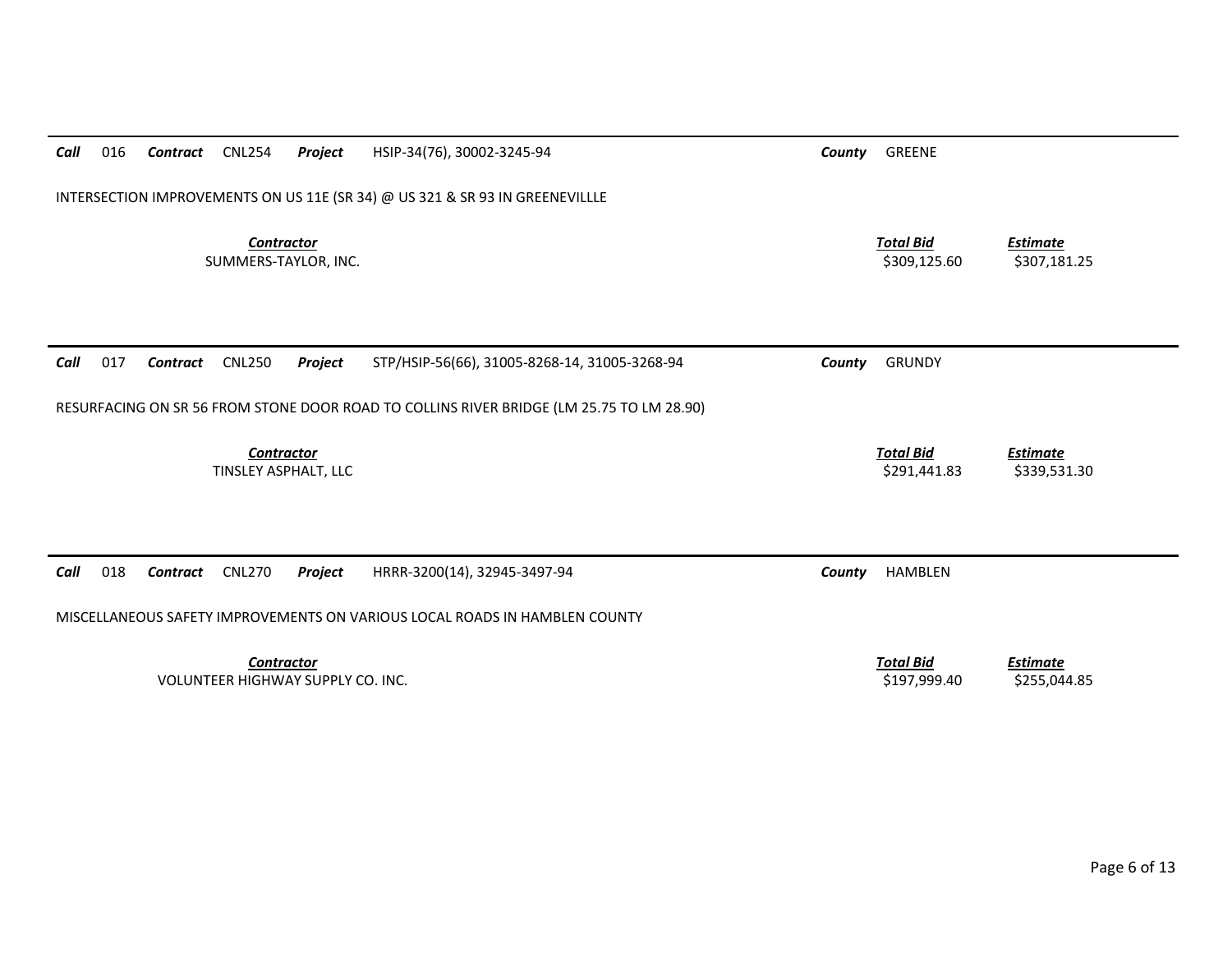| Call | 019                                                                                                                                                                                   | Contract | <b>CNL253</b>                                       | Project | STP-SIP-18(26), 35003-3227-94                                                                         | County | HARDEMAN                         |                                 |  |  |
|------|---------------------------------------------------------------------------------------------------------------------------------------------------------------------------------------|----------|-----------------------------------------------------|---------|-------------------------------------------------------------------------------------------------------|--------|----------------------------------|---------------------------------|--|--|
|      |                                                                                                                                                                                       |          |                                                     |         | INTERSECTION OF SR 18 AND TATE ROAD/NAYLOR STREET IN BOLIVAR, INCLUDING GRADING, DRAINAGE AND PAVING. |        |                                  |                                 |  |  |
|      |                                                                                                                                                                                       |          | <b>Contractor</b><br>DELTA CONTRACTING COMPANY, LLC |         |                                                                                                       |        | <b>Total Bid</b><br>\$416,106.55 | <b>Estimate</b><br>\$400,772.80 |  |  |
| Call | 020                                                                                                                                                                                   | Contract | <b>CNL213</b>                                       | Project | HSIP-346(8), 37018-3227-94, 37018-4227-04, STP-SIP-346(9),                                            | County | <b>HAWKINS</b>                   |                                 |  |  |
|      | 37018-3228-94<br>RESURFACING AND MISC SAFETY IMPROVEMENTS ON SR 346 FROM MILLERS WOODS ROAD TO HOLSTON RIVER BRIDGE & FROM MOUNT CARMEL CITY LIMITS TO SULLIVAN<br><b>COUNTY LINE</b> |          |                                                     |         |                                                                                                       |        |                                  |                                 |  |  |

**ALL BIDS REJECTED** 

*Call*021 *Contract* CNL223 *Project* 37004-4220-04 *County* HAWKINS

BRIDGE REPAIR ON SR 66 OVER THE HOLSTON RIVER (LM 10.19)

**ALL BIDS REJECTED**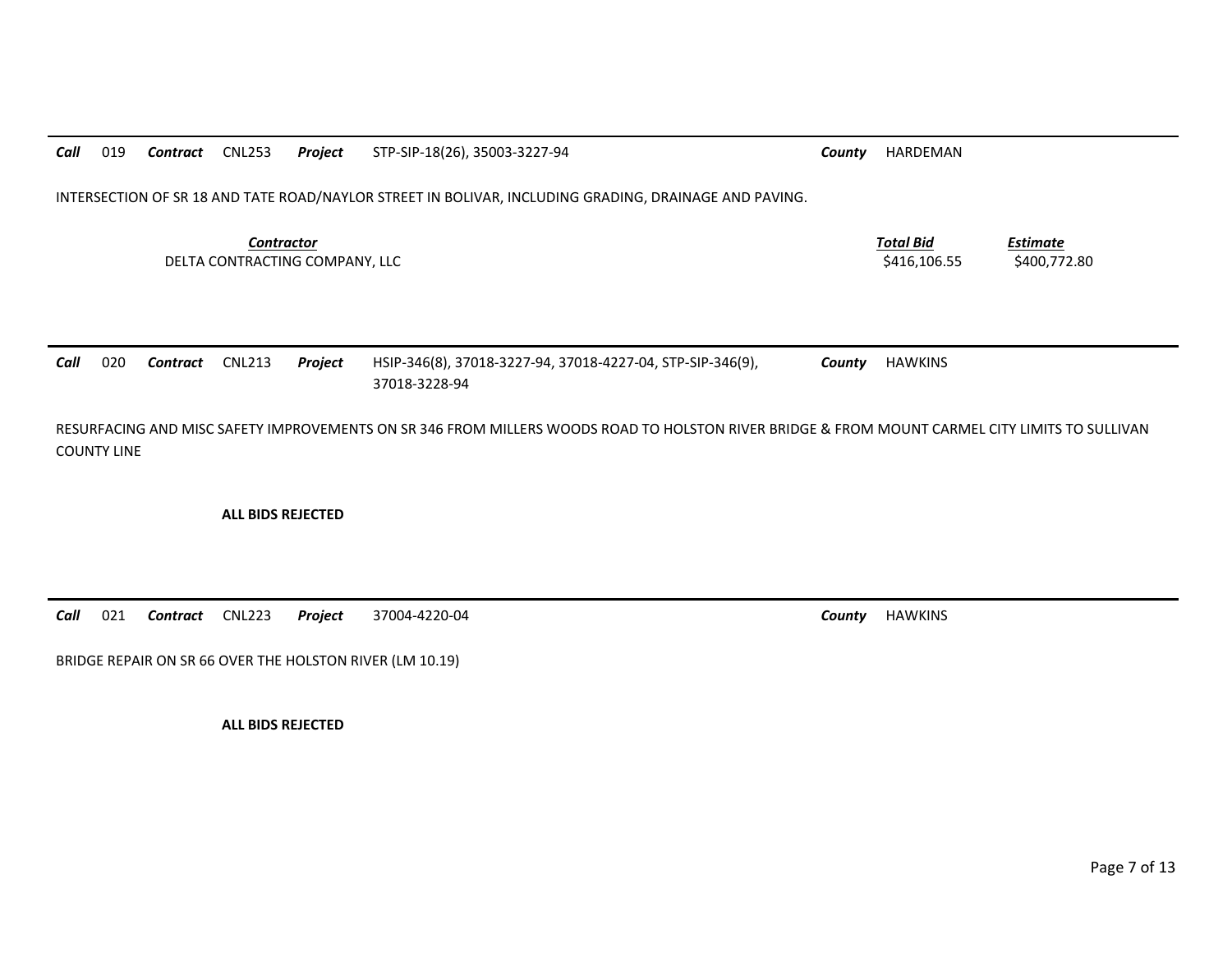*Call*022 *Contract* CNL224 *Project* 37070-4222-04 *County* HAWKINS

BRIDGE REPAIR ON US 11W (SR 1) OVER HORDS CREEK (LM 33.23)

*Contractor Total Bid*JAMISON CONSTRUCTION, LLC \$820,627.40 \$1,275,666.00

*Call*023 *Contract* CNL274 *Project* 44007-4214-04 *County* JACKSON

BRIDGE REPAIR ON SR 262 OVER THE CUMBERLAND RIVER (LM 7.56)

**ALL BIDS REJECTED** 

*Call*024 *Contract* CNL262 *Project* STP-M-2530(10), 45945-3485-54 *County* JEFFERSON

RESURFACING ON ODYSSEY RD FROM SR 34 TO JEFFERSON CITY LIMIT AND ON E OLD ANDREW JOHNSON HWY FROM BEACON RD TO JEFFERSON CITY LIMITS

**Contractor** Total Bid

*Estimate*

 *Estimate* APAC-ATLANTIC, INC. \$295,204.75 \$295,204.75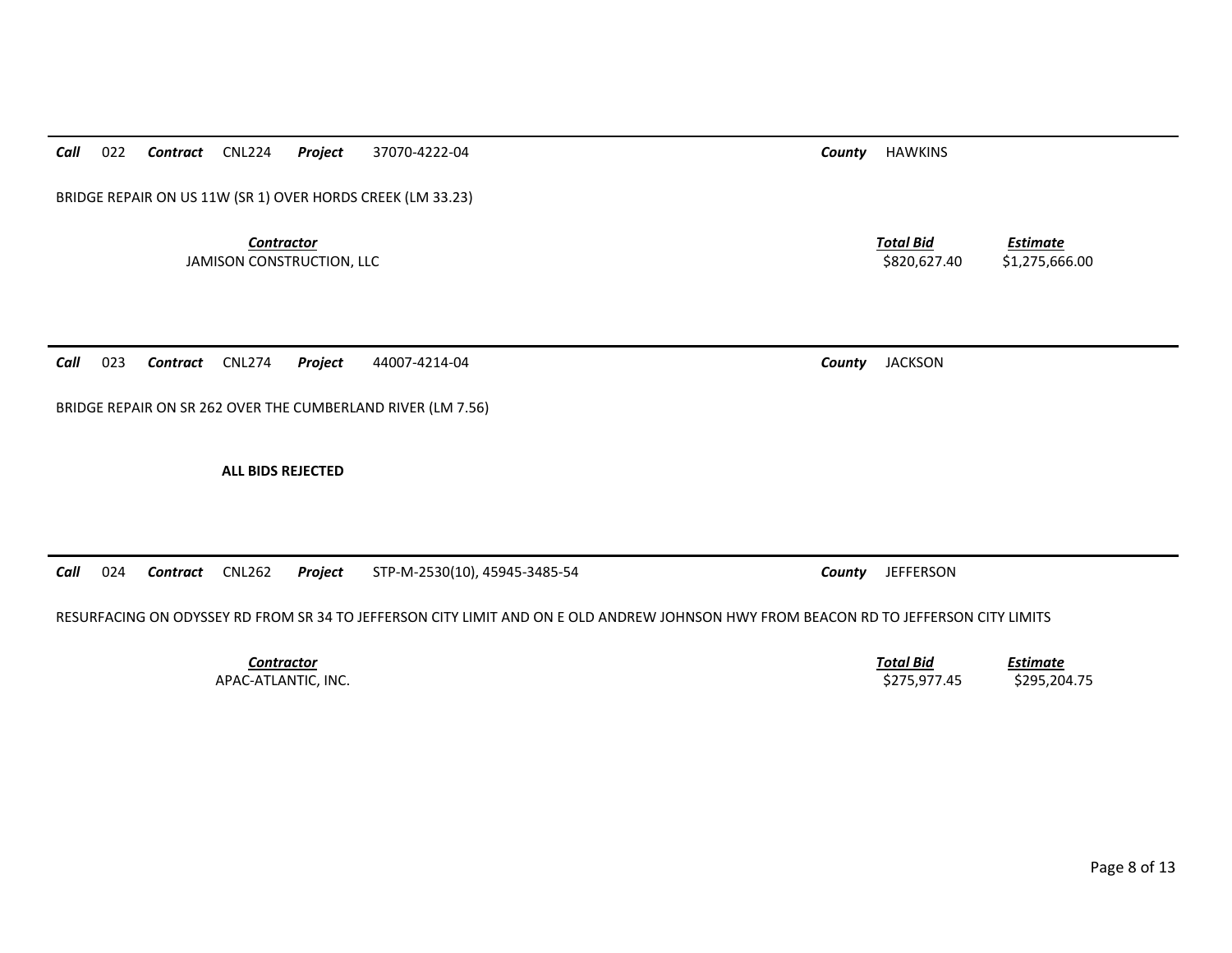| 025<br>Call | Contract | <b>CNL205</b>     | Project                           | STP-SIP-133(2), 46007-3209-94                                                                                   | County | <b>JOHNSON</b>                     |                                   |
|-------------|----------|-------------------|-----------------------------------|-----------------------------------------------------------------------------------------------------------------|--------|------------------------------------|-----------------------------------|
|             |          |                   |                                   | INSTALLATION OF SOLAR POWERED FLASHING BEACONS ON SR-133 AT SHADY VALLEY ELEMENTARY SCHOOL                      |        |                                    |                                   |
|             |          | <b>Contractor</b> | STANSELL ELECTRIC COMPANY, INC.   |                                                                                                                 |        | <b>Total Bid</b><br>\$29,906.00    | Estimate<br>\$16,554.00           |
| 026<br>Call | Contract | <b>CNL249</b>     | Project                           | 98018-4129-04                                                                                                   | County | <b>KNOX &amp; ROANE</b>            |                                   |
|             |          |                   |                                   | OVERHEAD SIGN STRUCTURES ON I-40 WB (LM 18.38) AND ON SR 58 NB (LM 20.6)                                        |        |                                    |                                   |
|             |          | ALL BIDS REJECTED |                                   |                                                                                                                 |        |                                    |                                   |
| 027<br>Call | Contract | <b>CNL265</b>     | Project                           | STP/HSIP-7(24), 60004-8277-14, 60004-3277-94                                                                    | County | <b>MAURY</b>                       |                                   |
|             |          |                   |                                   | RESURFACING ON SR-7 FROM SR 247 (SNOW CREEK RD)TO HICKMAN CL INCLUDING BRIDGE DECK AND EXPANSION JOINT REPAIRS. |        |                                    |                                   |
|             |          | <b>Contractor</b> | TENNESSEE VALLEY PAVING CO., INC. |                                                                                                                 |        | <b>Total Bid</b><br>\$1,299,237.85 | <b>Estimate</b><br>\$1,434,609.75 |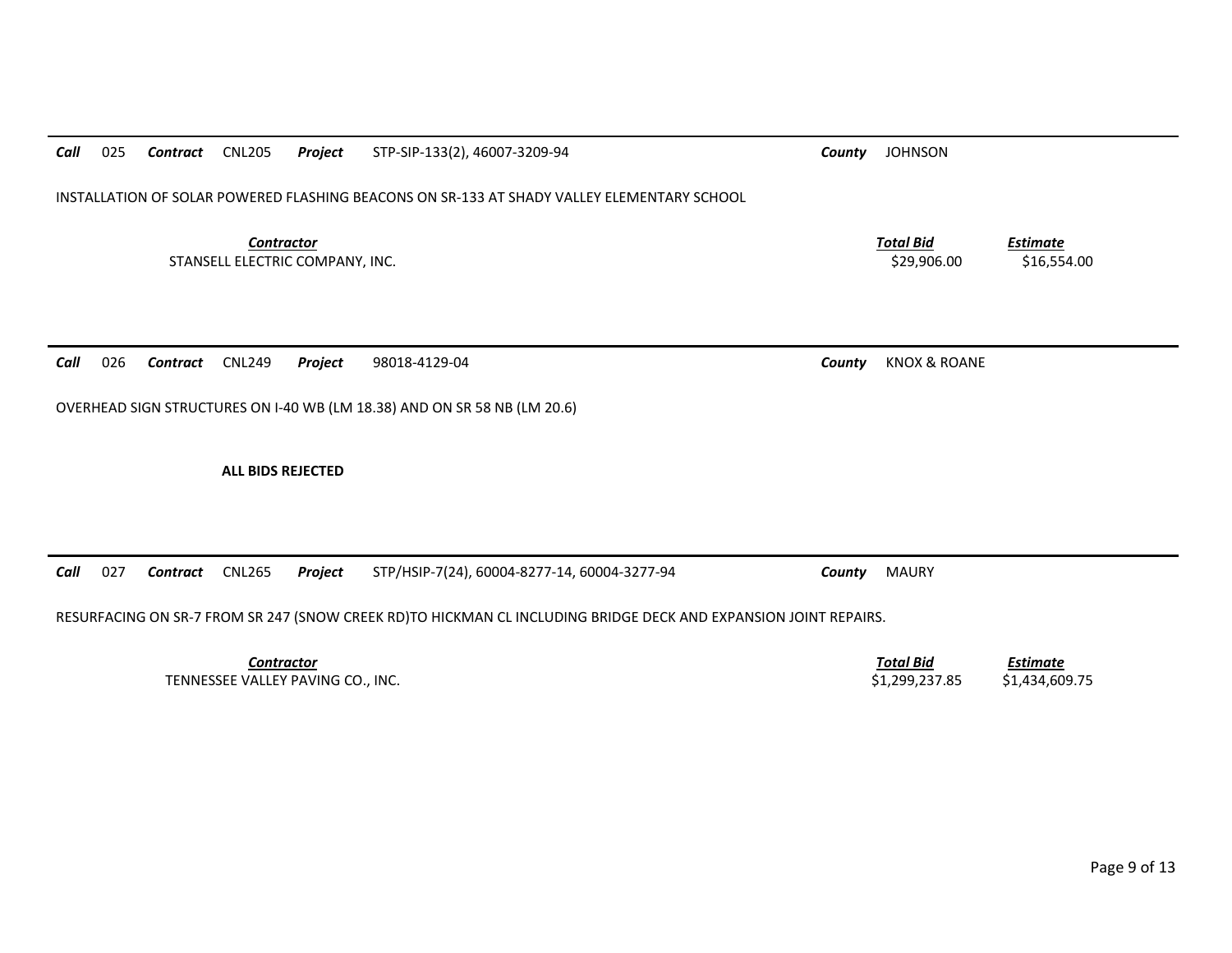| Call                                                              | 028                                                                                            | Contract | <b>CNL248</b> | Project | STP/HSIP-NHE-33(94), 54009-8220-14, 54009-3220-94         | County | <b>MCMINN</b>                      |                                   |  |  |
|-------------------------------------------------------------------|------------------------------------------------------------------------------------------------|----------|---------------|---------|-----------------------------------------------------------|--------|------------------------------------|-----------------------------------|--|--|
| RESURFACING ON US 411 (SR 33) FROM SR 30 TO PINE STREET (LM 4.95) |                                                                                                |          |               |         |                                                           |        |                                    |                                   |  |  |
| <b>Contractor</b><br>WRIGHT BROTHERS CONSTRUCTION COMPANY, INC.   |                                                                                                |          |               |         |                                                           |        | <b>Total Bid</b><br>\$1,504,951.70 | <b>Estimate</b><br>\$1,550,313.75 |  |  |
| Call                                                              | 029                                                                                            | Contract | <b>CNL212</b> | Project | HSIP-76 (69), 63015-3219-94                               | County | <b>MONTGOMERY</b>                  |                                   |  |  |
|                                                                   | INTERSECTION IMPROVEMENTS AT I-24 RAMPS NEAR SANGO ROAD INCLUDING GRADING, DRAINAGE AND PAVING |          |               |         |                                                           |        |                                    |                                   |  |  |
| <b>Contractor</b><br><b>SESSIONS PAVING COMPANY</b>               |                                                                                                |          |               |         |                                                           |        | <b>Total Bid</b><br>\$937,230.50   | <b>Estimate</b><br>\$1,169,151.25 |  |  |
|                                                                   |                                                                                                |          |               |         |                                                           |        |                                    |                                   |  |  |
| Call                                                              | 030                                                                                            | Contract | <b>CNL256</b> | Project | HRRR-1230(3), 73946-3405-94, HRRR-2365(10), 73951-3531-94 | County | <b>ROANE</b>                       |                                   |  |  |
|                                                                   | MISC SAFETY IMPROVEMENTS ON DOGWOOD VALLEY RD/CAVE CREEK RD AND ON OLD HARRIMAN HIGHWAY        |          |               |         |                                                           |        |                                    |                                   |  |  |
| <b>Contractor</b><br>SUPERIOR TRAFFIC CONTROL - MEMPHIS, INC.     |                                                                                                |          |               |         |                                                           |        | <b>Total Bid</b><br>\$249,401.59   | <b>Estimate</b><br>\$295,011.00   |  |  |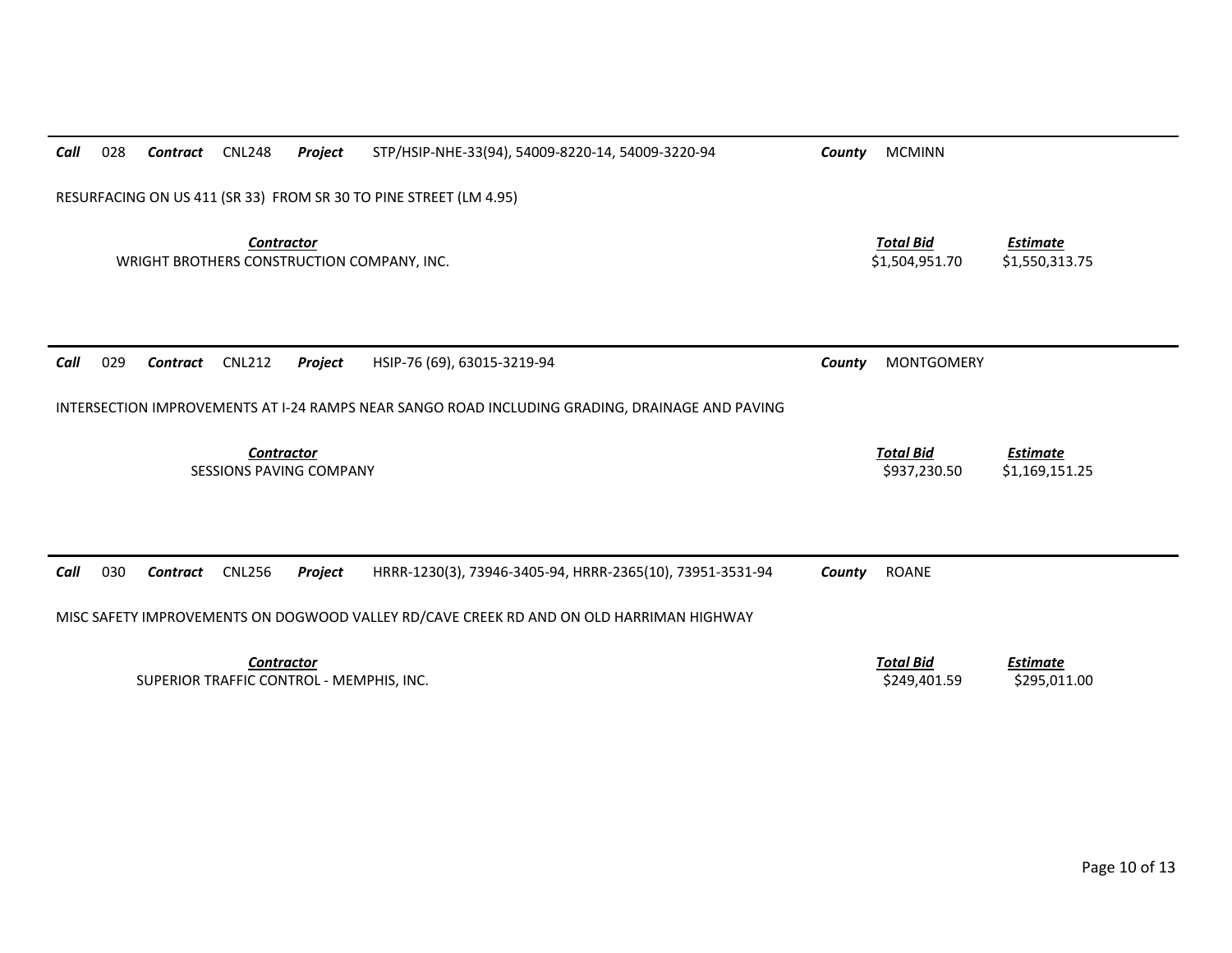*Call*031 *Contract* CNL273 *Project* 76001-4277-04 *County* SCOTT

BRIDGE REPAIR ON US 27 OVER CNO RR, TP RR &ROARING PAUNCH CK (LM 22.53, 24.81 & 25.79)

**WITHDRAWN** 

*Call*032 *Contract* CNL269 *Project* 78946-3407-04 *County* SEVIER

SIA ROUTE SERVING LISEGA, INC. ON EAST DUMPIN VALLEY ROAD IN SEVIERVILLE

**ALL BIDS REJECTED** 

*Call*033 *Contract* CNL007 *Project* IM/NH-40-1(336), 79903-3113-14, 79903-3112-44 *County* SHELBY & FAYETTE

MEMPHIS SMARTWAY (ITS) EXTENSION ON I-40 FROM SR 177(GERMANTOWN ROAD) TO BRADEN ROAD OVERPASS

*Contractor Total Bid*STANSELL ELECTRIC COMPANY, INC. \$2,533,149.80 \$2,332,172.00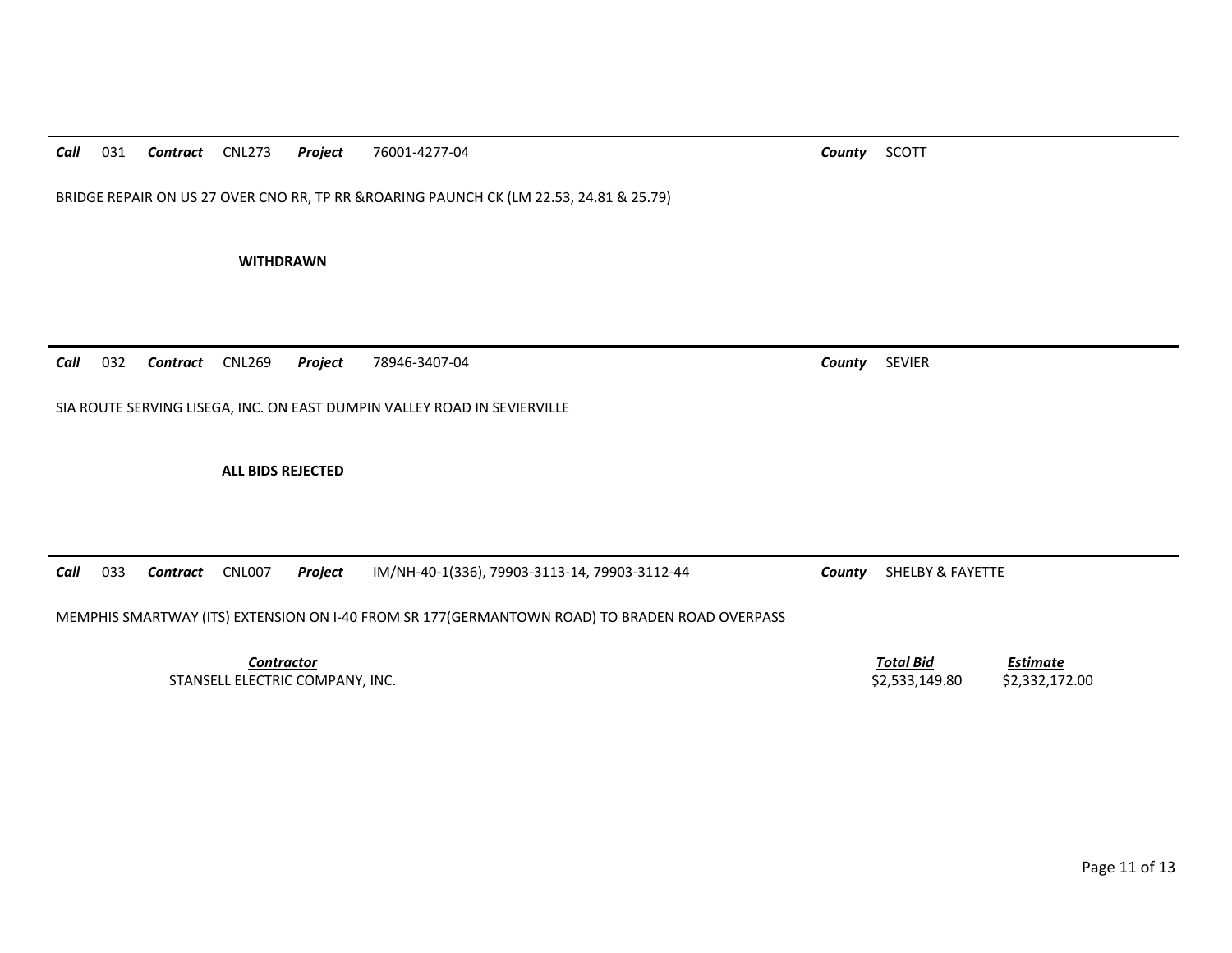| Call                                                                      | 034                                                                     | Contract        | <b>CNL263</b>                             | Project                                  | NH-I-269(19), 79469-3106-44, 24269-3104-44 | County | <b>SHELBY &amp; FAYETTE</b>         |                                    |  |  |  |  |
|---------------------------------------------------------------------------|-------------------------------------------------------------------------|-----------------|-------------------------------------------|------------------------------------------|--------------------------------------------|--------|-------------------------------------|------------------------------------|--|--|--|--|
|                                                                           | THE PAVING ON I-269(SR 385) FROM SR 57(POPLAR AVE) TO SR 193 (MACON RD) |                 |                                           |                                          |                                            |        |                                     |                                    |  |  |  |  |
|                                                                           |                                                                         |                 | <b>Contractor</b>                         | LEHMAN-ROBERTS COMPANY                   |                                            |        | <b>Total Bid</b><br>\$21,620,390.89 | <b>Estimate</b><br>\$21,709,418.10 |  |  |  |  |
| Call                                                                      | 035                                                                     | Contract        | <b>CNL125</b>                             | Project                                  | IM-81-1(111), 82001-3179-44                | County | SULLIVAN                            |                                    |  |  |  |  |
|                                                                           | INTERCHANGE IMPROVEMENTS ON I-81 @ SR 394 (EXIT 69) IN BLOUNTVILLE      |                 |                                           |                                          |                                            |        |                                     |                                    |  |  |  |  |
|                                                                           |                                                                         |                 | <b>Contractor</b><br>SUMMERS-TAYLOR, INC. |                                          |                                            |        | <b>Total Bid</b><br>\$677,318.55    | <b>Estimate</b><br>\$638,440.75    |  |  |  |  |
| Call                                                                      | 036                                                                     | <b>Contract</b> | <b>CNL271</b>                             | Project                                  | HRRR-8600(31), 86945-3476-94               | County | <b>UNICOI</b>                       |                                    |  |  |  |  |
| MISCELLANEOUS SAFETY IMPROVEMENTS ON VARIOUS LOCAL ROADS IN UNICOI COUNTY |                                                                         |                 |                                           |                                          |                                            |        |                                     |                                    |  |  |  |  |
|                                                                           |                                                                         |                 | <b>Contractor</b>                         | <b>VOLUNTEER HIGHWAY SUPPLY CO. INC.</b> |                                            |        | <b>Total Bid</b><br>\$162,361.75    | <b>Estimate</b><br>\$205,396.00    |  |  |  |  |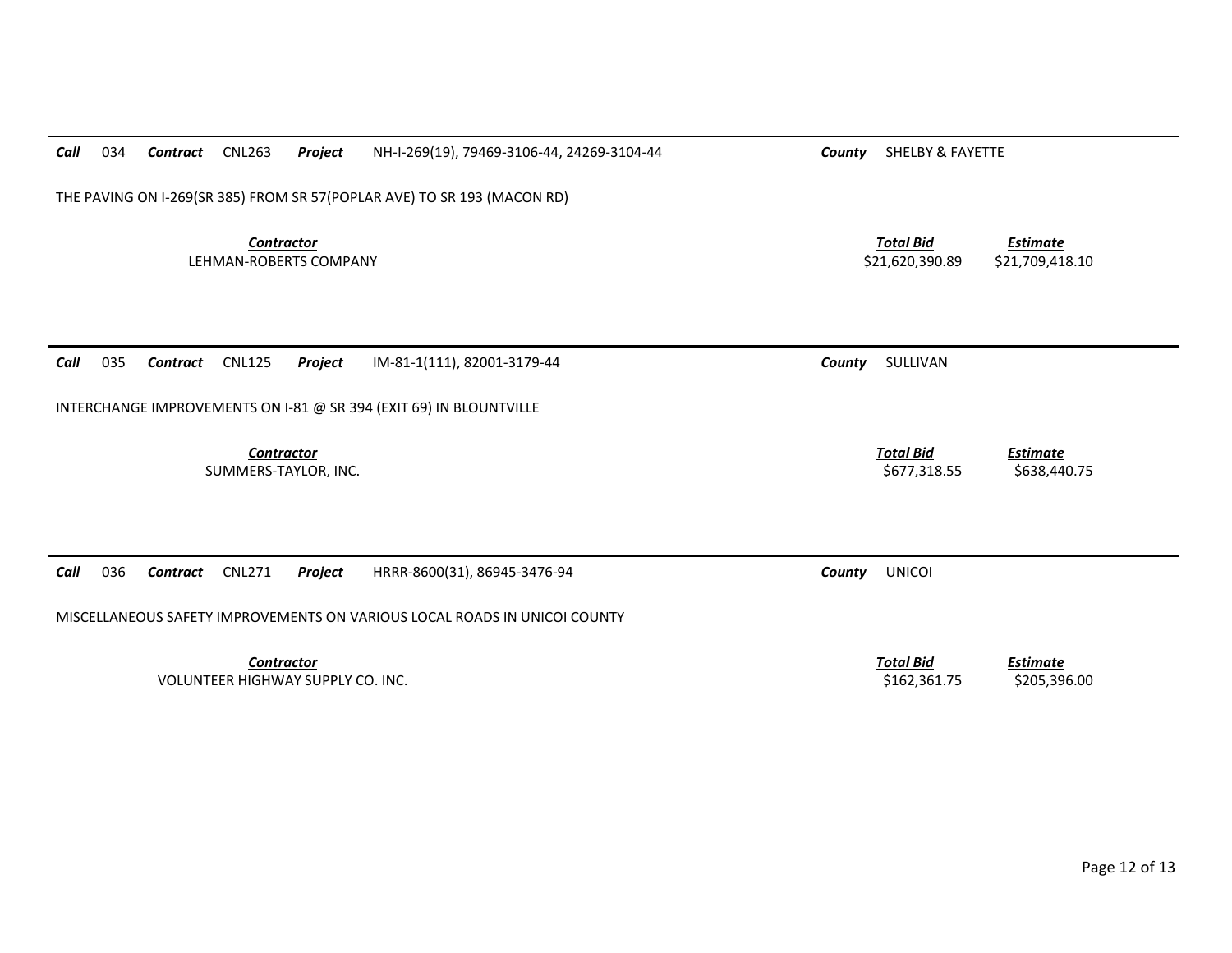| Call                                | 037                                                                               | Contract | CNL247 | Project | STP/HSIP-1(292), 93001-8261-14, 93001-3261-94 | County | <b>WHITE</b>                     |                          |  |
|-------------------------------------|-----------------------------------------------------------------------------------|----------|--------|---------|-----------------------------------------------|--------|----------------------------------|--------------------------|--|
|                                     | RESURFACING ON US 70 (SR 1) FROM COROLLA RD TO VIOLA DRIVE (LM 16.19 TO LM 20.20) |          |        |         |                                               |        |                                  |                          |  |
| <b>Contractor</b><br>HIGHWAYS, INC. |                                                                                   |          |        |         |                                               |        | <b>Total Bid</b><br>\$768.767.66 | Estimate<br>\$768.148.20 |  |

|                         | <b>Total Awarded</b>              | <b>Total Estimate</b> |
|-------------------------|-----------------------------------|-----------------------|
| <b>Letting Totals -</b> | \$119,390,011.25 \$119,567,138.66 |                       |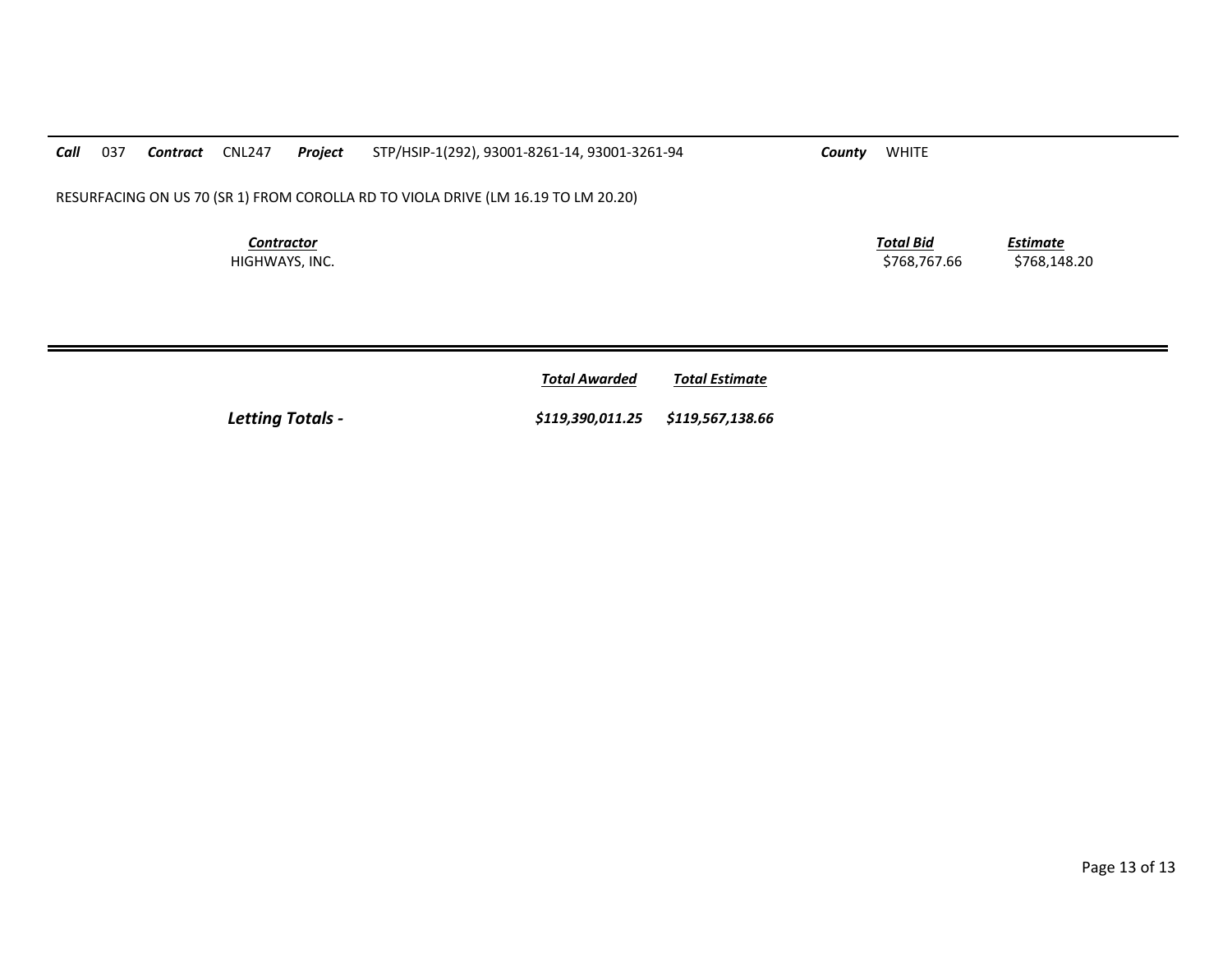# *Contract Awards for Letting of September 14, 2012*

| Call | 001                                                       | <b>Contract</b> | <b>CNL234</b>                                              | Project | HRRR-0100(57), 01946-3425-94                                                                     | County | ANDERSON                           |                                 |
|------|-----------------------------------------------------------|-----------------|------------------------------------------------------------|---------|--------------------------------------------------------------------------------------------------|--------|------------------------------------|---------------------------------|
|      | MISCELLANEOUS SAFETY IMPROVEMENTS ON VARIOUS LOCAL ROADS. |                 |                                                            |         |                                                                                                  |        |                                    |                                 |
|      |                                                           |                 | <b>Contractor</b><br>HIGHWAY MARKINGS, INC.                |         |                                                                                                  |        | <b>Total Bid</b><br>\$187,439.70   | <b>Estimate</b><br>\$253,389.00 |
| Call | 002                                                       | <b>Contract</b> | <b>CNL318</b>                                              | Project | 01953-3563-04                                                                                    | County | ANDERSON                           |                                 |
|      |                                                           |                 |                                                            |         | STATE INDUSTRIAL ACCESS SERVING USEC, INC. IN OAK RIDGE, INCLUDING GRADING, DRAINAGE AND PAVING. |        |                                    |                                 |
|      |                                                           |                 | <b>Contractor</b><br><b>J &amp; M GRADING DIVISION LLC</b> |         |                                                                                                  |        | <b>Total Bid</b><br>\$1,165,223.10 | <b>Estimate</b><br>\$985,519.05 |
| Call | 003                                                       | Contract        | <b>CNL279</b>                                              | Project | 98018-4131-04                                                                                    | County | ANDERSON, BLOUNT, ETC.             |                                 |
|      |                                                           |                 |                                                            |         | RANDOM ON-CALL CABLE BARRIER REPAIR ON VARIOUS INTERSTATE AND STATE ROUTES                       |        |                                    |                                 |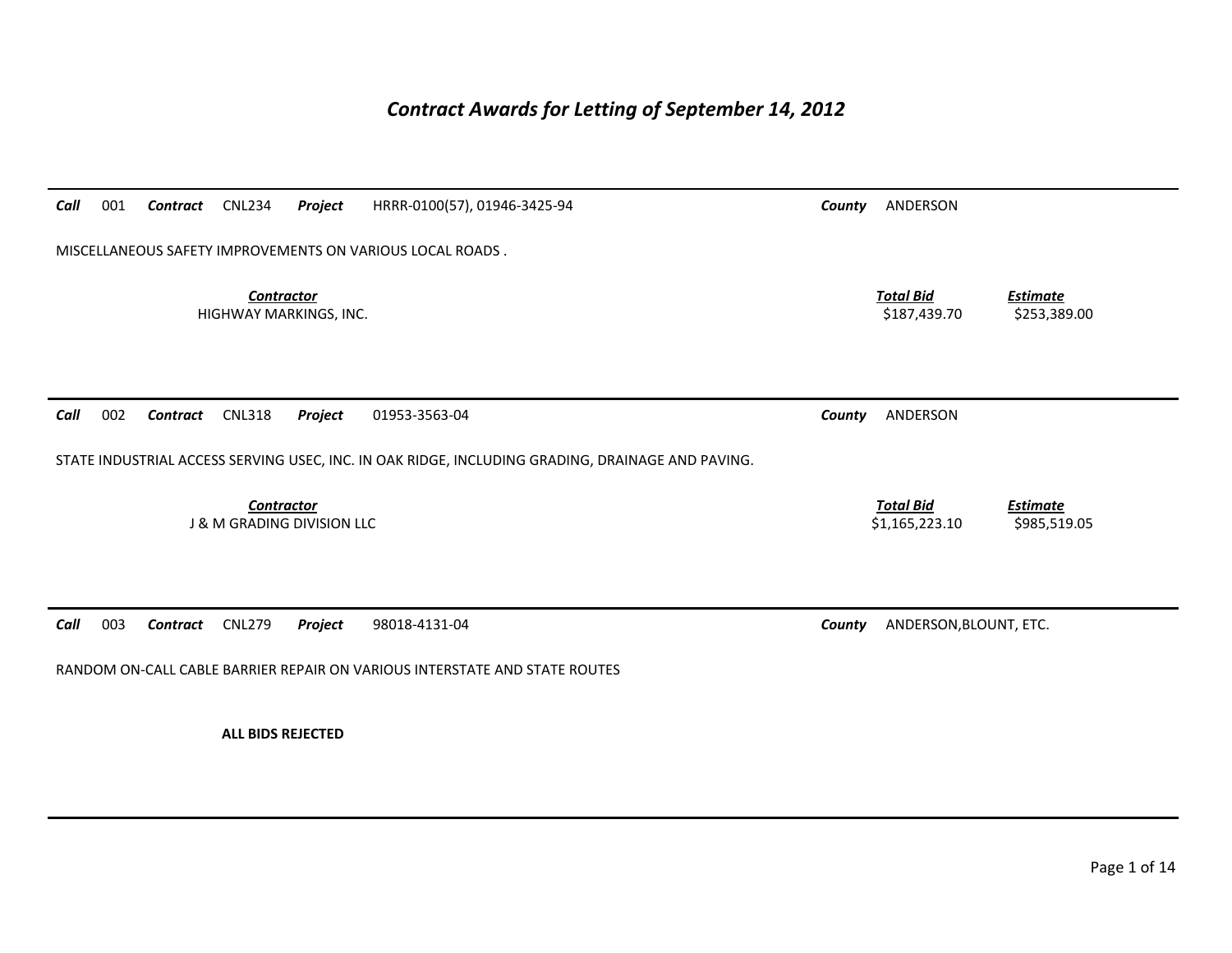RANDOM ON-CALL CABLE BARRIER REPAIR ON VARIOUS INTERSTATE AND STATE ROUTES

**ALL BIDS REJECTED** 

*Call*005 *Contract* CNL280 *Project* 98027-4187-04 *County* BRADLEY,COFFEE, ETC.

RANDOM ON-CALL CABLE BARRIER REPAIR ON VARIOUS INTERSTATE AND STATE ROUTES

**ALL BIDS REJECTED** 

*Call*006 *Contract* CNL307 *Project* IME-75-3(161), 07100-8130-44 *County* CAMPBELL

RESURFACING ON I-75 FROM RARITY MTN RD TO KENTUCKY ST LINE, (FROM LM 24.48 NB/25.68 SB TO LM 31.64)

**Contractor** Total Bid *Estimate* ROGERS GROUP, INC. \$3,024,759.10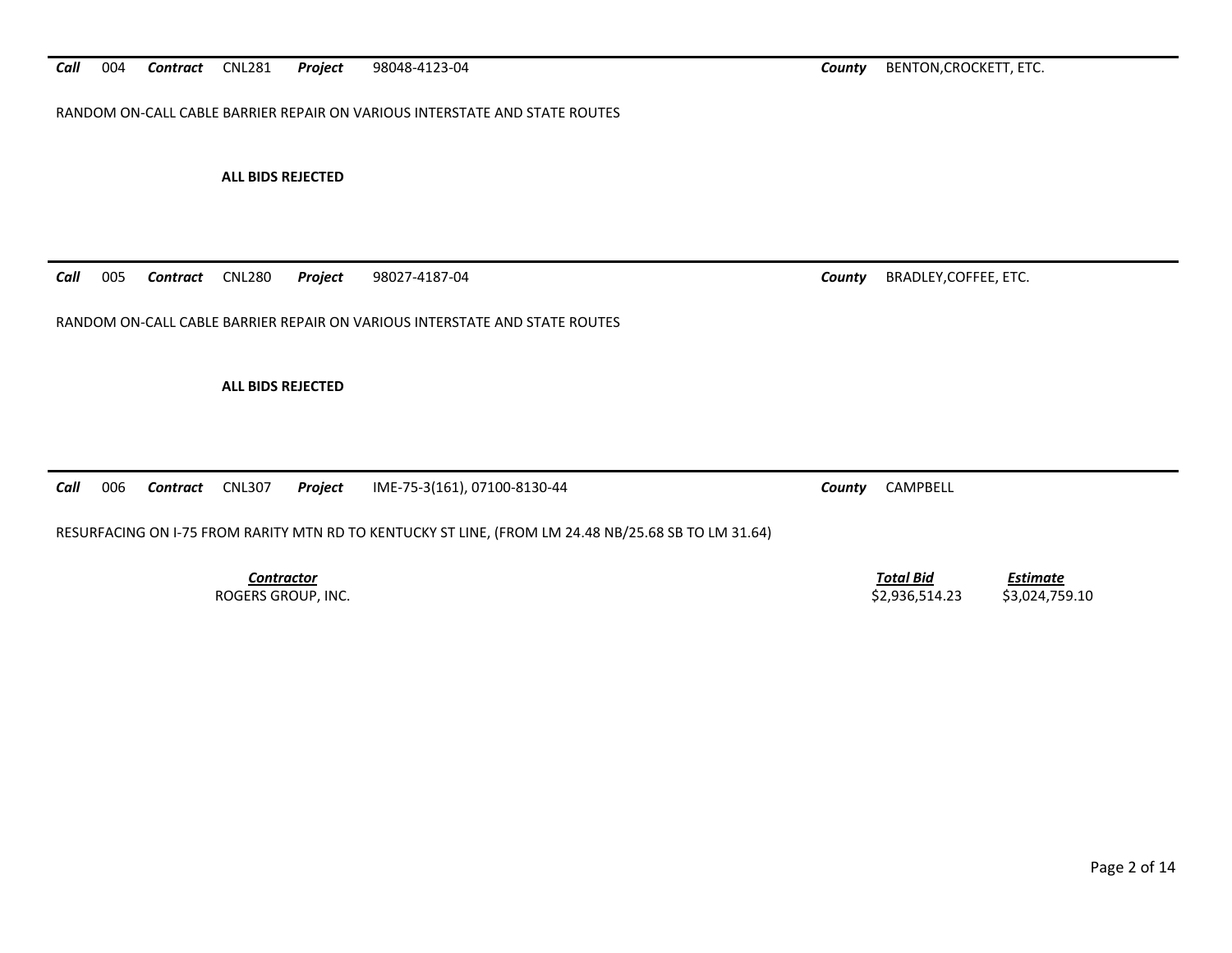*Call*007 *Contract* CNL299 *Project* IME-26(49), 90085-8165-44, IME-26(50), 10001-8112-44 *County* CARTER & WASHINGTON

RESURFACING USING OPEN-GRADED FRICTION COURSE(OGFC) ON I-26, FROM WASHINGTON CO LINE TO UNICOI CO LINE AND FROM SR-67 TO CARTER CO LINE

**ALL BIDS REJECTED** 

*Call*008 *Contract* CNL293 *Project* 98300-4157-04 *County* CHEATHAM,DAVIDSON, ETC.

RANDOM ON-CALL CABLE BARRIER REPAIR ON VARIOUS INTERSTATE AND STATE ROUTES

**ALL BIDS REJECTED** 

*Call* 009 *Contract* CNL298 *Project* HRRR-101(18), 18038-3239-94, HRRR-1199(2), 18081-3404-94, HRRR-1199(3), 18081-3405-94, HRRR-141(24), 71014-3210-94, HRRR-2226(10), 71946-3407-94, HRRR-24(45), 18004-3225-94, HRRR-24(46), 18004-3224-94 *County* CUMBERLAND & PUTNAM

MISCELLANEOUS SAFETY IMPROVEMENTS ON VARIOUS ROUTES (US 70N (SR-24), SR 101 (LANTANA ROAD), VANDEVER ROAD, SR-141 AND OLD BAXTER ROAD)

| Contractor             | Total Bid            | .stimate             |
|------------------------|----------------------|----------------------|
| HIGHWAY MARKINGS, INC. | \$227.320.30<br>5227 | \$305<br>131 25<br>. |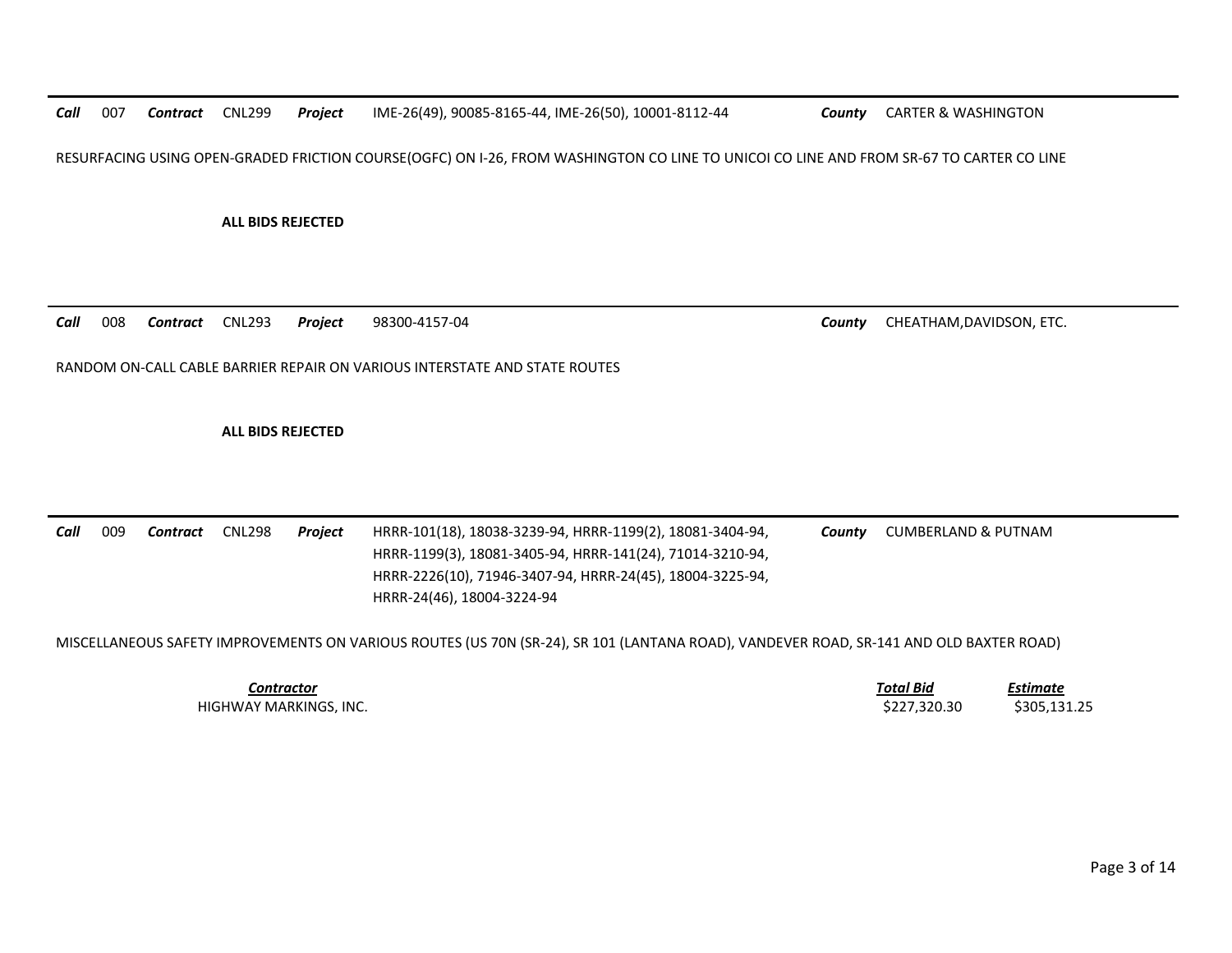| 010<br>Call | Contract        | <b>CNL287</b>     | Project                 | IME-24-1(103), 19002-8184-44                                                                                     | County | <b>DAVIDSON</b>                    |                                   |
|-------------|-----------------|-------------------|-------------------------|------------------------------------------------------------------------------------------------------------------|--------|------------------------------------|-----------------------------------|
|             |                 |                   |                         | RESURFACING (OGFC) ON I-24 FROM I-440 TO HAYWOOD LANE (LM 17.51 TO LM 21.10)                                     |        |                                    |                                   |
|             |                 | <b>Contractor</b> | LOJAC ENTERPRISES, INC. |                                                                                                                  |        | <b>Total Bid</b><br>\$4,419,782.10 | <b>Estimate</b><br>\$4,112,587.30 |
| 011<br>Call | Contract        | <b>CNL289</b>     | Project                 | 19036-4221-04, STP/HSIP-12(47), 19036-8221-14, 19036-3221-94                                                     | County | <b>DAVIDSON</b>                    |                                   |
|             |                 |                   |                         | RESURFACING ON SR-12 FROM SR-155 (BRILEY PKY) TO CHEATHAM CL (LM 6.49 TO LM 13.27), INCLUDING BRIDGE REPAIR      |        |                                    |                                   |
|             |                 | <b>Contractor</b> | ROGERS GROUP, INC.      |                                                                                                                  |        | <b>Total Bid</b><br>\$1,807,916.00 | <b>Estimate</b><br>\$1,879,663.46 |
|             |                 |                   |                         |                                                                                                                  |        |                                    |                                   |
|             |                 |                   |                         |                                                                                                                  |        |                                    |                                   |
| 012         | <b>Contract</b> | <b>CNL290</b>     | Project                 | 19057-4222-04, STP/HSIP-NHE-254(8), 19057-8222-14, 19057-3222-<br>94                                             | County | <b>DAVIDSON</b>                    |                                   |
|             |                 |                   |                         | RESURFACING ON SR-254 FROM BLUE HOLE RD TO SR-1 (MURFR. RD) (LM 13.27 TO LM 17.28), INCLUDING BRIDGE DECK REPAIR |        |                                    |                                   |
| Call        |                 | <b>Contractor</b> | LOJAC ENTERPRISES, INC. |                                                                                                                  |        | <b>Total Bid</b><br>\$1,698,216.50 | <b>Estimate</b><br>\$1,481,710.28 |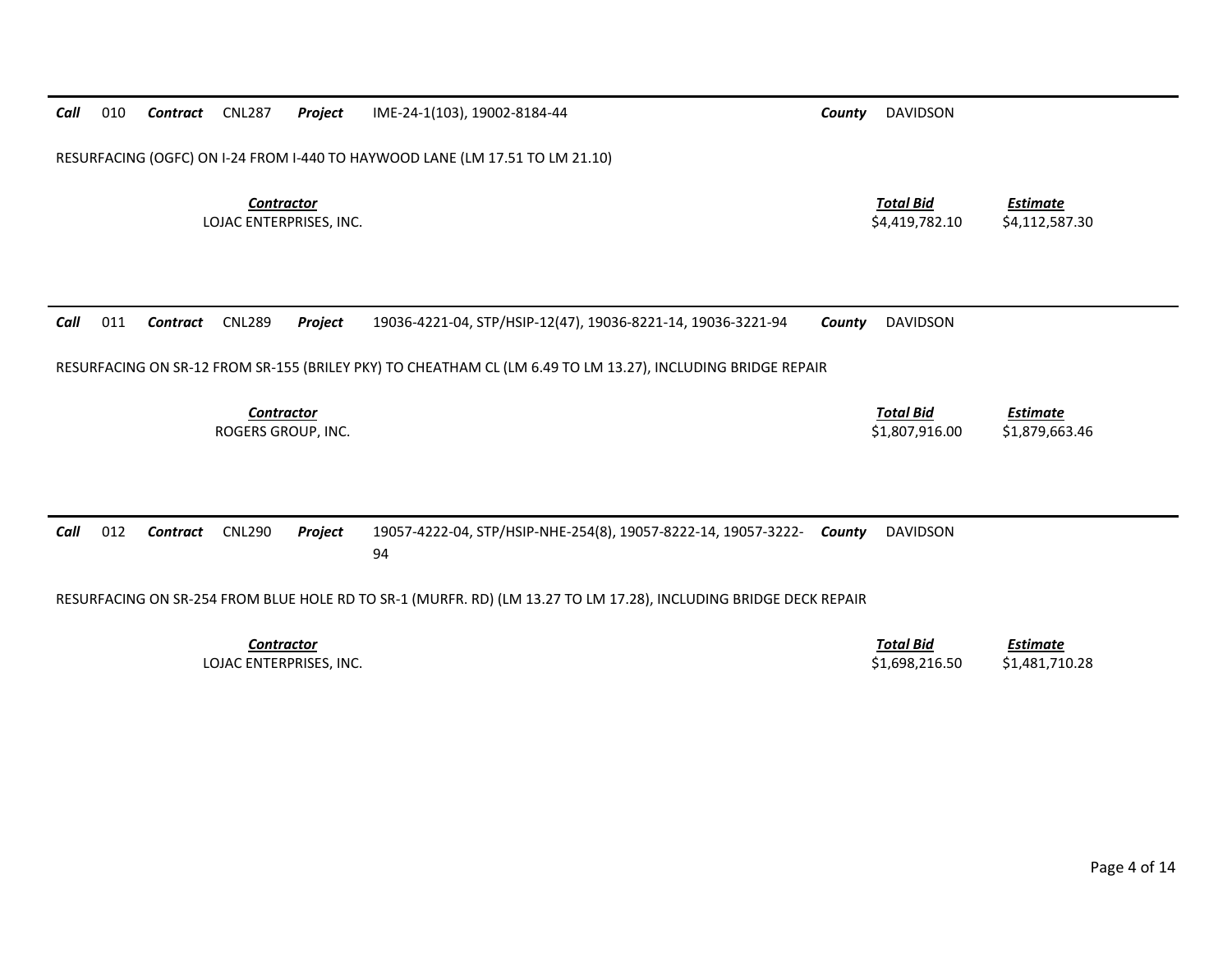**Contractor** Total Bid PAVEMENT TECHNOLOGY, INC. 6. 109,873.40 *Call*014 *Contract* CNL024 *Project* NH-I-269(23), 79469-3108-44, 24469-3105-44 *County* FAYETTE & SHELBY

NEW CONSTRUCTION ON I-269 FROM MISS. STATE LINE TO SR-385 INCLUDING GRADING, DRAINAGE, 3 WELDED STEEL PLATE GIRDER BRIDGES, 2 CONCRETE BULB-TEE BEAM BRIDGES AND PAVING

**Contractor** Total Bid

*Call*

*Call*015 *Contract* CNL276 *Project* HSIP-433(5), 26433-3202-94 *County* FRANKLIN

SIGNAL INSTALLATION AT SR-433 AND BLUE SPRINGS ROAD IN DECHERD

**Contractor** Total Bid S & W CONTRACTING CO., INC. 636,436.50

LONGITUDINAL JOINT STABILIZATION ON VARIOUS INTERSTATE AND STATE ROUTES

DEMENT CONSTRUCTION COMPANY, LLC \$41,093,395.62 \$40,458,437.50

*Estimate*

*Estimate*

*Estimate*

013 *Contract* CNL313 *Project* IME-098-3(21), 98300-8151-44 *County* DICKSON,GILES, ETC.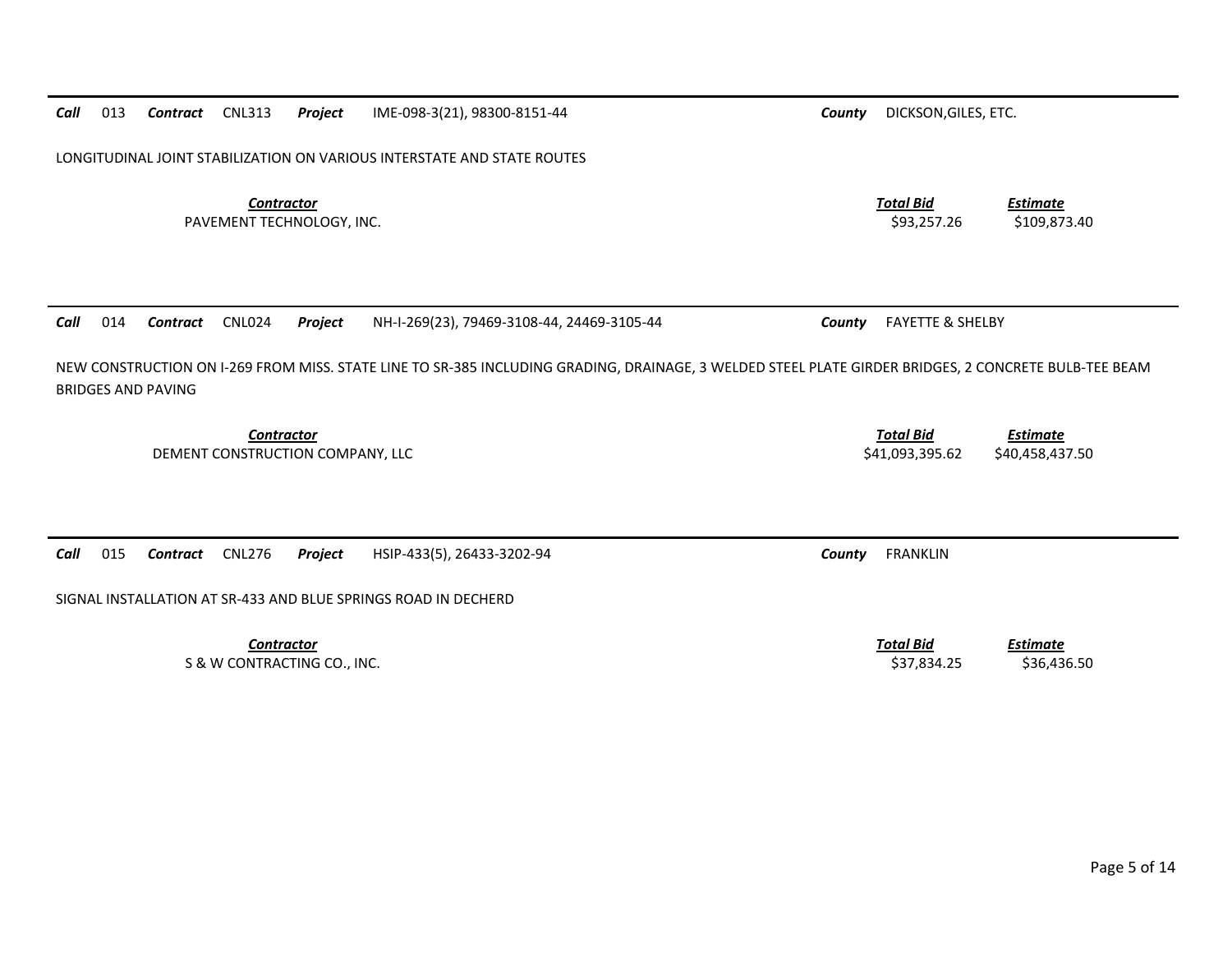*Call* 016 *Contract* CNL295 *Project* IME-81-1(105), 30001-8192-44, 30100-4107-04 *County* GREENE RESURFACING (OGFC) ON I-81 FROM EARL BAXTER RD TO WASH. CL (LM 27.60 TO LM 32.06), INCLUDING BRIDGE DECK REPAIR. **ALL BIDS REJECTED** *Call* 017 *Contract* CNL309 *Project* NHTSA-HE-NHE-32(73), 97032-3210-04 *County* HAMBLEN INTERSECTION IMPROVEMENTS ON US 25E (SR-32) AT MORELOCK RD IN MORRISTOWN **Contractor** Total Bid *Estimate* SUMMERS-TAYLOR, INC. \$281,087.00 *Call* 018 *Contract* CNL300 *Project* HSIP-I-75-1(132), 33005-3177-94 *County* HAMILTON SAFETY IMPROVEMENTS ON I-75 NB OFF RAMP TO SR-320, EXIT 3A (EAST BRAINERD RD) *Contractor Total Bid Estimate* HIGHWAYS, INC. \$608,517.00 \$548,469.25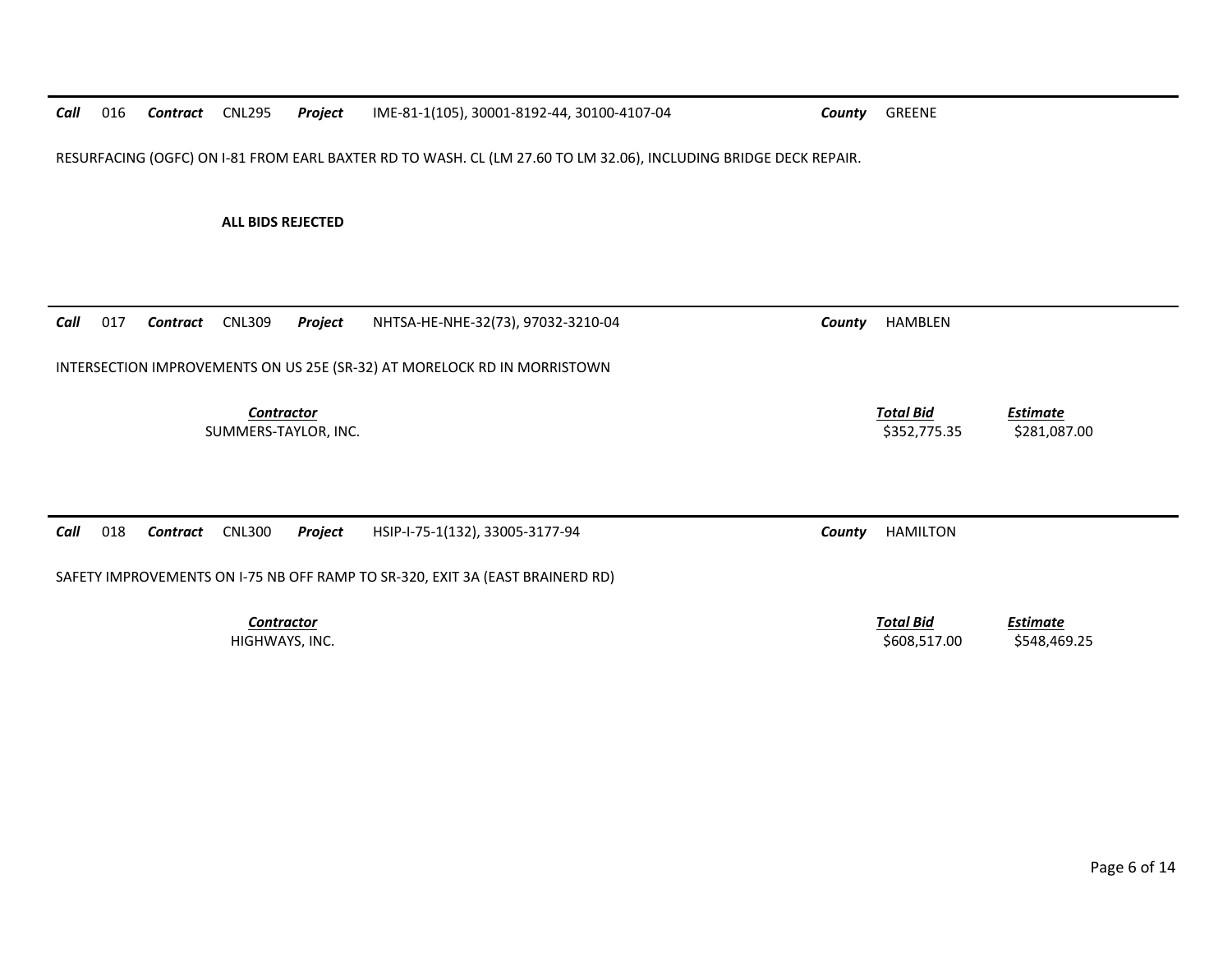| Call | 019                                                                                                                                         | <b>Contract</b> | <b>CNL292</b>     | Project                                 | IME-24-3(88), 33003-8163-44, IME-75-1(134), 33004-8143-44                                                                                     | County | <b>HAMILTON</b>                    |                                   |
|------|---------------------------------------------------------------------------------------------------------------------------------------------|-----------------|-------------------|-----------------------------------------|-----------------------------------------------------------------------------------------------------------------------------------------------|--------|------------------------------------|-----------------------------------|
|      | RESURFACING (OGFC) ON I-24 AND ON I-75; FROM SPRING CREEK ROAD TO I-75 ON I-24 & FROM GEORGIA STATE LINE TO SOUTH CHICKAMAUGA CREEK ON I-75 |                 |                   |                                         |                                                                                                                                               |        |                                    |                                   |
|      |                                                                                                                                             |                 | <b>Contractor</b> | TALLEY CONSTRUCTION COMPANY, INC.       |                                                                                                                                               |        | <b>Total Bid</b><br>\$2,442,576.70 | <b>Estimate</b><br>\$2,467,107.25 |
| Call | 020                                                                                                                                         | Contract        | <b>CNL302</b>     | Project                                 | BR-STP-70(9), 34003-3212-94                                                                                                                   | County | <b>HANCOCK</b>                     |                                   |
|      |                                                                                                                                             |                 |                   |                                         | WELDED STEEL PLATE GIRDER BRIDGE ON SR-70 OVER CLINCH RIVER, INCLUDING GRADING, DRAINAGE, PAVING AND REPAIR TO THE EXISTING BRIDGE AT LM 1.65 |        |                                    |                                   |
|      |                                                                                                                                             |                 | Contractor        | <b>CHARLES BLALOCK &amp; SONS. INC.</b> |                                                                                                                                               |        | <b>Total Bid</b><br>\$5.321.465.59 | <b>Estimate</b><br>\$5,943,985.32 |
|      |                                                                                                                                             |                 |                   |                                         |                                                                                                                                               |        |                                    |                                   |
| Call | 021                                                                                                                                         | Contract        | <b>CNL303</b>     | Project                                 | IME-40-1(338), 38001-8191-44, 38003-4130-04                                                                                                   | County | <b>HAYWOOD</b>                     |                                   |
|      | RESURFACING (OGFC) ON 1-40 FROM MERCER RD TO MADISON CO LINE (LM 16.74 TO LM 23.89), INCLUDING EXPANSION JOINT REPAIRS                      |                 |                   |                                         |                                                                                                                                               |        |                                    |                                   |
|      |                                                                                                                                             |                 | <b>Contractor</b> | FORD CONSTRUCTION COMPANY               |                                                                                                                                               |        | <b>Total Bid</b><br>\$4,570,566.60 | <b>Estimate</b><br>\$4,560,443.95 |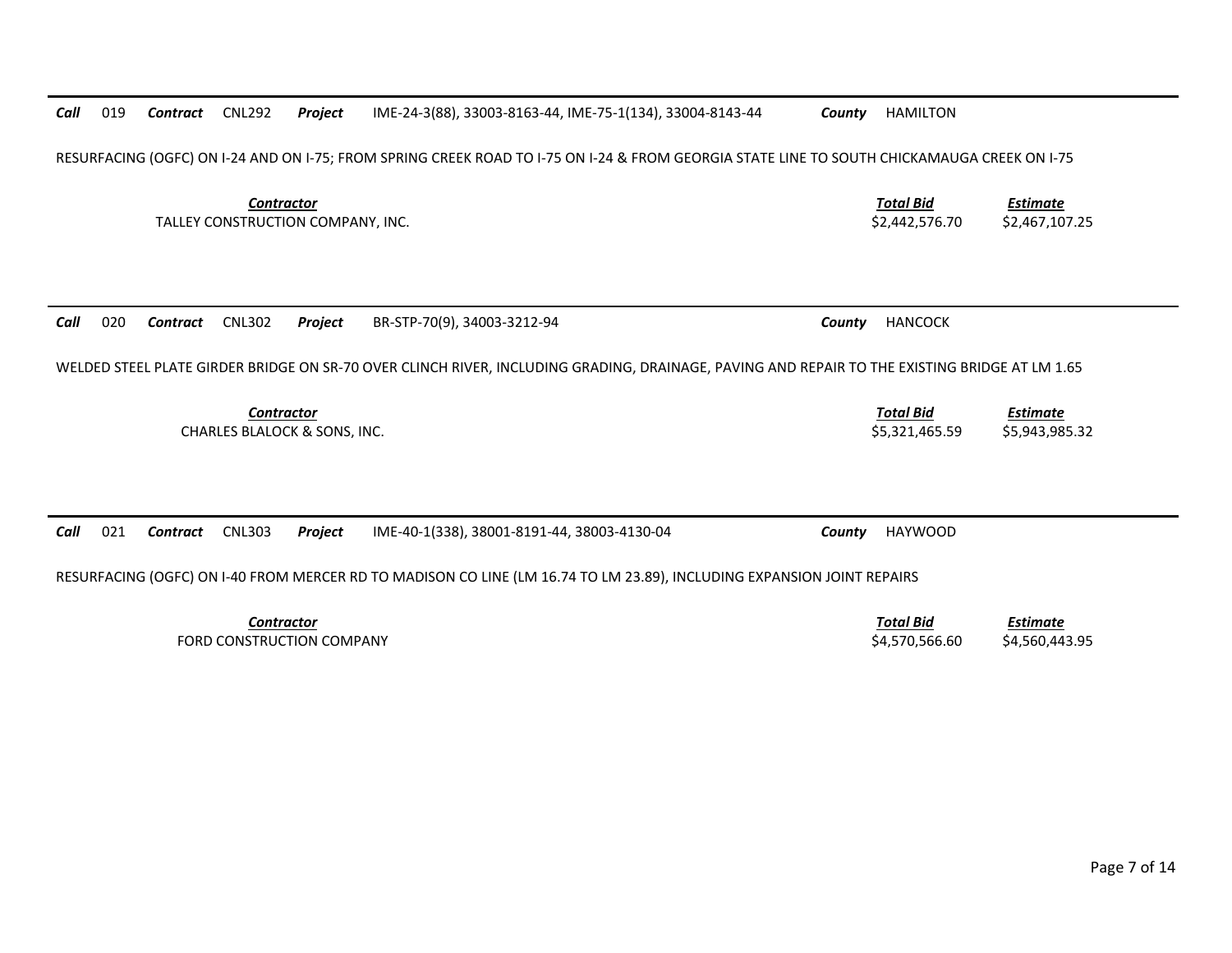BRIDGE REPAIR AT TWO LOCATIONS ON I-40; OVER MIDDLE FORK FORKED DEER RIVER AND OVER DABBS CREEK (LM 3.29 AND LM 16.62)

**CONTRACT WITHDRAWN** 

*Call*023 *Contract* CNL187 *Project* 41002-4113-04 *County* HICKMAN

BRIDGE REPAIR ON I-40 OVER GARNERS CREEK & GARNERS CREEK RD (LM 1.53 AND LM 1.63)

**CONTRACT WITHDRAWN** 

|  |  |  | <b>Call</b> 024 <b>Contract</b> CNL296 <b>Project</b> IME-40-8(162), 45001-8162-44 |
|--|--|--|------------------------------------------------------------------------------------|

RESURFACING ON I-40 FROM SEVIER CL TO US 25W (US 70, SR-9) (LM 0.00 TO LM 6.00)

*Contractor Total Bid*CHARLES BLALOCK & SONS, INC. \$3,957,680.51 \$3,745,610.65

*Estimate*

**County** JEFFERSON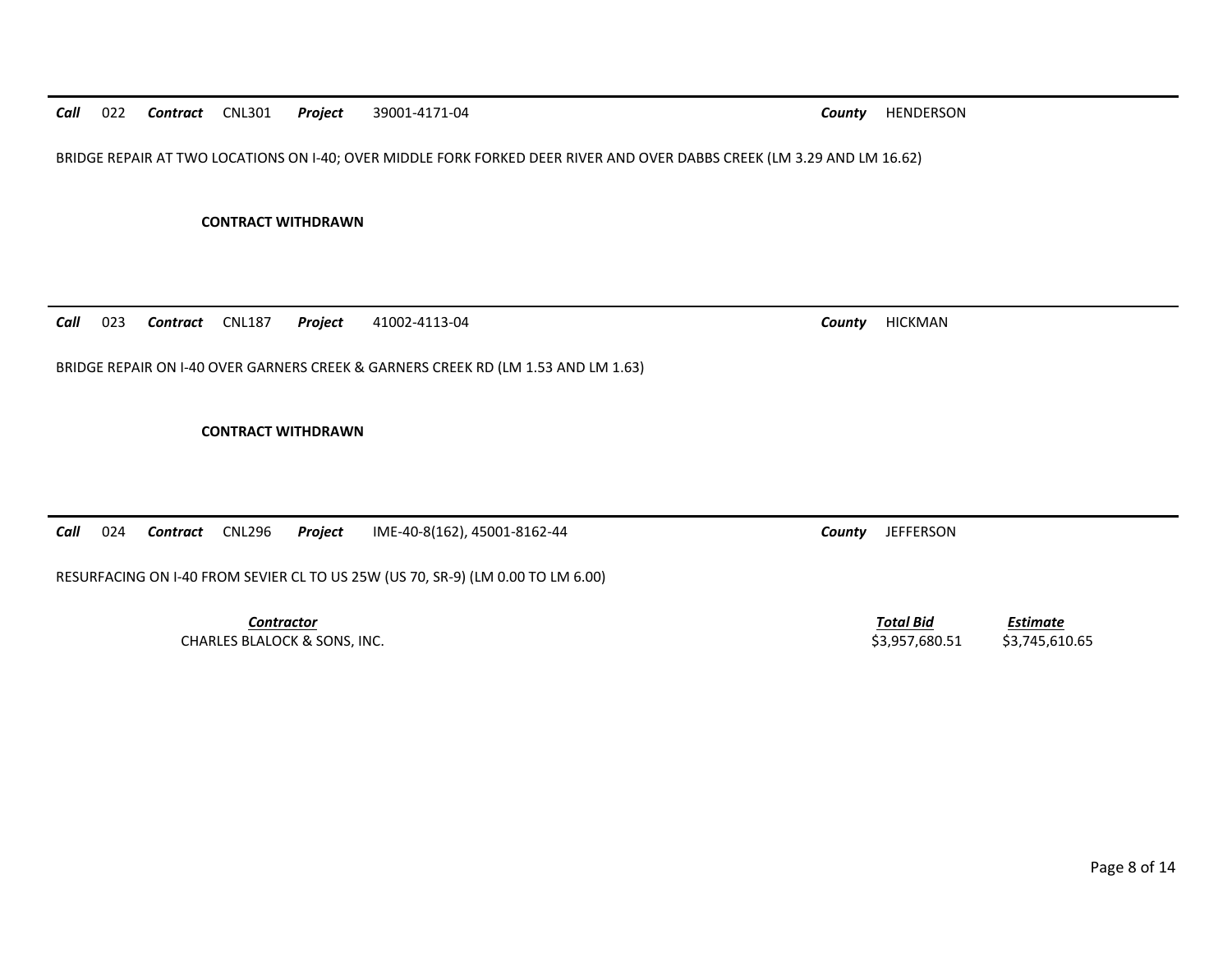| Call | 025                                                                        | Contract | <b>CNL308</b>                           | Project                               | IME-640-7(169), 47008-8151-44                                                    | County | <b>KNOX</b>                        |                                   |
|------|----------------------------------------------------------------------------|----------|-----------------------------------------|---------------------------------------|----------------------------------------------------------------------------------|--------|------------------------------------|-----------------------------------|
|      | RESURFACING ON I-640 FROM SR-33 TO I-40 (FROM LM 2.02WB/2.11EB TO LM 7.04) |          |                                         |                                       |                                                                                  |        |                                    |                                   |
|      |                                                                            |          | <b>Contractor</b><br>ROGERS GROUP, INC. |                                       |                                                                                  |        | <b>Total Bid</b><br>\$3,075,565.11 | <b>Estimate</b><br>\$3,184,745.05 |
| Call | 026                                                                        | Contract | <b>CNL314</b>                           | Project                               | NHTSA-HE-I-40-8(157), 97147-3121-04                                              | County | <b>KNOX</b>                        |                                   |
|      |                                                                            |          |                                         |                                       | DRAINAGE IMPROVEMENTS ON I-40 EB BETWEEN LM 23.45 AND 24.99 AT VARIOUS LOCATIONS |        |                                    |                                   |
|      |                                                                            |          | <b>Contractor</b>                       | <b>J &amp; M GRADING DIVISION LLC</b> |                                                                                  |        | <b>Total Bid</b><br>\$612,854.45   | <b>Estimate</b><br>\$707,466.25   |
| Call | 027                                                                        | Contract | <b>CNL288</b>                           | Project                               | IME-24-2(145), 58100-8168-44                                                     | County | <b>MARION</b>                      |                                   |
|      |                                                                            |          |                                         |                                       | RESURFACING(OGFC) ON I-24 FROM BIG FIERY GIZZARD CK TO US 72 (SR-27)             |        |                                    |                                   |
|      |                                                                            |          | <b>Contractor</b><br>ROGERS GROUP, INC. |                                       |                                                                                  |        | <b>Total Bid</b><br>\$2,608,887.70 | <b>Estimate</b><br>\$2,895,343.80 |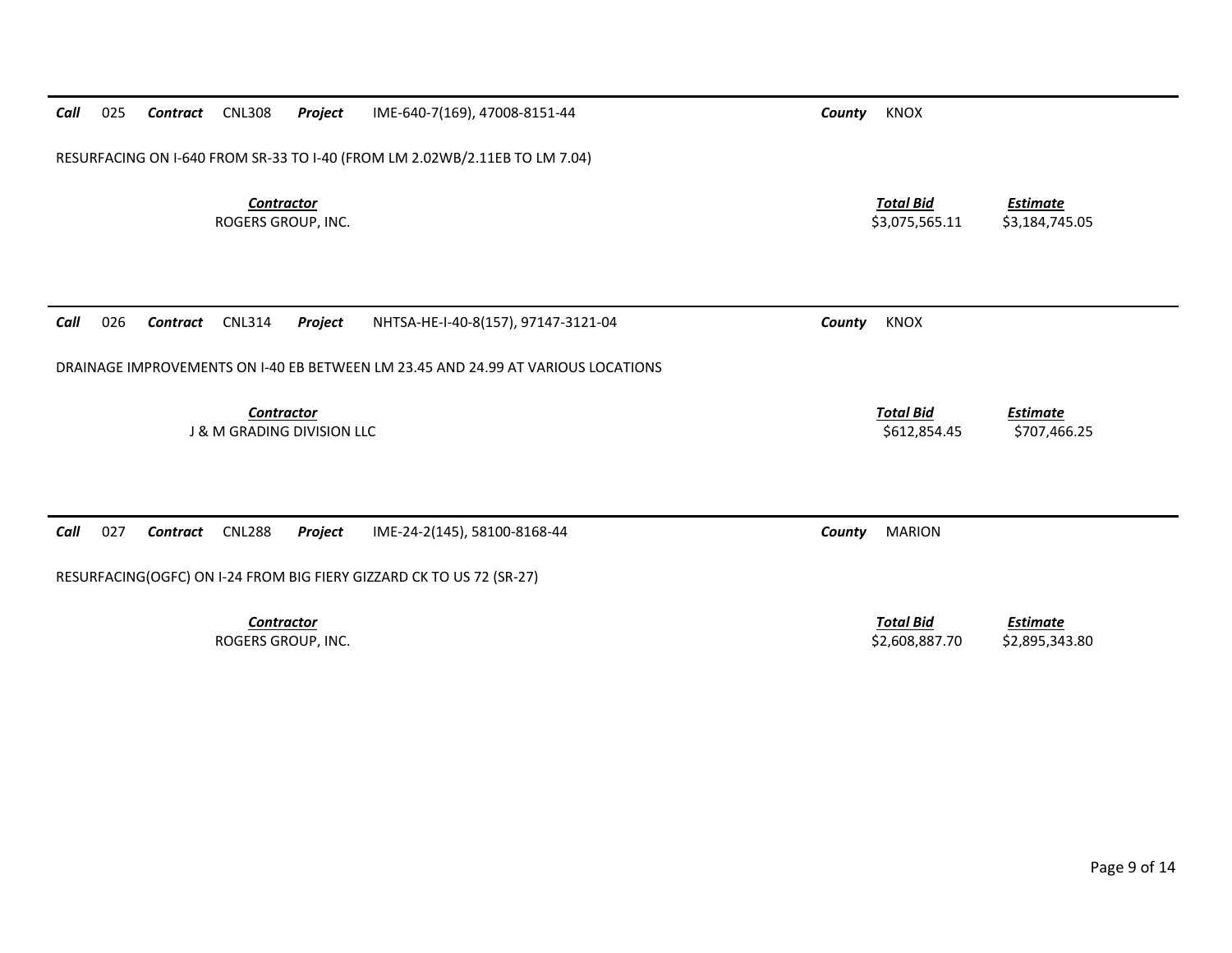| Call                               | 028                                                                                                      | Contract        | <b>CNL312</b>                            | Project | IME-65-1 (72), 59001-8132-44, 59001-4133-04                                                                                               | County | MARSHALL                           |                                   |  |
|------------------------------------|----------------------------------------------------------------------------------------------------------|-----------------|------------------------------------------|---------|-------------------------------------------------------------------------------------------------------------------------------------------|--------|------------------------------------|-----------------------------------|--|
|                                    | RESURFACING (OGFC) ON I-65 FROM GILES CL TO MAURY CL, INCLUDING BRIDGE DECK AND EXPANSION JOINT REPAIRS. |                 |                                          |         |                                                                                                                                           |        |                                    |                                   |  |
|                                    |                                                                                                          |                 | <b>Contractor</b><br>LINCOLN PAVING, LLC |         |                                                                                                                                           |        | <b>Total Bid</b><br>\$6,399,287.84 | <b>Estimate</b><br>\$6,838,773.35 |  |
| Call                               | 029                                                                                                      | <b>Contract</b> | <b>CNL316</b>                            | Project | IME-24-9(69), 63001-8151-44, 63001-4152-04                                                                                                | County | <b>MONTGOMERY</b>                  |                                   |  |
|                                    |                                                                                                          |                 |                                          |         | RESURFACING (OGFC) ON I-24 FROM SR-76 TO ROBERTSON CO LINE, INCLUDING BRIDGE DECK REPAIR.                                                 |        |                                    |                                   |  |
| Contractor<br>HMA CONTRACTORS, LLC |                                                                                                          |                 |                                          |         |                                                                                                                                           |        | <b>Total Bid</b><br>\$4,085,199.45 | <b>Estimate</b><br>\$3,445,940.25 |  |
| Call                               | 030                                                                                                      | Contract        | <b>CNL283</b>                            | Project | IME-40-6(158), 71100-8114-44, 71100-4116-04<br>RESURFACING ON I-40 FROM SR-56(EXIT 273) TO SR-56(EXIT 280), INCLUDING BRIDGE DECK REPAIR. | County | PUTNAM                             |                                   |  |
|                                    |                                                                                                          |                 | <b>Contractor</b><br>HIGHWAYS, INC.      |         |                                                                                                                                           |        | <b>Total Bid</b><br>\$5,286,265.25 | <b>Estimate</b><br>\$5,438,959.30 |  |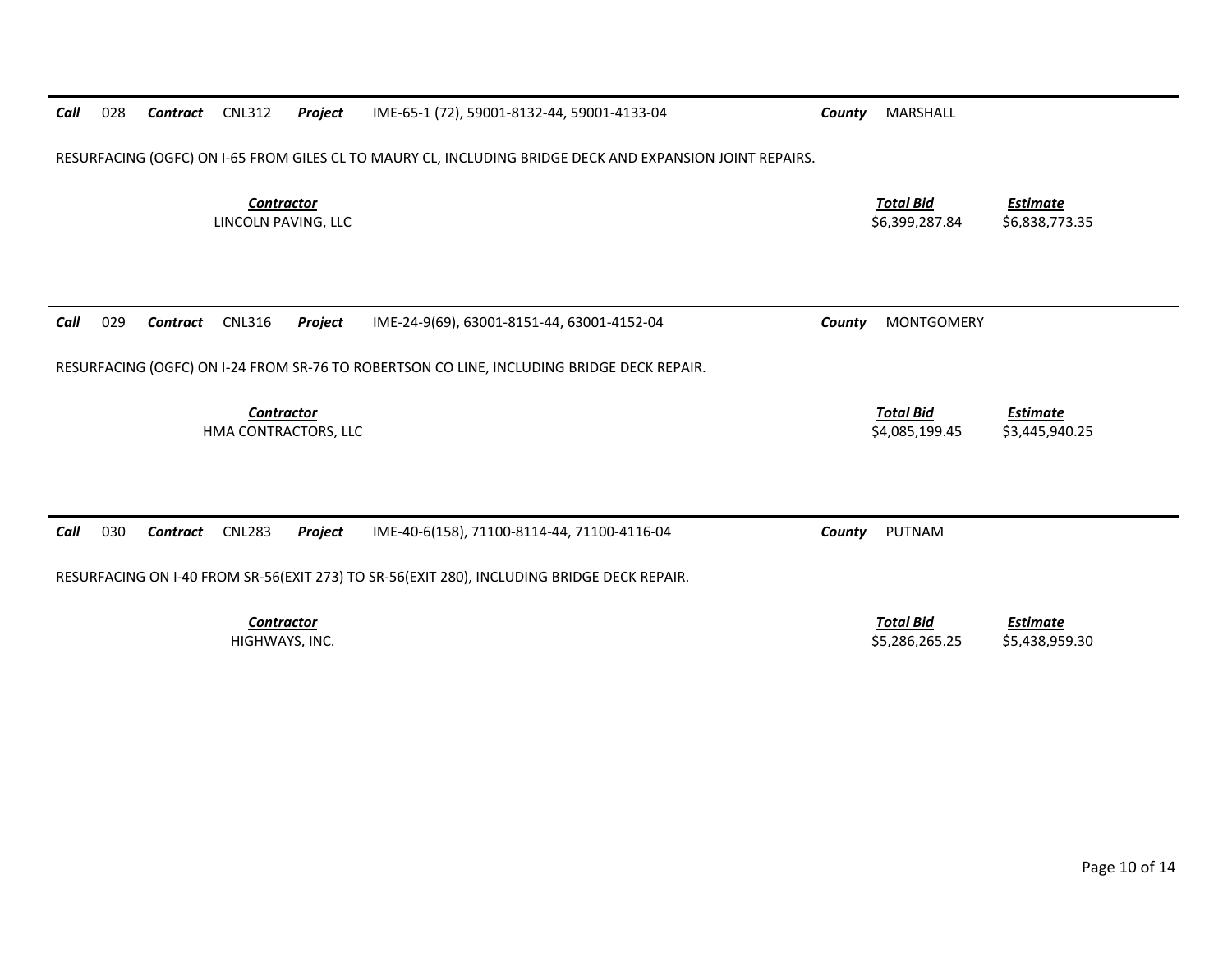| BRIDGE REPAIR AT 3 LOCATIONS ON US 27 (SR-29); OVER CNO & TP RAILROAD (LM 22.53), BRANCH (LM 24.81) AND ROARING PAUNCH CREEK (LM 25.79). |                                    |                                   |  |  |  |  |  |
|------------------------------------------------------------------------------------------------------------------------------------------|------------------------------------|-----------------------------------|--|--|--|--|--|
| <b>Contractor</b><br>JAMISON CONSTRUCTION, LLC                                                                                           | <b>Total Bid</b><br>\$1,294,959.20 | <b>Estimate</b><br>\$1,801,986.50 |  |  |  |  |  |
| 032<br><b>CNL315</b><br>STP-SIP-35(48), 78008-3244-94<br>Call<br>Project<br>Contract                                                     | <b>SEVIER</b><br>County            |                                   |  |  |  |  |  |
| INTERSECTION IMPROVEMENTS ON US 411(SR-35) @ WHITE SCHOOL RD INCLUDING GRADING, DRAINAGE AND PAVING.                                     |                                    |                                   |  |  |  |  |  |
| <b>Contractor</b><br>CHARLES BLALOCK & SONS, INC.                                                                                        | <b>Total Bid</b><br>\$228,796.69   | <b>Estimate</b><br>\$212,755.50   |  |  |  |  |  |
|                                                                                                                                          |                                    |                                   |  |  |  |  |  |
| 033<br><b>CNL304</b><br>IME-240-1(292), 79006-8192-44<br>Call<br>Project<br>Contract                                                     | SHELBY<br>County                   |                                   |  |  |  |  |  |
| RESURFACING ON I-240 FROM I-55 TO PERKINS ROAD (LM 5.70 TO LM 12.33).                                                                    |                                    |                                   |  |  |  |  |  |
| <b>Contractor</b><br>APAC-TENNESSEE, INC.                                                                                                | <b>Total Bid</b><br>\$6,048,664.70 | <b>Estimate</b><br>\$6,162,873.80 |  |  |  |  |  |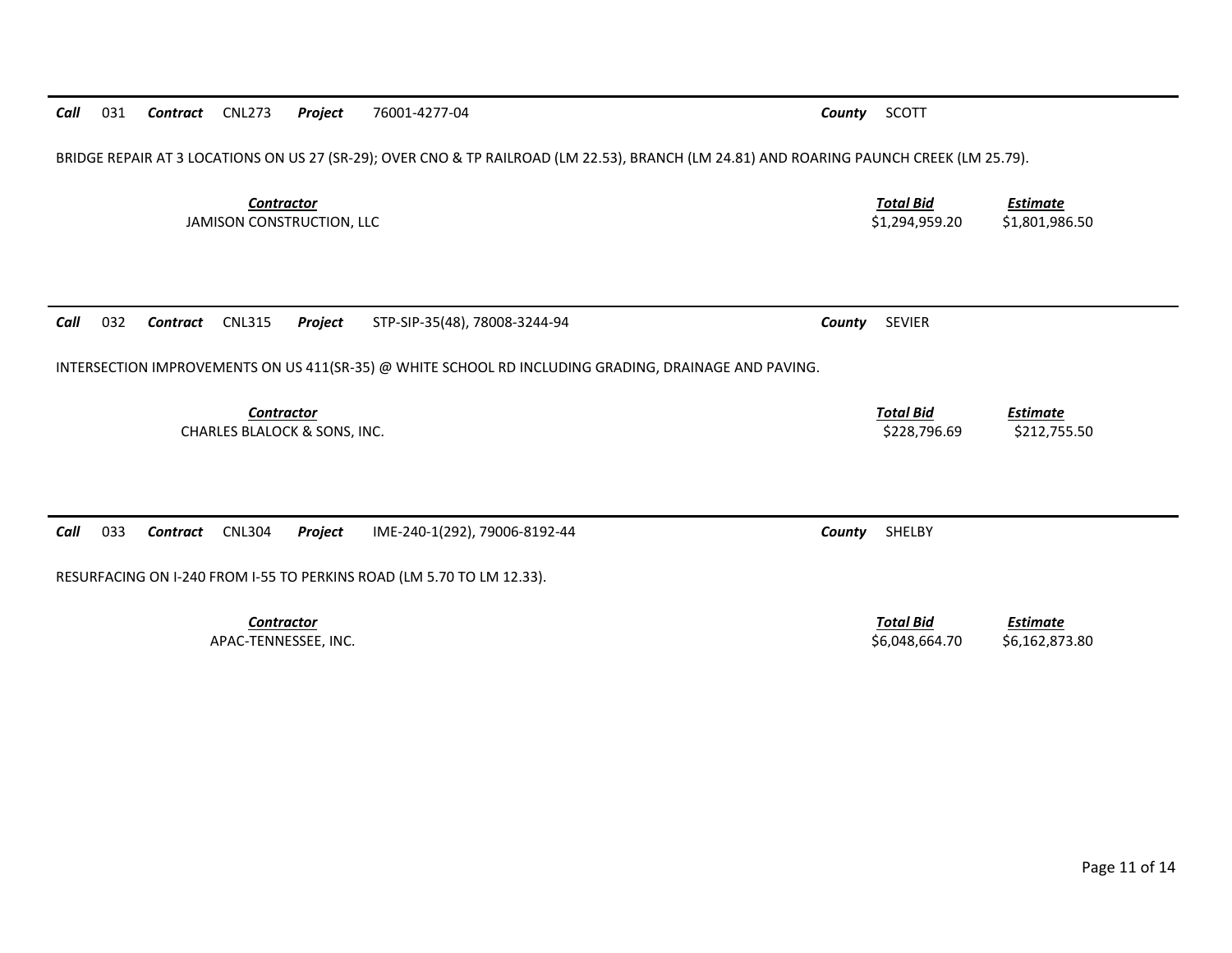*Call*034 *Contract* CNL297 *Project* 79005-4163-04 *County* SHELBY

BRIDGE REPAIR ON I-55 OVER CANE CREEK (LM 6.47)

**ALL BIDS REJECTED** 

| BRIDGE REPAIR ON US 51(SR-1, DANNY THOMAS BLVD) OVER I-40 (LM 3.11)<br><b>Contractor</b><br>DEMENT CONSTRUCTION COMPANY, LLC | <b>Total Bid</b><br><b>Estimate</b><br>\$804,116.85<br>\$1,017,390.50   |  |  |  |  |  |
|------------------------------------------------------------------------------------------------------------------------------|-------------------------------------------------------------------------|--|--|--|--|--|
| Call<br>036<br>Project<br>BR-STP-24(19), 80002-3248-94<br>CNL012<br>Contract                                                 | <b>SMITH</b><br>County                                                  |  |  |  |  |  |
| CONCRETE BULB-TEE BEAM BRIDGE ON US-70N OVER CANEY FORK RVR (LM 13.38)                                                       |                                                                         |  |  |  |  |  |
| <b>Contractor</b><br>CONCRETE STRUCTURES, INC.                                                                               | <b>Total Bid</b><br><u>Estimate</u><br>\$5,784,162.73<br>\$5,435,090.50 |  |  |  |  |  |

*Call* 035 *Contract* CNL282 *Project* 79030-4123-04 *County* SHELBY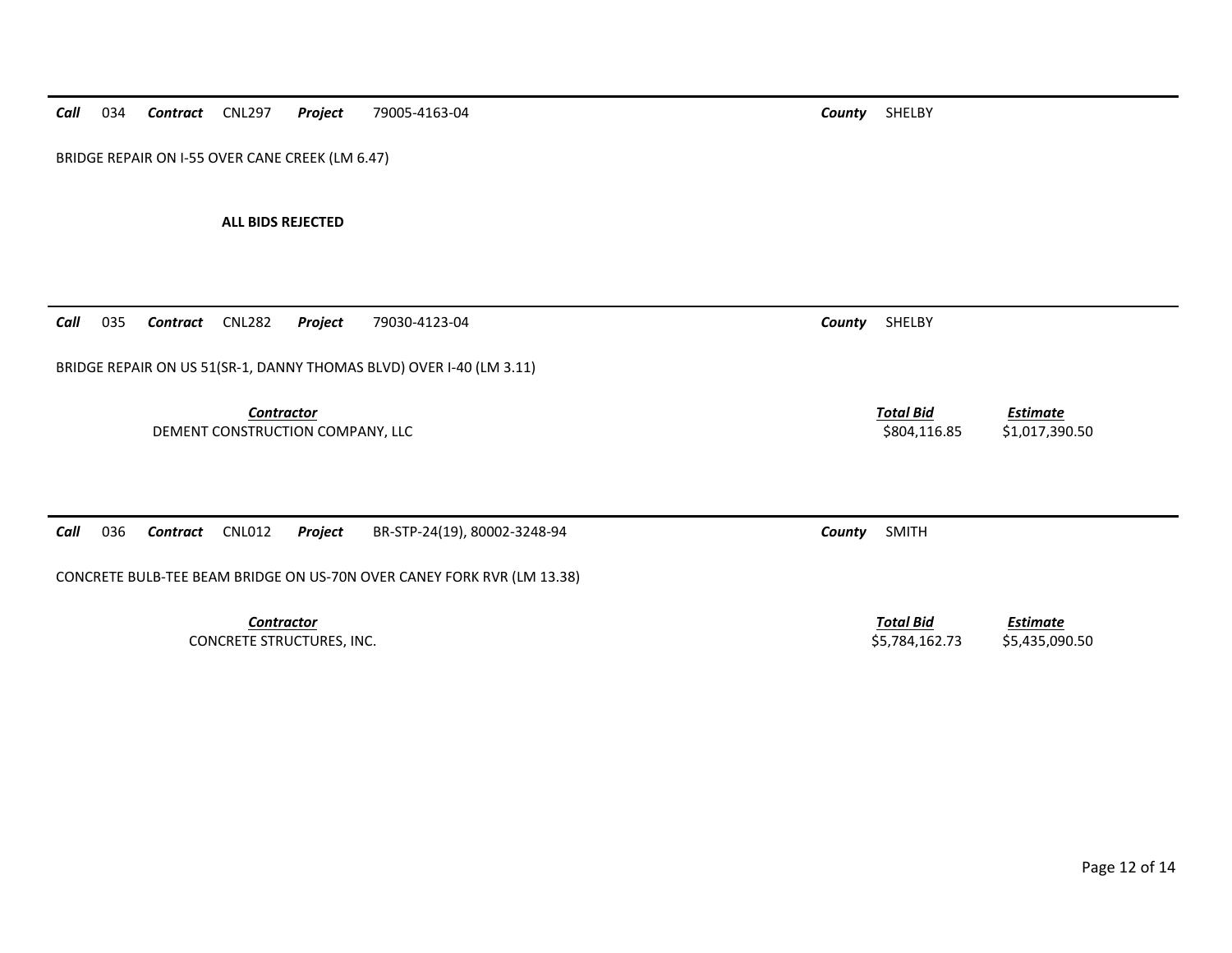*Call*037 *Contract* CNL278 *Project* 84102-4208-04 *County* TIPTON

BRIDGE REPAIR ON US 51 (SR-3) NB OVER BIG CREEK (LM 1.66)

**Contractor** Total Bid FORD CONSTRUCTION COMPANY 6377,910.25

*Call*038 *Contract* CNL317 *Project* BR-STP-33(43), 87001-3267-94 *County* UNION

BRIDGE CONSTRUCTION ON SR-33 OVER CLINCH RIVER, INCLUDING GRADING, DRAINAGE AND PAVING.

**CONTRACT WITHDRAWN** 

*Call*039 *Contract* CNL206 *Project* STP-SIP-33(89), 87001-3264-94 *County* UNION

INSTALLATION OF FLASHING SPEED LIMIT SIGNALS ON SR-33 AT PAULETTE ELEMENTARY SCHOOL

**ALL BIDS REJECTED** 

*Estimate*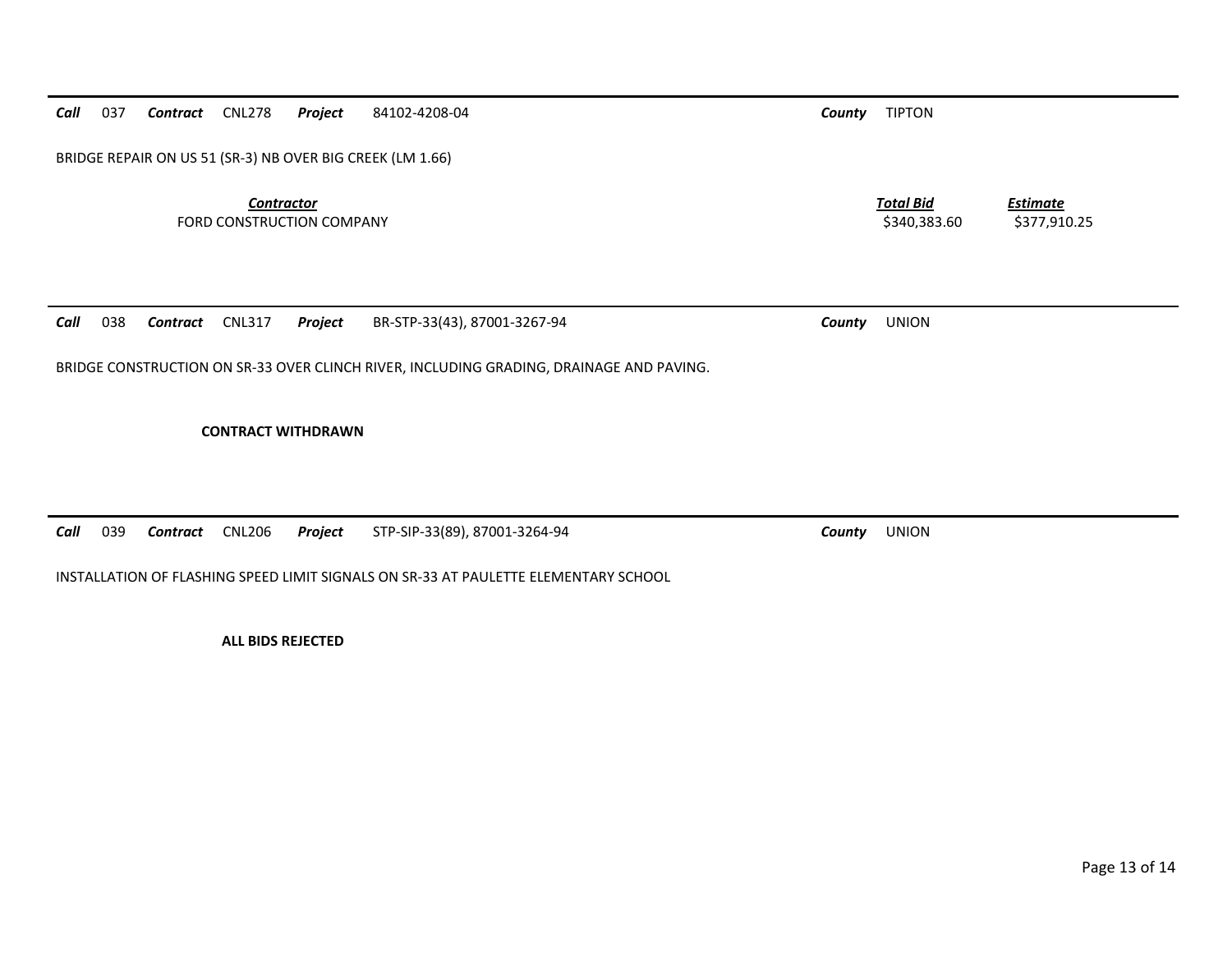| Call | 040                                                      | Contract | <b>CNL277</b>     | Project                         | HRRR-9000(47), 90946-3448-94                                                        | County | WASHINGTON                       |                                 |  |  |
|------|----------------------------------------------------------|----------|-------------------|---------------------------------|-------------------------------------------------------------------------------------|--------|----------------------------------|---------------------------------|--|--|
|      | MISCELLANEOUS SAFETY IMPROVEMENT ON VARIOUS LOCAL ROADS. |          |                   |                                 |                                                                                     |        |                                  |                                 |  |  |
|      |                                                          |          | <b>Contractor</b> | HIGHWAY MARKINGS, INC.          |                                                                                     |        | <b>Total Bid</b><br>\$198,809.45 | <b>Estimate</b><br>\$274,702.25 |  |  |
| Call | 041                                                      | Contract | <b>CNL257</b>     | Project                         | STP-M-253(7), 94053-3220-54                                                         | County | WILLIAMSON                       |                                 |  |  |
|      |                                                          |          |                   |                                 | TRAFFIC SIGNAL INTERCONNECT ON SR-253 (CONCORD RD) FROM WILSON PIKE TO SUNSET ROAD. |        |                                  |                                 |  |  |
|      |                                                          |          | <b>Contractor</b> | STANSELL ELECTRIC COMPANY, INC. |                                                                                     |        | <b>Total Bid</b><br>\$139,940.00 | <b>Estimate</b><br>\$174,120.00 |  |  |

|                         | <b>Total Awarded</b>              | Total Estimate |
|-------------------------|-----------------------------------|----------------|
| <b>Letting Totals -</b> | \$107,828,373.83 \$108,162,267.56 |                |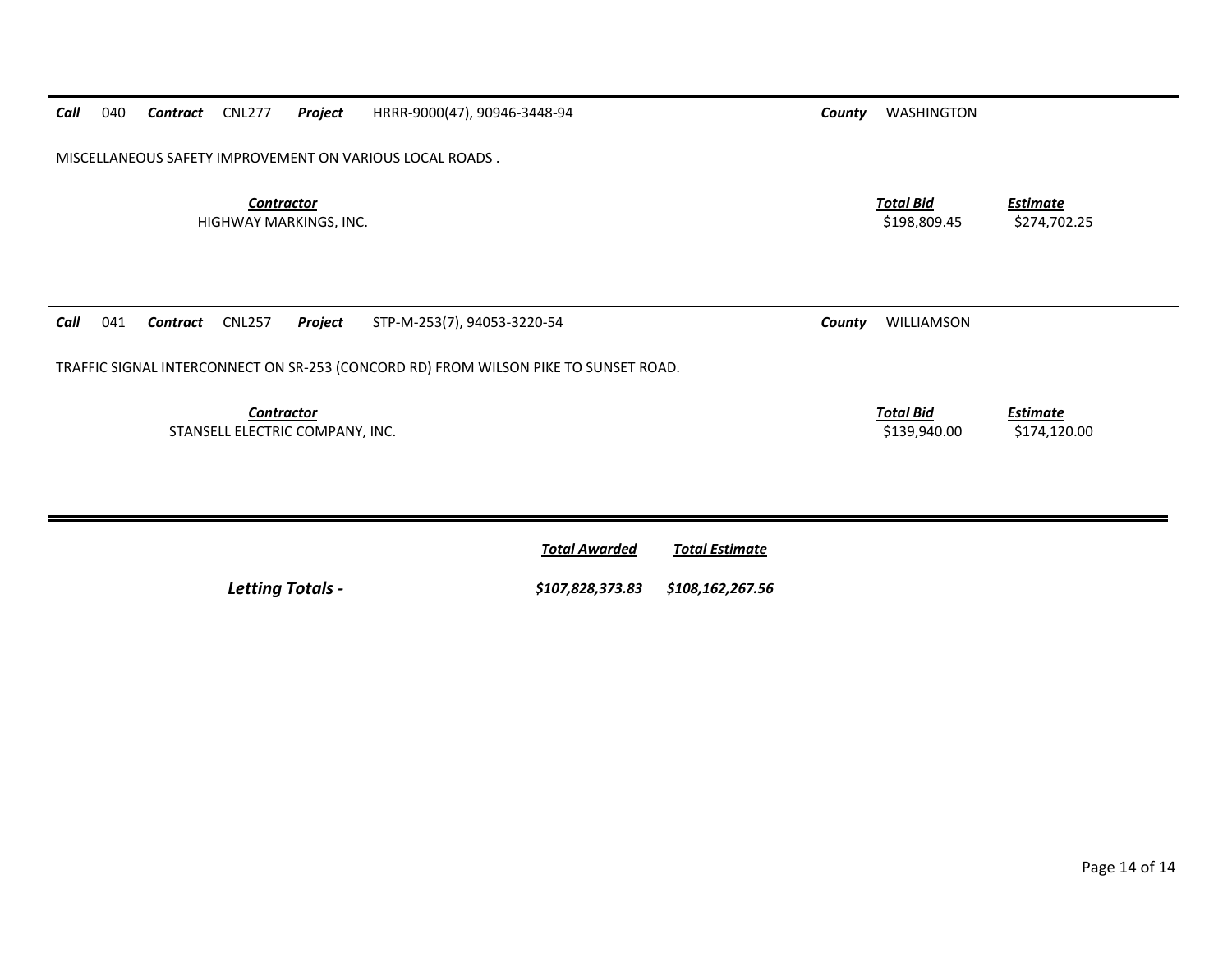## *Contract Awards for Letting of October 26, 2012*

| 001<br>Call | Contract                                              | <b>CNL949</b>                        | Project           | 26011-4225-04                                               | County | <b>FRANKLIN</b>                    |                                   |
|-------------|-------------------------------------------------------|--------------------------------------|-------------------|-------------------------------------------------------------|--------|------------------------------------|-----------------------------------|
|             | BRIDGE REPAIR ON SR 130 OVER THE ELK RIVER (LM 10.86) |                                      |                   |                                                             |        |                                    |                                   |
|             |                                                       | HIGHWAYS, INC.                       | <b>Contractor</b> |                                                             |        | <b>Total Bid</b><br>\$1,819,952.64 | <b>Estimate</b><br>\$1,548,942.20 |
| 002<br>Call | Contract                                              | <b>CNL950</b>                        | Project           | 37004-4220-04                                               | County | <b>HAWKINS</b>                     |                                   |
|             |                                                       |                                      |                   | BRIDGE REPAIR ON SR 66 OVER THE HOLSTON RIVER (LM 10.19)    |        |                                    |                                   |
|             |                                                       | JAMISON CONSTRUCTION, LLC            | <b>Contractor</b> |                                                             |        | <b>Total Bid</b><br>\$1,055,897.00 | <b>Estimate</b><br>\$990,197.00   |
|             |                                                       |                                      |                   |                                                             |        |                                    |                                   |
| 003<br>Call | Contract                                              | <b>CNL951</b>                        | Project           | 44007-4214-04                                               | County | <b>JACKSON</b>                     |                                   |
|             |                                                       |                                      |                   | BRIDGE REPAIR ON SR 262 OVER THE CUMBERLAND RIVER (LM 7.56) |        |                                    |                                   |
|             |                                                       | BELL & ASSOCIATES CONSTRUCTION, L.P. | <b>Contractor</b> |                                                             |        | <b>Total Bid</b><br>\$2,682,436.70 | <b>Estimate</b><br>\$2,805,206.25 |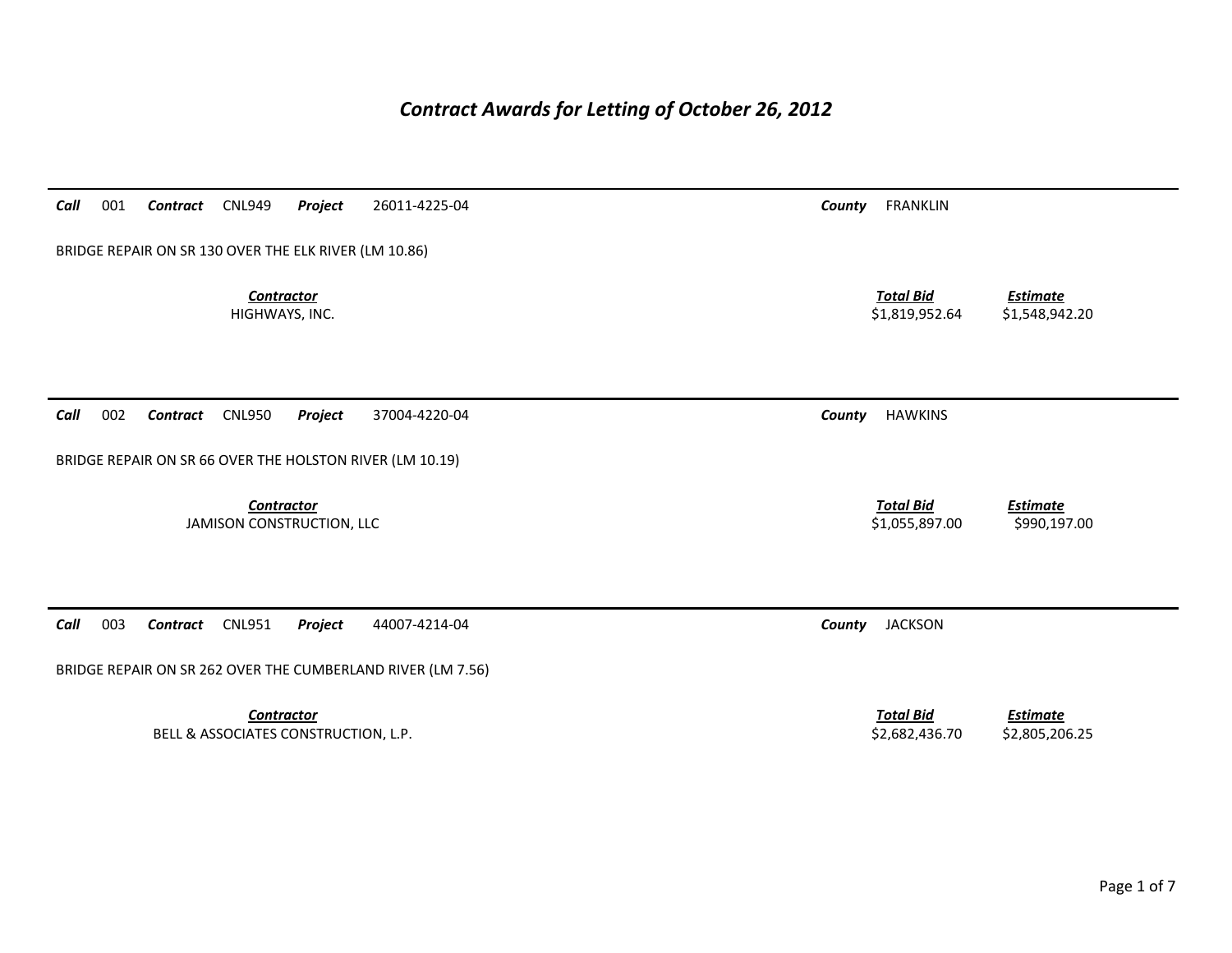| BRIDGE REPAIR ON S.R. 34 OVER ROAN CREEK (LM 21.40)                                            |                                                                       |
|------------------------------------------------------------------------------------------------|-----------------------------------------------------------------------|
| <b>Contractor</b><br>SUMMERS-TAYLOR, INC.                                                      | <b>Total Bid</b><br><b>Estimate</b><br>\$262,654.80<br>\$190,097.50   |
| 005<br>Call<br><b>CNL947</b><br>98018-4129-04<br>Contract<br>Project                           | <b>KNOX &amp; ROANE</b><br>County                                     |
| OVERHEAD SIGN STRUCTURES ON I-40 WB (LM 18.38) AND ON SR 58 NB (LM 20.6)                       |                                                                       |
| <b>Contractor</b><br>LAW SIGNS LLC                                                             | <b>Total Bid</b><br><b>Estimate</b><br>\$147,737.00<br>\$139,450.00   |
| 006<br>Call<br><b>CNL948</b><br>78946-3407-04<br><b>Contract</b><br>Project                    | <b>SEVIER</b><br>County                                               |
| CONSTRUCTION OF A S.I.A. ROUTE SERVING LISEGA, INC. ON EAST DUMPLIN VALLEY ROAD IN SEVIERVILLE |                                                                       |
| <b>Contractor</b><br>WHALEY & SON'S, INC.                                                      | <b>Total Bid</b><br><b>Estimate</b><br>\$1,052,345.00<br>\$982,177.00 |

S.R. 34 OVER ROAN CREEK (LM 21.40)

*Call* 004 *Contract* CNL946 *Project* 46002‐4221‐04 *County* JOHNSON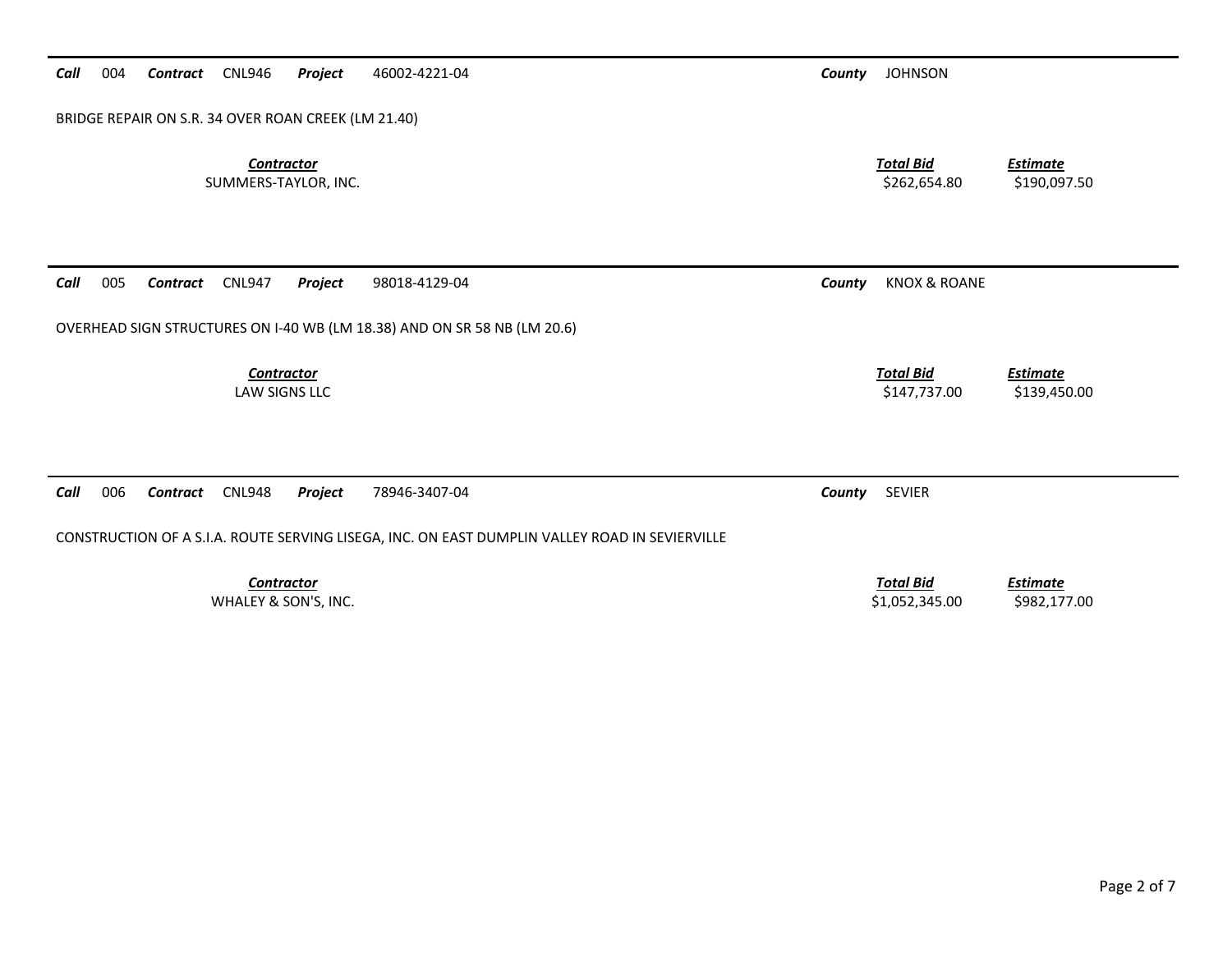#### *Call* 007*Contract* CNL336 *Project* 98018‐4135‐04, 98018‐4136‐04 *County* ANDERSON,BLOUNT, ETC.

INSTALLATION OF GUARDRAIL AND ON‐CALL GUARDRAIL REPAIR ON VARIOUS INTERSTATE AND STATE ROUTES

### **ALL BIDS REJECTED**

| Call | 008 | Contract | <b>CNL322</b>                               | Project | STP-SIP-NHE-437(3), 02437-3205-94                                                             | County | <b>BEDFORD</b>                                                    |
|------|-----|----------|---------------------------------------------|---------|-----------------------------------------------------------------------------------------------|--------|-------------------------------------------------------------------|
|      |     |          |                                             |         | MISCELLANEOUS SAFETY IMPROVEMENTS ON S.R. 437 FROM US 231 (SR 10) TO US 41 (SR 16)            |        |                                                                   |
|      |     |          | <b>Contractor</b><br>HIGHWAY MARKINGS, INC. |         |                                                                                               |        | <b>Total Bid</b><br><b>Estimate</b><br>\$54,903.25<br>\$63,020.50 |
| Call | 009 | Contract | <b>CNL342</b>                               | Project | 98300-4161-04, 98300-4160-04                                                                  | County | BEDFORD, CHEATHAM, ETC.                                           |
|      |     |          |                                             |         | INSTALLATION OF GUARDRAIL AND ON-CALL GUARDRAIL REPAIR ON VARIOUS INTERSTATE AND STATE ROUTES |        |                                                                   |
|      |     |          | <b>ALL BIDS REJECTED</b>                    |         |                                                                                               |        |                                                                   |
|      |     |          |                                             |         |                                                                                               |        |                                                                   |
| Call | 010 | Contract | <b>CNL338</b>                               | Project | 98048-4127-04, 98048-4126-04                                                                  | County | BENTON, CARROLL, ETC.                                             |
|      |     |          |                                             |         | INSTALLATION OF GUARDRAIL AND ON-CALL GUARDRAIL REPAIR ON VARIOUS INTERSTATE AND STATE ROUTES |        |                                                                   |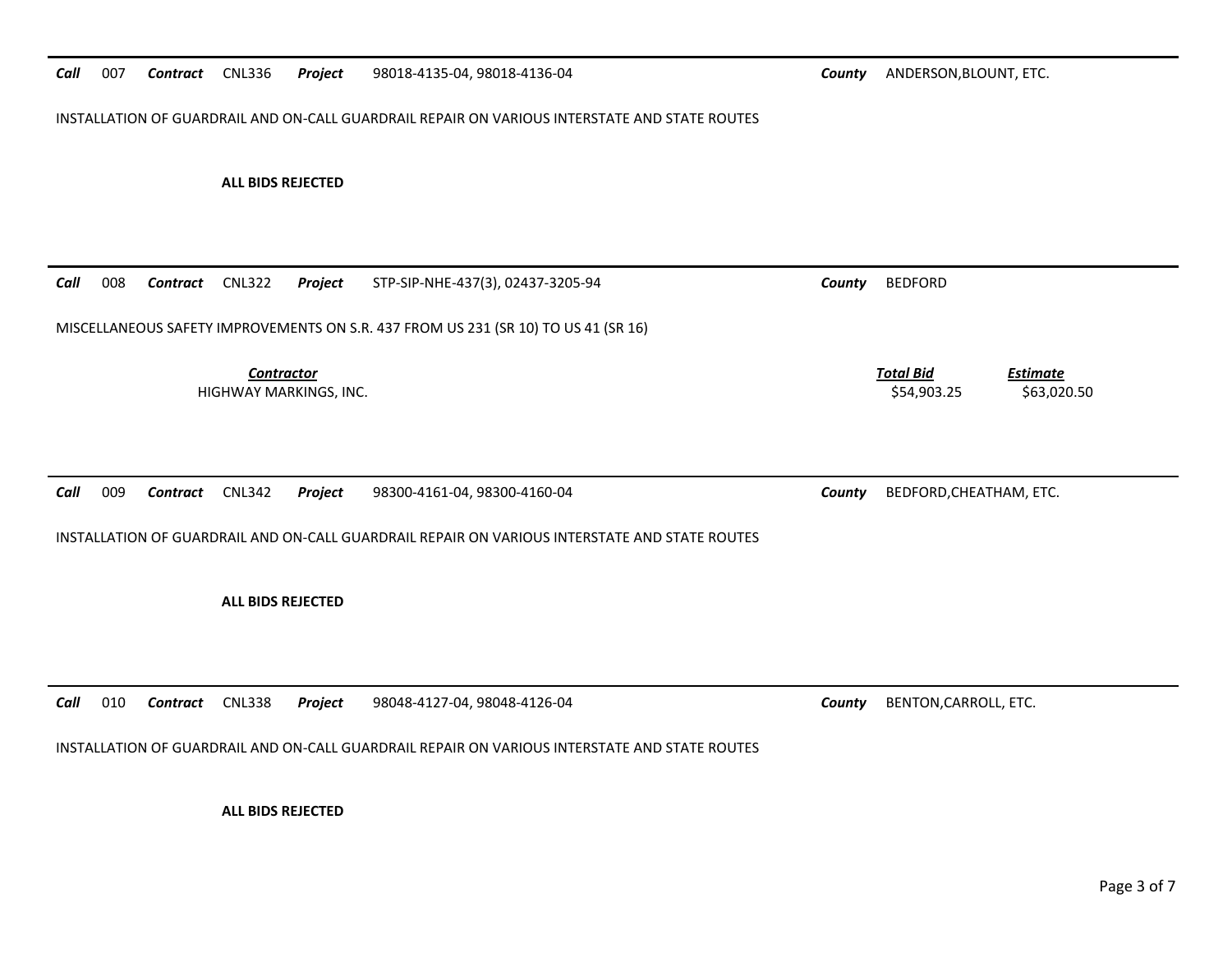#### *Call*011 **Contract** CNL337 **Project** 98027-4192-04, 98027-4191-04 **County** BLEDSOE,BRADLEY, ETC.

INSTALLATION OF GUARDRAIL AND ON‐CALL GUARDRAIL REPAIR ON VARIOUS INTERSTATE AND STATE ROUTES

| Call | 012 | Contract        | <b>CNL330</b>                                       | Project | HSIP-REG1(103), 98018-3222-94                                                           | County | <b>CAMPBELL &amp; CLAIBORNE</b>    |                                   |
|------|-----|-----------------|-----------------------------------------------------|---------|-----------------------------------------------------------------------------------------|--------|------------------------------------|-----------------------------------|
|      |     |                 |                                                     |         | MISCELLANEOUS SAFETY IMPROVEMENTS AT VARIOUS STOP CONTROLLED INTERSECTIONS              |        |                                    |                                   |
|      |     |                 | <b>Contractor</b><br>HIGHWAY MARKINGS, INC.         |         |                                                                                         |        | <b>Total Bid</b><br>\$133,010.75   | <b>Estimate</b><br>\$152,142.00   |
| Call | 013 | Contract        | <b>CNL286</b>                                       | Project | STP-H-49(30), 11008-3225-94<br>INSTALLATION OF SIGNALS ON SR-49 AT OLD CLARKSVILLE PIKE | County | CHEATHAM                           |                                   |
|      |     |                 | <b>Contractor</b>                                   |         |                                                                                         |        | <b>Total Bid</b>                   | <b>Estimate</b>                   |
|      |     |                 | S & W CONTRACTING CO., INC.                         |         |                                                                                         |        | \$31,992.20                        | \$41,726.50                       |
|      |     |                 |                                                     |         |                                                                                         |        |                                    |                                   |
| Call | 014 | <b>Contract</b> | <b>CNL251</b>                                       | Project | STP-16(38), 26075-3218-14                                                               | County | <b>FRANKLIN</b>                    |                                   |
|      |     |                 | ROCKFALL MITIGATION ON SR-16 FROM L.M. 17.5 TO 17.8 |         |                                                                                         |        |                                    |                                   |
|      |     |                 | <b>Contractor</b><br>HIGHWAYS, INC.                 |         |                                                                                         |        | <b>Total Bid</b><br>\$2,431,337.88 | <b>Estimate</b><br>\$2,745,430.85 |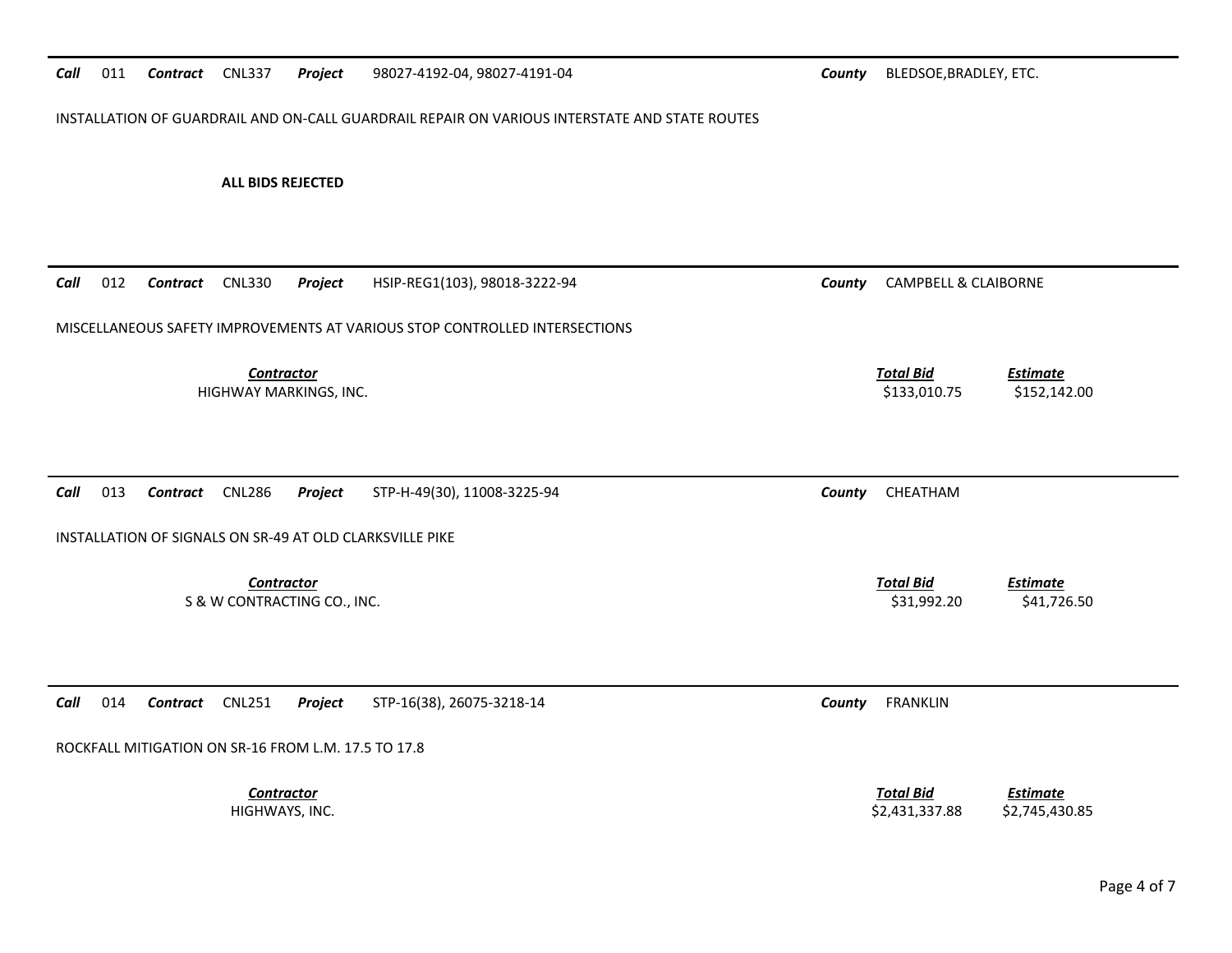## BRIDGE REPAIR ON SR‐114 OVER THE TENNESSEE RIVER *Contractor Total Bid Estimate* JAMISON CONSTRUCTION, LLC \$937,950.00 \$903,246.00 *Call* 016 *Contract* CNL170 *Project* BH‐I‐40‐8(158), 45002‐3144‐94 *County* JEFFERSON BRIDGE REHABILITATION ON I‐40 OVER THE FRENCH BROAD RIVER *Contractor Total Bid Estimate* BELL & ASSOCIATES CONSTRUCTION, L.P. \$22,367,095.40 \$22,497,921.35 *Call* 017 *Contract* CNL326 *Project* NHTSA‐HE‐115(40), 97147‐3219‐04 *County* KNOX CONSTRUCTION OF TURN LANES ON US‐129 (SR‐115) AT MONTLAKE DR IN KNOXVILLE **ALL BIDS REJECTED***Call* 018*Contract* CNL323 *Project* HRRR‐1243(82), 60025‐3405‐94, STP‐SIP‐NHE‐6(89), 60002‐3292‐94 *County* MAURY

MISCELLANEOUS SAFETY IMPROVEMENTS AT US‐43 (SR‐6) & SR‐166, AND ON MOORESVILLE PIKE

*Contractor Total Bid*HIGHWAY MARKINGS, INC. \$118,049.50 \$131,925.00

*Estimate*

*Call* 015*Contract* CNL319 *Project* 36125‐4204‐04 *County* HARDIN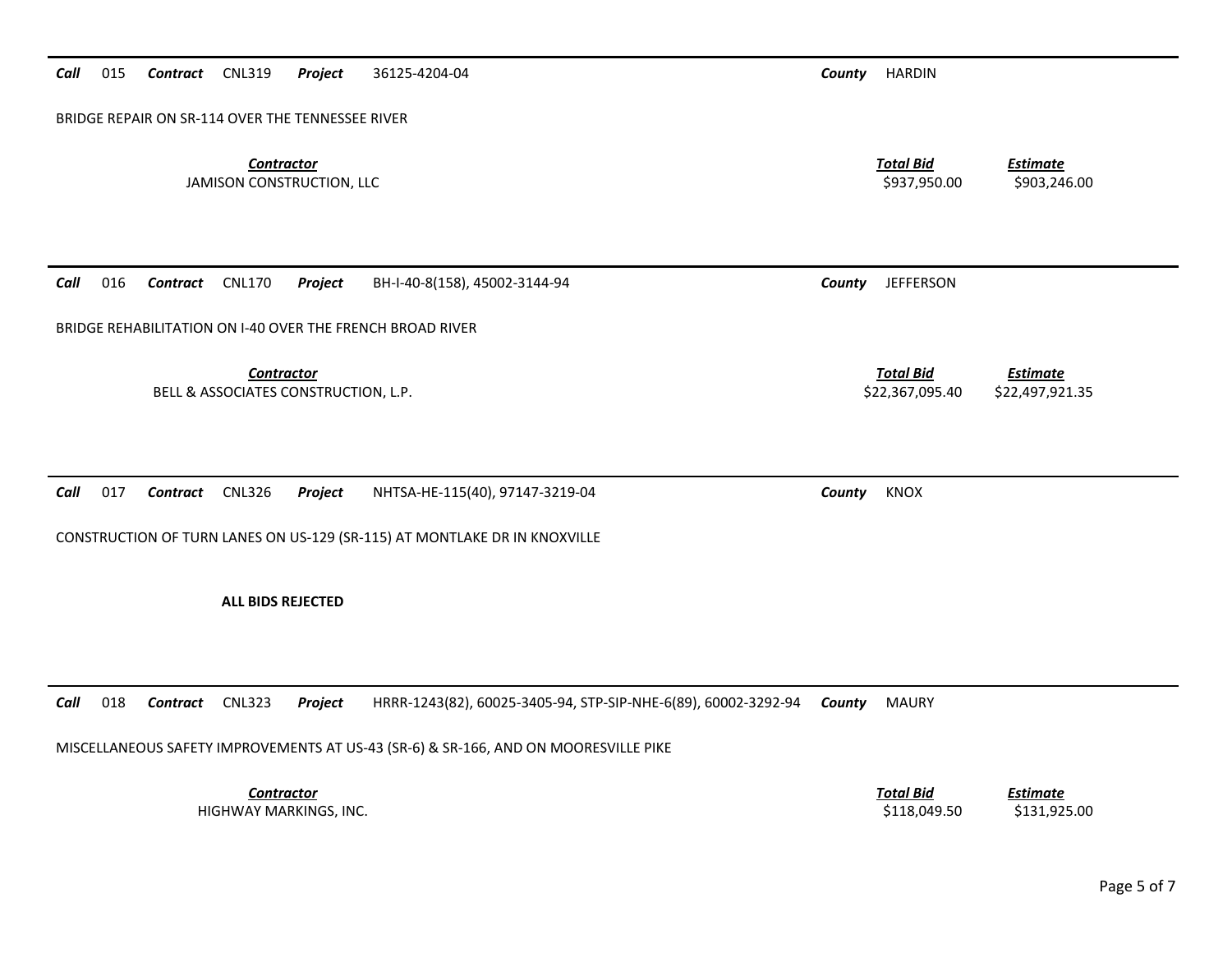| 019<br>Contract CNL327<br>Project<br>BR-STP-224(14), 55017-3209-94<br>Call                         | <b>MCNAIRY</b><br>County           |                                   |
|----------------------------------------------------------------------------------------------------|------------------------------------|-----------------------------------|
| BRIDGE REPLACEMENT ON SR-224 OVER GRAHAM CREEK                                                     |                                    |                                   |
| <b>Contractor</b><br>VOLUNTEER BRIDGE CONSTRUCTION, INC.                                           | <b>Total Bid</b><br>\$771,952.18   | <b>Estimate</b><br>\$843,302.21   |
| 020<br>Call<br>Contract<br><b>CNL294</b><br>Project<br>IME-40-5(143), 80001-8185-44, 80001-4187-04 | <b>SMITH</b><br>County             |                                   |
| RESURFACING I-40 E SMITH COUNTY L.M. 0.00 TO L.M. 8.60                                             |                                    |                                   |
| <b>Contractor</b><br>LOJAC ENTERPRISES, INC.                                                       | <b>Total Bid</b><br>\$5,286,956.86 | <b>Estimate</b><br>\$5,349,807.00 |
| Call<br>021<br><b>CNL328</b><br>Contract<br>Project<br>NHTSA-HE-1(285), 97082-3260-04              | SULLIVAN<br>County                 |                                   |
| MISCELLANEOUS SAFETY IMPROVEMENTS ON US-11W (S.R. 1) AT CENTRAL HEIGHTS ROAD AND ELEMENTARY SCHOOL |                                    |                                   |
| <b>Contractor</b><br>SUMMERS-TAYLOR, INC.                                                          | <b>Total Bid</b><br>\$356,844.00   | <b>Estimate</b><br>\$325,370.00   |
| 022<br>Call<br><b>CNL324</b><br>Project<br>NHTSA-HE-NHE-109(28), 97083-3239-04<br><b>Contract</b>  | SUMNER<br>County                   |                                   |
| MISCELLANEOUS SAFETY IMPROVEMENTS ON SR-109 FROM SR-174 TO HOLLIS CHAPEL ROAD                      |                                    |                                   |
| <b>Contractor</b><br>HIGHWAY MARKINGS, INC.                                                        | <b>Total Bid</b><br>\$93,649.15    | <b>Estimate</b><br>\$97,921.30    |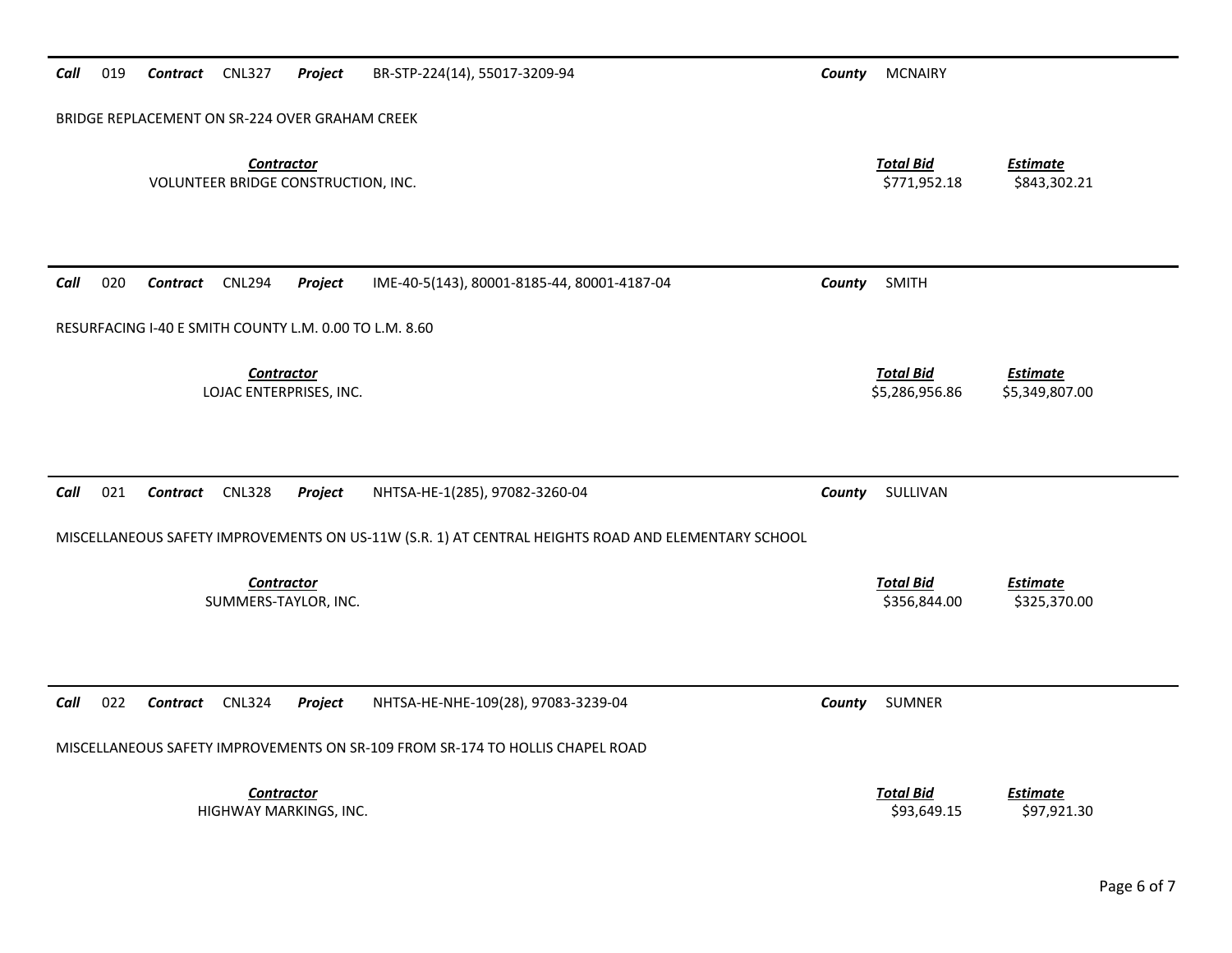BRIDGE CONSTRUCTION ON SR‐33 OVER CLINCH RIVER, INCLUDING GRADING, DRAINAGE AND PAVING.

### **CONTRACT WITHDRAWN**

| Call | 024 | Contract | <b>CNL325</b>     | Project                   | HRRR-141(22), 95014-3222-94, STP-SIP-265(13), 95015-3229-94                                | County | <b>WILSON</b>                   |                          |
|------|-----|----------|-------------------|---------------------------|--------------------------------------------------------------------------------------------|--------|---------------------------------|--------------------------|
|      |     |          |                   |                           | MISCELLANEOUS SAFETY IMPROVEMENTS ON SR-141 (HARTSVILLE PIKE) AND ON SR-265 (CENTRAL PIKE) |        |                                 |                          |
|      |     |          | <b>Contractor</b> | C & D SAFETY COMPANY, LLC |                                                                                            |        | <b>Total Bid</b><br>\$91.256.05 | Estimate<br>\$101,103.50 |
|      |     |          |                   |                           |                                                                                            |        |                                 |                          |

|                         | <u>Total Awarded</u>            | <u>Total Estimate</u> |
|-------------------------|---------------------------------|-----------------------|
| <b>Letting Totals -</b> | \$39,696,020.36 \$39,908,986.16 |                       |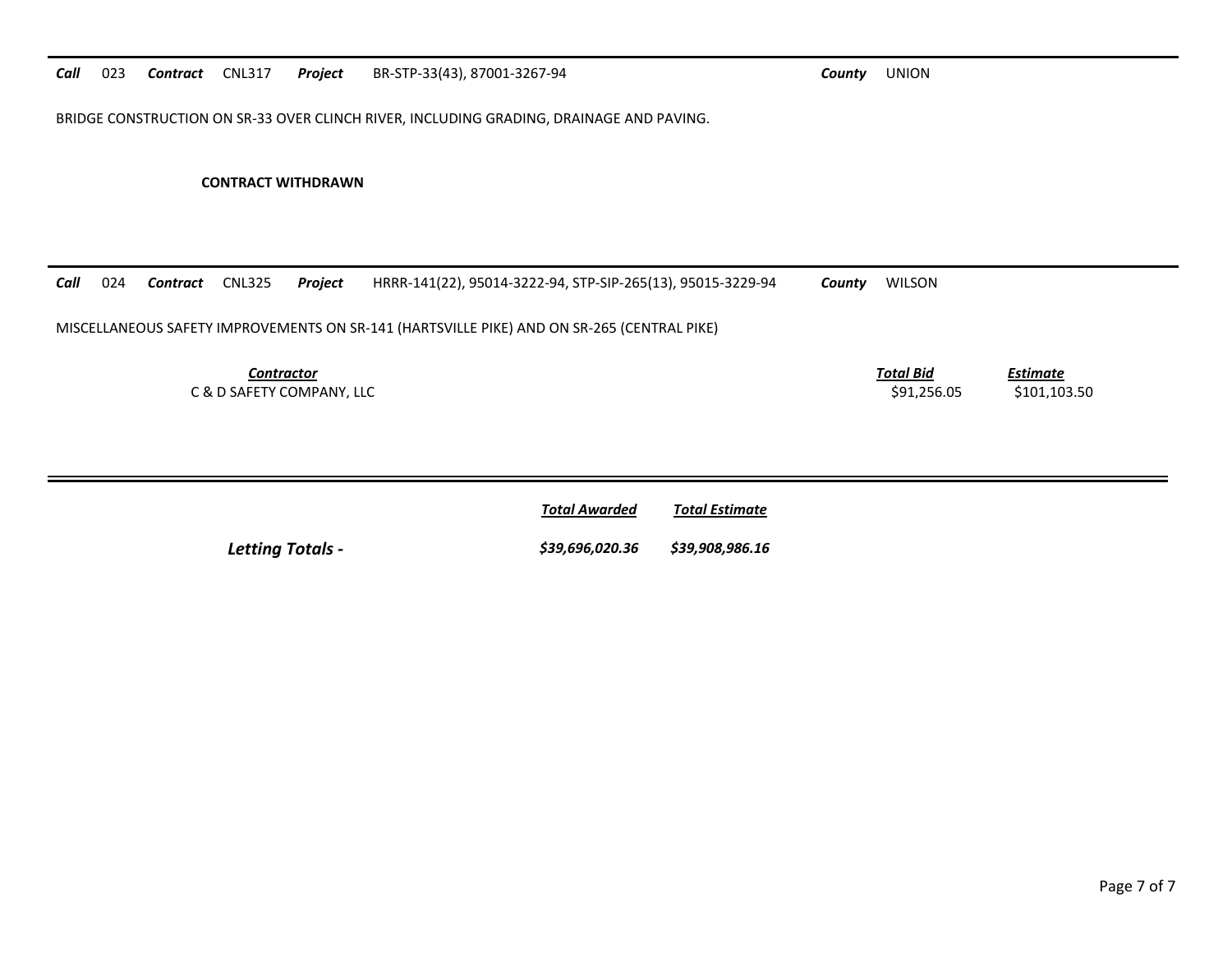*Contract Awards for Letting of November 16, 2012* 

*Call*001 *Contract* CNL356 *Project* 98018-4137-04 *County* ANDERSON & CAMPBELL

MOWING AND LITTER REMOVAL ON VARIOUS INTERSTATE AND STATE ROUTES

**ALL BIDS REJECTED** 

*Call*002 *Contract* CNL357 *Project* 98018-4238-04 *County* ANDERSON,CAMPBELL, ETC.

MOWING ON VARIOUS STATE ROUTES

**ALL BIDS REJECTED** 

*Call*003 *Contract* CNL358 *Project* 98300-4263-04 *County* BEDFORD,MARSHALL, ETC.

MOWING AND LITTER REMOVAL ON VARIOUS STATE ROUTES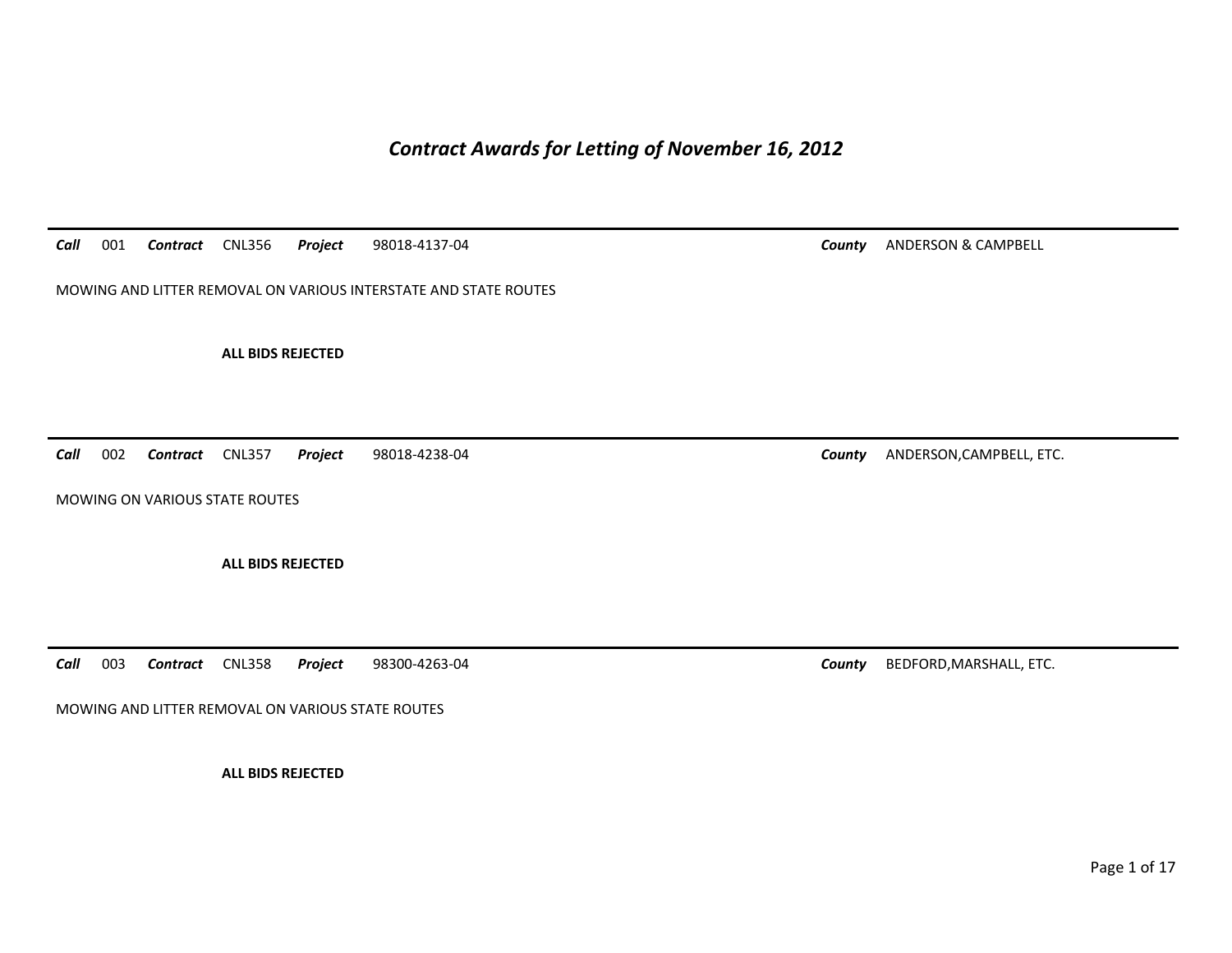*Call*004 *Contract* CNL359 *Project* 98300-4164-04 *County* BEDFORD & RUTHERFORD

MOWING AND LITTER REMOVAL ON VARIOUS INTERSTATE AND STATE ROUTES

**CONTRACT WITHDRAWN** 

*Call*005 *Contract* CNL360 *Project* 98048-4128-04 *County* BENTON,CARROLL, ETC.

THE SWATH MOWING AND LITTER REMOVAL ON I-40

**ALL BIDS REJECTED** 

*Call*006 *Contract* CNL361 *Project* 98048-4229-04 *County* BENTON,CARROLL, ETC.

MOWING AND LITTER REMOVAL ON VARIOUS STATE ROUTES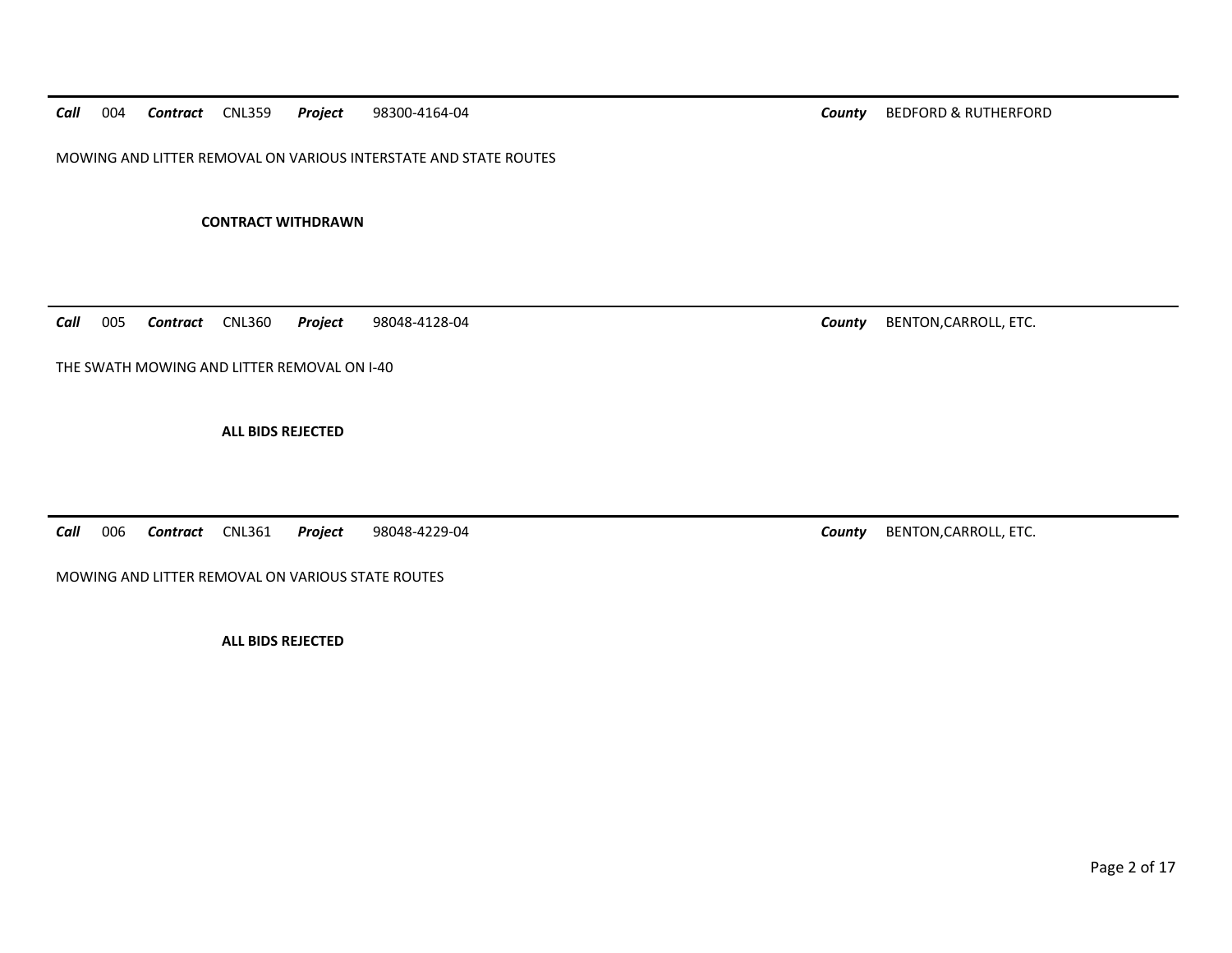*Call*007 *Contract* CNL362 *Project* 98027-4294-04 *County* BLEDSOE,GRUNDY, ETC.

MOWING ON VARIOUS STATE ROUTES

**ALL BIDS REJECTED** 

*Call*008 *Contract* CNL363 *Project* 98018-4139-04 *County* BLOUNT & SEVIER

MOWING AND LITTER REMOVAL ON VARIOUS INTERSTATE AND STATE ROUTES

**ALL BIDS REJECTED** 

*Call*009 *Contract* CNL364 *Project* 99109-4177-04 *County* BRADLEY,LOUDON, ETC.

MOWING & LITTER REMOVAL ON I-75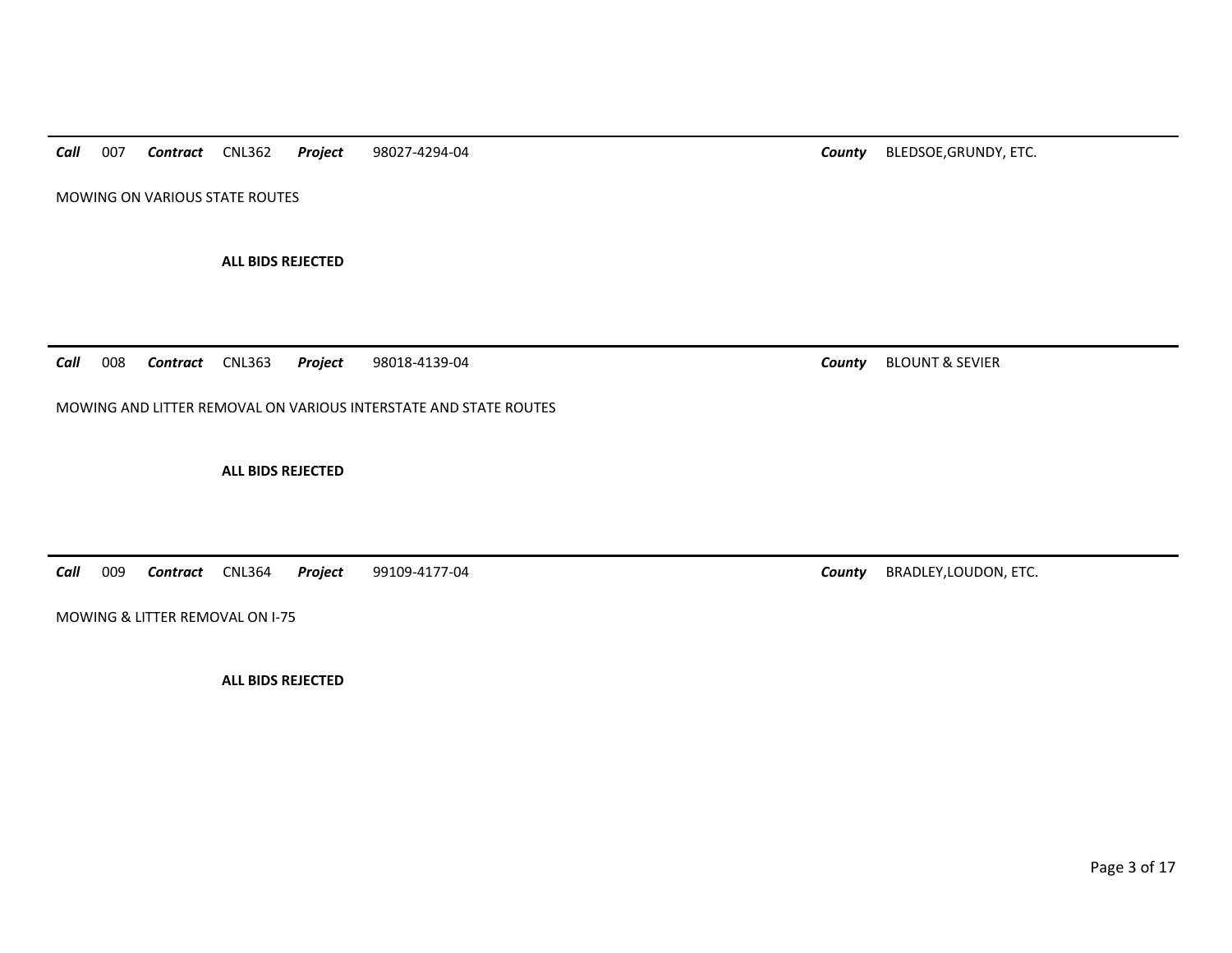*Call*010 *Contract* CNL366 *Project* 98027-4296-04 *County* BRADLEY,MCMINN, ETC.

MOWING & LITTER REMOVAL ON VARIOUS STATE ROUTES

**ALL BIDS REJECTED** 

*Call*011 *Contract* CNL367 *Project* 98027-4297-04 *County* CANNON,VAN BUREN, ETC.

MOWING & LITTER REMOVAL ON VARIOUS STATE ROUTES

**ALL BIDS REJECTED** 

*Call*012 *Contract* CNL368 *Project* 98018-4140-04 *County* CARTER,JOHNSON, ETC.

MOWING AND LITTER REMOVAL ON VARIOUS INTERSTATE AND STATE ROUTES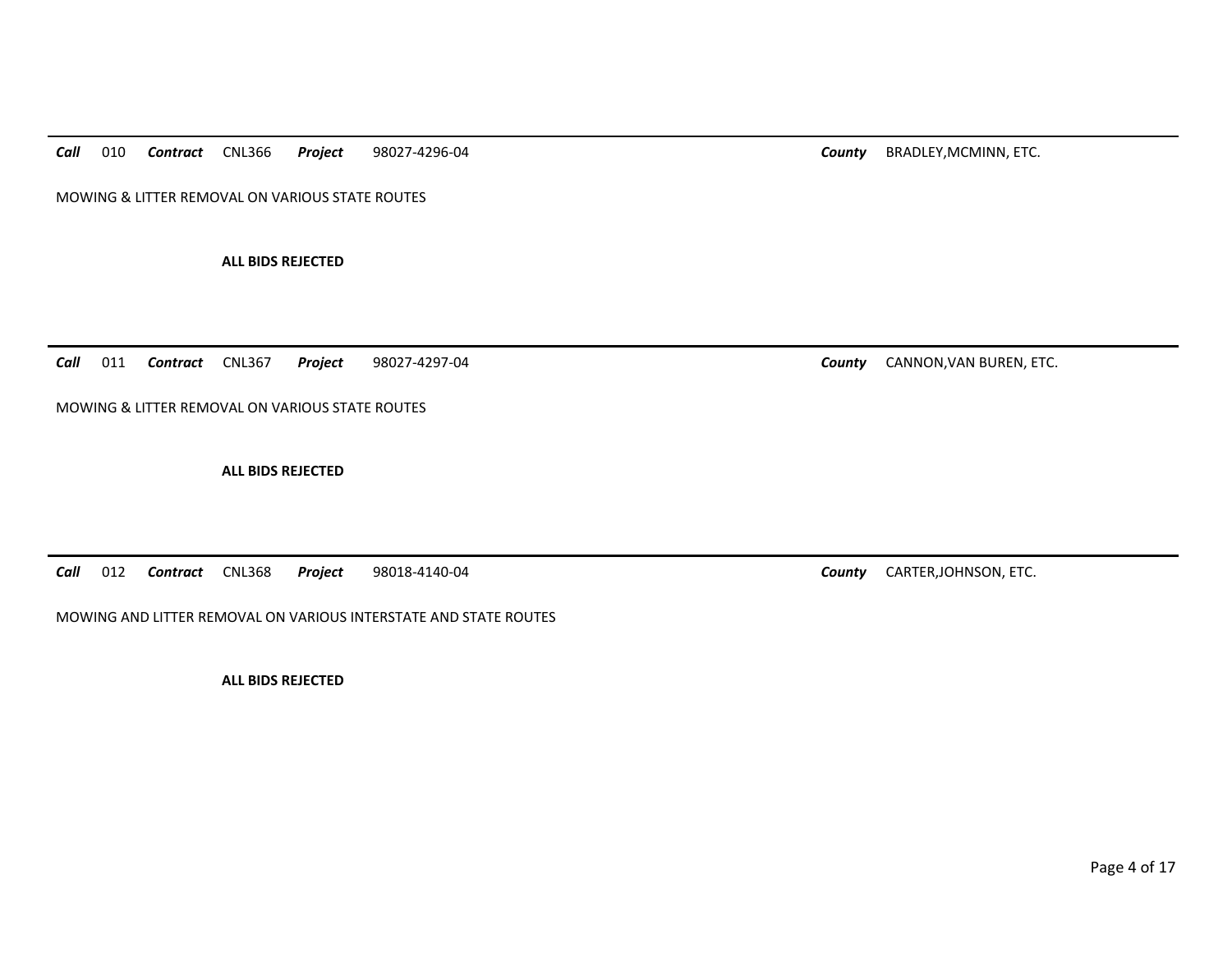*Call*013 *Contract* CNL369 *Project* 98300-4165-04 *County* CHEATHAM,DICKSON, ETC.

THE SWATH MOWING AND LITTER REMOVAL ON I-40

**ALL BIDS REJECTED** 

*Call*014 **Contract** CNL370 **Project** 98300-4166-04 **COUNTY CHEATHAM, MONTGOMERY, ETC.** 

MOWING AND LITTER REMOVAL ON VARIOUS INTERSTATE ROUTES

**ALL BIDS REJECTED** 

*Call*015 *Contract* CNL371 *Project* 98300-4267-04 *County* CHEATHAM & ROBERTSON

MOWING ON VARIOUS STATE ROUTES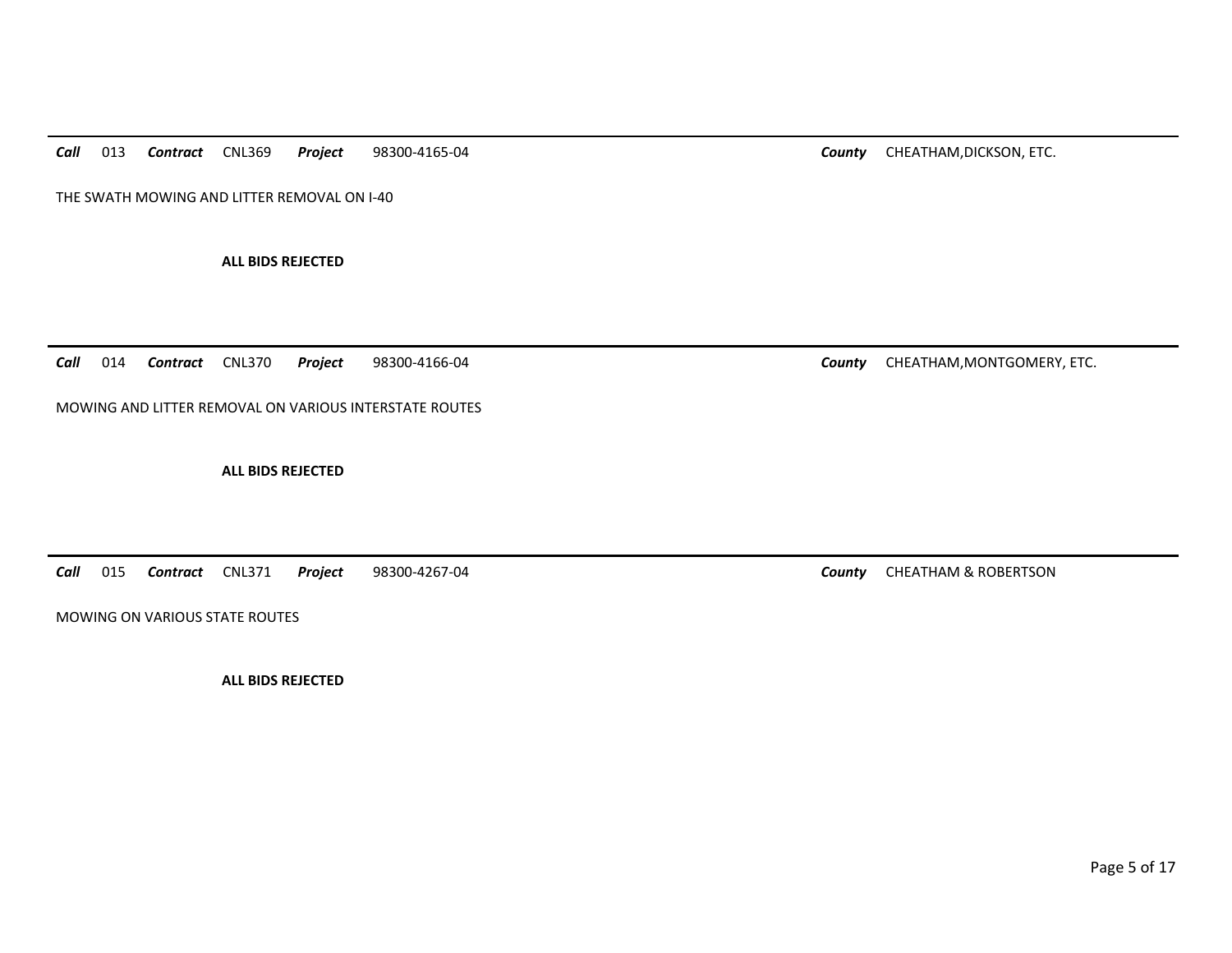*Call*016 *Contract* CNL372 *Project* 98048-4230-04 *County* CHESTER,FAYETTE, ETC.

MOWING AND LITTER REMOVAL ON VARIOUS STATE ROUTES

**ALL BIDS REJECTED** 

MOWING & LITTER REMOVAL ON VARIOUS INTERSTATE AND STATE ROUTES

**ALL BIDS REJECTED** 

*Call*018 *Contract* CNL374 *Project* 98027-4299-04 *County* CLAY,FENTRESS, ETC.

MOWING & LITTER REMOVAL ON STATE ROUTES

*Call*

**ALL BIDS REJECTED** 

017 *Contract* CNL373 *Project* 98027-4198-04 *County* CLAY,DEKALB, ETC.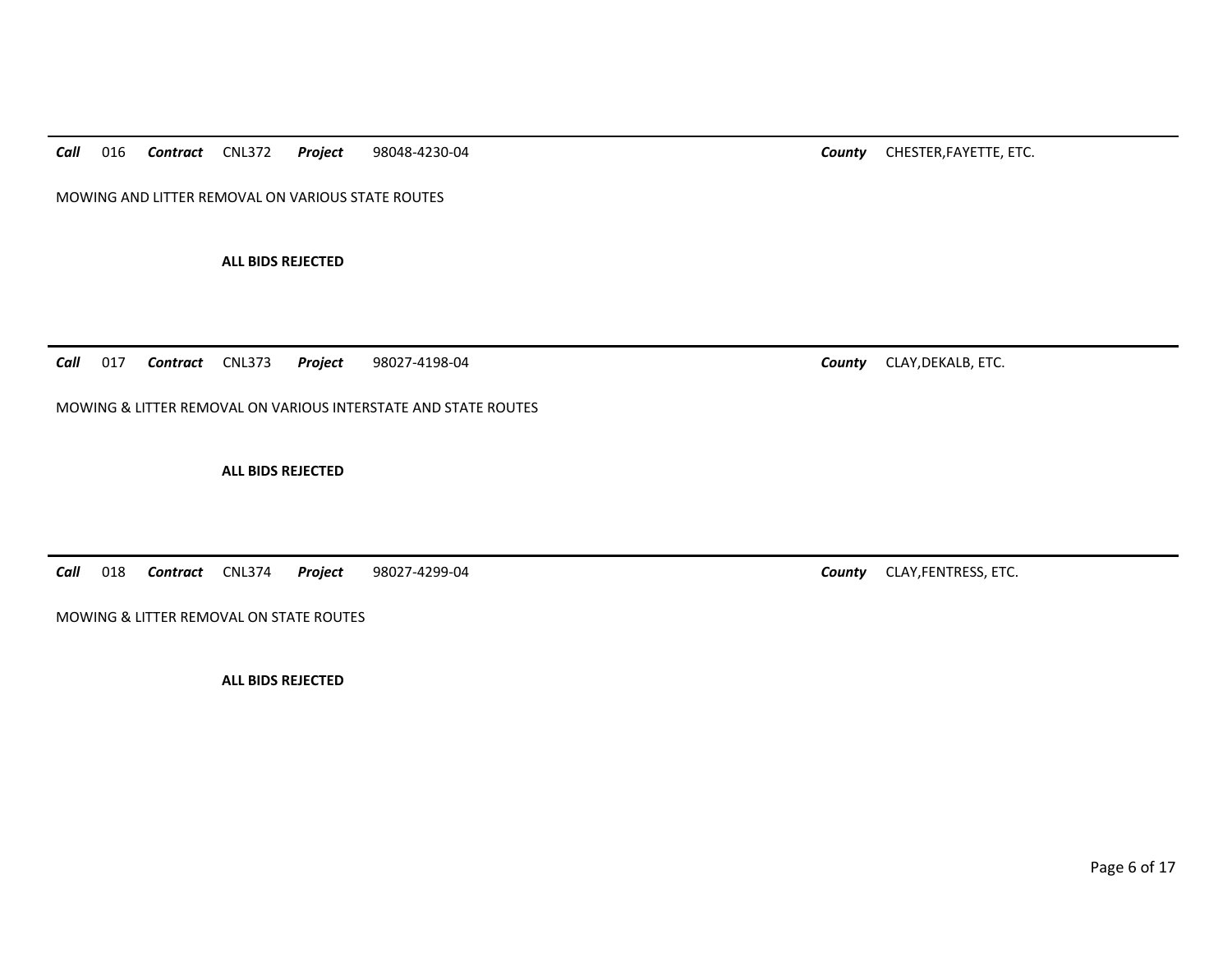*Call*019 *Contract* CNL375 *Project* 98018-4241-04 *County* COCKE,GREENE, ETC.

MOWING ON VARIOUS STATE ROUTES

**ALL BIDS REJECTED** 

*Call*020 *Contract* CNL376 *Project* 98018-4142-04 *County* COCKE,JEFFERSON, ETC.

THE SWATH MOWING AND LITTER REMOVAL ON I-40

**ALL BIDS REJECTED** 

*Call*021 *Contract* CNL377 *Project* 98028-4201-04 *County* COFFEE & FRANKLIN

MOWING & LITTER REMOVAL ON VARIOUS STATE ROUTES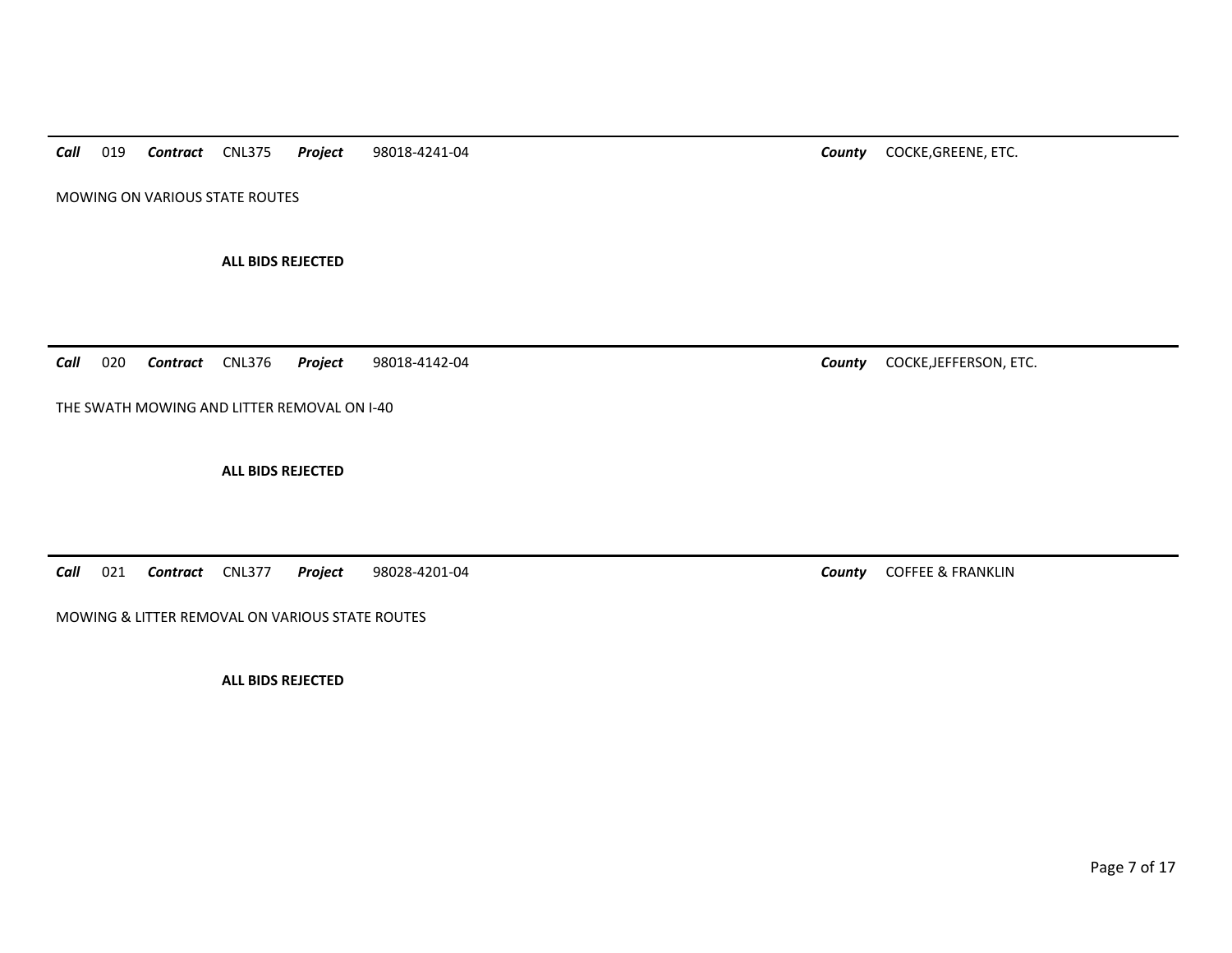*Call*022 *Contract* CNL378 *Project* 98028-4102-04 *County* COFFEE,GRUNDY, ETC.

MOWING & LITTER REMOVAL ON VARIOUS INTERSTATE ROUTES

**ALL BIDS REJECTED** 

*Call*023 *Contract* CNL379 *Project* 98048-4231-04 *County* CROCKETT,HAYWOOD, ETC.

MOWING AND LITTER REMOVAL ON VARIOUS STATE ROUTES

**ALL BIDS REJECTED** 

*Call*024 *Contract* CNL380 *Project* 98028-4103-04 *County* CUMBERLAND & RHEA

MOWING & LITTER REMOVAL ON VARIOUS INTERSTATE AND STATE ROUTES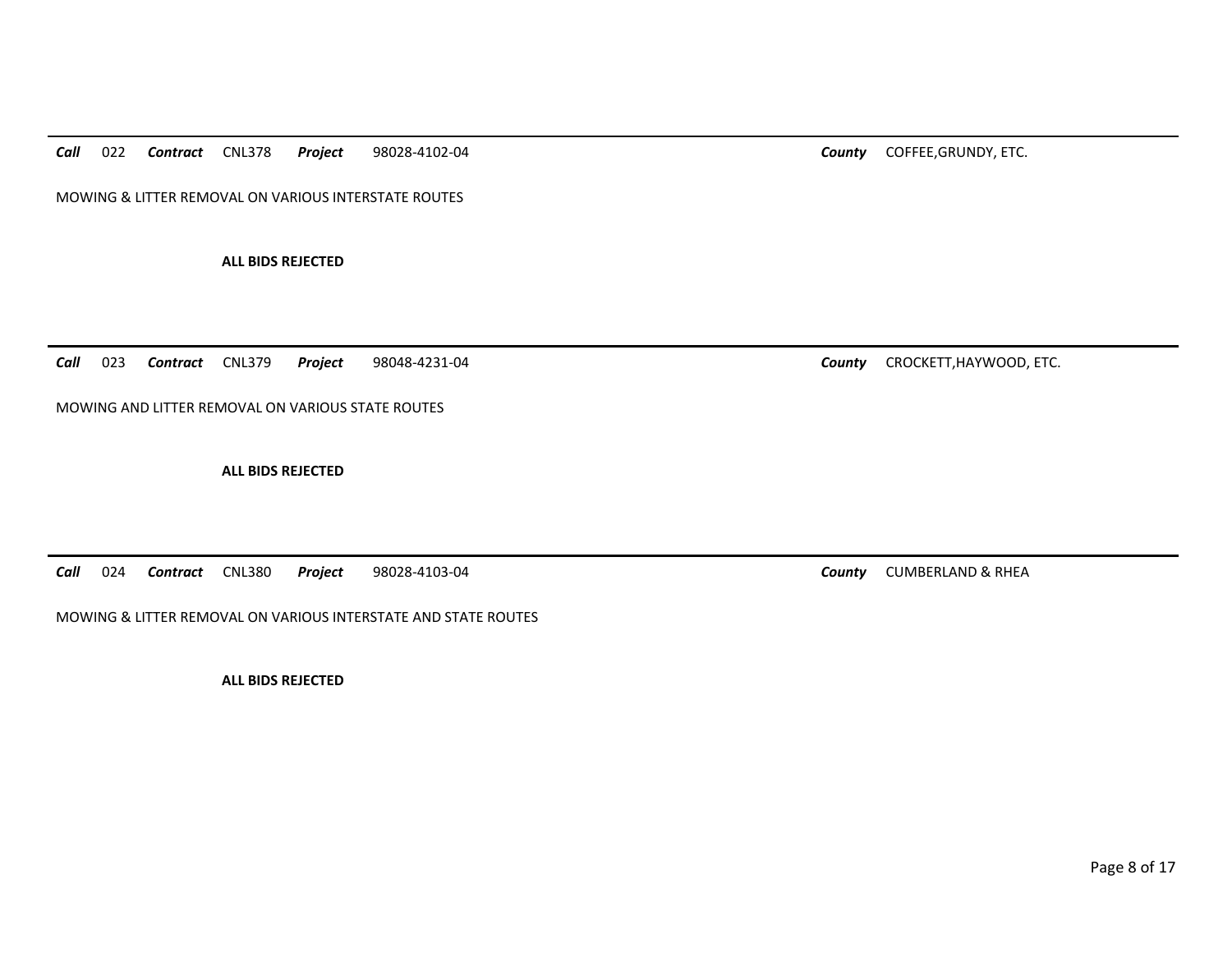*Call*025 *Contract* CNL381 *Project* 19947-4193-04 *County* DAVIDSON

MOWING AND LITTER REMOVAL ON VARIOUS INTERSTATE ROUTES

**ALL BIDS REJECTED** 

*Call*026 *Contract* CNL382 *Project* 19947-4294-04 *County* DAVIDSON

MOWING ON VARIOUS STATE ROUTES

**ALL BIDS REJECTED** 

*Call*027 *Contract* CNL383 *Project* 98300-4168-04 *County* DAVIDSON & WILLIAMSON

MOWING AND LITTER REMOVAL ON VARIOUS INTERSTATE AND STATE ROUTES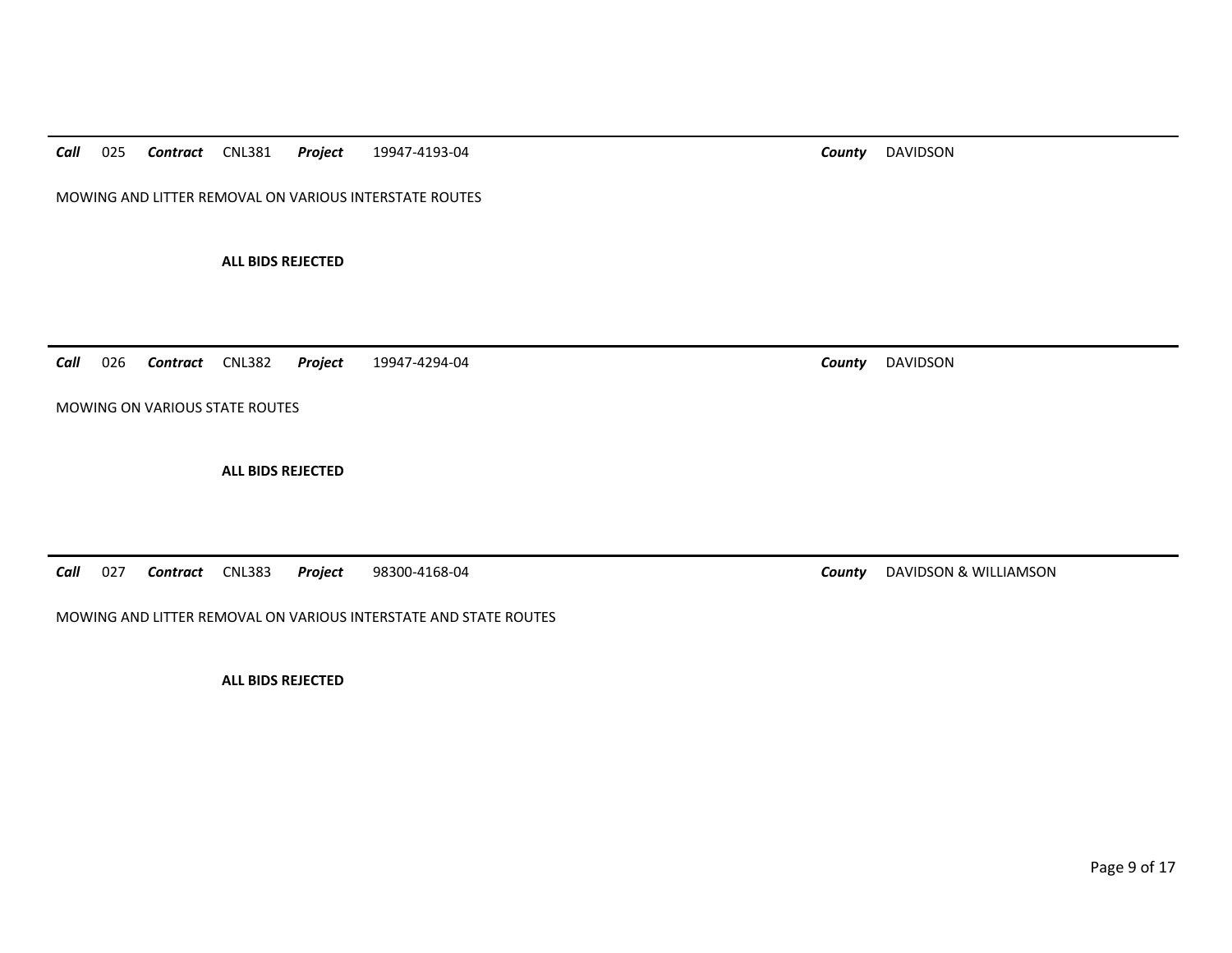*Call*028 *Contract* CNL384 *Project* 98300-4269-04 *County* DICKSON,HICKMAN, ETC.

MOWING & LITTER REMOVAL ON VARIOUS STATE ROUTES

**ALL BIDS REJECTED** 

*Call*029 *Contract* CNL385 *Project* 98048-4132-04 *County* DYER,GIBSON, ETC.

MOWING AND LITTER REMOVAL ON VARIOUS INTERSTATE AND STATE ROUTES

**ALL BIDS REJECTED** 

*Call*030 *Contract* CNL386 *Project* 98048-4133-04 *County* FAYETTE,HAYWOOD, ETC.

THE SWATH MOWING AND LITTER REMOVAL ON I-40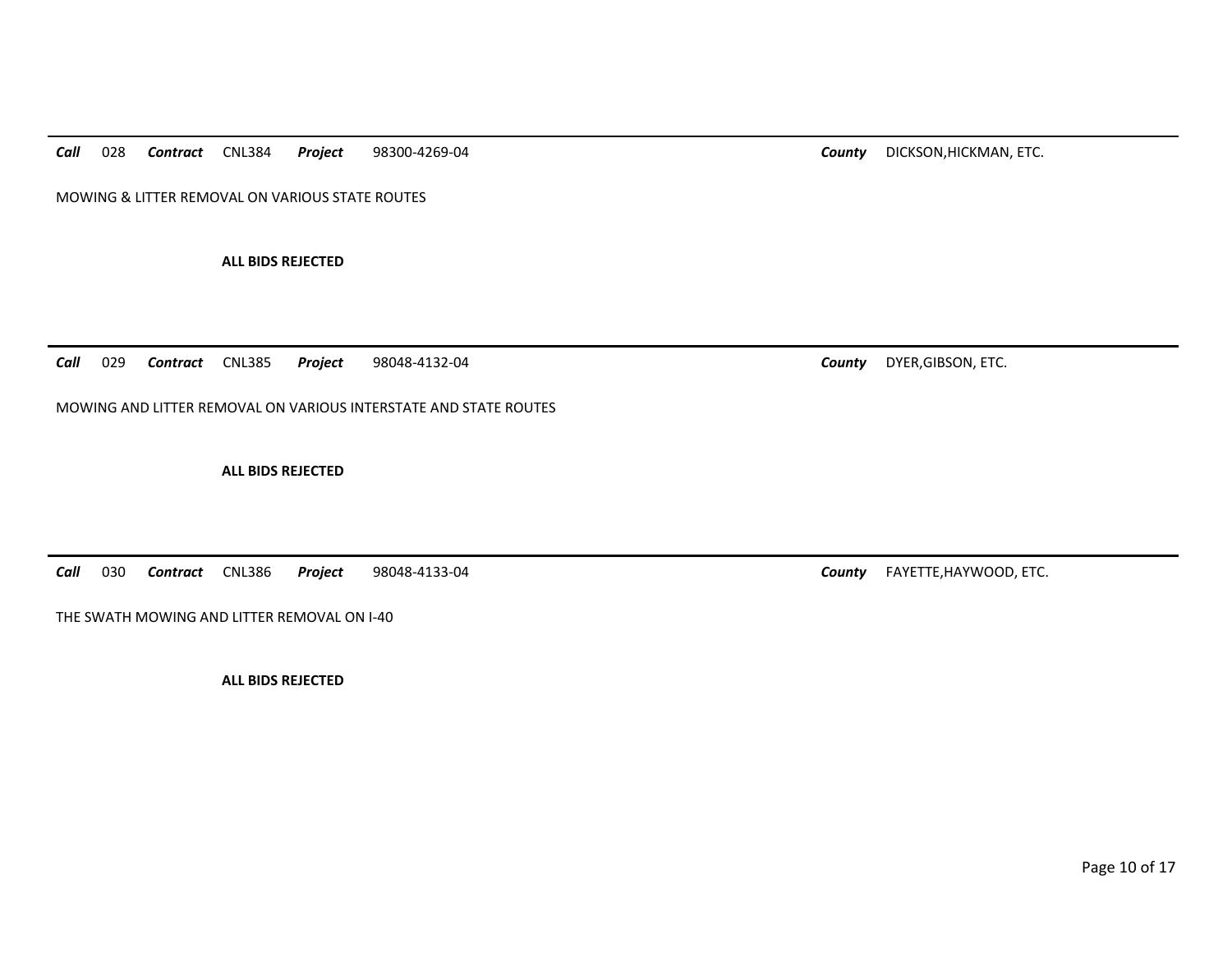*Call*031 *Contract* CNL396 *Project* 98300-4272-04 *County* GILES,LAWRENCE, ETC.

MOWING AND LITTER REMOVAL ON VARIOUS STATE ROUTES

**ALL BIDS REJECTED** 

*Call*032 *Contract* CNL388 *Project* 98300-4170-04 *County* GILES,MARSHALL, ETC.

MOWING & LITTER REMOVAL ON VARIOUS INTERSTATE AND STATE ROUTES

**ALL BIDS REJECTED** 

*Call*033 *Contract* CNL389 *Project* 98018-4244-04 *County* GRAINGER & HAMBLEN

MOWING ON VARIOUS STATE ROUTES

**ALL BIDS REJECTED** 

Page 11 of 17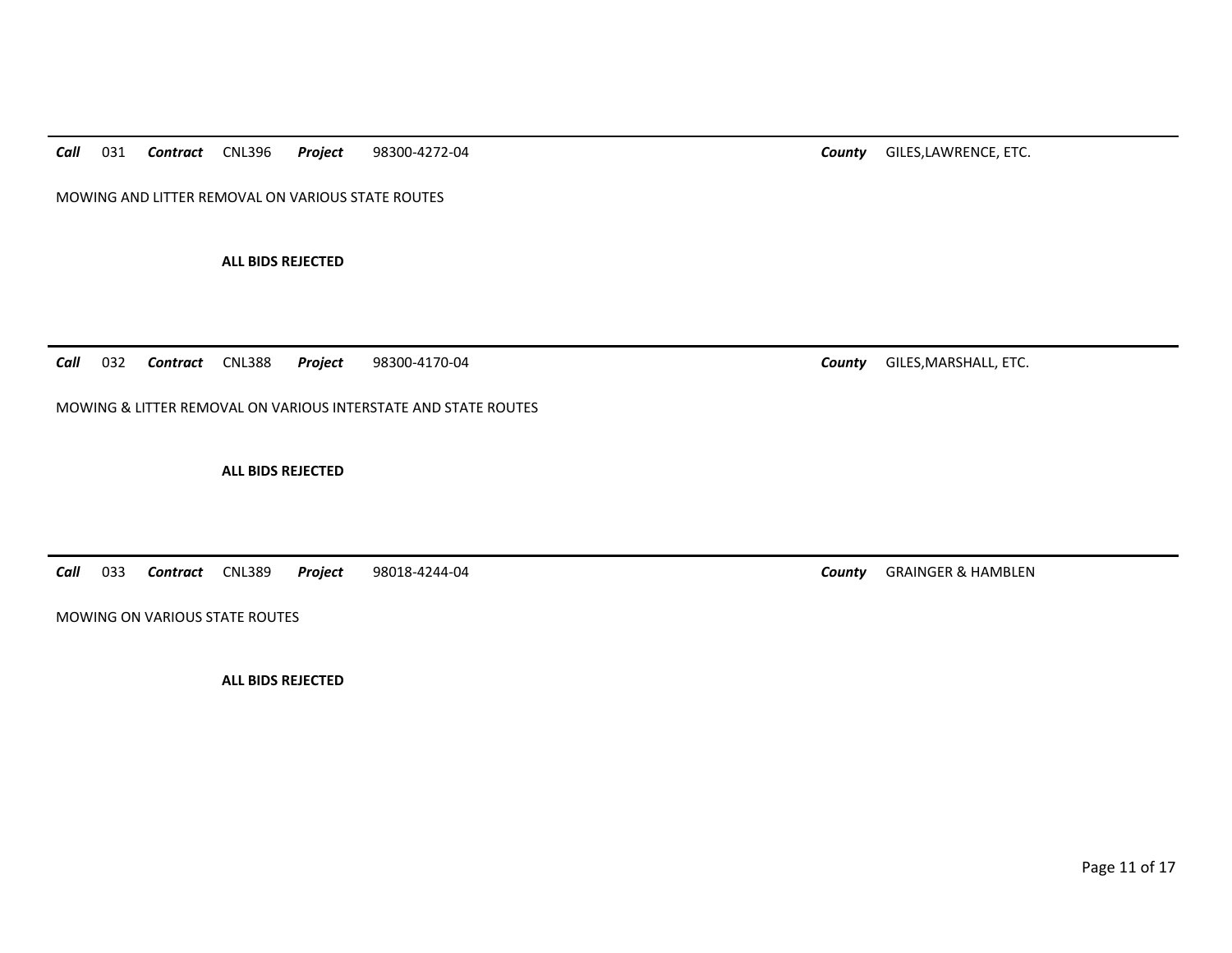*Call*034 *Contract* CNL390 *Project* 98018-4145-04 *County* GREENE,HAMBLEN, ETC.

MOWING AND LITTER REMOVAL ON VARIOUS INTERSTATE ROUTES

**ALL BIDS REJECTED** 

*Call*035 *Contract* CNL391 *Project* 98028-4104-04 *County* HAMILTON & MEIGS

MOWING ON VARIOUS INTERSTATE AND STATE ROUTES

**ALL BIDS REJECTED** 

*Call*036 *Contract* CNL392 *Project* 98018-4246-04 *County* HANCOCK & HAWKINS

MOWING ON VARIOUS STATE ROUTES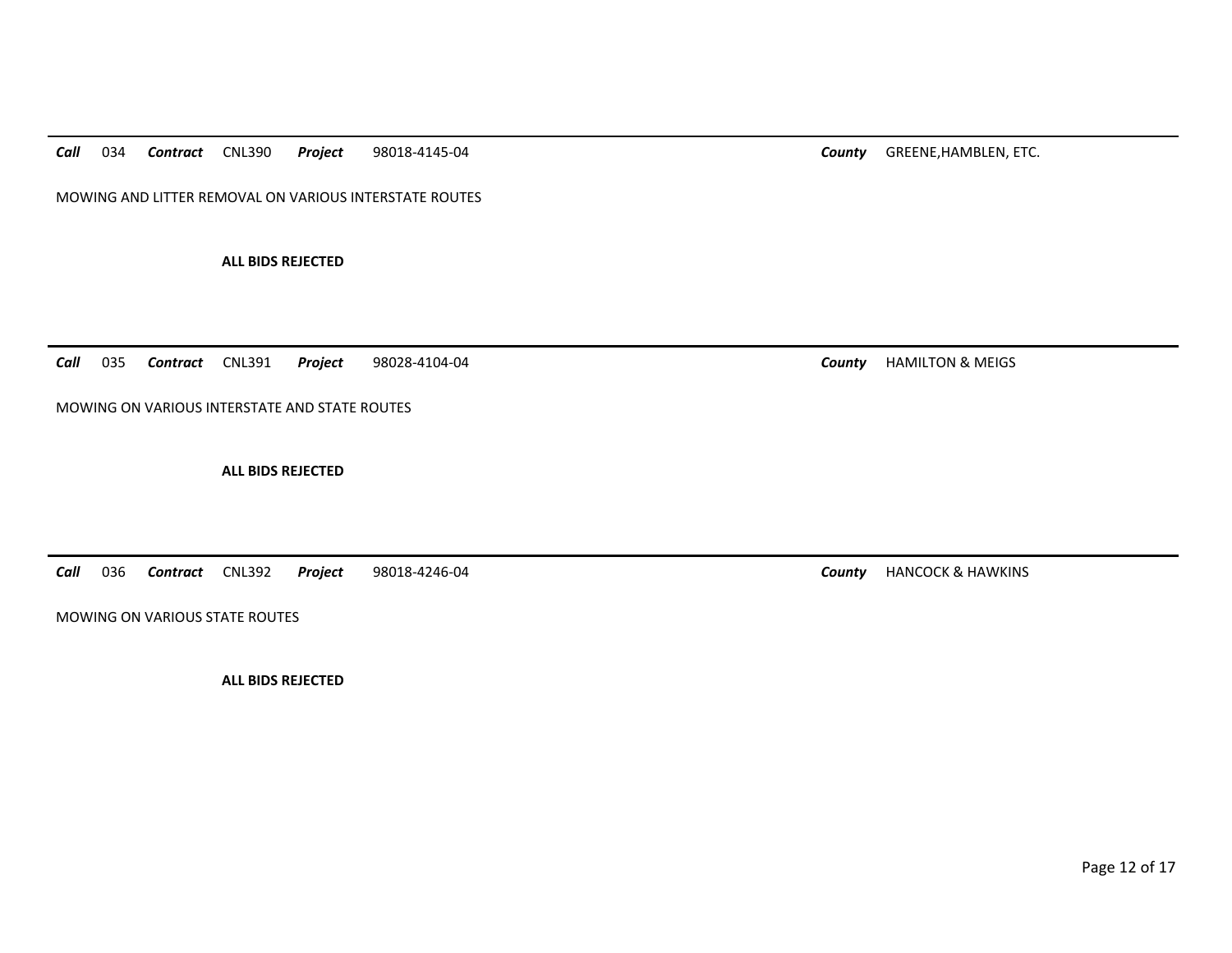*Call*037 *Contract* CNL393 *Project* 98300-4271-04 *County* HOUSTON,MONTGOMERY, ETC.

MOWING ON VARIOUS STATE ROUTES

**ALL BIDS REJECTED** 

*Call*038 *Contract* CNL394 *Project* 47947-4140-04 *County* KNOX

MOWING AND LITTER REMOVAL ON VARIOUS INTERSTATE AND STATE ROUTES

**ALL BIDS REJECTED** 

*Call*039 *Contract* CNL395 *Project* 98048-4134-04 *County* LAUDERDALE,SHELBY, ETC.

MOWING AND LITTER REMOVAL ON VARIOUS INTERSTATE AND STATE ROUTES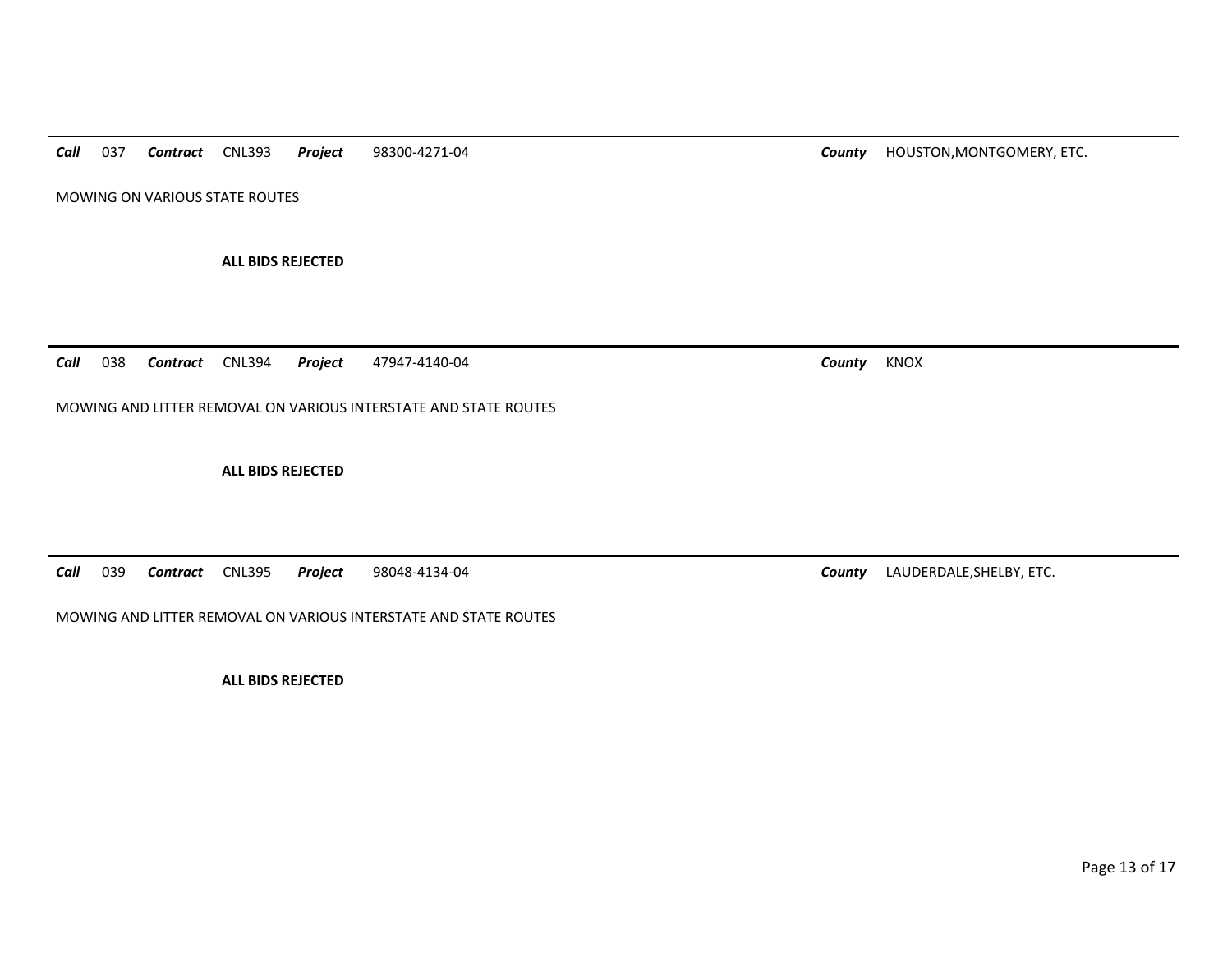*Call*040 *Contract* CNL397 *Project* 98300-4273-04 *County* LEWIS & MAURY

MOWING AND LITTER REMOVAL ON VARIOUS STATE ROUTES

**ALL BIDS REJECTED** 

*Call*041 *Contract* CNL398 *Project* 98300-4274-04 *County* LINCOLN & MOORE

MOWING AND LITTER REMOVAL ON VARIOUS STATE ROUTES

**ALL BIDS REJECTED** 

*Call*042 *Contract* CNL400 *Project* 98018-4248-04 *County* LOUDON & MONROE

MOWING ON VARIOUS STATE ROUTES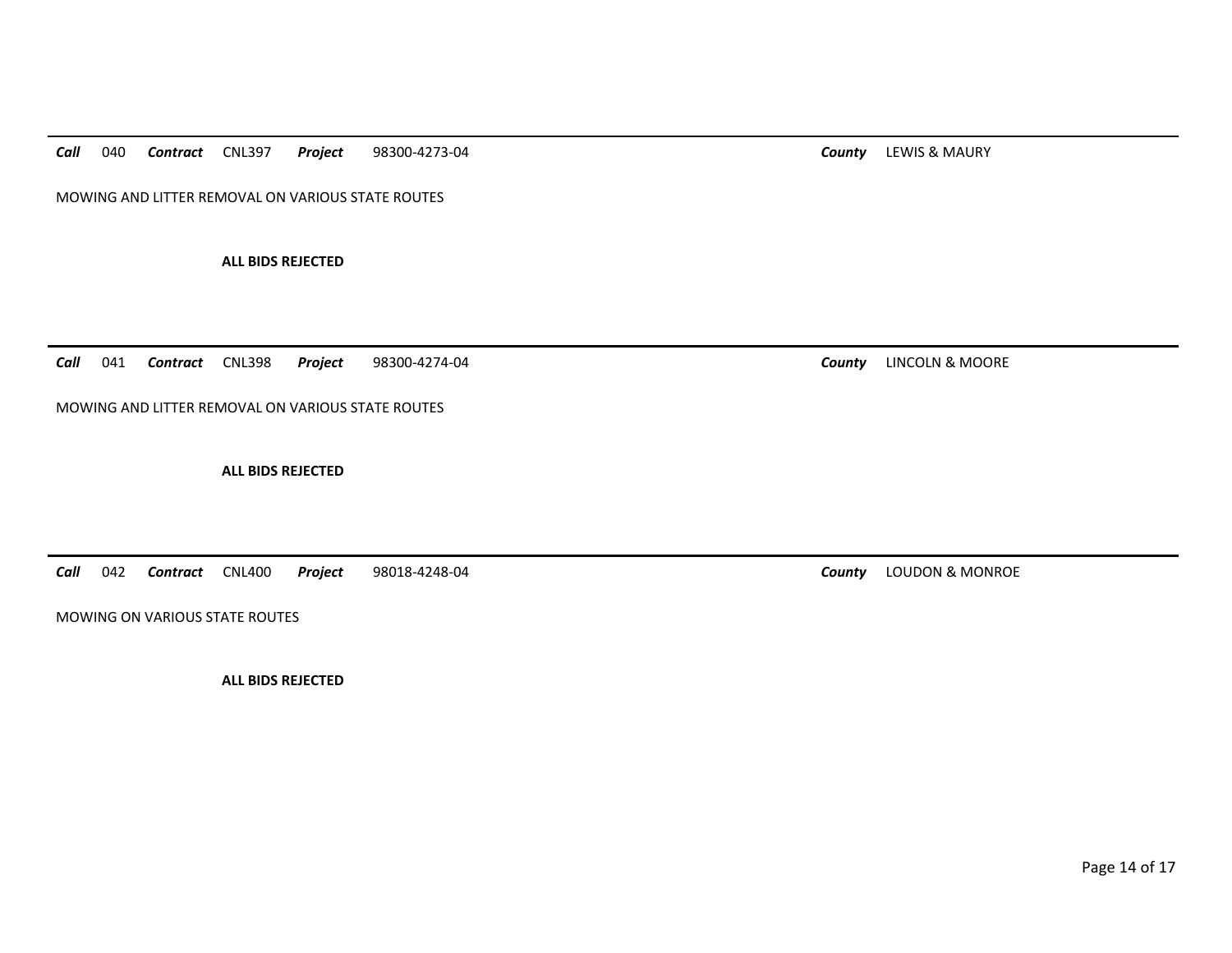*Call*043 *Contract* CNL401 *Project* 98018-4143-04 *County* LOUDON & ROANE

THE SWATH MOWING AND LITTER REMOVAL ON I-40

**ALL BIDS REJECTED** 

*Call*044 *Contract* CNL402 *Project* 98300-4275-04 *County* MACON,SMITH, ETC.

MOWING ON VARIOUS STATE ROUTES

**ALL BIDS REJECTED** 

*Call*045 *Contract* CNL404 *Project* 98018-4249-04 *County* MORGAN & ROANE

MOWING ON VARIOUS STATE ROUTES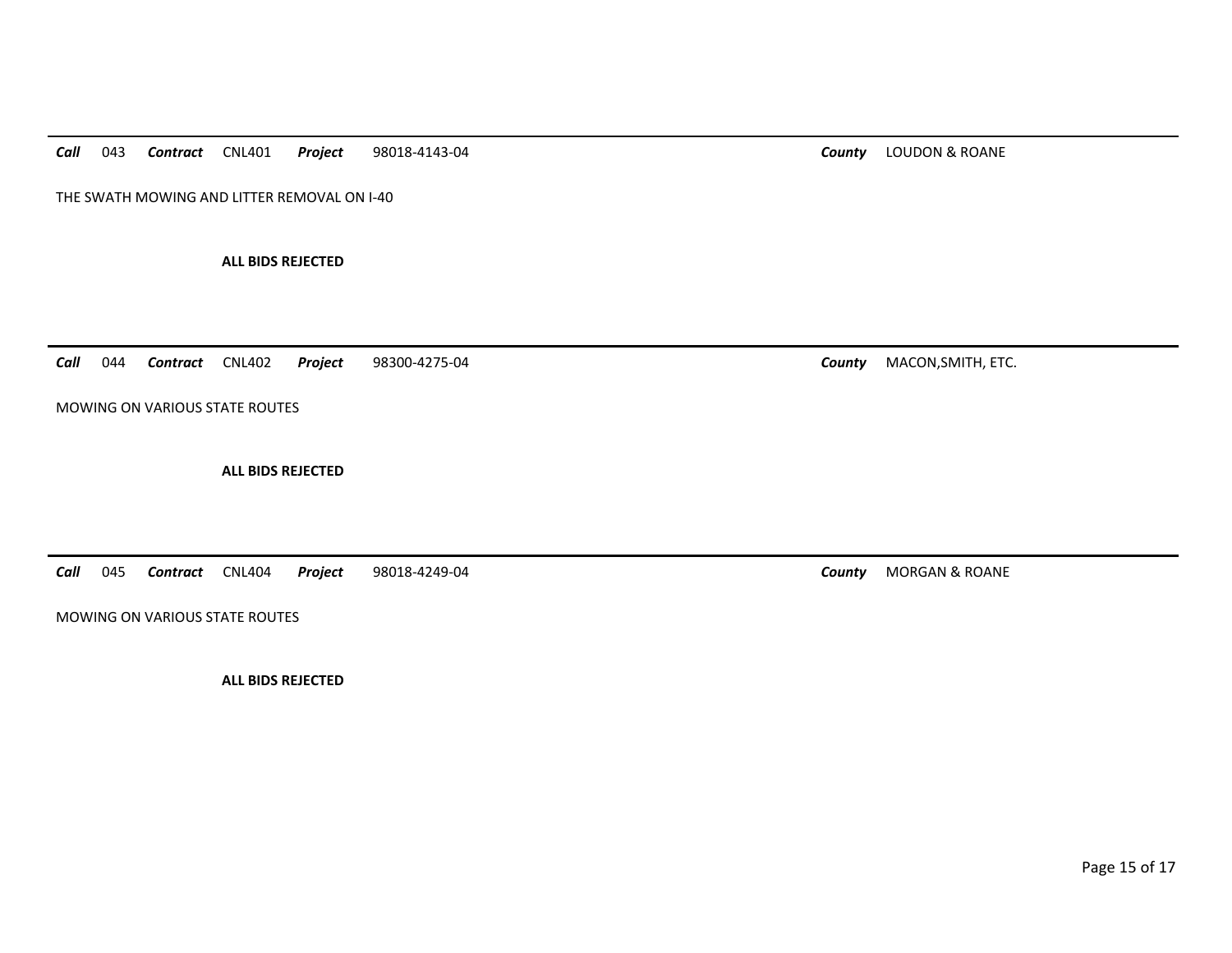*Call*046 *Contract* CNL405 *Project* 98300-4276-04 *County* RUTHERFORD & WILLIAMSON

MOWING ON VARIOUS STATE ROUTES

**ALL BIDS REJECTED** 

*Call*047 *Contract* CNL406 *Project* 98300-4177-04 *County* SMITH & WILSON

THE SWATH MOWING AND LITTER REMOVAL ON I-40

**ALL BIDS REJECTED** 

*Call*048 *Contract* CNL407 *Project* 98300-4278-04 *County* SUMNER & WILSON

MOWING AND LITTER REMOVAL ON VARIOUS STATE ROUTES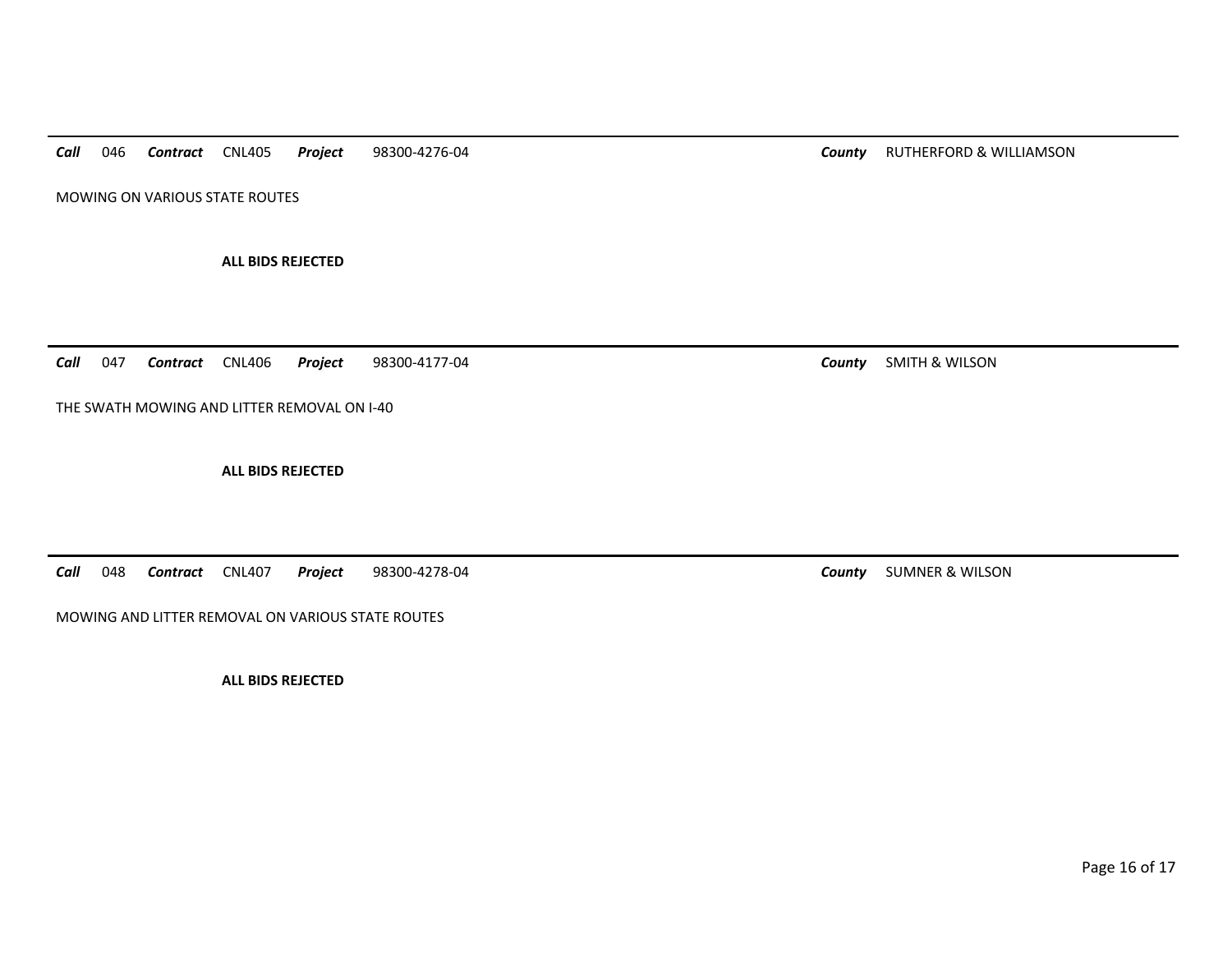*Call* 049 *Contract* CNL408 *Project* 94946-4228-04 *County* WILLIAMSON

MOWING ON VARIOUS STATE ROUTES

|                         | <b>Total Awarded</b> | Total Estimate |
|-------------------------|----------------------|----------------|
| <b>Letting Totals -</b> | \$0.00               | \$0.00         |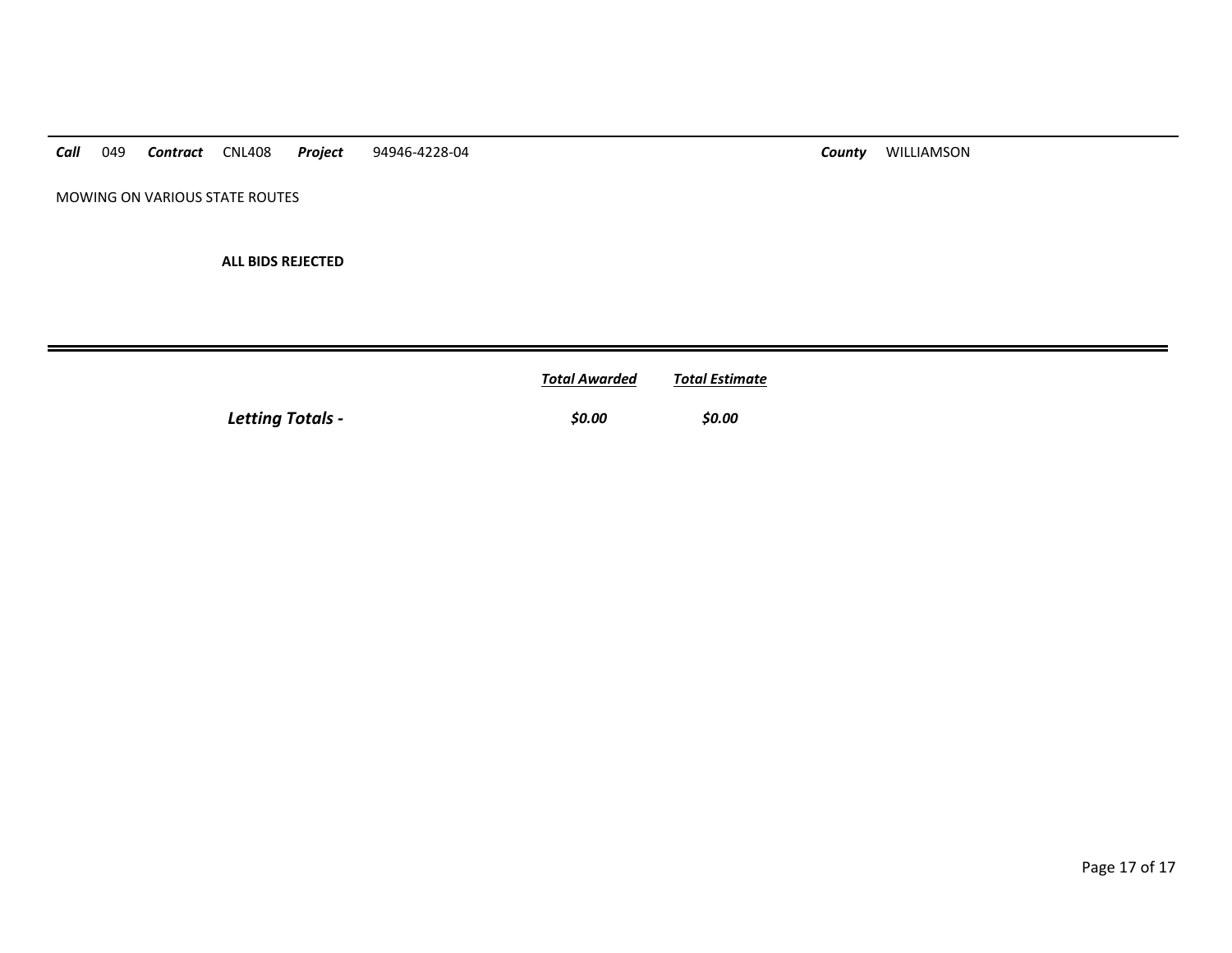## *Contract Awards for Letting of December 07, 2012*

| Call<br>001<br><b>CNL952</b><br>Project<br>Contract                             | 98018-4131-04                | County | ANDERSON, BLOUNT, ETC.             |                                   |  |  |  |
|---------------------------------------------------------------------------------|------------------------------|--------|------------------------------------|-----------------------------------|--|--|--|
| RANDOM ON-CALL CABLE BARRIER REPAIR ON VARIOUS INTERSTATE AND STATE ROUTES      |                              |        |                                    |                                   |  |  |  |
| <b>Contractor</b><br>R.D. CONSTRUCTION, LLC                                     |                              |        | <b>Total Bid</b><br>\$576,700.00   | <b>Estimate</b><br>\$640,341.00   |  |  |  |
| 002<br>Call<br><b>CNL960</b><br>Project<br>Contract                             | 98018-4135-04, 98018-4136-04 | County | ANDERSON, BLOUNT, ETC.             |                                   |  |  |  |
| <b>GUARDRAIL INSTALLATION AND REPAIR ON VARIOUS INTERSTATE AND STATE ROUTES</b> |                              |        |                                    |                                   |  |  |  |
| <b>Contractor</b><br>REYNOLDS FENCE AND GUARDRAIL, INC.                         |                              |        | <b>Total Bid</b><br>\$2,561,890.00 | <b>Estimate</b><br>\$2,697,739.00 |  |  |  |
| Call<br>003<br><b>CNL962</b><br>Contract<br>Project                             | 98300-4161-04, 98300-4160-04 | County | BEDFORD, CHEATHAM, ETC.            |                                   |  |  |  |
| <b>GUARDRAIL INSTALLATION AND REPAIR ON VARIOUS INTERSTATE AND STATE ROUTES</b> |                              |        |                                    |                                   |  |  |  |
| <b>Contractor</b><br>R.D. CONSTRUCTION, LLC                                     |                              |        | <b>Total Bid</b><br>\$2,794,330.00 | <b>Estimate</b><br>\$3,025,885.00 |  |  |  |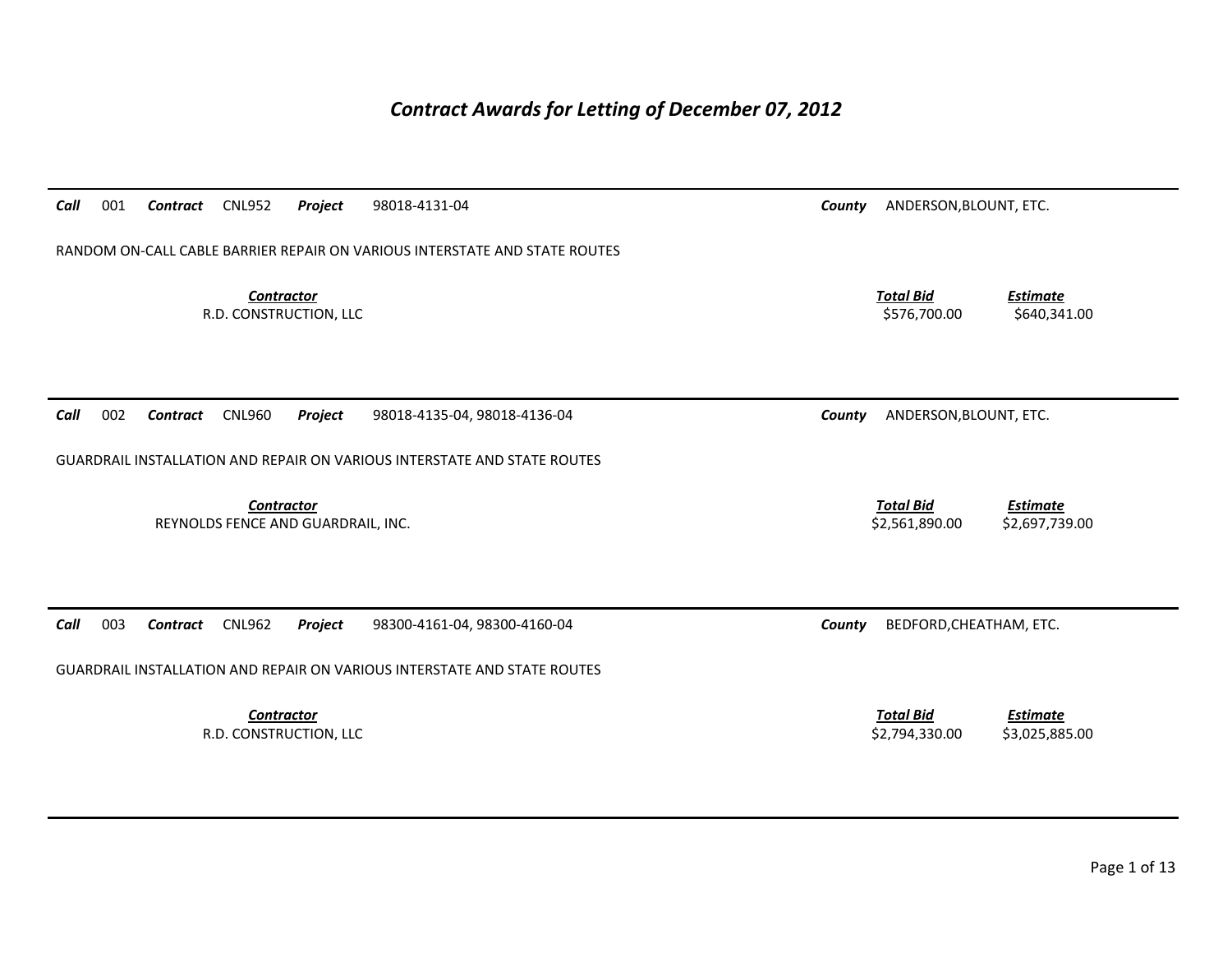*Call*004 *Contract* CNL963 *Project* 98048-4127-04, 98048-4126-04 *County* BENTON,CARROLL, ETC.

GUARDRAIL INSTALLATION AND REPAIR ON VARIOUS INTERSTATE AND STATE ROUTES

**Contractor** Total Bid TRI-STATE GUARDRAIL & SIGN CO., INC. \$1,667,375.00 \$1,780,717.50

*Call*005 *Contract* CNL954 *Project* 98048-4123-04 *County* BENTON,CROCKETT, ETC.

RANDOM ON-CALL CABLE BARRIER REPAIR ON VARIOUS INTERSTATE AND STATE ROUTES

**Contractor** Total Bid

RMD HOLDINGS, LTD DBA NATIONWIDE CONSTRUCTION GROUP **\$500 \$559,250.00** \$559,250.00 \$644,961.00

*Call*006 *Contract* CNL961 *Project* 98027-4192-04, 98027-4191-04 *County* BLEDSOE,BRADLEY, ETC.

GUARDRAIL INSTALLATION AND REPAIR ON VARIOUS INTERSTATE AND STATE ROUTES

*Contractor Total Bid*REYNOLDS FENCE AND GUARDRAIL, INC. THE SELFER SELFER AND GUARDRAIL, INC. THE SELFER SELFER AND STUDIES AND STUDIES AND STUDIES AND STUDIES AND STUDIES AND SELFER AND STUDIES AND SELFER AND STUDIES AND SELFER AND STUDIES AN

*Estimate*

*Estimate*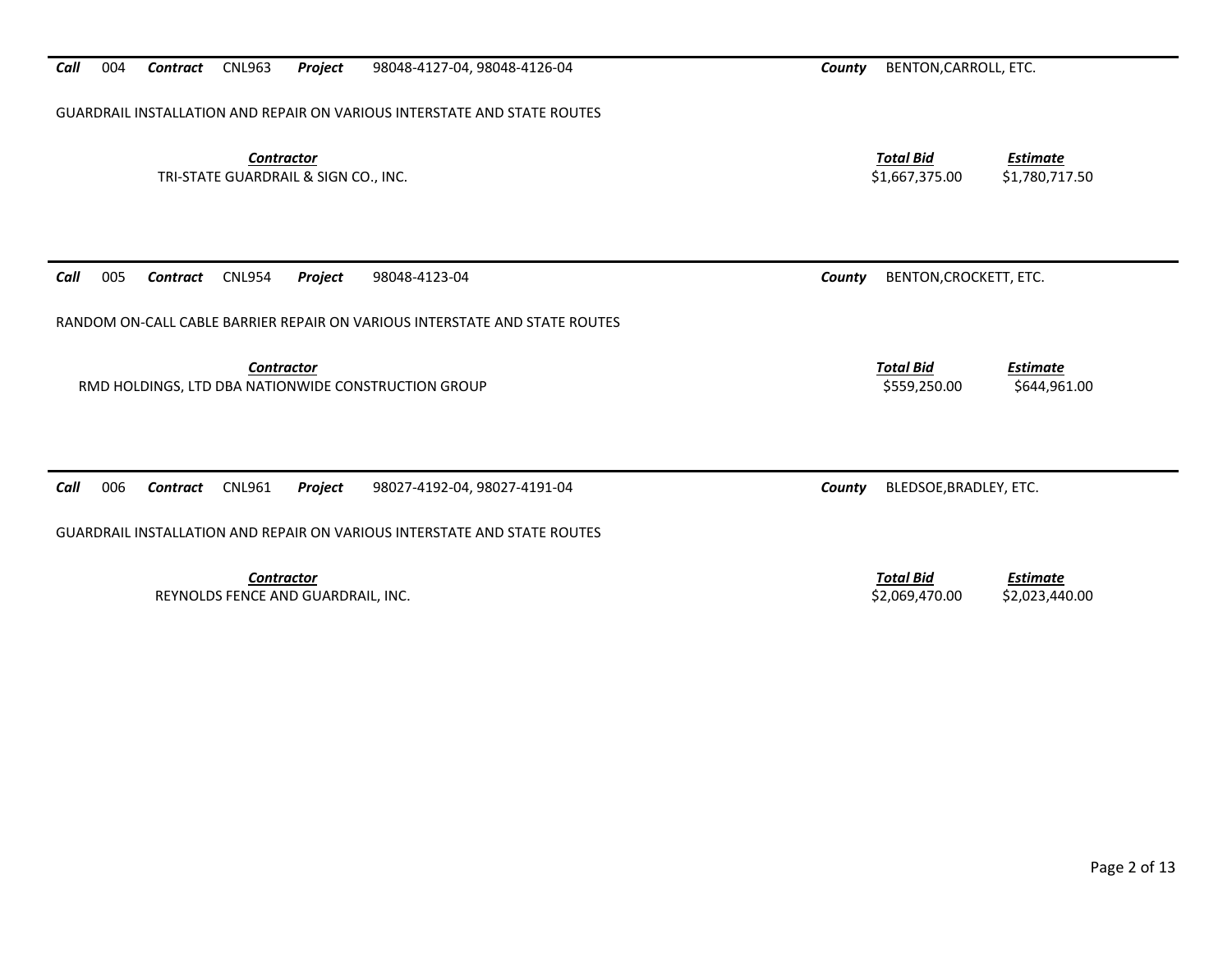| Call<br>007<br><b>CNL953</b><br>Project<br>98027-4187-04<br><b>Contract</b>                                                           | County                                                         | BRADLEY, COFFEE, ETC.              |                                   |  |  |  |  |  |
|---------------------------------------------------------------------------------------------------------------------------------------|----------------------------------------------------------------|------------------------------------|-----------------------------------|--|--|--|--|--|
| RANDOM ON-CALL CABLE BARRIER REPAIR ON VARIOUS INTERSTATE AND STATE ROUTES                                                            |                                                                |                                    |                                   |  |  |  |  |  |
| <b>Contractor</b><br>R.D. CONSTRUCTION, LLC                                                                                           |                                                                | <b>Total Bid</b><br>\$334,200.00   | Estimate<br>\$438,091.00          |  |  |  |  |  |
| 008<br>Call<br><b>CNL959</b><br>Project<br>Contract                                                                                   | IME-26(49), 90085-8165-44, IME-26(50), 10001-8112-44<br>County | <b>CARTER &amp; WASHINGTON</b>     |                                   |  |  |  |  |  |
| RESURFACING USING OPEN-GRADED FRICTION COURSE (OGFC) ON I-26 FROM WASHINGTON CO LINE TO UNICOI CO LINE & FROM SR-67 TO CARTER CO LINE |                                                                |                                    |                                   |  |  |  |  |  |
| <b>Contractor</b><br>SUMMERS-TAYLOR, INC.                                                                                             |                                                                | <b>Total Bid</b><br>\$2,867,412.20 | <b>Estimate</b><br>\$2,768,058.80 |  |  |  |  |  |
| 009<br>Call<br><b>CNL955</b><br>98300-4157-04<br><b>Contract</b><br>Project                                                           | County                                                         | CHEATHAM, DAVIDSON, ETC.           |                                   |  |  |  |  |  |
| RANDOM ON-CALL CABLE BARRIER REPAIR ON VARIOUS INTERSTATE AND STATE ROUTES                                                            |                                                                |                                    |                                   |  |  |  |  |  |
| <b>Contractor</b><br>R.D. CONSTRUCTION, LLC                                                                                           |                                                                | <b>Total Bid</b><br>\$389,100.00   | <b>Estimate</b><br>\$451,771.00   |  |  |  |  |  |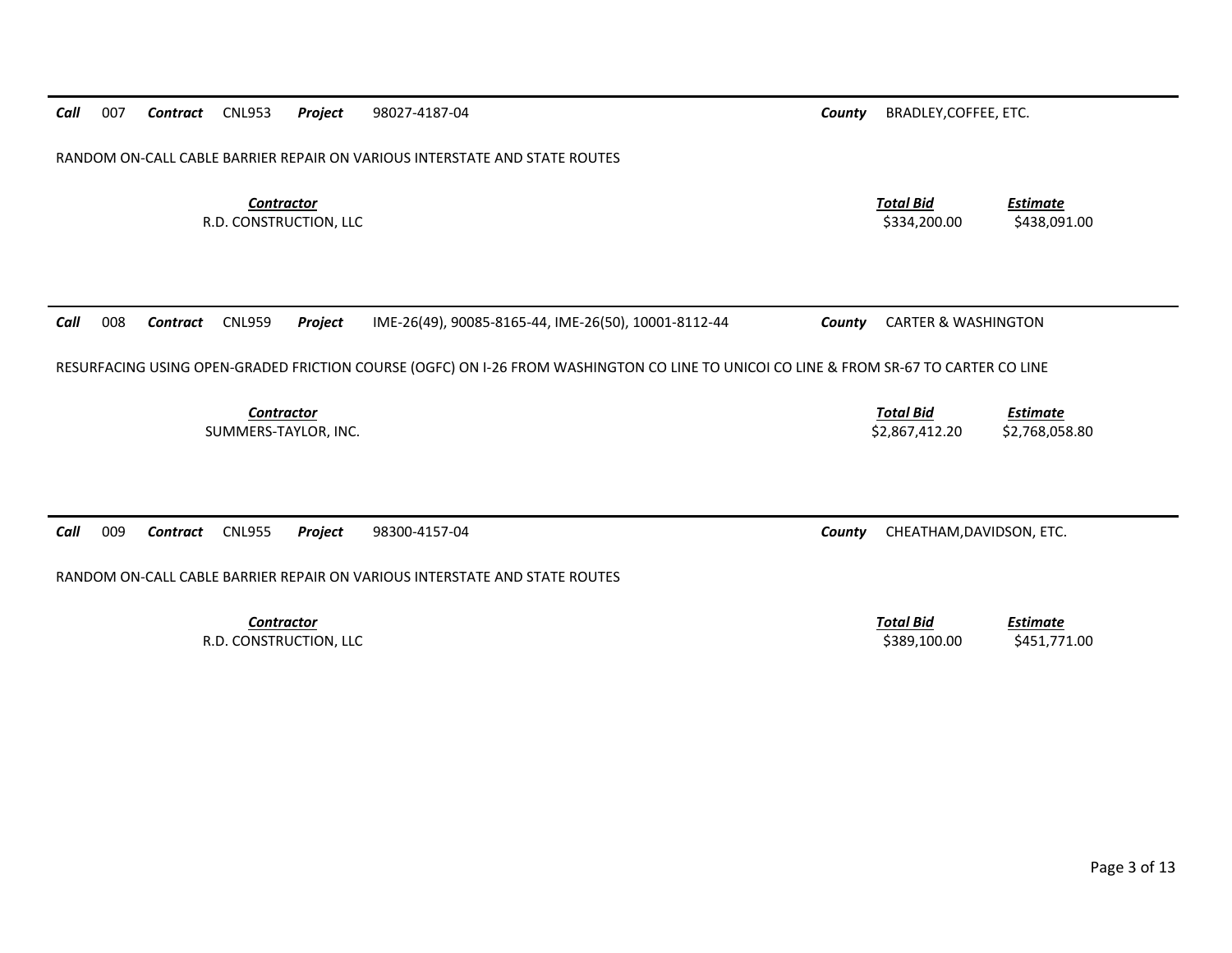*Call*010 *Contract* CNL957 *Project* IME-81-1(105), 30001-8192-44, 30100-4107-04 *County* GREENE

RESURFACING USING OPEN-GRADED FRICTION COURSE (OGFC) ON I-81 FROM EARL BAXTER ROAD TO THE WASHINGTON CO LINE, INCLUDING BRIDGE DECK REPAIR

**Contractor** Total Bid SUMMERS-TAYLOR, INC. \$3,362,458.90 \$3,300,492.20

*Call*011 *Contract* CNL956 *Project* STP-SIP-33(89), 87001-3264-94 *County* UNION

SCHOOL SIGNALIZATION ON SR-33 AT PAULETTE ELEMENTARY SCHOOL (L.M. 1.62)

**Contractor** Total Bid STANSELL ELECTRIC COMPANY, INC. **STANSELL ELECTRIC COMPANY, INC.** S17,685.50

*Call*012 *Contract* CNL415 *Project* 98018-4152-04 *County* ANDERSON,BLOUNT, ETC.

ON-CALL CONCRETE PAVEMENT REPAIR ON VARIOUS INTERSTATE AND STATE ROUTES

**ALL BIDS REJECTED** 

*Estimate*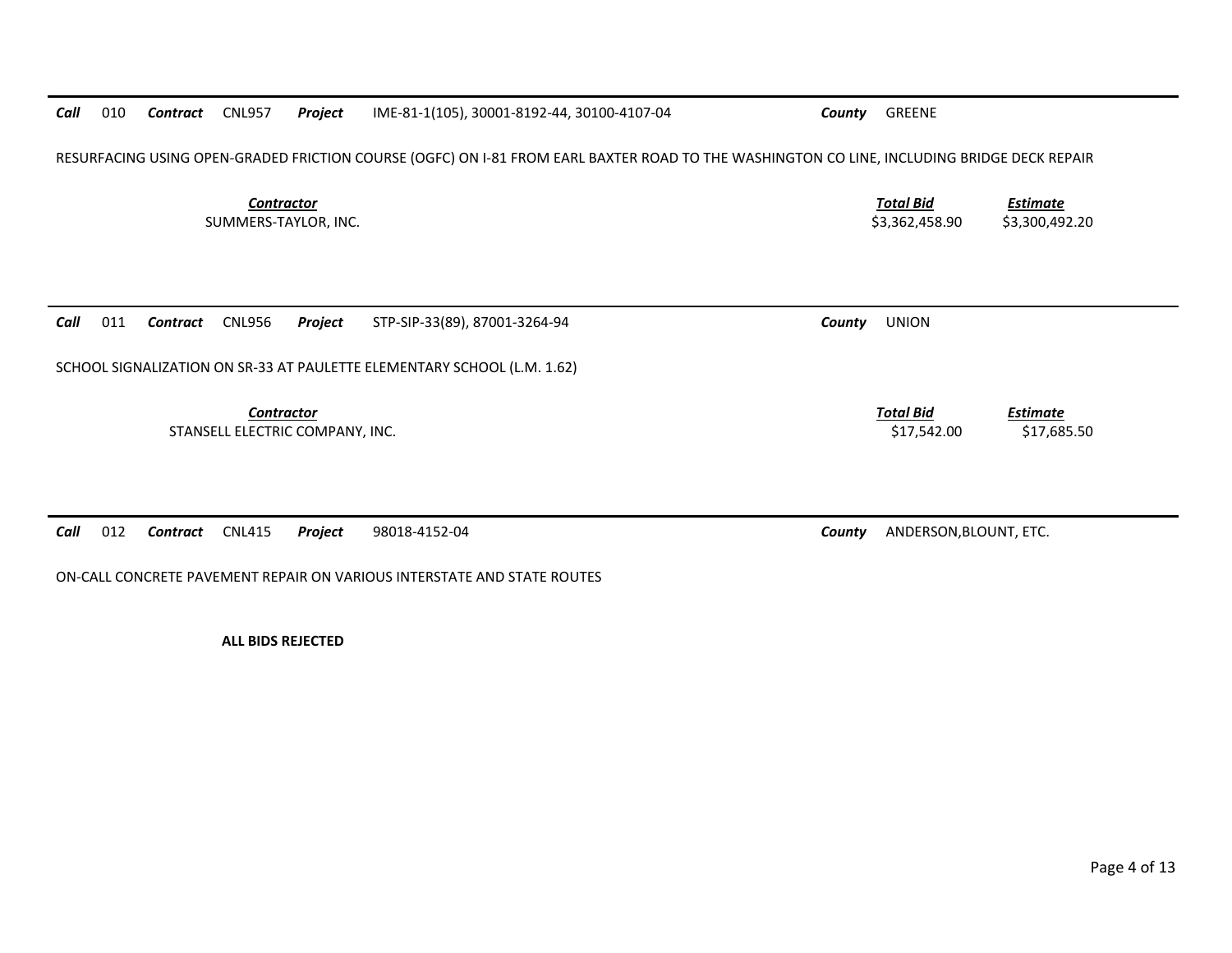*Call*013 *Contract* CNL414 *Project* 98018-4151-04 *County* ANDERSON,BLOUNT, ETC.

SWEEPING AND DRAIN CLEANING ON VARIOUS INTERSTATE AND STATE ROUTES

**Contractor** Total Bid

*Call*014 *Contract* CNL284 *Project* 02002-4223-04 *County* BEDFORD

BRIDGE REPAIR ON US-231 (SR-10) OVER FLAT CREEK (LM 8.37)

*Contractor Total Bid*

DEMENT CONSTRUCTION COMPANY, LLC **Example 20 and 20 and 20 and 20 and 20 and 20 and 20 and 20 and 20 and 20 and 20 and 20 and 20 and 20 and 20 and 20 and 20 and 20 and 20 and 20 and 20 and 20 and 20 and 20 and 20 and 20 an** 

*Call*015 *Contract* CNL285 *Project* 02004-4214-04 *County* BEDFORD

BRIDGE REPAIR ON US-41A (SR-16) OVER WEAKLY CK AND OVERFLOW (LM 6.68 & LM 6.73)

LINKEL COMPANY \$478,895.40 \$494,667.00

*Estimate*

*Estimate*

 *Estimate* BROWN BUILDERS, INC. 6. 2012 12:345.70 \$1,468,566.75

**Contractor** Total Bid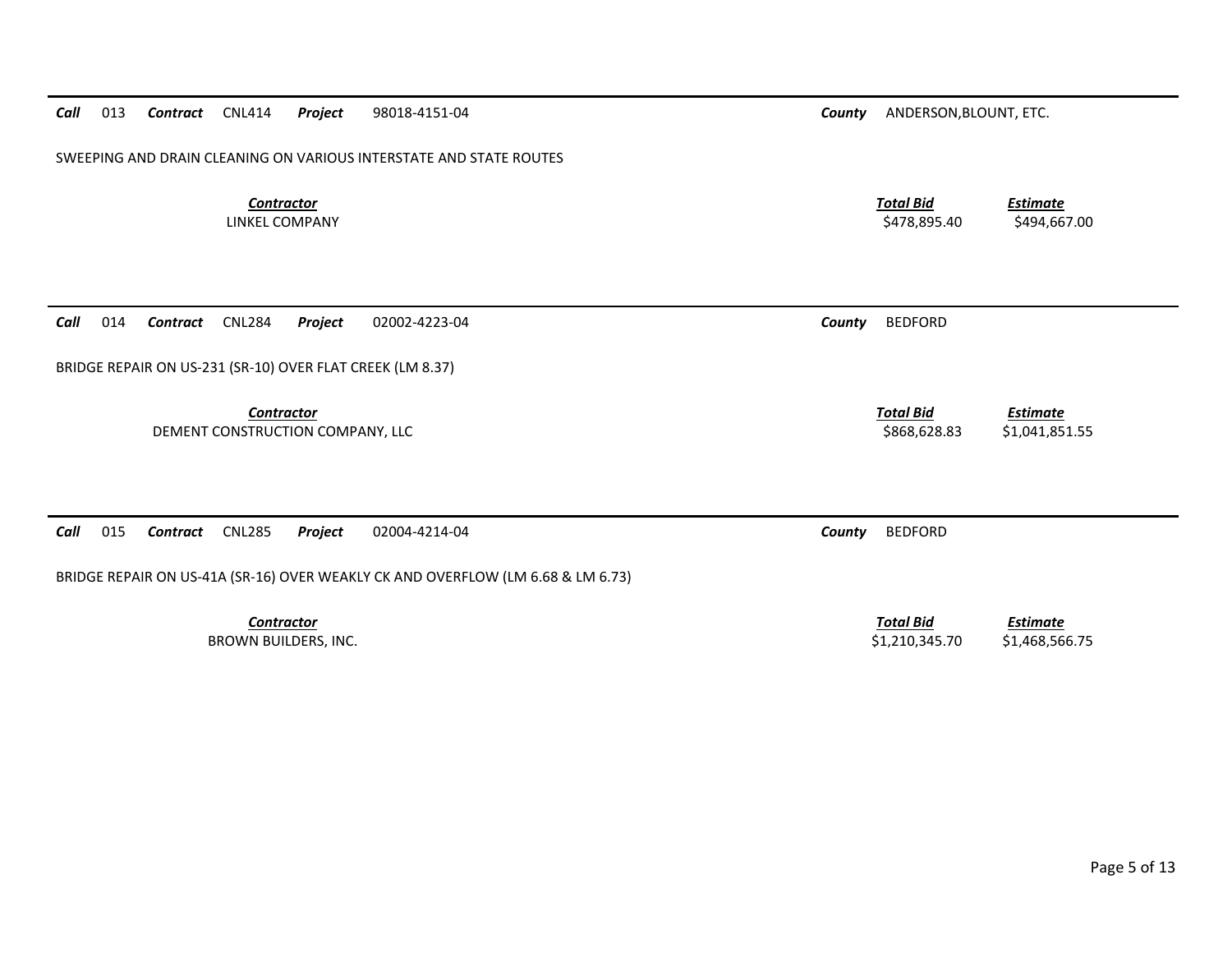*Call*016 *Contract* CNL320 *Project* 03002-4222-04 *County* BENTON

BRIDGE REPAIR ON US-70 (SR-1) OVER CSX RAILROAD (L.M. 0.59)

*Contractor Total Bid*THOMSON & THOMSON, INC. 6295,318.00

*Call*017 *Contract* CNL418 *Project* 98048-4135-04 *County* BENTON,CARROLL, ETC.

SWEEPING AND DRAIN CLEANING ON VARIOUS INTERSTATE AND STATE ROUTES

*Contractor Total Bid*

SWEEPING CORPORATION OF AMERICA, INC. <br>\$356,368.49 \$381,345.00

*Call*018 *Contract* CNL419 *Project* 98048-4136-04 *County* BENTON,CARROLL, ETC.

ON-CALL CONCRETE PAVEMENT REPAIR ON VARIOUS INTERSTATE AND STATE ROUTE

**ALL BIDS REJECTED** 

*Estimate*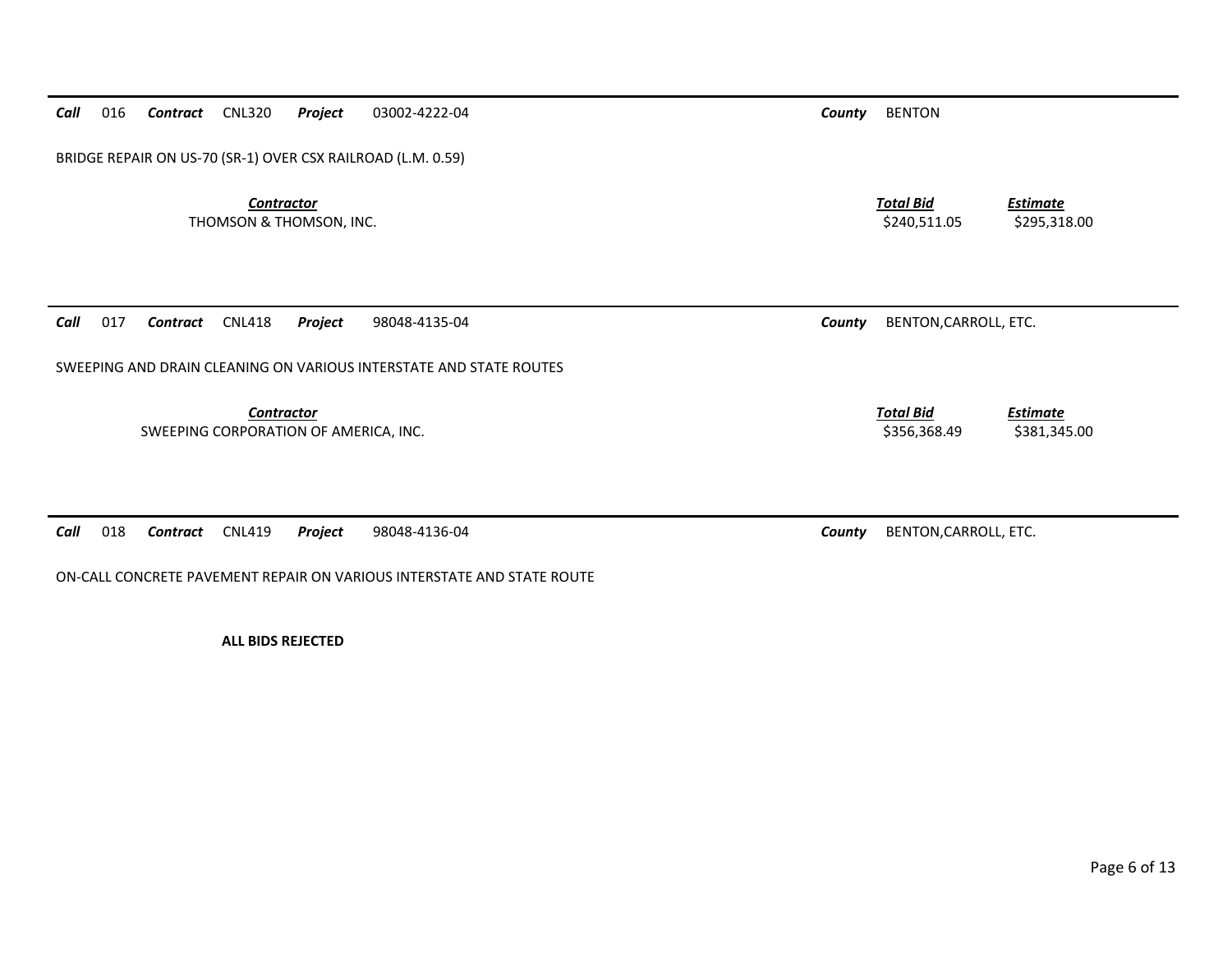ON-CALL CONCRETE PAVEMENT REPAIR ON VARIOUS INTERSTATE AND STATE ROUTES

**ALL BIDS REJECTED** 

*Call*020 *Contract* CNL416 *Project* 98028-4105-04 *County* BRADLEY,GRUNDY, ETC.

SWEEPING AND DRAIN CLEANING ON VARIOUS INTERSTATE AND STATE ROUTES

*Contractor Total Bid*BLEVINS ENTERPRISES, INC. \$322,322.00 \$344,100.00

*Call*021 *Contract* CNL413 *Project* 98018-4150-04 *County* CARTER,SULLIVAN, ETC.

SWEEPING ON VARIOUS INTERSTATE AND STATE ROUTES

*Contractor Total Bid*SWEEPING CORPORATION OF AMERICA, INC. \$90,218.00 \$87,476.94 \$90,218.00

*Estimate*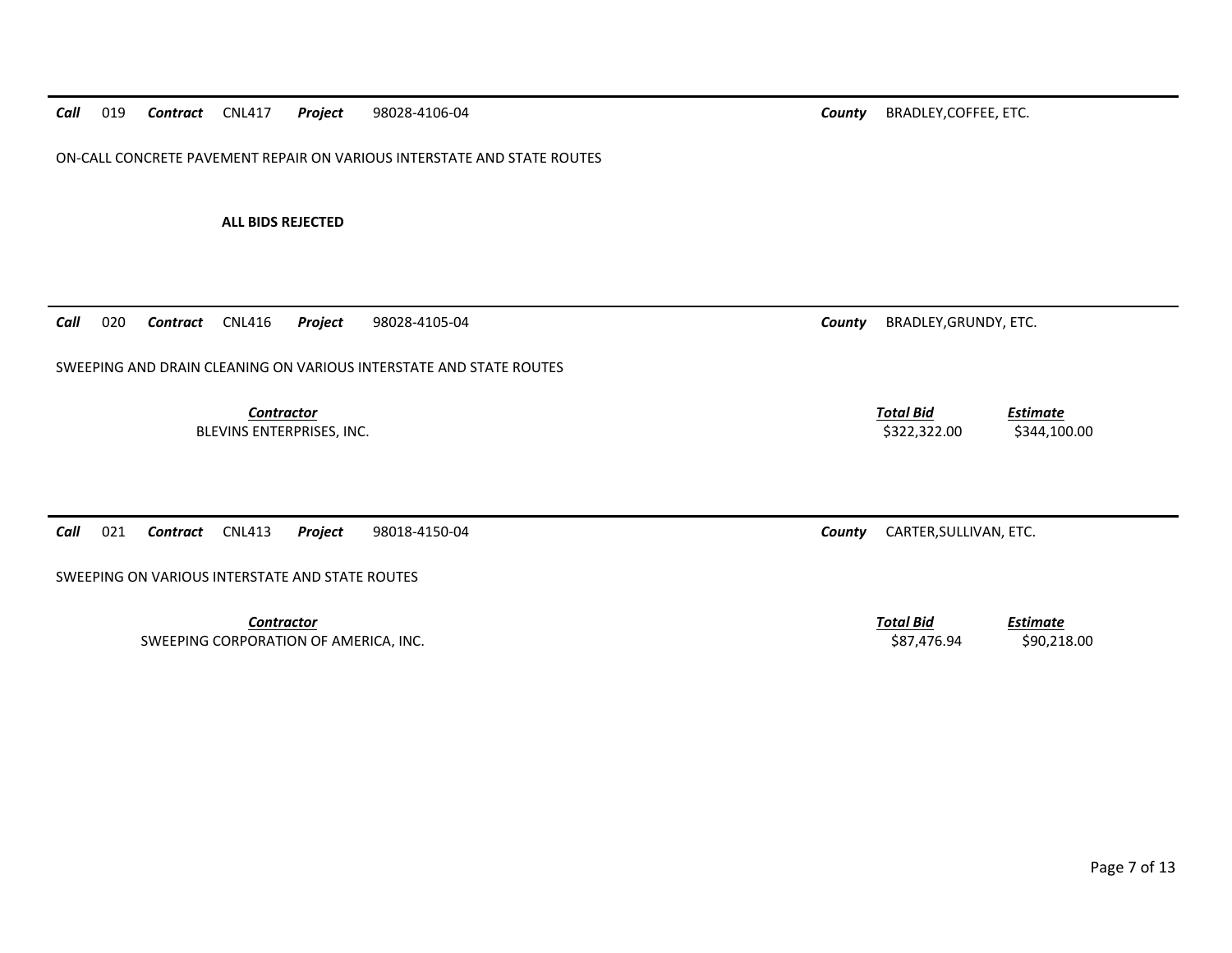## *Call*022 *Contract* CNL334 *Project* BR-STP-251(16), 11014-3214-94 *County* CHEATHAM

BRIDGE CONSTRUCTION ON SR-251(RIVER ROAD) OVER SAMS CREEK (LM 0.63), INCLUDING GRADING DRAINAGE AND PAVING

**Contractor** Total Bid

CONCRETE STRUCTURES, INC. \$2,650,599.05 \$2,300,093.76

*Call*023 *Contract* CNL421 *Project* 98300-4180-04 *County* CHEATHAM,DAVIDSON, ETC.

ON-CALL CONCRETE PAVEMENT REPAIR ON VARIOUS INTERSTATE AND STATE ROUTES

**ALL BIDS REJECTED** 

*Call*024 *Contract* CNL420 *Project* 98300-4179-04 *County* DAVIDSON,MONTGOMERY, ETC.

SWEEPING AND DRAIN CLEANING ON VARIOUS INTERSTATE AND STATE ROUTES

*Contractor Total Bid*SWEEPING CORPORATION OF AMERICA, INC. \$646,713.68 \$681,293.00

*Estimate*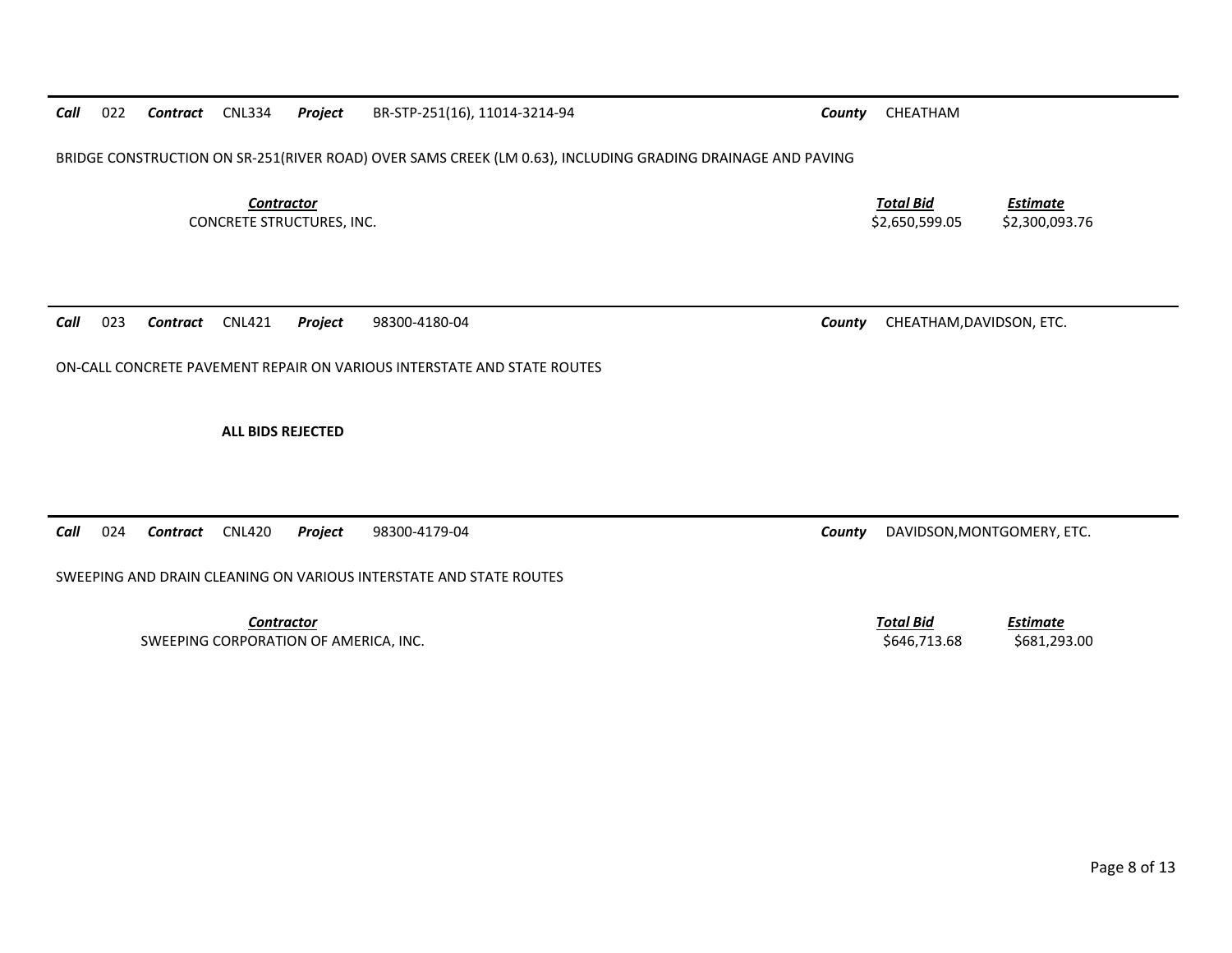| Call                                      | 025                                                                                          | Contract | <b>CNL345</b>                                        | Project | HRRR-77(42), 23010-3212-94                                                                                                                | County | <b>DYER</b>                        |                                   |  |
|-------------------------------------------|----------------------------------------------------------------------------------------------|----------|------------------------------------------------------|---------|-------------------------------------------------------------------------------------------------------------------------------------------|--------|------------------------------------|-----------------------------------|--|
|                                           | MISCELLANEOUS SAFETY IMPROVEMENTS ON SR-77 AT TATUMVILLE ROAD AND TRIMBLE ROAD (LM 5.49)     |          |                                                      |         |                                                                                                                                           |        |                                    |                                   |  |
|                                           |                                                                                              |          | <b>Contractor</b><br>STANSELL ELECTRIC COMPANY, INC. |         |                                                                                                                                           |        | <b>Total Bid</b><br>\$46,035.00    | <b>Estimate</b><br>\$30,048.75    |  |
| Call                                      | 026                                                                                          | Contract | <b>CNL255</b>                                        | Project | HSIP-34(75), 30003-3239-94                                                                                                                | County | GREENE                             |                                   |  |
|                                           | INTERSECTION IMPROVEMENTS ON US-11E (SR-34) AT SR-351 (RHEATOWN ROAD/CHUCKY ROAD)(L.M.25.30) |          |                                                      |         |                                                                                                                                           |        |                                    |                                   |  |
| <b>Contractor</b><br>WHALEY & SON'S, INC. |                                                                                              |          |                                                      |         |                                                                                                                                           |        | <b>Total Bid</b><br>\$1,729,965.58 | <b>Estimate</b><br>\$2,109,132.75 |  |
|                                           |                                                                                              |          |                                                      |         |                                                                                                                                           |        |                                    |                                   |  |
| Call                                      | 027                                                                                          | Contract | <b>CNL410</b>                                        | Project | HRRR-113(19), 32017-3208-94, HRRR-344(7), 37015-3213-94, HSIP-<br>346(8), 37018-3227-94, 37018-4227-04, STP-SIP-346(9), 37018-<br>3228-94 | County | <b>HAMBLEN &amp; HAWKINS</b>       |                                   |  |
|                                           | MISCELLANEOUS SAFETY IMPROVEMENTS ON SR-113, SR-344 & SR-346                                 |          |                                                      |         |                                                                                                                                           |        |                                    |                                   |  |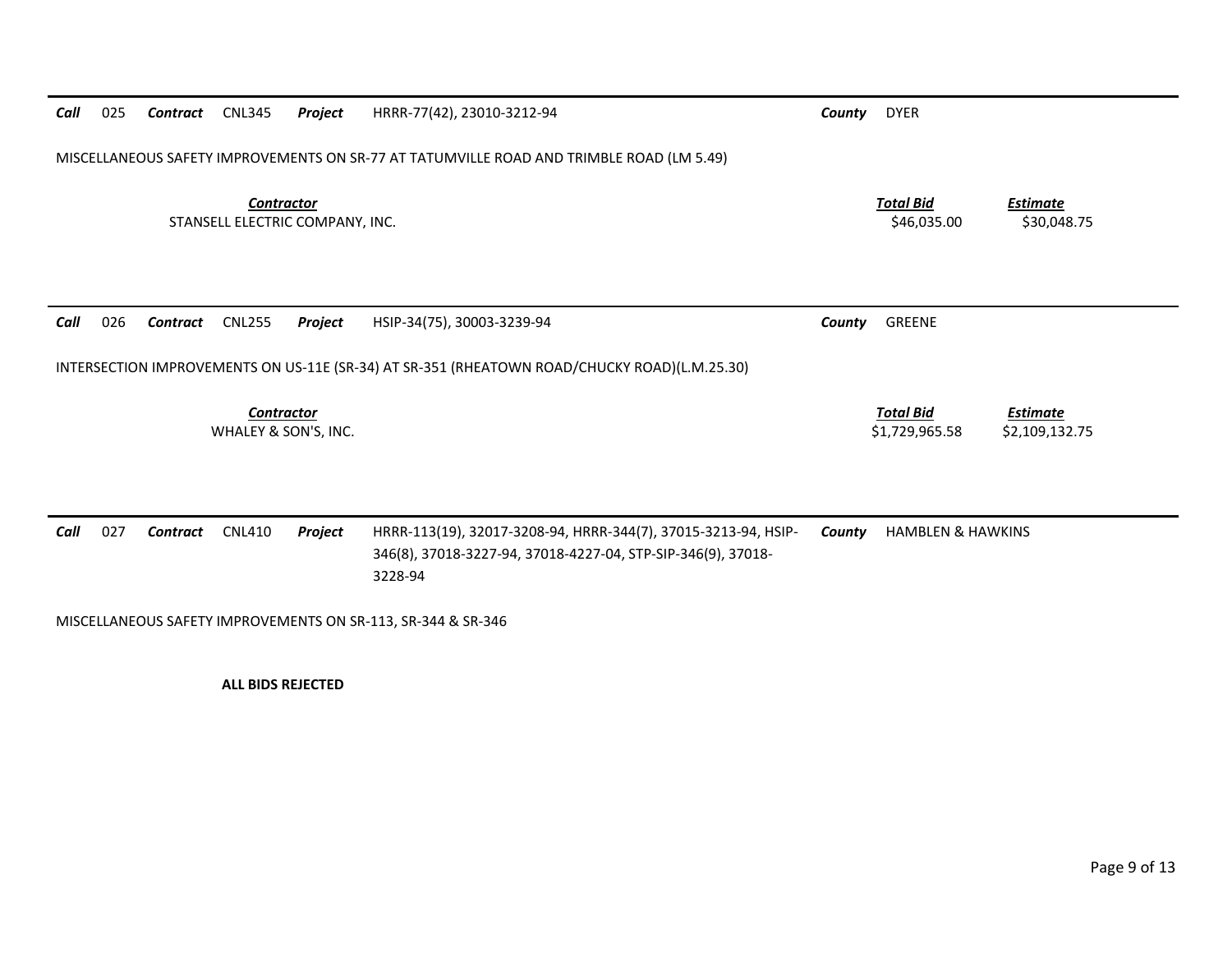*Call*028 *Contract* CNL187 *Project* 41002-4113-04 *County* HICKMAN

BRIDGE REPAIR ON I-40 OVER GARNERS CREEK & GARNERS CREEK RD (LM 1.53 AND LM 1.63)

**Contractor** Total Bid THOMSON & THOMSON, INC. 2012 12:374,461.00 \$1,274,461.00 \$1,226,170.90

*Call*029 *Contract* CNL340 *Project* NH-I-098-1(15), 47954-3140-44 *County* KNOX

KNOXVILLE SMARTWAY (ITS) UPGRADE ON VARIOUS INTERSTATE AND STATE ROUTES

**CONTRACT WITHDRAWN** 

*Call*030 *Contract* CNL350 *Project* STP-M-9109(113), 47946-3525-54 *County* KNOX

NEW CONSTR ON WATT RD FROM SR-1(KINGSTON PK) TO OLD STAGE RD AND ON OLD STAGE ROAD FROM THE LOUDON CO LINE TO JOHNSON CORNER RD IN FARRAGUT

*Contractor Total Bid*MCKINNON CONSTRUCTION COMPANY LLC **And the South Act of the SC 2006 S2,446,887.62** \$2,492,692.35

*Estimate*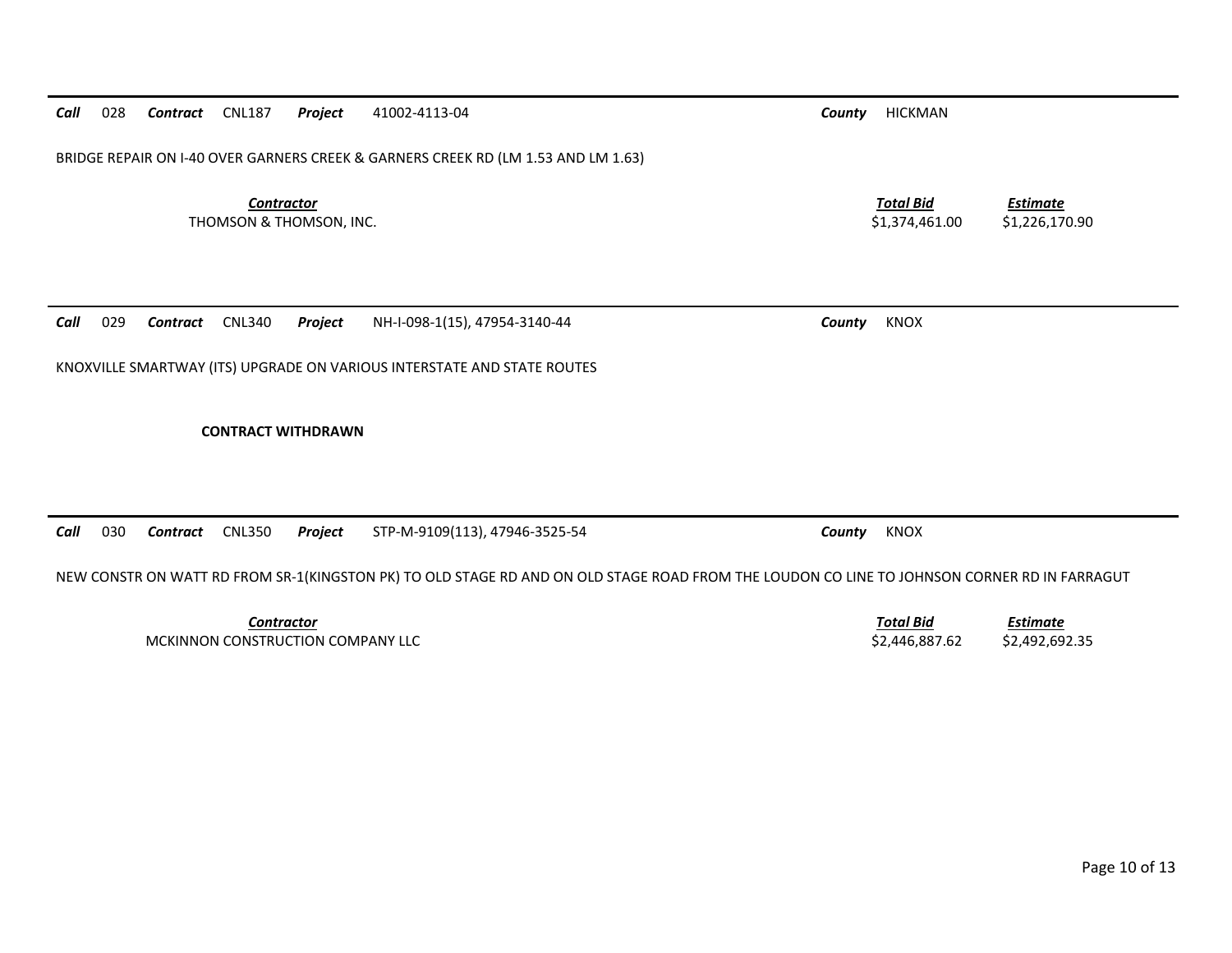| Call                                                                   | 031                                                                                                            | Contract | <b>CNL321</b>                           | Project | BRZE-4800(8), 48017-3403-94                                                                           | County | LAKE                                |                                    |  |
|------------------------------------------------------------------------|----------------------------------------------------------------------------------------------------------------|----------|-----------------------------------------|---------|-------------------------------------------------------------------------------------------------------|--------|-------------------------------------|------------------------------------|--|
|                                                                        | BRIDGE CONSTRUCTION ON PARKER RD OVER RUNNING REELFOOT BAYOU (LM 1.91), INCLUDING GRADING, DRAINAGE AND PAVING |          |                                         |         |                                                                                                       |        |                                     |                                    |  |
| <b>Contractor</b><br>FORD CONSTRUCTION COMPANY                         |                                                                                                                |          |                                         |         |                                                                                                       |        | <b>Total Bid</b><br>\$513,699.92    | <u>Estimate</u><br>\$433,252.65    |  |
| Call                                                                   | 032                                                                                                            | Contract | <b>CNL258</b>                           | Project | NH-99(36), 51005-3228-14                                                                              | County | LEWIS & MAURY                       |                                    |  |
|                                                                        |                                                                                                                |          |                                         |         |                                                                                                       |        |                                     |                                    |  |
|                                                                        |                                                                                                                |          |                                         |         | WIDENING ON US-412 (SR-99) FROM BIG SWAN CREEK ROAD IN LEWIS COUNTY TO RIDGE TOP ROAD IN MAURY COUNTY |        |                                     |                                    |  |
|                                                                        |                                                                                                                |          |                                         |         |                                                                                                       |        |                                     |                                    |  |
|                                                                        |                                                                                                                |          | <b>Contractor</b><br>HIGHWAYS, INC.     |         |                                                                                                       |        | <b>Total Bid</b><br>\$17,596,044.73 | <b>Estimate</b><br>\$17,357,156.65 |  |
|                                                                        |                                                                                                                |          |                                         |         |                                                                                                       |        |                                     |                                    |  |
|                                                                        |                                                                                                                |          |                                         |         |                                                                                                       |        |                                     |                                    |  |
|                                                                        |                                                                                                                |          |                                         |         |                                                                                                       |        |                                     |                                    |  |
| Call                                                                   | 033                                                                                                            | Contract | <b>CNL333</b>                           | Project | STP-SIP-62(35), 65005-3218-94                                                                         | County | <b>MORGAN</b>                       |                                    |  |
| INTERSECTION IMPROVEMENTS ON SR-62 AT SR-298 (GENESIS ROAD) (LM 13.57) |                                                                                                                |          |                                         |         |                                                                                                       |        |                                     |                                    |  |
|                                                                        |                                                                                                                |          | <b>Contractor</b><br>ROGERS GROUP, INC. |         |                                                                                                       |        | <b>Total Bid</b><br>\$291,005.37    | <b>Estimate</b><br>\$298,930.00    |  |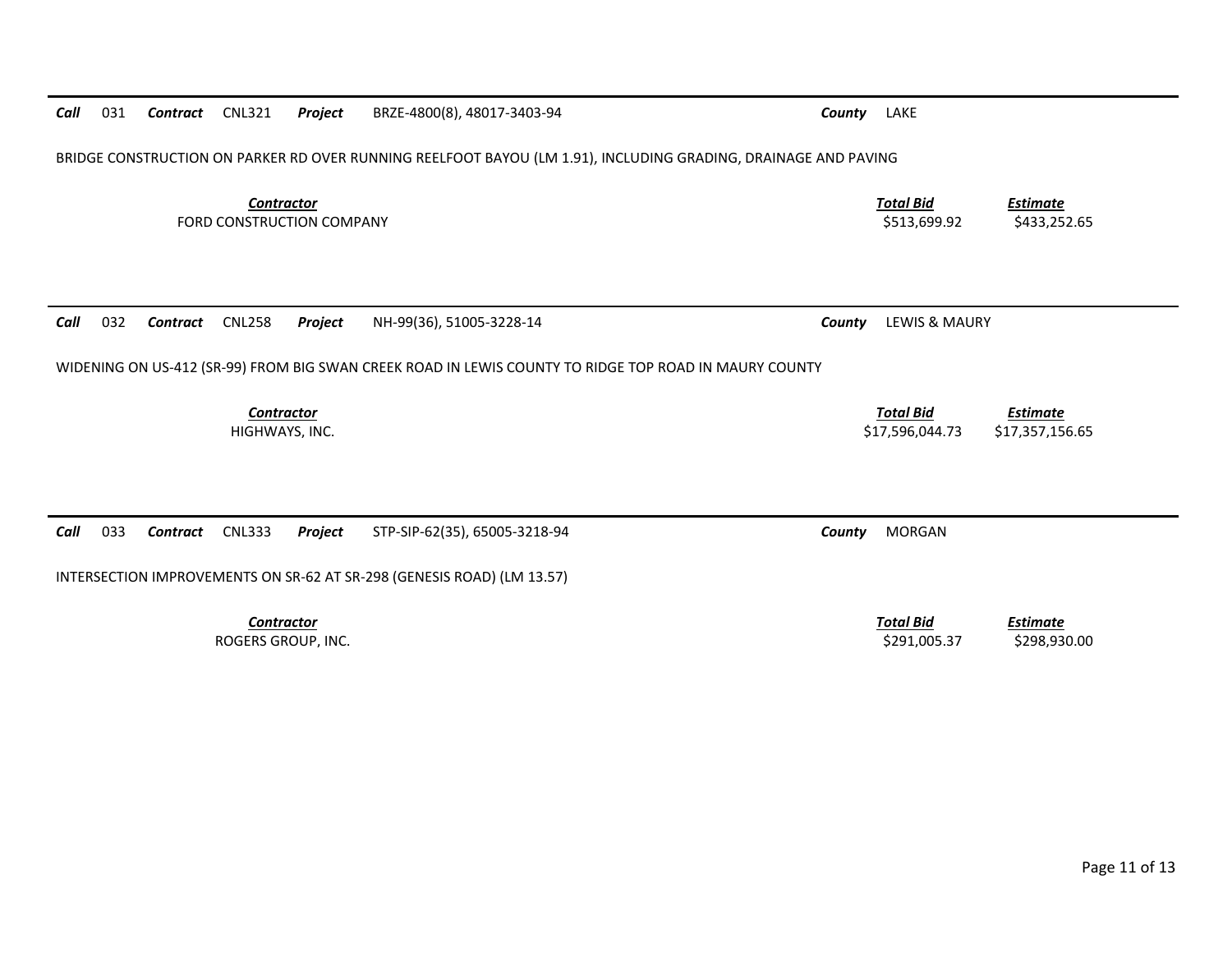| Call                                                                                                                                           | 034                                                                                              | Contract        | <b>CNL354</b>                       | Project                              | HRRR-135(15), 71024-3201-94 | County | PUTNAM                             |                                   |  |
|------------------------------------------------------------------------------------------------------------------------------------------------|--------------------------------------------------------------------------------------------------|-----------------|-------------------------------------|--------------------------------------|-----------------------------|--------|------------------------------------|-----------------------------------|--|
| INTERSECTION IMPROVEMENTS ON SR-135 AT DITTY ROAD (LM 4.02)                                                                                    |                                                                                                  |                 |                                     |                                      |                             |        |                                    |                                   |  |
|                                                                                                                                                |                                                                                                  |                 | <b>Contractor</b><br>HIGHWAYS, INC. |                                      |                             |        | <b>Total Bid</b><br>\$382,609.65   | Estimate<br>\$362,645.50          |  |
| Call                                                                                                                                           | 035                                                                                              | <b>Contract</b> | <b>CNL344</b>                       | Project                              | 73100-4115-04               | County | <b>ROANE</b>                       |                                   |  |
|                                                                                                                                                | BRIDGE REPAIR ON I-40 AT 3 LOCATIONS; US-70 (SR-61), H&NE AND CNO & TP RAILWAYS, AND CANEY CREEK |                 |                                     |                                      |                             |        |                                    |                                   |  |
|                                                                                                                                                |                                                                                                  |                 | Contractor                          | MID-STATE CONSTRUCTION COMPANY, INC. |                             |        | <b>Total Bid</b><br>\$4,152,131.38 | <b>Estimate</b><br>\$3,649,052.60 |  |
| Call                                                                                                                                           | 036                                                                                              | Contract        | <b>CNL339</b>                       | Project                              | 79024-4298-04               | County | SHELBY                             |                                   |  |
| BRIDGE REPAIR AT 5 LOCATIONS ON SR-14; OVERFLOW @ LM 26.28, LM 26.58 & LM 26.74 AND OVER LOOSAHATCHIE RIVER (LM 26.90) AND OVERFLOW @ LM 27.25 |                                                                                                  |                 |                                     |                                      |                             |        |                                    |                                   |  |
|                                                                                                                                                |                                                                                                  |                 | <b>Contractor</b>                   |                                      |                             |        | <b>Total Bid</b>                   | <b>Estimate</b>                   |  |

THOMSON & THOMSON, INC.